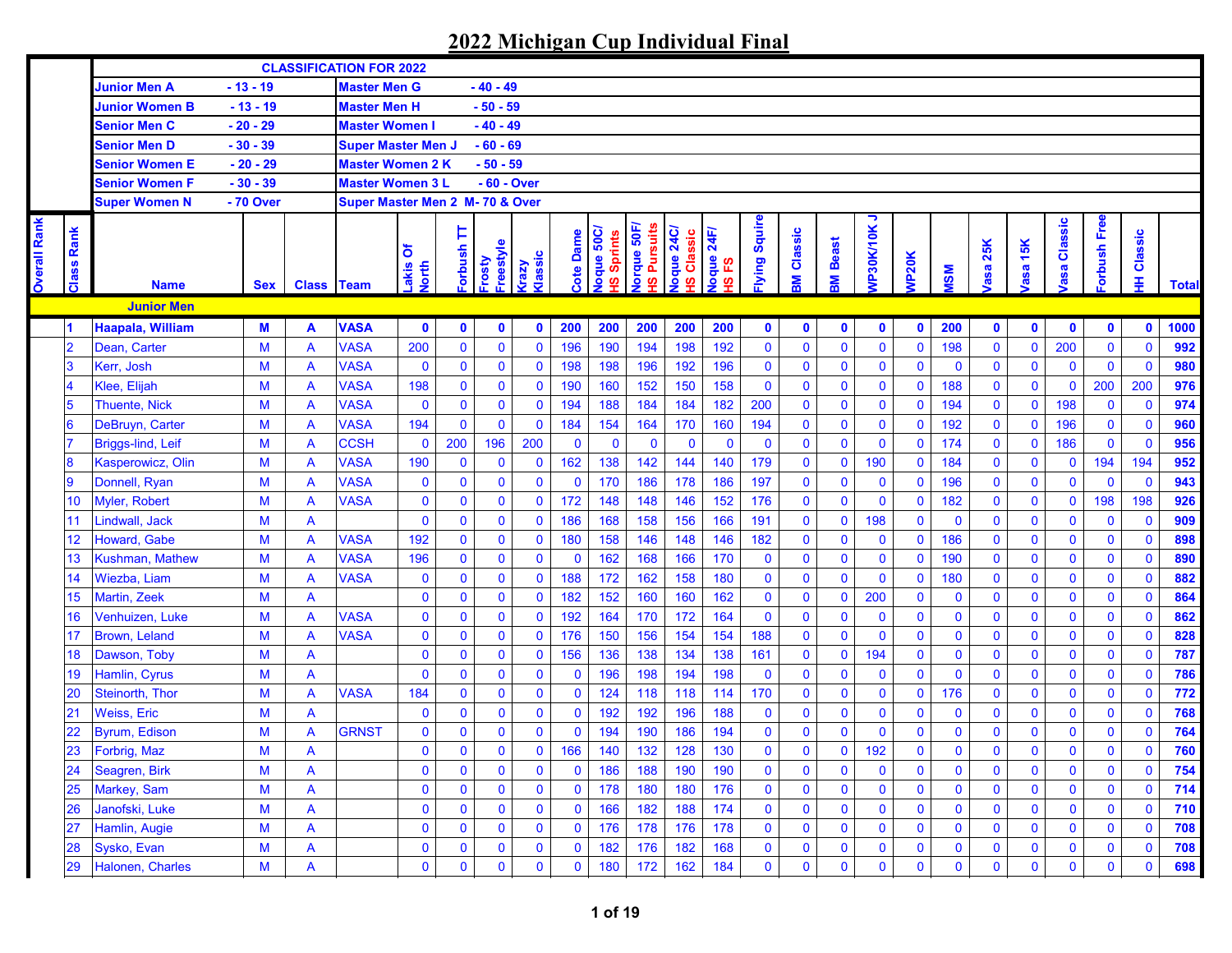**Overall Rank** 

**Overall Rank** 

|                   |                           |              |                           | <b>CLASSIFICATION FOR 2022</b>  |                     |              |                     |                 |              |                                             |                                                         |                                       |                         |                      |              |                    |                |                    |              |              |                           |                       |                |              |              |
|-------------------|---------------------------|--------------|---------------------------|---------------------------------|---------------------|--------------|---------------------|-----------------|--------------|---------------------------------------------|---------------------------------------------------------|---------------------------------------|-------------------------|----------------------|--------------|--------------------|----------------|--------------------|--------------|--------------|---------------------------|-----------------------|----------------|--------------|--------------|
|                   | <b>Junior Men A</b>       | $-13 - 19$   |                           | <b>Master Men G</b>             |                     |              | $-40 - 49$          |                 |              |                                             |                                                         |                                       |                         |                      |              |                    |                |                    |              |              |                           |                       |                |              |              |
|                   | <b>Junior Women B</b>     | $-13 - 19$   |                           | <b>Master Men H</b>             |                     |              | $-50 - 59$          |                 |              |                                             |                                                         |                                       |                         |                      |              |                    |                |                    |              |              |                           |                       |                |              |              |
|                   | <b>Senior Men C</b>       | $-20 - 29$   |                           | <b>Master Women I</b>           |                     |              | $-40 - 49$          |                 |              |                                             |                                                         |                                       |                         |                      |              |                    |                |                    |              |              |                           |                       |                |              |              |
|                   | <b>Senior Men D</b>       | $-30 - 39$   |                           | <b>Super Master Men J</b>       |                     |              | $-60 - 69$          |                 |              |                                             |                                                         |                                       |                         |                      |              |                    |                |                    |              |              |                           |                       |                |              |              |
|                   | <b>Senior Women E</b>     | $-20 - 29$   |                           | <b>Master Women 2 K</b>         |                     |              | $-50 - 59$          |                 |              |                                             |                                                         |                                       |                         |                      |              |                    |                |                    |              |              |                           |                       |                |              |              |
|                   | <b>Senior Women F</b>     | $-30 - 39$   |                           | <b>Master Women 3 L</b>         |                     |              | - 60 - Over         |                 |              |                                             |                                                         |                                       |                         |                      |              |                    |                |                    |              |              |                           |                       |                |              |              |
|                   | <b>Super Women N</b>      | - 70 Over    |                           | Super Master Men 2 M- 70 & Over |                     |              |                     |                 |              |                                             |                                                         |                                       |                         |                      |              |                    |                |                    |              |              |                           |                       |                |              |              |
| <b>Class Rank</b> | <b>Name</b>               | <b>Sex</b>   | <b>Class Team</b>         |                                 | δ<br>Lakis<br>North | Þ<br>Forbush | Freestyle<br>Frosty | Klassic<br>Vzey | Cote Dame    | oque 50C<br>Sprints<br>$\underline{\omega}$ | orque 50F<br><b>Pursuits</b><br>$\overline{\mathbf{v}}$ | <b>24C/</b><br>Classic<br>loque<br>စ္ | 24F<br>loque<br>က္<br>ဖ | <b>ilying Squire</b> | Classic<br>훎 | <b>Beast</b><br>MB | っ<br>VP30K/10K | NP <sub>20</sub> K | <b>MSM</b>   | 25K<br>asa   | <b>15K</b><br><b>lasa</b> | Classic<br><b>asa</b> | orbush Free    | Classic<br>Ŧ | <b>Total</b> |
| 30                | Velat, Llya               | M            | A                         |                                 | $\mathbf 0$         | $\mathbf{0}$ | 0                   | $\bf{0}$        | $\mathbf 0$  | 184                                         | 174                                                     | 168                                   | 172                     | $\mathbf{0}$         | $\mathbf 0$  | $\mathbf 0$        | $\bf{0}$       | $\mathbf 0$        | $\mathbf 0$  | $\mathbf 0$  | $\mathbf 0$               | $\mathbf 0$           | $\mathbf 0$    | $\mathbf{0}$ | 698          |
| 31                | Dykstra, Bode             | M            | A                         | <b>VASA</b>                     | 186                 | $\mathbf{0}$ | $\pmb{0}$           | $\bf{0}$        | 160          | $\mathbf{0}$                                | $\bf{0}$                                                | $\mathbf 0$                           | $\mathbf 0$             | 164                  | $\mathbf{0}$ | $\mathbf{0}$       | $\mathbf 0$    | $\mathbf 0$        | 178          | $\mathbf{0}$ | $\mathbf 0$               | $\mathbf{0}$          | $\mathbf{0}$   | $\mathbf{0}$ | 688          |
| 32                | <b>Fredrickson, Grant</b> | M            | A                         |                                 | $\mathbf 0$         | $\mathbf 0$  | $\mathbf 0$         | $\bf{0}$        | 0            | 174                                         | 166                                                     | 174                                   | 156                     | $\mathbf 0$          | 0            | 0                  | $\bf{0}$       | $\mathbf 0$        | $\bf{0}$     | $\mathbf 0$  | $\bf{0}$                  | $\mathbf 0$           | $\mathbf 0$    | $\mathbf 0$  | 670          |
| 33                | Hiller, Ben               | $\mathsf{M}$ | A                         |                                 | $\mathbf 0$         | $\mathbf 0$  | $\mathbf 0$         | $\bf{0}$        | $\mathbf 0$  | 156                                         | 154                                                     | 164                                   | 148                     | $\mathbf 0$          | $\mathbf 0$  | $\mathbf 0$        | $\mathbf 0$    | $\mathbf 0$        | $\mathbf 0$  | $\mathbf 0$  | $\mathbf 0$               | $\mathbf 0$           | $\mathbf 0$    | $\mathbf 0$  | 622          |
| 34                | Kreag, James              | $\mathsf{M}$ | A                         |                                 | $\mathbf 0$         | $\mathbf 0$  | $\bf{0}$            | $\bf{0}$        | $\mathbf 0$  | 146                                         | 150                                                     | 152                                   | 144                     | $\mathbf 0$          | $\bf{0}$     | $\mathbf 0$        | $\mathbf 0$    | $\mathbf 0$        | $\mathbf 0$  | $\mathbf 0$  | $\mathbf 0$               | $\mathbf 0$           | $\mathbf 0$    | $\mathbf 0$  | 592          |
| 35                | Plummer, Henry            | $\mathsf{M}$ | A                         |                                 | $\mathbf 0$         | $\mathbf 0$  | $\bf{0}$            | $\bf{0}$        | $\mathbf 0$  | 144                                         | 144                                                     | 142                                   | 150                     | $\mathbf 0$          | $\mathbf 0$  | $\mathbf 0$        | $\mathbf 0$    | $\mathbf 0$        | $\mathbf 0$  | $\mathbf 0$  | $\mathbf 0$               | $\mathbf 0$           | $\mathbf 0$    | $\mathbf 0$  | 580          |
| 36                | Czerkes, Joseph           | M            | $\overline{A}$            |                                 | $\mathbf 0$         | $\mathbf{0}$ | $\bf{0}$            | $\bf{0}$        | 0            | 134                                         | 140                                                     | 136                                   | 142                     | $\mathbf 0$          | $\mathbf 0$  | $\mathbf{0}$       | $\mathbf 0$    | $\mathbf 0$        | $\pmb{0}$    | $\bf{0}$     | $\bf{0}$                  | $\mathbf 0$           | $\mathbf 0$    | $\bf{0}$     | 552          |
| 37                | Murray, Hayden            | M            | $\overline{A}$            |                                 | $\mathbf 0$         | $\bf{0}$     | $\bf{0}$            | $\bf{0}$        | 170          | $\mathbf 0$                                 | $\mathbf 0$                                             | $\mathbf 0$                           | $\mathbf 0$             | 185                  | $\mathbf 0$  | $\mathbf 0$        | 196            | $\mathbf 0$        | $\mathbf 0$  | $\bf{0}$     | $\mathbf 0$               | $\pmb{0}$             | $\mathbf 0$    | $\mathbf{0}$ | 551          |
| 38                | Jones, Hunter             | M            | A                         |                                 | $\pmb{0}$           | $\mathbf{0}$ | $\pmb{0}$           | $\bf{0}$        | $\mathbf 0$  | 128                                         | 136                                                     | 138                                   | 136                     | $\mathbf 0$          | $\mathbf 0$  | 0                  | $\mathbf 0$    | $\mathbf 0$        | $\pmb{0}$    | $\mathbf 0$  | $\mathbf 0$               | $\mathbf 0$           | $\mathbf 0$    | $\mathbf 0$  | 538          |
| 39                | <b>Isaacson, Elliot</b>   | M            | A                         |                                 | $\pmb{0}$           | $\mathbf{0}$ | $\mathbf{0}$        | $\bf{0}$        | $\mathbf 0$  | 132                                         | 134                                                     | 132                                   | 134                     | $\mathbf{0}$         | $\mathbf 0$  | 0                  | $\mathbf 0$    | $\mathbf 0$        | $\mathbf 0$  | $\mathbf 0$  | $\mathbf 0$               | $\mathbf 0$           | $\mathbf 0$    | $\mathbf 0$  | 532          |
| 40                | Quigley, Marlow           | $\mathsf{M}$ | A                         |                                 | $\mathbf 0$         | $\mathbf{0}$ | $\bf{0}$            | $\mathbf 0$     | 0            | 130                                         | 128                                                     | 124                                   | 128                     | $\mathbf{0}$         | 0            | $\mathbf{0}$       | $\mathbf 0$    | $\mathbf 0$        | $\mathbf 0$  | $\mathbf 0$  | $\bf{0}$                  | $\mathbf 0$           | $\mathbf{0}$   | $\mathbf{0}$ | 510          |
| 41                | Dank, Jame                | M            | A                         |                                 | $\mathbf 0$         | $\bf{0}$     | $\mathbf 0$         | $\bf{0}$        | $\mathbf 0$  | 120                                         | 126                                                     | 130                                   | 124                     | $\mathbf 0$          | 0            | $\mathbf 0$        | $\mathbf 0$    | $\mathbf 0$        | $\mathbf 0$  | $\mathbf 0$  | $\mathbf 0$               | $\mathbf 0$           | $\mathbf 0$    | $\bf{0}$     | 500          |
| 42                | Crompton, Keith           | M            | A                         |                                 | $\mathbf 0$         | $\mathbf 0$  | $\mathbf 0$         | $\bf{0}$        | 158          | $\mathbf 0$                                 | $\mathbf 0$                                             | $\mathbf 0$                           | $\mathbf 0$             | 155                  | 0            | $\mathbf 0$        | 186            | $\mathbf 0$        | $\bf{0}$     | $\mathbf 0$  | $\mathbf 0$               | $\mathbf 0$           | $\mathbf 0$    | $\mathbf 0$  | 499          |
| 43                | Katona, Logan             | M            | $\overline{A}$            |                                 | $\mathbf 0$         | $\mathbf 0$  | $\mathbf 0$         | $\mathbf 0$     | 0            | 126                                         | 122                                                     | 120                                   | 126                     | $\mathbf 0$          | 0            | $\mathbf 0$        | $\mathbf 0$    | $\mathbf 0$        | $\mathbf 0$  | $\mathbf 0$  | $\mathbf 0$               | $\mathbf 0$           | $\mathbf 0$    | $\mathbf 0$  | 494          |
| 44                | Lovern, Riley             | $\mathsf{M}$ | A                         |                                 | $\mathbf 0$         | $\mathbf 0$  | $\mathbf 0$         | $\mathbf{0}$    | $\mathbf{0}$ | 122                                         | 124                                                     | 126                                   | 120                     | $\mathbf 0$          | 0            | $\mathbf 0$        | $\mathbf 0$    | $\mathbf 0$        | $\mathbf 0$  | $\mathbf 0$  | $\mathbf 0$               | $\mathbf 0$           | $\mathbf 0$    | $\mathbf 0$  | 492          |
| 45                | Carr, Connor              | M            | $\overline{A}$            |                                 | $\pmb{0}$           | $\mathbf 0$  | $\pmb{0}$           | $\mathbf{0}$    | $\mathbf{0}$ | 118                                         | 120                                                     | 122                                   | 118                     | $\mathbf 0$          | 0            | $\mathbf 0$        | $\mathbf 0$    | $\mathbf 0$        | $\pmb{0}$    | $\mathbf 0$  | $\mathbf 0$               | $\mathbf 0$           | $\mathbf 0$    | $\mathbf 0$  | 478          |
| 46                | <b>Jocks, Gram</b>        | M            | A                         | <b>VASA</b>                     | $\pmb{0}$           | $\mathbf{0}$ | $\pmb{0}$           | $\bf{0}$        | $\mathbf 0$  | $\mathbf 0$                                 | 130                                                     | 140                                   | 122                     | $\mathbf 0$          | 0            | $\mathbf 0$        | $\mathbf 0$    | $\mathbf 0$        | $\mathbf 0$  | $\mathbf 0$  | $\mathbf 0$               | $\mathbf 0$           | $\overline{0}$ | $\mathbf 0$  | 392          |
| 47                | Kahtava, Trysten          | M            | A                         |                                 | $\mathbf 0$         | $\mathbf{0}$ | $\pmb{0}$           | $\mathbf{0}$    | $\mathbf{0}$ | $\mathbf 0$                                 | $\bf{0}$                                                | $\bf{0}$                              | $\mathbf 0$             | 0                    | $\mathbf 0$  | 0                  | $\mathbf 0$    | $\mathbf 0$        | $\mathbf 0$  | $\mathbf 0$  | $\mathbf 0$               | $\mathbf 0$           | 196            | 196          | 392          |
| 48                | <b>Skendzel, Paul</b>     | M            | A                         | <b>VASA</b>                     | $\mathbf 0$         | $\bf{0}$     | $\mathbf 0$         | $\bf{0}$        | 168          | $\bf{0}$                                    | $\bf{0}$                                                | $\bf{0}$                              | 0                       | 0                    | 0            | 0                  | $\mathbf 0$    | $\mathbf 0$        | $\mathbf 0$  | $\mathbf 0$  | $\mathbf 0$               | 192                   | $\mathbf 0$    | $\mathbf 0$  | 360          |
| 49                | <b>Skendzel</b> , Thomas  | M            | $\overline{A}$            | <b>VASA</b>                     | $\bf{0}$            | $\mathbf{0}$ | $\pmb{0}$           | $\bf{0}$        | 164          | $\mathbf 0$                                 | $\mathbf 0$                                             | $\bf{0}$                              | $\mathbf 0$             | 0                    | $\mathbf 0$  | 0                  | $\pmb{0}$      | $\mathbf 0$        | $\pmb{0}$    | $\mathbf 0$  | $\mathbf 0$               | 190                   | $\mathbf 0$    | $\mathbf{0}$ | 354          |
| 50                | <b>Wheeler, Britton</b>   | $\mathsf{M}$ | A                         | <b>VASA</b>                     | $\mathbf 0$         | $\mathbf 0$  | $\mathbf 0$         | $\mathbf{0}$    | $\mathbf 0$  | $\mathbf 0$                                 | $\bf{0}$                                                | $\mathbf 0$                           | $\mathbf 0$             | 143                  | $\mathbf 0$  | $\mathbf 0$        | $\mathbf 0$    | $\mathbf 0$        | $\mathbf 0$  | $\mathbf 0$  | $\mathbf 0$               | 184                   | $\mathbf 0$    | $\mathbf 0$  | 327          |
| 51                | Degood, Willem            | M            | $\overline{A}$            | <b>VASA</b>                     | $\mathbf 0$         | $\mathbf 0$  | $\mathbf{0}$        | $\bf{0}$        | 174          | 142                                         | $\bf{0}$                                                | $\bf{0}$                              | $\bf{0}$                | $\mathbf 0$          | $\bf{0}$     | $\mathbf 0$        | $\mathbf 0$    | $\mathbf 0$        | $\mathbf 0$  | $\mathbf 0$  | $\mathbf 0$               | $\mathbf 0$           | $\mathbf 0$    | $\mathbf 0$  | 316          |
| 52                | Hill, Rowan               | M            | A                         | <b>NSR</b>                      | $\mathbf 0$         | $\mathbf 0$  | 200                 | $\bf{0}$        | 0            | $\bf{0}$                                    | $\bf{0}$                                                | $\bf{0}$                              | $\bf{0}$                | $\mathbf 0$          | 0            | $\mathbf 0$        | $\mathbf 0$    | $\mathbf 0$        | $\mathbf 0$  | $\mathbf 0$  | $\mathbf 0$               | $\mathbf 0$           | $\mathbf 0$    | $\bf{0}$     | 200          |
| 53                | Hill, Beken               | M            | A                         | <b>NSR</b>                      | $\mathbf{0}$        | $\mathbf{0}$ | 198                 | $\mathbf{0}$    | $\mathbf{0}$ | $\mathbf{0}$                                | $\mathbf 0$                                             | $\mathbf{0}$                          | $\mathbf{0}$            | $\mathbf{0}$         | $\mathbf{0}$ | 0                  | $\mathbf 0$    | $\mathbf{0}$       | $\mathbf{0}$ | $\mathbf 0$  | $\mathbf 0$               | $\mathbf{0}$          | $\mathbf{0}$   | $\mathbf{0}$ | 198          |
| 54                | Newmister, Rayne          | M            | A                         | <b>NSR</b>                      | $\bf{0}$            | $\mathbf 0$  | 0                   | 198             | 0            | $\mathbf 0$                                 | $\bf{0}$                                                | $\bf{0}$                              | 0                       | 0                    | 0            | 0                  | $\mathbf 0$    | $\bf{0}$           | 0            | $\mathbf 0$  | $\pmb{0}$                 | $\mathbf 0$           | $\mathbf 0$    | $\mathbf 0$  | 198          |
| 55                | Jacobs, Joshua            | M            | A                         | <b>CCSH</b>                     | $\pmb{0}$           | $\pmb{0}$    | $\mathbf 0$         | $\bf{0}$        | $\mathbf 0$  | $\mathbf 0$                                 | $\mathbf 0$                                             | $\mathbf 0$                           | $\mathbf 0$             | 0                    | $\mathbf 0$  | $\pmb{0}$          | $\pmb{0}$      | $\pmb{0}$          | $\mathbf 0$  | $\mathbf 0$  | $\mathbf 0$               | 194                   | $\mathbf 0$    | $\mathbf 0$  | 194          |
| 56                | Roberts, Zail             | M            | A                         | <b>NSR</b>                      | $\pmb{0}$           | $\mathbf 0$  | 194                 | $\bf{0}$        | $\mathbf 0$  | $\mathbf 0$                                 | $\pmb{0}$                                               | $\mathbf 0$                           | $\mathbf 0$             | $\mathbf 0$          | $\pmb{0}$    | $\pmb{0}$          | $\mathbf 0$    | $\mathbf 0$        | $\pmb{0}$    | $\mathbf 0$  | $\mathbf 0$               | $\mathbf 0$           | $\mathbf 0$    | $\mathbf 0$  | 194          |
| 57                | Chown, Leonard            | M            | A                         | <b>VASA</b>                     | $\mathbf 0$         | 0            | $\mathbf 0$         | $\mathbf 0$     | 0            | $\bf{0}$                                    | $\mathbf 0$                                             | $\mathbf 0$                           | 0                       | $\bf{0}$             | 0            | $\bf{0}$           | $\mathbf 0$    | $\bf{0}$           | $\mathbf 0$  | $\mathbf 0$  | $\bf{0}$                  | 188                   | $\mathbf 0$    | $\mathbf 0$  | 188          |
| 58                | Roe, Ethan                | M            | A                         |                                 | 188                 | $\mathbf 0$  | $\pmb{0}$           | $\bf{0}$        | $\mathbf 0$  | $\mathbf 0$                                 | $\mathbf 0$                                             | $\mathbf 0$                           | $\bf{0}$                | $\bf{0}$             | $\mathbf 0$  | $\mathbf 0$        | $\mathbf 0$    | $\bf{0}$           | $\mathbf 0$  | $\bf{0}$     | $\bf{0}$                  | $\mathbf 0$           | $\mathbf 0$    | $\mathbf 0$  | 188          |
| 59                | Sharpe, Ethan             | $M$          | A                         |                                 | $\pmb{0}$           | $\mathbf 0$  | 0                   | $\bf{0}$        | 0            | $\mathbf 0$                                 | $\mathbf 0$                                             | $\mathbf 0$                           | 0                       | $\bf{0}$             | $\mathbf 0$  | $\mathbf 0$        | 188            | $\bf{0}$           | $\mathbf 0$  | $\bf{0}$     | $\mathbf 0$               | $\mathbf 0$           | $\mathbf 0$    | $\mathbf 0$  | 188          |
| 60                | Mcleod, Natham            | M            | $\boldsymbol{\mathsf{A}}$ |                                 | $\mathbf 0$         | $\bf{0}$     | $\pmb{0}$           | $\bf{0}$        | 0            | 0                                           | $\pmb{0}$                                               | $\bf{0}$                              | 0                       | 0                    | 0            | $\pmb{0}$          | $\bf{0}$       | $\pmb{0}$          | $\mathbf 0$  | $\pmb{0}$    | $\mathbf 0$               | 182                   | $\mathbf 0$    | $\pmb{0}$    | 182          |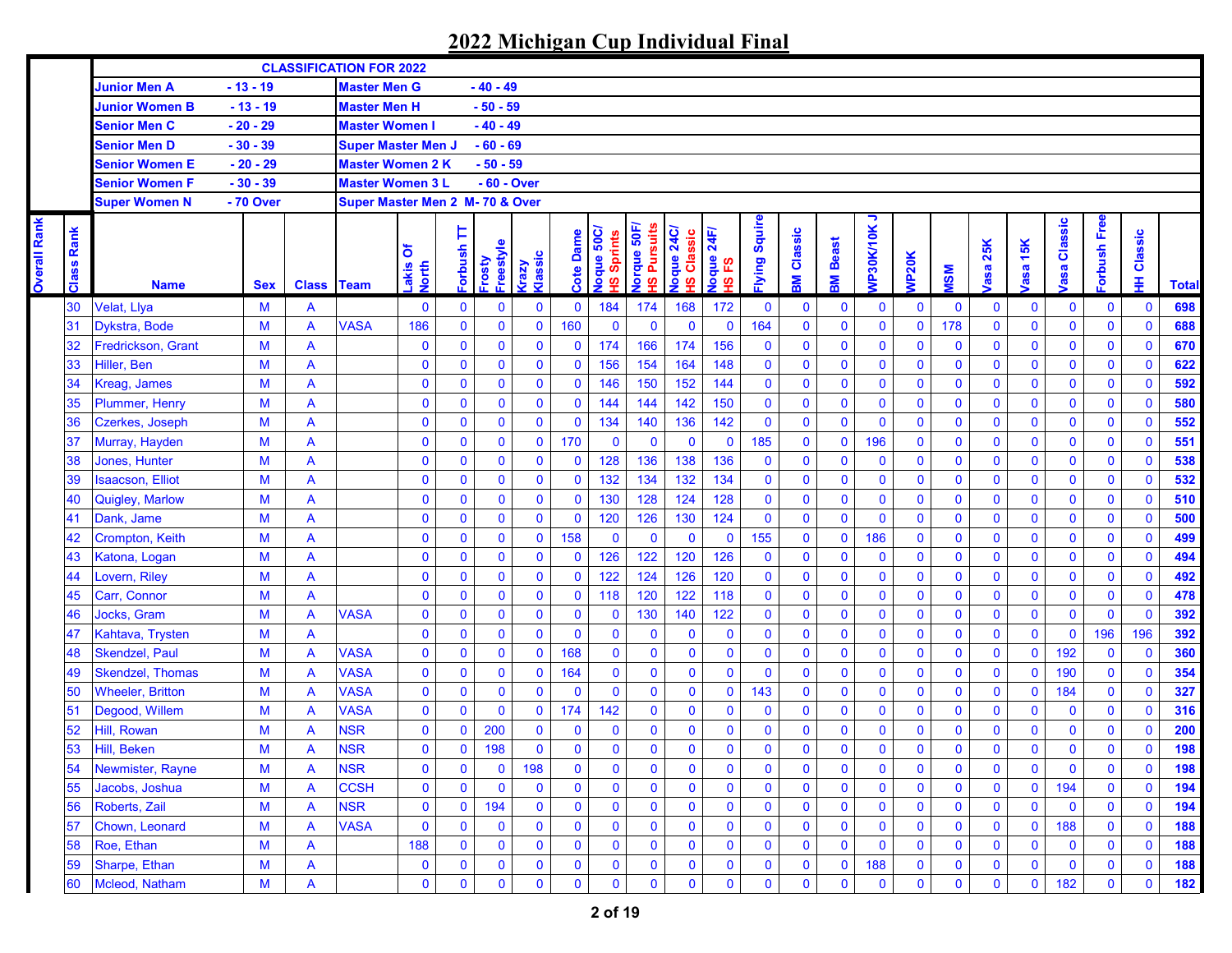|                     |            |                       |            |                   | <b>CLASSIFICATION FOR 2022</b>  |               |              |              |                         |                  |                          |                              |                                  |                       |                 |              |                |              |              |              |              |              |              |                |              |              |
|---------------------|------------|-----------------------|------------|-------------------|---------------------------------|---------------|--------------|--------------|-------------------------|------------------|--------------------------|------------------------------|----------------------------------|-----------------------|-----------------|--------------|----------------|--------------|--------------|--------------|--------------|--------------|--------------|----------------|--------------|--------------|
|                     |            | <b>Junior Men A</b>   | $-13 - 19$ |                   | <b>Master Men G</b>             |               |              | $-40 - 49$   |                         |                  |                          |                              |                                  |                       |                 |              |                |              |              |              |              |              |              |                |              |              |
|                     |            | <b>Junior Women B</b> | $-13 - 19$ |                   | <b>Master Men H</b>             |               |              | $-50 - 59$   |                         |                  |                          |                              |                                  |                       |                 |              |                |              |              |              |              |              |              |                |              |              |
|                     |            | <b>Senior Men C</b>   | $-20 - 29$ |                   | <b>Master Women I</b>           |               |              | $-40 - 49$   |                         |                  |                          |                              |                                  |                       |                 |              |                |              |              |              |              |              |              |                |              |              |
|                     |            | <b>Senior Men D</b>   | $-30 - 39$ |                   | <b>Super Master Men J</b>       |               |              | $-60 - 69$   |                         |                  |                          |                              |                                  |                       |                 |              |                |              |              |              |              |              |              |                |              |              |
|                     |            | <b>Senior Women E</b> | $-20 - 29$ |                   | <b>Master Women 2 K</b>         |               |              | $-50 - 59$   |                         |                  |                          |                              |                                  |                       |                 |              |                |              |              |              |              |              |              |                |              |              |
|                     |            | <b>Senior Women F</b> | $-30 - 39$ |                   | <b>Master Women 3 L</b>         |               |              | $-60 - Over$ |                         |                  |                          |                              |                                  |                       |                 |              |                |              |              |              |              |              |              |                |              |              |
|                     |            | <b>Super Women N</b>  | - 70 Over  |                   | Super Master Men 2 M- 70 & Over |               |              |              |                         |                  |                          |                              |                                  |                       |                 |              |                |              |              |              |              |              |              |                |              |              |
| <b>Overall Rank</b> | Rank<br>ဖိ |                       |            |                   |                                 | ঠ             | Þ<br>orbush  | -reestyle    | <b>Krazy</b><br>Klassic | <b>Cote Dame</b> | Noque 50C/<br>HS Sprints | <b>Vorque 50F/</b><br>ã<br>훈 | <b>Noque 24C/<br/>Noque 24C/</b> | 24F/<br>Noque<br>HSFS | Squire<br>Iying | Classic      | Beast          | ¬<br>30K/10K | <b>NP20K</b> |              | 25K<br>asa   | 15K          | Classic      | orbush Free    | Classic      |              |
|                     | កី         | <b>Name</b>           | <b>Sex</b> | <b>Class Team</b> |                                 | akis<br>Vorth |              | Frosty       |                         |                  |                          | စ္                           |                                  | ပ္စ္                  |                 | 덣            | Š.             | ŝ            |              | <b>MSM</b>   |              | asa          | asa          |                | ∓            | <b>Total</b> |
|                     | 61         | Moore, Andrew         | M          | A                 | <b>HH/CCSS</b>                  | $\mathbf{0}$  | $\mathbf 0$  | $\Omega$     | $\bf{0}$                | 178              | $\mathbf{0}$             | $\mathbf{0}$                 | $\mathbf{0}$                     | $\mathbf 0$           | $\Omega$        | $\mathbf{0}$ | $\mathbf{0}$   | $\mathbf{0}$ | $\mathbf{0}$ | $\mathbf{0}$ | $\mathbf 0$  | $\mathbf{0}$ | $\mathbf{0}$ | $\mathbf{0}$   | $\mathbf 0$  | 178          |
|                     | 62         | Luyt, Grady           | M          | A                 | <b>VASA</b>                     | $\mathbf{0}$  | $\mathbf 0$  | $\mathbf{0}$ | $\mathbf 0$             | 0                | $\mathbf{0}$             | $\mathbf{0}$                 | $\mathbf{0}$                     | $\mathbf 0$           | 173             | $\mathbf{0}$ | 0              | $\mathbf 0$  | $\mathbf{0}$ | $\mathbf{0}$ | $\mathbf 0$  | $\mathbf{0}$ | $\mathbf{0}$ | $\mathbf{0}$   | $\mathbf 0$  | 173          |
|                     | 63         | <b>Benac, Oliver</b>  | M          | A                 |                                 | $\mathbf{0}$  | $\mathbf 0$  | $\mathbf{0}$ | $\mathbf{0}$            | $\mathbf{0}$     | $\mathbf{0}$             | $\mathbf{0}$                 | $\mathbf{0}$                     | $\mathbf{0}$          | 167             | $\Omega$     | $\overline{0}$ | $\mathbf{0}$ | $\mathbf{0}$ | $\mathbf{0}$ | $\mathbf{0}$ | $\mathbf{0}$ | $\mathbf{0}$ | $\overline{0}$ | $\mathbf{0}$ | 167          |
|                     | 64         | Kohl, Andrew          | M          | A                 |                                 | $\mathbf{0}$  | $\mathbf{0}$ | $\mathbf{0}$ | $\mathbf{0}$            | $\mathbf{0}$     | $\mathbf{0}$             | $\mathbf{0}$                 | $\mathbf{0}$                     | $\mathbf{0}$          | 158             | $\mathbf{0}$ | $\mathbf{0}$   | $\mathbf{0}$ | $\mathbf{0}$ | $\mathbf{0}$ | $\mathbf{0}$ | $\mathbf{0}$ | $\mathbf{0}$ | $\mathbf{0}$   | $\mathbf 0$  |              |
|                     | 65         | Sobkoviak, Joel       | M          | A                 |                                 | $\mathbf 0$   | $\mathbf 0$  | $\mathbf 0$  | $\mathbf{0}$            | 0                | $\mathbf{0}$             | $\mathbf{0}$                 | $\mathbf{0}$                     | $\mathbf 0$           | 152             | $\mathbf{0}$ | $\mathbf 0$    | $\mathbf{0}$ | $\mathbf{0}$ | $\mathbf{0}$ | $\mathbf 0$  | $\mathbf{0}$ | $\mathbf 0$  | $\mathbf 0$    | $\mathbf 0$  | 158<br>152   |
|                     | 66         | <b>Banish, Jake</b>   | M          | A                 |                                 | $\mathbf{0}$  | $\mathbf 0$  | $\mathbf{0}$ | $\mathbf{0}$            | $\mathbf{0}$     | $\mathbf{0}$             | $\mathbf{0}$                 | $\mathbf{0}$                     | $\mathbf{0}$          | 149             | $\Omega$     | $\mathbf{0}$   | $\mathbf{0}$ | $\mathbf{0}$ | $\mathbf{0}$ | $\mathbf 0$  | $\mathbf{0}$ | $\Omega$     | $\mathbf{0}$   | $\mathbf 0$  | 149          |
|                     | 67         | <b>Bates, Colton</b>  | M          | A                 |                                 | $\mathbf{0}$  | $\mathbf{0}$ | $\Omega$     | $\Omega$                | $\mathbf{0}$     | $\mathbf{0}$             | $\mathbf{0}$                 | $\mathbf{0}$                     | $\mathbf{0}$          | 146             | $\mathbf{0}$ | $\mathbf{0}$   | $\mathbf{0}$ | $\mathbf{0}$ | $\mathbf{0}$ | $\mathbf{0}$ | $\mathbf{0}$ | $\mathbf{0}$ | $\mathbf{0}$   | $\mathbf{0}$ | 146          |
|                     | 68         | MacDonald, Kade       | M          | A                 |                                 | $\mathbf{0}$  | $\mathbf 0$  | $\mathbf{0}$ | $\mathbf 0$             | $\mathbf 0$      | $\mathbf{0}$             | $\mathbf 0$                  | $\mathbf{0}$                     | $\mathbf 0$           | 140             | $\mathbf{0}$ | 0              | $\mathbf 0$  | $\mathbf 0$  | $\mathbf{0}$ | $\mathbf 0$  | $\mathbf 0$  | $\mathbf{0}$ | 0              | $\mathbf 0$  | 140          |
|                     | 69         | DeBruyn, Solomon      | M          | A                 |                                 | $\mathbf 0$   | $\mathbf 0$  | $\mathbf{0}$ | $\mathbf{0}$            | $\mathbf{0}$     | $\mathbf 0$              | $\mathbf{0}$                 | $\mathbf{0}$                     | $\mathbf 0$           | 137             | $\mathbf{0}$ | $\overline{0}$ | $\mathbf{0}$ | $\mathbf{0}$ | $\mathbf{0}$ | $\mathbf{0}$ | $\mathbf{0}$ | $\mathbf{0}$ | $\mathbf{0}$   | $\mathbf 0$  | 137          |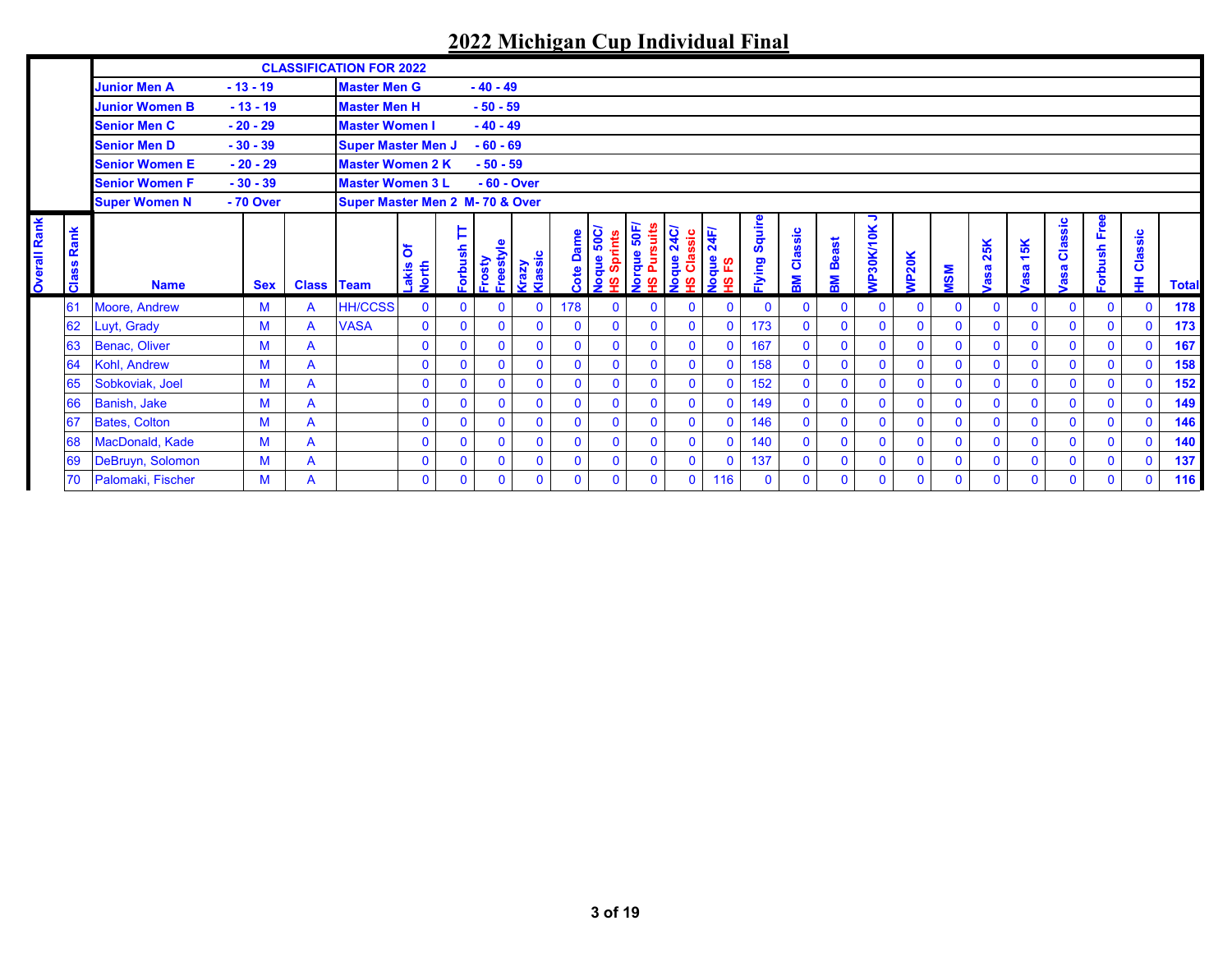|                     |                 |                            |            |                   | <b>CLASSIFICATION FOR 2022</b>  |                     |              |                                    |                 |                  |                                  |                                   |                        |             |                |                   |                |                |              |              |              |             |                |                |                   |              |
|---------------------|-----------------|----------------------------|------------|-------------------|---------------------------------|---------------------|--------------|------------------------------------|-----------------|------------------|----------------------------------|-----------------------------------|------------------------|-------------|----------------|-------------------|----------------|----------------|--------------|--------------|--------------|-------------|----------------|----------------|-------------------|--------------|
|                     |                 | <b>Junior Men A</b>        | $-13 - 19$ |                   | <b>Master Men G</b>             |                     |              | $-40 - 49$                         |                 |                  |                                  |                                   |                        |             |                |                   |                |                |              |              |              |             |                |                |                   |              |
|                     |                 | <b>Junior Women B</b>      | $-13 - 19$ |                   | <b>Master Men H</b>             |                     |              | $-50 - 59$                         |                 |                  |                                  |                                   |                        |             |                |                   |                |                |              |              |              |             |                |                |                   |              |
|                     |                 | <b>Senior Men C</b>        | $-20 - 29$ |                   | <b>Master Women I</b>           |                     |              | $-40 - 49$                         |                 |                  |                                  |                                   |                        |             |                |                   |                |                |              |              |              |             |                |                |                   |              |
|                     |                 | <b>Senior Men D</b>        | $-30 - 39$ |                   | <b>Super Master Men J</b>       |                     |              | $-60 - 69$                         |                 |                  |                                  |                                   |                        |             |                |                   |                |                |              |              |              |             |                |                |                   |              |
|                     |                 | <b>Senior Women E</b>      | $-20 - 29$ |                   | <b>Master Women 2 K</b>         |                     |              | $-50 - 59$                         |                 |                  |                                  |                                   |                        |             |                |                   |                |                |              |              |              |             |                |                |                   |              |
|                     |                 | <b>Senior Women F</b>      | $-30 - 39$ |                   | <b>Master Women 3 L</b>         |                     |              | $-60 - Over$                       |                 |                  |                                  |                                   |                        |             |                |                   |                |                |              |              |              |             |                |                |                   |              |
|                     |                 | <b>Super Women N</b>       | - 70 Over  |                   | Super Master Men 2 M- 70 & Over |                     |              |                                    |                 |                  |                                  |                                   |                        |             |                |                   |                |                |              |              |              |             |                |                |                   |              |
| <b>Dverall Rank</b> | Rank<br>Class   | <b>Name</b>                | <b>Sex</b> | <b>Class Team</b> |                                 | δ<br>-akis<br>Vorth | TT daught    | <b>i</b> reestyle<br><b>Trosty</b> | dassic<br>Vze.y | <b>Cote Dame</b> | loque 50C<br><b>Sprints</b><br>ဖ | <b>Vorque 50F/</b><br>4S Pursuits | loque 24C<br>S Classic | Joque 24F/  | lying Squire   | <b>3M Classic</b> | <b>M</b> Beast | っ<br>VP30K/10K | <b>VP20K</b> | <b>NSM</b>   | asa 25K      | 15K<br>asa  | Classic<br>asa | orbush Free    | <b>IH Classic</b> | <b>Total</b> |
|                     |                 | <b>Junior Women</b>        |            |                   |                                 |                     |              |                                    |                 |                  |                                  |                                   |                        |             |                |                   |                |                |              |              |              |             |                |                |                   |              |
|                     | $\blacksquare$  | <b>Olson, Arianne</b>      | F          | в                 | <b>GRNST</b>                    | $\bullet$           | $\mathbf 0$  | 200                                | 200             | 200              | 188                              | 200                               | 200                    | 200         | $\mathbf 0$    | $\mathbf 0$       | $\mathbf 0$    | 200            | $\mathbf{0}$ | 196          | $\mathbf{0}$ | $\mathbf 0$ | $\mathbf 0$    | $\mathbf 0$    | $\mathbf 0$       | 1000         |
|                     | $\overline{2}$  | Paulson, Annie             | F          | B                 | <b>VASA</b>                     | $\mathbf 0$         | $\mathbf 0$  | $\mathbf 0$                        | $\mathbf 0$     | $\mathbf 0$      | 192                              | 192                               | 192                    | 196         | $\mathbf 0$    | $\mathbf 0$       | $\mathbf 0$    | $\mathbf 0$    | $\mathbf{0}$ | 200          | $\mathbf{0}$ | $\mathbf 0$ | $\mathbf{0}$   | $\mathbf{0}$   | $\mathbf 0$       | 972          |
|                     | 3               | DeBruyn, Ella              | F          | B                 | <b>VASA</b>                     | $\bf{0}$            | $\mathbf 0$  | 0                                  | $\mathbf 0$     | 196              | 184                              | 176                               | 172                    | 184         | $\mathbf 0$    | $\mathbf 0$       | $\mathbf 0$    | $\mathbf 0$    | $\mathbf{0}$ | 192          | $\mathbf{0}$ | $\mathbf 0$ | 200            | $\mathbf 0$    | $\mathbf 0$       | 956          |
|                     | 4               | Kelly, Mylie               | F          | B                 |                                 | $\mathbf 0$         | $\mathbf 0$  | 0                                  | $\mathbf 0$     | 192              | 164                              | 184                               | 160                    | 192         | 200            | $\bf{0}$          | $\mathbf 0$    | 184            | $\mathbf{0}$ | $\mathbf{0}$ | $\mathbf{0}$ | $\bf{0}$    | $\mathbf 0$    | $\pmb{0}$      | $\mathbf 0$       | 952          |
|                     | $5\overline{5}$ | Torgersen, Matilde         | F          | B                 |                                 | $\mathbf{0}$        | $\mathbf 0$  | $\mathbf 0$                        | $\mathbf 0$     | 188              | 180                              | 140                               | 152                    | 152         | 197            | $\pmb{0}$         | $\mathbf 0$    | $\mathbf 0$    | $\mathbf{0}$ | $\mathbf 0$  | $\mathbf 0$  | $\pmb{0}$   | $\mathbf 0$    | $\mathbf 0$    | $\mathbf{0}$      | 869          |
|                     | 6               | Dykstra, Emma              | F          | B                 | <b>VASA</b>                     | 200                 | $\mathbf{0}$ | 0                                  | $\mathbf 0$     | 160              | 116                              | 108                               | 104                    | 120         | 158            | $\mathbf 0$       | $\mathbf 0$    | $\mathbf 0$    | $\mathbf{0}$ | 168          | $\mathbf 0$  | $\pmb{0}$   | $\mathbf 0$    | $\pmb{0}$      | $\mathbf{0}$      | 806          |
|                     |                 | <b>Crowley, Natalie</b>    | F          | B                 | <b>VASA</b>                     | 192                 | $\mathbf 0$  | $\overline{0}$                     | $\mathbf 0$     | 152              | 64                               | 80                                | 88                     | 48          | $\mathbf 0$    | $\bf{0}$          | $\mathbf 0$    | 180            | $\mathbf{0}$ | 176          | $\mathbf{0}$ | $\mathbf 0$ | $\mathbf 0$    | $\mathbf 0$    | $\mathbf 0$       | 788          |
|                     | 8               | Jenema, Jorja              | F          | B                 | <b>VASA</b>                     | $\mathbf 0$         | $\mathbf 0$  | $\overline{0}$                     | $\mathbf 0$     | 184              | 148                              | 132                               | 124                    | 124         | 194            | $\mathbf 0$       | $\mathbf 0$    | $\mathbf 0$    | $\mathbf 0$  | $\mathbf 0$  | $\mathbf{0}$ | $\pmb{0}$   | $\mathbf 0$    | $\mathbf 0$    | $\overline{0}$    | 782          |
|                     | $\overline{9}$  | Seagren, Ingrid            | F          | B                 |                                 | $\mathbf 0$         | $\mathbf 0$  | $\overline{0}$                     | $\mathbf 0$     | $\mathbf 0$      | 200                              | 196                               | 196                    | 188         | $\bf{0}$       | $\mathbf 0$       | $\overline{0}$ | $\mathbf 0$    | $\mathbf{0}$ | $\mathbf{0}$ | $\mathbf 0$  | $\mathbf 0$ | $\mathbf 0$    | $\mathbf 0$    | $\mathbf{0}$      | 780          |
|                     | 10              | Plum, Beatrice             | F          | B                 | <b>VASA</b>                     | $\pmb{0}$           | $\mathbf 0$  | 0                                  | $\mathbf 0$     | 168              | $\mathbf{0}$                     | $\mathbf{0}$                      | $\mathbf 0$            | $\mathbf 0$ | 185            | $\bf{0}$          | $\mathbf 0$    | $\mathbf 0$    | $\mathbf 0$  | 184          | $\mathbf{0}$ | $\mathbf 0$ | 196            | $\mathbf 0$    | $\mathbf{0}$      | 733          |
|                     | 11              | <b>Resh Chimner, Sage</b>  | F          | B                 |                                 | $\mathbf 0$         | $\mathbf 0$  | 0                                  | $\mathbf 0$     | $\mathbf 0$      | 176                              | 188                               | 184                    | 176         | $\mathbf 0$    | $\bf{0}$          | $\bf{0}$       | $\mathbf 0$    | $\mathbf 0$  | $\mathbf{0}$ | $\mathbf 0$  | $\mathbf 0$ | $\mathbf 0$    | $\mathbf{0}$   | $\mathbf{0}$      | 724          |
|                     | 12              | Eles, Autumn               | F          | B                 |                                 | $\mathbf 0$         | $\mathbf 0$  | 0                                  | $\mathbf 0$     | $\mathbf{0}$     | 152                              | 180                               | 188                    | 172         | $\mathbf 0$    | $\bf{0}$          | $\mathbf 0$    | $\mathbf 0$    | $\mathbf{0}$ | $\mathbf 0$  | $\mathbf{0}$ | $\mathbf 0$ | $\mathbf 0$    | $\mathbf 0$    | $\overline{0}$    | 692          |
|                     | 13              | Sobkoviak, Gloria          | F          | B                 |                                 | $\mathbf 0$         | $\mathbf{0}$ | 0                                  | $\mathbf 0$     | 164              | 120                              | 100                               | 100                    | 116         | 182            | $\bf{0}$          | $\mathbf 0$    | $\mathbf 0$    | $\mathbf 0$  | $\mathbf 0$  | $\mathbf 0$  | $\bf{0}$    | $\mathbf 0$    | $\mathbf 0$    | $\overline{0}$    | 682          |
|                     | 14              | Larsen, Ida                | F          | B                 |                                 | $\bf{0}$            | $\mathbf{0}$ | 0                                  | $\mathbf 0$     | 172              | 92                               | 112                               | 120                    | 100         | 164            | $\mathbf 0$       | $\mathbf 0$    | $\mathbf 0$    | $\mathbf 0$  | $\mathbf 0$  | $\mathbf 0$  | $\mathbf 0$ | $\mathbf 0$    | $\pmb{0}$      | $\mathbf{0}$      | 668          |
|                     | 15              | <b>Kisiel, Robin</b>       | F          | B                 |                                 | $\mathbf 0$         | 0            | 0                                  | $\mathbf 0$     | $\mathbf 0$      | 196                              | 156                               | 144                    | 168         | $\bf{0}$       | $\bf{0}$          | $\mathbf 0$    | $\mathbf 0$    | $\mathbf{0}$ | $\mathbf{0}$ | $\mathbf 0$  | $\mathbf 0$ | $\mathbf 0$    | $\mathbf 0$    | $\mathbf{0}$      | 664          |
|                     | 16              | Hammerstein, Elke          | F          | B                 |                                 | $\bf{0}$            | 0            | 0                                  | $\mathbf 0$     | $\mathbf 0$      | 168                              | 172                               | 140                    | 180         | $\pmb{0}$      | $\bf{0}$          | $\overline{0}$ | $\mathbf 0$    | $\mathbf{0}$ | $\mathbf 0$  | $\mathbf{0}$ | $\pmb{0}$   | $\mathbf 0$    | $\overline{0}$ | $\overline{0}$    | 660          |
|                     | 17              | Malherbe, Elisa            | F          | B                 |                                 | $\bf{0}$            | $\mathbf 0$  | 0                                  | $\mathbf 0$     | $\mathbf 0$      | 140                              | 164                               | 168                    | 164         | $\pmb{0}$      | $\bf{0}$          | $\mathbf 0$    | $\mathbf 0$    | $\mathbf{0}$ | $\mathbf{0}$ | $\mathbf{0}$ | $\pmb{0}$   | $\mathbf 0$    | $\mathbf 0$    | $\mathbf{0}$      | 636          |
|                     | 18              | Rourke, Maija              | F          | B                 |                                 | $\bf{0}$            | $\mathbf 0$  | 0                                  | $\mathbf 0$     | $\mathbf 0$      | 172                              | 152                               | 164                    | 144         | $\pmb{0}$      | $\bf{0}$          | $\mathbf 0$    | $\mathbf 0$    | $\mathbf{0}$ | $\mathbf 0$  | $\mathbf 0$  | $\mathbf 0$ | $\mathbf 0$    | $\pmb{0}$      | $\mathbf 0$       | 632          |
|                     | 19              | <b>Bruggink, Althea</b>    | F          | B                 |                                 | $\mathbf 0$         | $\mathbf 0$  | 0                                  | $\mathbf 0$     | $\mathbf 0$      | 156                              | 160                               | 176                    | 140         | $\pmb{0}$      | $\bf{0}$          | $\mathbf 0$    | $\mathbf 0$    | $\mathbf{0}$ | $\mathbf 0$  | $\mathbf 0$  | $\mathbf 0$ | $\mathbf 0$    | $\pmb{0}$      | $\mathbf 0$       | 632          |
|                     | 20              | Schochle, Anouk            | F          | B                 | <b>VASA</b>                     | $\mathbf 0$         | $\mathbf 0$  | 0                                  | $\mathbf 0$     | 156              | 96                               | 96                                | 96                     | 84          | $\mathbf 0$    | $\bf{0}$          | $\mathbf 0$    | $\mathbf 0$    | $\mathbf{0}$ | 180          | $\mathbf 0$  | $\mathbf 0$ | $\mathbf 0$    | $\mathbf 0$    | $\mathbf 0$       | 624          |
|                     | 21              | Serafin, Jaden             | F          | B                 |                                 | $\mathbf 0$         | $\mathbf 0$  | 0                                  | $\mathbf 0$     | $\mathbf 0$      | 160                              | 148                               | 156                    | 156         | $\pmb{0}$      | $\bf{0}$          | $\mathbf 0$    | $\mathbf 0$    | $\mathbf{0}$ | $\mathbf 0$  | $\mathbf 0$  | $\mathbf 0$ | $\mathbf 0$    | $\mathbf 0$    | $\mathbf 0$       | 620          |
|                     | 22              | <b>Argeropoulos, Monet</b> | F          | B                 |                                 | $\mathbf 0$         | $\mathbf 0$  | 0                                  | $\pmb{0}$       | $\mathbf 0$      | 112                              | 168                               | 180                    | 148         | $\pmb{0}$      | $\mathbf 0$       | $\mathbf 0$    | $\bf{0}$       | $\mathbf{0}$ | $\mathbf 0$  | $\bf{0}$     | $\pmb{0}$   | $\mathbf 0$    | $\pmb{0}$      | 0                 | 608          |
|                     | 23              | Prusi, Isabelle            | F          | B                 |                                 | $\mathbf{0}$        | $\mathbf{0}$ | $\mathbf{0}$                       | $\pmb{0}$       | $\mathbf{0}$     | 144                              | 144                               | 148                    | 160         | $\overline{0}$ | $\mathbf{0}$      | $\mathbf{0}$   | $\mathbf 0$    | $\mathbf{0}$ | $\Omega$     | $\mathbf{0}$ | $\mathbf 0$ | $\Omega$       | $\overline{0}$ | $\mathbf{0}$      | 596          |
|                     | 24              | Kudlack, Gwendolyn         | F          | B                 | <b>VASA</b>                     | $\bf{0}$            | 0            | 0                                  | $\mathbf 0$     | 148              | 80                               | 76                                | 72                     | 72          | 173            | $\mathbf 0$       | 0              | $\mathbf 0$    | $\mathbf 0$  | $\mathbf 0$  | 0            | $\mathbf 0$ | $\mathbf 0$    | $\mathbf 0$    | 0                 | 549          |
|                     | 25              | Malherbe, Elodie           | F          | B                 |                                 | $\mathbf 0$         | 0            | $\mathbf 0$                        | $\mathbf 0$     | $\mathbf 0$      | 132                              | 136                               | 136                    | 132         | $\mathbf 0$    | $\mathbf 0$       | $\mathbf 0$    | $\mathbf 0$    | $\mathbf{0}$ | $\mathbf 0$  | $\mathbf{0}$ | $\mathbf 0$ | $\mathbf 0$    | $\mathbf 0$    | $\mathbf{0}$      | 536          |
|                     | 26              | Carpenter, Suzy            | F          | B                 |                                 | $\mathbf 0$         | 0            | 0                                  | $\bf{0}$        | $\bf{0}$         | 104                              | $\mathbf 0$                       | $\mathbf 0$            | 88          | 161            | $\pmb{0}$         | $\mathbf 0$    | 176            | $\mathbf{0}$ | $\mathbf 0$  | $\mathbf 0$  | $\mathbf 0$ | $\mathbf 0$    | $\mathbf 0$    | $\mathbf 0$       | 529          |
|                     | 27              | Hintz, Kinsey              | F          | B                 | <b>VASA</b>                     | $\pmb{0}$           | $\mathbf 0$  | 0                                  | $\bf{0}$        | $\mathbf 0$      | $\mathbf 0$                      | $\mathbf 0$                       | $\mathbf 0$            | $\mathbf 0$ | 167            | $\mathbf 0$       | $\pmb{0}$      | $\mathbf 0$    | $\mathbf 0$  | 172          | $\mathbf 0$  | $\mathbf 0$ | 188            | $\mathbf{0}$   | $\mathbf 0$       | 527          |
|                     | 28              | Speers, Megan              | F          | B                 | <b>VASA</b>                     | $\bf{0}$            | $\mathbf 0$  | 0                                  | $\mathbf 0$     | 144              | 72                               | 72                                | 68                     | 64          | $\mathbf 0$    | $\mathbf 0$       | $\mathbf 0$    | $\mathbf 0$    | $\mathbf 0$  | 164          | $\mathbf 0$  | $\bf{0}$    | $\mathbf 0$    | $\mathbf 0$    | 0                 | 520          |
|                     | 29              | May, Kate                  | F          | B                 |                                 | $\mathbf 0$         | 0            | $\overline{0}$                     | $\pmb{0}$       | $\mathbf 0$      | 84                               | 84                                | 92                     | 76          | 179            | $\bf{0}$          | $\pmb{0}$      | $\mathbf 0$    | $\pmb{0}$    | $\mathbf 0$  | $\mathbf 0$  | $\pmb{0}$   | $\bf{0}$       | $\overline{0}$ | 0                 | 515          |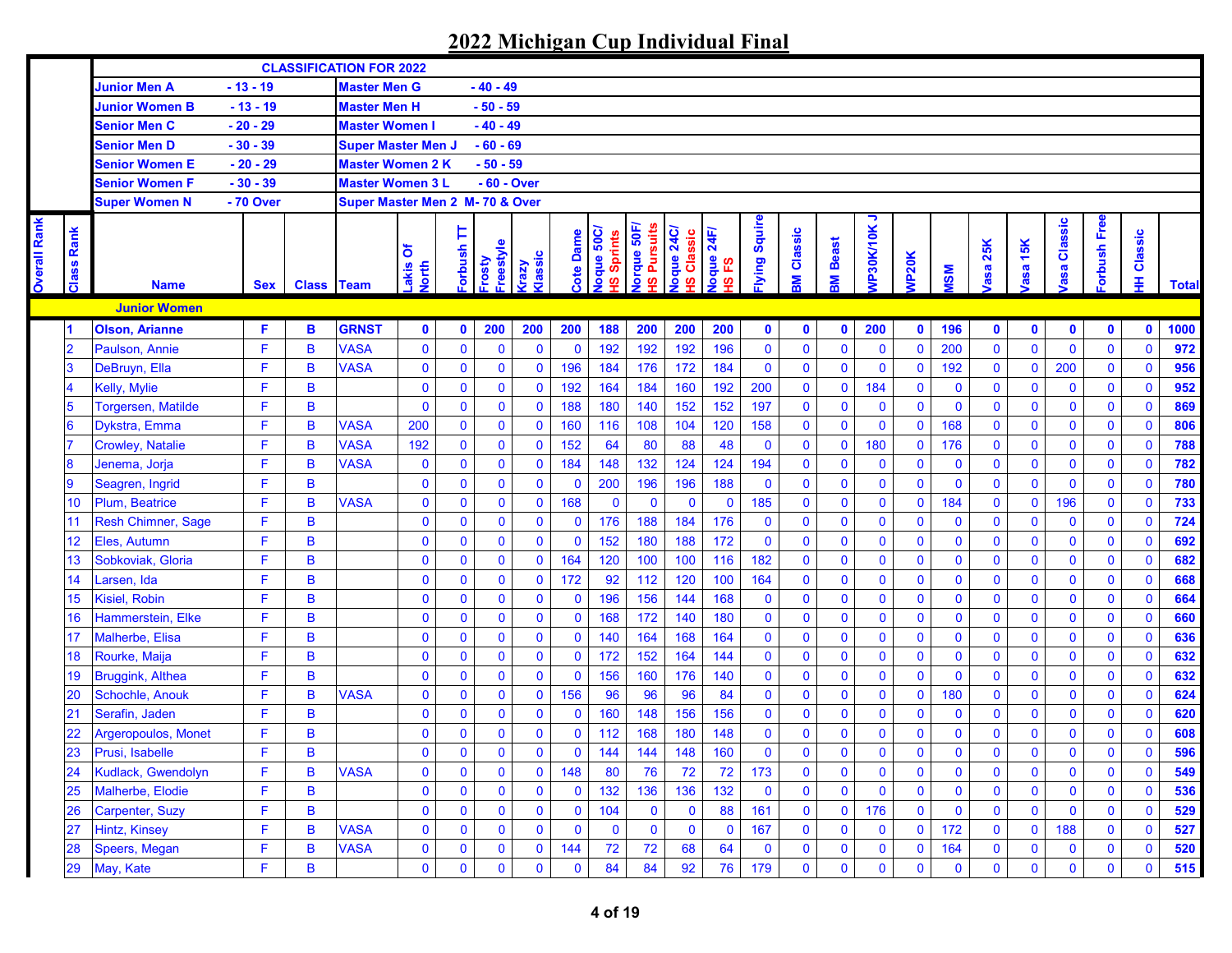**Overall Rank** 

**Overall Rank** 

|                   |                          |            |                | <b>CLASSIFICATION FOR 2022</b> |                     |                    |                     |                         |              |                                  |                         |                           |                                    |                     |                |              |                |                |                |                   |                |                |                |              |              |
|-------------------|--------------------------|------------|----------------|--------------------------------|---------------------|--------------------|---------------------|-------------------------|--------------|----------------------------------|-------------------------|---------------------------|------------------------------------|---------------------|----------------|--------------|----------------|----------------|----------------|-------------------|----------------|----------------|----------------|--------------|--------------|
|                   | <b>Junior Men A</b>      | $-13 - 19$ |                | <b>Master Men G</b>            |                     |                    | $-40 - 49$          |                         |              |                                  |                         |                           |                                    |                     |                |              |                |                |                |                   |                |                |                |              |              |
|                   | <b>Junior Women B</b>    | $-13 - 19$ |                | <b>Master Men H</b>            |                     |                    | $-50 - 59$          |                         |              |                                  |                         |                           |                                    |                     |                |              |                |                |                |                   |                |                |                |              |              |
|                   | <b>Senior Men C</b>      | $-20 - 29$ |                | <b>Master Women I</b>          |                     |                    | $-40 - 49$          |                         |              |                                  |                         |                           |                                    |                     |                |              |                |                |                |                   |                |                |                |              |              |
|                   | <b>Senior Men D</b>      | $-30 - 39$ |                | <b>Super Master Men J</b>      |                     |                    | $-60 - 69$          |                         |              |                                  |                         |                           |                                    |                     |                |              |                |                |                |                   |                |                |                |              |              |
|                   | <b>Senior Women E</b>    | $-20 - 29$ |                | <b>Master Women 2 K</b>        |                     |                    | $-50 - 59$          |                         |              |                                  |                         |                           |                                    |                     |                |              |                |                |                |                   |                |                |                |              |              |
|                   | <b>Senior Women F</b>    | $-30 - 39$ |                | <b>Master Women 3 L</b>        |                     |                    | - 60 - Over         |                         |              |                                  |                         |                           |                                    |                     |                |              |                |                |                |                   |                |                |                |              |              |
|                   | <b>Super Women N</b>     | - 70 Over  |                | Super Master Men 2 M-70 & Over |                     |                    |                     |                         |              |                                  |                         |                           |                                    |                     |                |              |                |                |                |                   |                |                |                |              |              |
| <b>Class Rank</b> | <b>Name</b>              | <b>Sex</b> | <b>Class</b>   | <b>Team</b>                    | δ<br>Lakis<br>North | Þ<br><b>dsnquo</b> | Freestyle<br>Frosty | Klassic<br><b>Aze.n</b> | Cote Dame    | loque 50C<br><b>Sprints</b><br>ഇ | S Pursuits<br>orque 50F | oque 24C/<br>Classic<br>ഇ | 24F/<br>loque?<br>IS <sub>FS</sub> | <b>Iying Squire</b> | Classic<br>M   | <b>Beast</b> | ∍<br>VP30K/10K | <b>VP20K</b>   | <b>NS</b>      | 25K<br><b>asa</b> | asa 15K        | Classic<br>asa | orbush Free    | Classic<br>里 | <b>Total</b> |
| 30                | <b>Brown, Sage</b>       | F          | B              | <b>VASA</b>                    | 196                 | $\mathbf{0}$       | $\mathbf 0$         | $\mathbf 0$             | 140          | $\mathbf{0}$                     | $\mathbf{0}$            | $\mathbf{0}$              | $\mathbf{0}$                       | 176                 | $\bf{0}$       | $\mathbf 0$  | $\mathbf 0$    | $\mathbf 0$    | $\mathbf 0$    | $\mathbf 0$       | $\mathbf 0$    | $\mathbf 0$    | $\mathbf 0$    | $\mathbf 0$  | 512          |
| 31                | Ella, Gaylord            | F          | $\mathbf B$    |                                | $\mathbf{0}$        | $\mathbf{0}$       | $\mathbf{0}$        | $\pmb{0}$               | $\mathbf 0$  | 136                              | 128                     | 116                       | 128                                | $\mathbf 0$         | $\overline{0}$ | $\mathbf{0}$ | $\mathbf{0}$   | $\mathbf 0$    | $\overline{0}$ | $\mathbf 0$       | $\mathbf{0}$   | $\mathbf{0}$   | $\mathbf{0}$   | $\mathbf{0}$ | 508          |
| 32                | Pietila, Katelyn         | F          | B              |                                | $\mathbf 0$         | $\mathbf 0$        | $\mathbf 0$         | $\mathbf 0$             | $\pmb{0}$    | 128                              | 124                     | 112                       | 136                                | $\mathbf 0$         | $\mathbf 0$    | $\pmb{0}$    | $\pmb{0}$      | $\pmb{0}$      | $\overline{0}$ | $\pmb{0}$         | $\mathbf 0$    | $\mathbf 0$    | $\pmb{0}$      | $\mathbf 0$  | 500          |
| 33                | Ampe, Abby               | F          | B              |                                | $\mathbf 0$         | $\mathbf 0$        | $\mathbf 0$         | $\mathbf 0$             | $\mathbf 0$  | 124                              | 116                     | 128                       | 108                                | $\mathbf 0$         | $\mathbf 0$    | $\mathbf{0}$ | $\pmb{0}$      | $\overline{0}$ | $\overline{0}$ | $\mathbf{0}$      | $\mathbf 0$    | $\mathbf 0$    | $\mathbf 0$    | $\mathbf 0$  | 476          |
| 34                | Miller, Ayla             | F          | B              |                                | $\mathbf 0$         | $\mathbf 0$        | $\mathbf 0$         | $\mathbf 0$             | $\mathbf 0$  | 100                              | 120                     | 132                       | 104                                | $\mathbf 0$         | $\mathbf 0$    | $\mathbf 0$  | $\mathbf 0$    | $\mathbf{0}$   | 0              | $\overline{0}$    | $\mathbf 0$    | $\mathbf 0$    | $\mathbf 0$    | $\mathbf 0$  | 456          |
| 35                | <b>Rickauer, Grace</b>   | F          | B              |                                | $\mathbf{0}$        | $\mathbf{0}$       | $\mathbf 0$         | $\bf{0}$                | $\mathbf 0$  | 108                              | 104                     | 108                       | 112                                | $\mathbf{0}$        | $\mathbf 0$    | $\mathbf{0}$ | $\mathbf 0$    | $\mathbf 0$    | 0              | $\mathbf 0$       | $\pmb{0}$      | $\mathbf 0$    | $\mathbf 0$    | $\mathbf 0$  | 432          |
| 36                | Majewski, Annaliese      | F          | B              | <b>VASA</b>                    | $\mathbf{0}$        | $\mathbf 0$        | $\mathbf 0$         | $\mathbf 0$             | $\mathbf 0$  | 56                               | 68                      | 56                        | 68                                 | 170                 | $\pmb{0}$      | $\mathbf 0$  | $\mathbf{0}$   | $\mathbf{0}$   | $\overline{0}$ | $\mathbf 0$       | $\pmb{0}$      | $\mathbf 0$    | $\mathbf 0$    | $\mathbf{0}$ | 418          |
| 37                | <b>Brodeur, Evelyn</b>   | F          | B              | <b>VASA</b>                    | 184                 | $\mathbf 0$        | $\mathbf 0$         | $\mathbf{0}$            | $\mathbf 0$  | 52                               | 60                      | 64                        | 52                                 | $\mathbf 0$         | $\mathbf 0$    | $\mathbf{0}$ | $\mathbf{0}$   | $\mathbf 0$    | $\overline{0}$ | $\overline{0}$    | $\mathbf 0$    | $\mathbf{0}$   | $\pmb{0}$      | $\mathbf{0}$ | 412          |
| 38                | Gaylord, Ella            | F          | B              |                                | $\mathbf 0$         | $\mathbf 0$        | $\mathbf 0$         | $\bf{0}$                | $\mathbf 0$  | $\mathbf 0$                      | $\mathbf 0$             | $\mathbf 0$               | $\mathbf 0$                        | 188                 | $\pmb{0}$      | $\mathbf 0$  | 196            | $\mathbf 0$    | 0              | $\mathbf{0}$      | $\pmb{0}$      | $\mathbf 0$    | $\mathbf 0$    | $\mathbf 0$  | 384          |
| 39                | Grubaugh, Ada            | F          | $\overline{B}$ |                                | $\pmb{0}$           | $\mathbf 0$        | $\mathbf 0$         | $\bf{0}$                | 180          | $\pmb{0}$                        | $\mathbf 0$             | $\bf{0}$                  | $\bf{0}$                           | 191                 | $\pmb{0}$      | $\pmb{0}$    | $\mathbf 0$    | $\pmb{0}$      | 0              | $\mathbf 0$       | $\mathbf 0$    | $\mathbf 0$    | $\mathbf 0$    | $\mathbf 0$  | 371          |
| 40                | <b>Urbain, Gwen</b>      | F          | B              | <b>VASA</b>                    | $\mathbf 0$         | $\mathbf 0$        | $\mathbf 0$         | $\bf{0}$                | 176          | $\mathbf 0$                      | $\mathbf 0$             | $\mathbf 0$               | $\mathbf 0$                        | $\pmb{0}$           | $\mathbf 0$    | $\pmb{0}$    | $\mathbf 0$    | $\pmb{0}$      | 188            | $\pmb{0}$         | $\mathbf 0$    | $\mathbf 0$    | $\mathbf 0$    | $\pmb{0}$    | 364          |
| 41                | Goodney, Adyson          | F          | B              |                                | $\mathbf{0}$        | $\mathbf 0$        | $\mathbf 0$         | $\mathbf 0$             | $\mathbf 0$  | 88                               | 92                      | 84                        | 96                                 | $\mathbf 0$         | $\pmb{0}$      | $\mathbf 0$  | $\pmb{0}$      | $\mathbf 0$    | $\mathbf 0$    | $\overline{0}$    | $\pmb{0}$      | $\mathbf{0}$   | $\mathbf 0$    | $\mathbf 0$  | 360          |
| 42                | Parker, Audrey           | F          | B              | <b>VASA</b>                    | $\mathbf 0$         | $\mathbf 0$        | $\mathbf 0$         | $\mathbf{0}$            | $\mathbf 0$  | 48                               | 48                      | 60                        | 36                                 | $\mathbf{0}$        | $\mathbf 0$    | $\mathbf 0$  | $\pmb{0}$      | $\mathbf 0$    | 160            | $\overline{0}$    | $\mathbf 0$    | $\mathbf 0$    | $\mathbf 0$    | $\mathbf 0$  | 352          |
| 43                | <b>Belden, Bridget</b>   | F          | B              | <b>VASA</b>                    | 188                 | $\mathbf 0$        | $\mathbf{0}$        | $\mathbf 0$             | $\mathbf 0$  | $\mathbf 0$                      | $\mathbf{0}$            | $\mathbf{0}$              | $\mathbf 0$                        | 152                 | $\mathbf{0}$   | $\mathbf 0$  | $\pmb{0}$      | $\mathbf{0}$   | $\mathbf 0$    | $\mathbf{0}$      | $\pmb{0}$      | $\mathbf 0$    | $\mathbf 0$    | $\mathbf{0}$ | 340          |
| 44                | Elenbaas, Rosemary       | F          | B              |                                | $\pmb{0}$           | $\mathbf{0}$       | $\pmb{0}$           | $\pmb{0}$               | $\pmb{0}$    | 76                               | 88                      | 80                        | 92                                 | $\mathbf 0$         | $\overline{0}$ | $\mathbf 0$  | $\mathbf{0}$   | $\mathbf{0}$   | $\overline{0}$ | $\overline{0}$    | $\pmb{0}$      | $\mathbf{0}$   | $\pmb{0}$      | $\mathbf{0}$ | 336          |
| 45                | Moyle, Julia             | F          | B              |                                | $\pmb{0}$           | $\mathbf 0$        | $\mathbf 0$         | $\bf{0}$                | $\pmb{0}$    | 60                               | 56                      | 52                        | 60                                 | $\pmb{0}$           | $\mathbf 0$    | $\pmb{0}$    | $\mathbf 0$    | $\mathbf 0$    | 0              | $\pmb{0}$         | $\pmb{0}$      | $\pmb{0}$      | $\pmb{0}$      | $\mathbf 0$  | 228          |
| 46                | Newmister, Avery         | F          | $\overline{B}$ | <b>NSR</b>                     | $\pmb{0}$           | $\mathbf 0$        | $\mathbf 0$         | 196                     | $\mathbf 0$  | $\mathbf 0$                      | $\mathbf 0$             | $\bf{0}$                  | $\mathbf 0$                        | $\pmb{0}$           | $\mathbf 0$    | $\mathbf{0}$ | $\mathbf 0$    | $\pmb{0}$      | 0              | $\pmb{0}$         | $\mathbf 0$    | $\mathbf 0$    | $\mathbf 0$    | $\mathbf 0$  | 196          |
| 47                | Decker, Emma             | F          | $\overline{B}$ |                                | $\mathbf 0$         | $\bf{0}$           | $\mathbf 0$         | $\bf{0}$                | $\mathbf 0$  | $\mathbf 0$                      | $\mathbf 0$             | $\mathbf 0$               | $\overline{0}$                     | $\mathbf{0}$        | $\mathbf 0$    | $\pmb{0}$    | 192            | $\mathbf{0}$   | $\overline{0}$ | $\overline{0}$    | $\mathbf 0$    | $\mathbf 0$    | $\mathbf 0$    | $\mathbf 0$  | 192          |
| 48                | <b>Ludlow, Avery</b>     | F          | B              |                                | $\mathbf 0$         | $\mathbf 0$        | $\mathbf 0$         | 192                     | $\mathbf 0$  | $\mathbf 0$                      | $\mathbf{0}$            | $\mathbf{0}$              | $\mathbf 0$                        | $\mathbf 0$         | $\mathbf 0$    | $\mathbf 0$  | $\bf{0}$       | $\mathbf{0}$   | 0              | $\mathbf 0$       | $\pmb{0}$      | $\mathbf 0$    | $\mathbf 0$    | $\mathbf 0$  | 192          |
| 49                | <b>Skendzel, Betsy</b>   | F          | B              | <b>VASA</b>                    | $\pmb{0}$           | $\mathbf 0$        | $\mathbf{0}$        | $\mathbf 0$             | $\mathbf 0$  | $\bf{0}$                         | $\mathbf 0$             | $\mathbf{0}$              | $\overline{0}$                     | $\mathbf 0$         | $\mathbf{0}$   | $\mathbf 0$  | $\mathbf{0}$   | $\mathbf{0}$   | 0              | $\overline{0}$    | $\mathbf{0}$   | 192            | $\mathbf{0}$   | $\mathbf 0$  | 192          |
| 50                | Decker, Kayla            | F          | B              |                                | $\mathbf{0}$        | $\mathbf{0}$       | $\mathbf 0$         | $\mathbf 0$             | $\mathbf 0$  | $\mathbf{0}$                     | $\mathbf 0$             | $\mathbf{0}$              | $\mathbf 0$                        | $\mathbf{0}$        | $\mathbf 0$    | $\pmb{0}$    | 188            | $\mathbf{0}$   | $\overline{0}$ | $\mathbf{0}$      | $\mathbf{0}$   | $\mathbf{0}$   | $\mathbf 0$    | $\mathbf{0}$ | 188          |
| 51                | Rubino, Vivienne         | F          | $\, {\bf B}$   |                                | $\pmb{0}$           | $\mathbf 0$        | $\mathbf 0$         | $\mathbf 0$             | $\mathbf 0$  | $\pmb{0}$                        | $\mathbf 0$             | $\bf{0}$                  | $\mathbf 0$                        | $\mathbf 0$         | $\pmb{0}$      | $\bf{0}$     | $\mathbf 0$    | $\pmb{0}$      | $\pmb{0}$      | $\pmb{0}$         | $\mathbf 0$    | 184            | $\mathbf 0$    | $\mathbf 0$  | 184          |
| 52                | Goodney, Siena           | F          | $\overline{B}$ |                                | $\mathbf 0$         | $\bf{0}$           | $\mathbf 0$         | $\bf{0}$                | $\mathbf 0$  | $\pmb{0}$                        | 64                      | 76                        | 40                                 | $\pmb{0}$           | $\mathbf 0$    | $\pmb{0}$    | $\mathbf 0$    | $\pmb{0}$      | 0              | $\pmb{0}$         | $\mathbf 0$    | $\mathbf 0$    | $\mathbf 0$    | $\mathbf 0$  | 180          |
| 53                | Rubino, Emilia           | F          | B              |                                | $\pmb{0}$           | $\mathbf 0$        | $\mathbf 0$         | $\mathbf 0$             | $\mathbf 0$  | $\mathbf 0$                      | $\mathbf 0$             | $\mathbf{0}$              | $\pmb{0}$                          | $\pmb{0}$           | $\pmb{0}$      | $\mathbf{0}$ | $\mathbf 0$    | $\mathbf{0}$   | 0              | $\mathbf{0}$      | $\pmb{0}$      | 180            | $\mathbf 0$    | $\mathbf 0$  | 180          |
| 54                | <b>Sketch, Annabelle</b> | F          | B              |                                | $\mathbf 0$         | $\mathbf{0}$       | $\mathbf 0$         | $\mathbf 0$             | $\mathbf 0$  | $\bf{0}$                         | $\mathbf 0$             | $\mathbf{0}$              | $\mathbf 0$                        | $\mathbf 0$         | $\mathbf{0}$   | $\mathbf{0}$ | $\mathbf 0$    | $\mathbf 0$    | 156            | $\overline{0}$    | $\mathbf 0$    | $\mathbf 0$    | $\mathbf 0$    | $\mathbf 0$  | 156          |
| 55                | <b>Kelly, Avery</b>      | F          | B              |                                | $\mathbf{0}$        | $\mathbf{0}$       | $\mathbf 0$         | $\mathbf 0$             | $\mathbf 0$  | $\pmb{0}$                        | $\mathbf 0$             | $\pmb{0}$                 | $\pmb{0}$                          | 155                 | $\bf{0}$       | $\pmb{0}$    | $\pmb{0}$      | $\mathbf 0$    | 0              | $\mathbf{0}$      | $\mathbf 0$    | $\mathbf 0$    | $\mathbf 0$    | $\mathbf 0$  | 155          |
| 56                | Griffin, Naomi           | F          | B              |                                | $\mathbf{0}$        | $\mathbf{0}$       | $\mathbf{0}$        | $\mathbf 0$             | $\mathbf 0$  | $\mathbf 0$                      | 52                      | 48                        | 44                                 | $\mathbf{0}$        | $\mathbf{0}$   | $\mathbf{0}$ | $\overline{0}$ | $\mathbf 0$    | $\overline{0}$ | $\mathbf 0$       | $\pmb{0}$      | $\mathbf{0}$   | $\mathbf 0$    | $\mathbf{0}$ | $144$        |
| 57                | Clark, Kathryn           | F.         | B              | <b>VASA</b>                    | $\mathbf{0}$        | $\mathbf 0$        | $\mathbf 0$         | $\mathbf{0}$            | $\pmb{0}$    | 68                               | $\mathbf 0$             | $\mathbf{0}$              | 56                                 | $\mathbf{0}$        | $\mathbf 0$    | $\mathbf 0$  | $\mathbf{0}$   | $\mathbf{0}$   | $\overline{0}$ | $\overline{0}$    | $\pmb{0}$      | $\pmb{0}$      | $\pmb{0}$      | $\mathbf{0}$ | 124          |
| 58                | Silvia, Palomaki         | F          | B              |                                | $\overline{0}$      | $\overline{0}$     | $\overline{0}$      | $\mathbf{0}$            | $\mathbf{0}$ | $\mathbf{0}$                     | $\mathbf{0}$            | $\Omega$                  | 80                                 | $\mathbf{0}$        | $\overline{0}$ | $\mathbf{0}$ | $\mathbf 0$    | $\overline{0}$ | $\overline{0}$ | $\overline{0}$    | $\overline{0}$ | $\mathbf 0$    | $\overline{0}$ | $\mathbf{0}$ | 80           |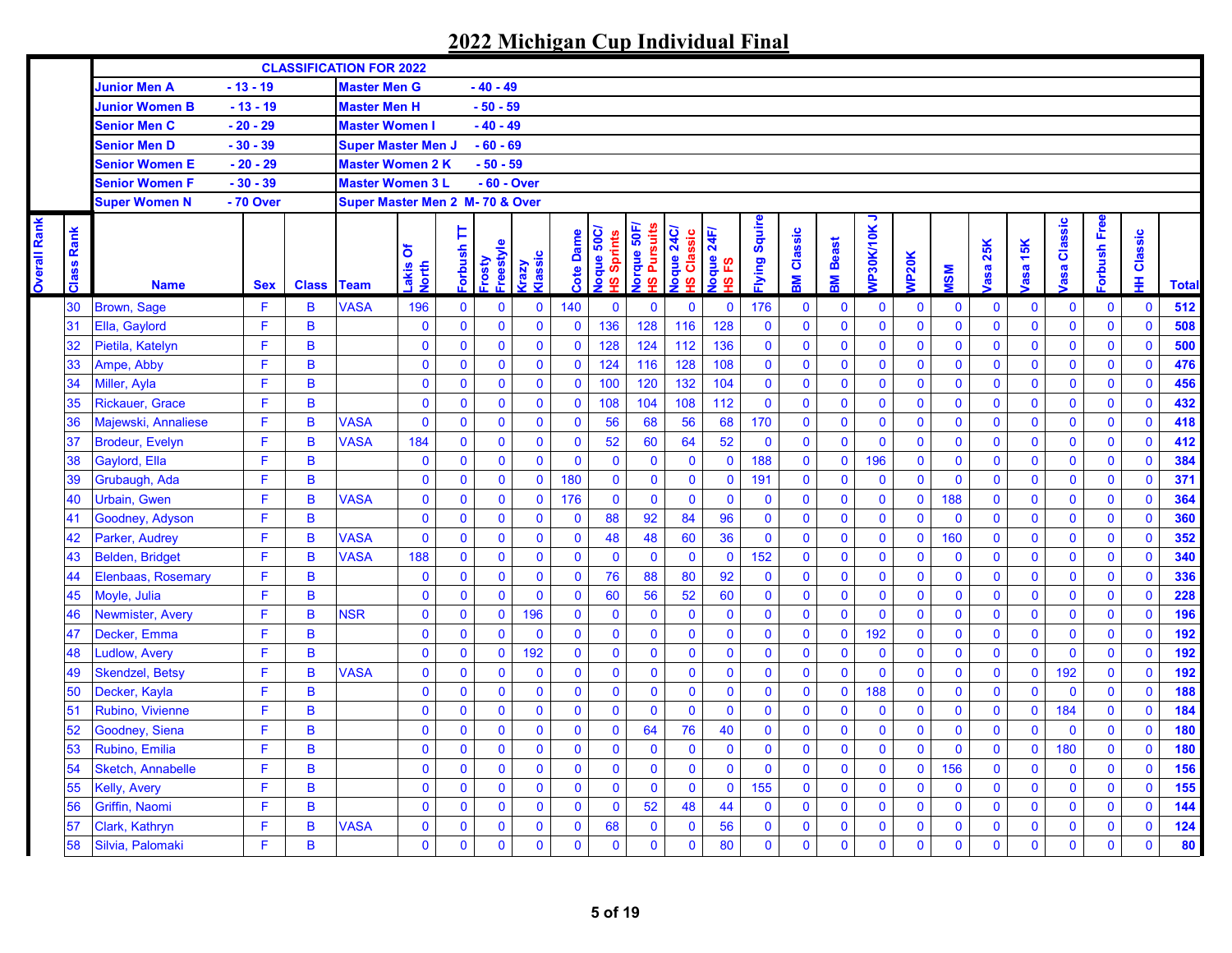|                     |                          |                        |            |                   | <b>CLASSIFICATION FOR 2022</b>  |                           |             |                            |                 |             |                                   |                                    |                            |                          |              |              |                |                |                    |              |             |                   |                |                |              |              |
|---------------------|--------------------------|------------------------|------------|-------------------|---------------------------------|---------------------------|-------------|----------------------------|-----------------|-------------|-----------------------------------|------------------------------------|----------------------------|--------------------------|--------------|--------------|----------------|----------------|--------------------|--------------|-------------|-------------------|----------------|----------------|--------------|--------------|
|                     |                          | <b>Junior Men A</b>    | $-13 - 19$ |                   | <b>Master Men G</b>             |                           |             | $-40 - 49$                 |                 |             |                                   |                                    |                            |                          |              |              |                |                |                    |              |             |                   |                |                |              |              |
|                     |                          | <b>Junior Women B</b>  | $-13 - 19$ |                   | <b>Master Men H</b>             |                           |             | $-50 - 59$                 |                 |             |                                   |                                    |                            |                          |              |              |                |                |                    |              |             |                   |                |                |              |              |
|                     |                          | <b>Senior Men C</b>    | $-20 - 29$ |                   | <b>Master Women I</b>           |                           |             | $-40 - 49$                 |                 |             |                                   |                                    |                            |                          |              |              |                |                |                    |              |             |                   |                |                |              |              |
|                     |                          | <b>Senior Men D</b>    | $-30 - 39$ |                   | <b>Super Master Men J</b>       |                           |             | $-60 - 69$                 |                 |             |                                   |                                    |                            |                          |              |              |                |                |                    |              |             |                   |                |                |              |              |
|                     |                          | Senior Women E         | $-20 - 29$ |                   | <b>Master Women 2 K</b>         |                           |             | $-50 - 59$                 |                 |             |                                   |                                    |                            |                          |              |              |                |                |                    |              |             |                   |                |                |              |              |
|                     |                          | <b>Senior Women F</b>  | $-30 - 39$ |                   | <b>Master Women 3 L</b>         |                           |             | - 60 - Over                |                 |             |                                   |                                    |                            |                          |              |              |                |                |                    |              |             |                   |                |                |              |              |
|                     |                          | <b>Super Women N</b>   | - 70 Over  |                   | Super Master Men 2 M- 70 & Over |                           |             |                            |                 |             |                                   |                                    |                            |                          |              |              |                |                |                    |              |             |                   |                |                |              |              |
| <b>Overall Rank</b> | Rank<br><b>lass</b><br>ត | <b>Name</b>            | <b>Sex</b> | <b>Class Team</b> |                                 | δ<br>akis<br><b>Jorth</b> | Þ<br>dsuduo | -reestyle<br><b>Frosty</b> | Classic<br>razy | Cote Dame   | loque 50C/<br><b>Sprints</b><br>ဖ | lorque 50F<br><b>Pursuits</b><br>ဖ | loque 24C<br>Classic<br>ဖာ | 24F/<br>loque<br>ဥ<br>ဖာ | lying Squire | Classic<br>Ş | <b>M</b> Beast | っ<br>VP30K/10K | VP <sub>20</sub> K | <b>NS</b>    | asa 25K     | <b>15K</b><br>asa | Classic<br>asa | orbush Free    | Classic<br>₽ | <b>Total</b> |
|                     |                          | <b>Senior Women</b>    |            |                   |                                 |                           |             |                            |                 |             |                                   |                                    |                            |                          |              |              |                |                |                    |              |             |                   |                |                |              |              |
|                     |                          | Chapman, Jamie         | F.         | F                 | <b>VASA</b>                     | 200                       | 198         | $\mathbf 0$                | $\mathbf 0$     | $\mathbf 0$ | 200                               | $\mathbf 0$                        | $\mathbf 0$                | $\mathbf 0$              | $\mathbf 0$  | $\mathbf 0$  | $\mathbf 0$    | $\mathbf{0}$   | $\mathbf{0}$       | $\mathbf 0$  | 200         | $\mathbf{0}$      | 200            | $\mathbf 0$    | $\mathbf{0}$ | 998          |
|                     |                          | Ross, Jordyn           | F          | F                 | <b>GRNST</b>                    | $\mathbf 0$               | $\mathbf 0$ | $\mathbf 0$                | $\mathbf 0$     | 200         | $\mathbf 0$                       | $\mathbf{0}$                       | $\mathbf 0$                | $\mathbf 0$              | $\mathbf{0}$ | $\mathbf 0$  | $\bullet$      | 200            | $\mathbf 0$        | 200          | $\mathbf 0$ | $\mathbf 0$       | $\mathbf 0$    | 200            | 198          | 998          |
|                     | 3                        | Davis, Rebecca         | F          | F                 | <b>HH/CCSS</b>                  | $\mathbf 0$               | 196         | 198                        | 200             | 198         | $\mathbf 0$                       | $\mathbf{0}$                       | $\mathbf 0$                | $\mathbf 0$              | $\mathbf 0$  | 200          | $\mathbf 0$    | $\mathbf 0$    | $\mathbf{0}$       | $\mathbf 0$  | 196         | $\mathbf 0$       | 198            | $\mathbf 0$    | 200          | 996          |
|                     |                          | <b>Callison, Ellie</b> | F          | E                 | <b>UM</b>                       | $\mathbf 0$               | $\mathbf 0$ | 196                        | 198             | $\mathbf 0$ | 198                               | 0                                  | $\mathbf 0$                | $\mathbf 0$              | $\bf{0}$     | $\mathbf{0}$ | $\mathbf 0$    | 198            | $\mathbf 0$        | 198          | 194         | $\mathbf 0$       | $\mathbf 0$    | 198            | 194          | 990          |
| 3.                  |                          | Newmeister, Sarah      | F          | F                 | <b>NSR</b>                      | $\mathbf 0$               | $\mathbf 0$ | 192                        | 196             | $\mathbf 0$ | 196                               | $\mathbf{0}$                       | $\mathbf 0$                | $\mathbf 0$              | $\mathbf 0$  | 196          | $\mathbf 0$    | 192            | $\mathbf{0}$       | $\mathbf 0$  | $\bf{0}$    | $\mathbf 0$       | $\mathbf 0$    | 190            | 186          | 972          |
|                     |                          | Compton, Heather       | F          |                   | <b>HH/CCSS</b>                  | $\mathbf 0$               | $\mathbf 0$ | $\mathbf 0$                | $\mathbf 0$     | 190         | $\mathbf{0}$                      | $\mathbf 0$                        | $\mathbf 0$                | $\mathbf 0$              | $\bf{0}$     | 198          | $\mathbf 0$    | 194            | $\mathbf{0}$       | 196          | $\bf{0}$    | $\mathbf 0$       | $\mathbf 0$    | 194            | 190          | 972          |
|                     |                          | Anderson, Wendy        | F          |                   | <b>IND</b>                      | 196                       | 192         | $\overline{0}$             | $\mathbf{0}$    | 182         | $\mathbf{0}$                      | $\mathbf{0}$                       | $\mathbf 0$                | $\bf{0}$                 | $\bf{0}$     | 194          | $\mathbf 0$    | $\mathbf 0$    | $\mathbf{0}$       | 194          | $\mathbf 0$ | $\mathbf 0$       | 192            | $\mathbf 0$    | 188          | 968          |
| 3                   | $\overline{2}$           | Carlson, Brenda        | F          |                   | <b>HH/CCSS</b>                  | 198                       | 194         | 190                        | 194             | 186         | $\mathbf{0}$                      | $\mathbf{0}$                       | $\mathbf 0$                | $\bf{0}$                 | $\bf{0}$     | $\mathbf 0$  | $\mathbf 0$    | $\mathbf 0$    | $\mathbf{0}$       | $\mathbf 0$  | $\mathbf 0$ | $\mathbf 0$       | $\mathbf 0$    | $\mathbf 0$    | $\mathbf{0}$ | 962          |
| 9                   | 5                        | Schlimmer, Mary        | F          | F                 |                                 | $\mathbf 0$               | 190         | $\bf{0}$                   | $\mathbf 0$     | 192         | $\mathbf{0}$                      | $\mathbf 0$                        | $\mathbf 0$                | $\mathbf 0$              | $\mathbf 0$  | $\bf{0}$     | $\mathbf 0$    | 190            | $\mathbf 0$        | 192          | 190         | $\mathbf 0$       | $\mathbf 0$    | 192            | 192          | 958          |
| 10                  |                          | <b>Kirt. Karen</b>     | F          | K                 | <b>VASA</b>                     | $\mathbf 0$               | $\mathbf 0$ | $\mathbf 0$                | $\mathbf 0$     | 194         | $\pmb{0}$                         | 200                                | $\mathbf{0}$               | $\mathbf 0$              | $\pmb{0}$    | $\mathbf 0$  | 0              | $\mathbf 0$    | 175                | $\mathbf 0$  | 192         | $\mathbf 0$       | 194            | $\mathbf 0$    | $\mathbf 0$  | 955          |
| $\overline{11}$     | $\overline{2}$           | Wagar, Ann             | F          | Κ                 | <b>HH/CCSS</b>                  | $\mathbf 0$               | 184         | $\mathbf 0$                | $\mathbf 0$     | $\mathbf 0$ | $\mathbf 0$                       | $\mathbf 0$                        | $\mathbf 0$                | $\mathbf 0$              | $\mathbf 0$  | 192          | $\mathbf 0$    | $\mathbf 0$    | $\mathbf 0$        | 190          | $\mathbf 0$ | $\mathbf 0$       | 186            | $\mathbf 0$    | 184          | 936          |
| $\overline{12}$     | 3                        | Darnton, Cheryl        | F          | K                 | <b>VASA</b>                     | $\mathbf 0$               | $\mathbf 0$ | 194                        | 190             | 188         | $\mathbf{0}$                      | $\mathbf{0}$                       | $\mathbf{0}$               | $\mathbf 0$              | $\mathbf{0}$ | $\mathbf 0$  | $\mathbf 0$    | $\mathbf 0$    | $\mathbf{0}$       | $\mathbf{0}$ | 178         | $\mathbf 0$       | 180            | $\mathbf 0$    | $\mathbf{0}$ | 930          |
| 13                  |                          | Peterson, Gussie       | F          | N                 | <b>VASA</b>                     | 194                       | 188         | $\mathbf 0$                | $\mathbf 0$     | 180         | $\mathbf 0$                       | $\mathbf 0$                        | $\mathbf{0}$               | 130                      | $\bf{0}$     | $\mathbf 0$  | $\mathbf 0$    | $\mathbf 0$    | $\mathbf 0$        | 182          | 168         | $\mathbf 0$       | 170            | 184            | $\mathbf{0}$ | 928          |
| 14                  | $\overline{2}$           | Ng, Jolene             | F          | Е                 | <b>NSR</b>                      | $\mathbf 0$               | 182         | 176                        | 184             | 166         | $\mathbf 0$                       | $\mathbf 0$                        | $\mathbf 0$                | $\mathbf 0$              | $\bf{0}$     | $\mathbf 0$  | 196            | $\mathbf 0$    | $\mathbf 0$        | $\mathbf 0$  | 152         | $\mathbf 0$       | $\mathbf 0$    | 186            | 174          | 924          |
| 15                  | $\overline{\mathbf{4}}$  | <b>Stevenson, Gwen</b> | F          | K                 | <b>CCSH</b>                     | 186                       | 170         | $\mathbf 0$                | 178             | 158         | $\mathbf 0$                       | $\mathbf 0$                        | $\mathbf 0$                | $\mathbf 0$              | $\bf{0}$     | $\mathbf 0$  | 190            | $\mathbf 0$    | 151                | 172          | $\mathbf 0$ | 153               | 162            | 172            | 170          | 898          |
| 16                  | 3                        | Salley, Izzy           | F          | E                 |                                 | $\mathbf{0}$              | $\mathbf 0$ | 178                        | $\mathbf 0$     | $\mathbf 0$ | $\pmb{0}$                         | $\mathbf{0}$                       | $\mathbf{0}$               | $\mathbf 0$              | $\mathbf 0$  | $\bf{0}$     | $\mathbf 0$    | $\mathbf 0$    | 165                | 176          | 150         | $\mathbf 0$       | $\mathbf 0$    | 182            | 176          | 877          |
| 17                  | 3                        | Mitchell, Melinda      | F          |                   | <b>VASA</b>                     | 190                       | 180         | $\mathbf 0$                | $\mathbf 0$     | 168         | $\mathbf 0$                       | $\mathbf{0}$                       | $\mathbf{0}$               | 124                      | $\bf{0}$     | $\mathbf 0$  | $\mathbf 0$    | $\mathbf 0$    | $\mathbf 0$        | 178          | 148         | $\mathbf 0$       | 154            | $\mathbf 0$    | $\mathbf{0}$ | 870          |
| 18                  | 5                        | Seager, Chris          | F          | Κ                 | <b>HH/CCSS</b>                  | $\mathbf 0$               | $\mathbf 0$ | $\mathbf 0$                | $\mathbf 0$     | $\mathbf 0$ | $\mathbf{0}$                      | $\mathbf{0}$                       | 148                        | $\mathbf 0$              | $\bf{0}$     | $\mathbf 0$  | 194            | $\mathbf 0$    | $\mathbf 0$        | 174          | $\mathbf 0$ | $\mathbf 0$       | $\mathbf 0$    | 178            | 166          | 860          |
| 19                  | 4                        | Maclin, Leslie         | F          |                   | <b>VASA</b>                     | 188                       | 174         | $\bf{0}$                   | $\mathbf 0$     | 160         | $\mathbf 0$                       | $\mathbf{0}$                       | $\mathbf 0$                | $\mathbf 0$              | $\bf{0}$     | $\bf{0}$     | $\mathbf 0$    | $\mathbf 0$    | $\mathbf 0$        | 166          | $\mathbf 0$ | 151               | 146            | $\mathbf 0$    | 162          | 850          |
| 20                  | 5                        | Mueller-Brumb. Carole  | F          |                   | <b>GRNST</b>                    | $\mathbf 0$               | 172         | $\mathbf 0$                | $\mathbf 0$     | $\mathbf 0$ | $\pmb{0}$                         | $\mathbf{0}$                       | $\mathbf 0$                | $\mathbf 0$              | $\bf{0}$     | $\bf{0}$     | $\mathbf 0$    | $\mathbf 0$    | 157                | 170          | $\mathbf 0$ | $\mathbf 0$       | 166            | $\mathbf 0$    | 172          | 837          |
| 21                  | 6                        | Hasenohrl, Amelia      | F          |                   | <b>VASA</b>                     | $\mathbf 0$               | $\bf{0}$    | $\mathbf{0}$               | $\mathbf{0}$    | 162         | $\mathbf 0$                       | $\mathbf{0}$                       | $\mathbf 0$                | 126                      | $\bf{0}$     | $\bf{0}$     | $\mathbf 0$    | $\mathbf 0$    | 169                | $\mathbf 0$  | 154         | $\mathbf 0$       | 158            | 176            | $\mathbf 0$  | 819          |
| $\overline{22}$     | 6                        | Briggs, Jenna          | F          |                   | <b>CCSH</b>                     | $\mathbf 0$               | 178         | $\mathbf 0$                | 192             | $\mathbf 0$ | $\mathbf 0$                       | $\mathbf{0}$                       | $\mathbf 0$                | $\mathbf 0$              | $\bf{0}$     | $\bf{0}$     | $\mathbf 0$    | $\mathbf 0$    | $\mathbf 0$        | 184          | $\mathbf 0$ | $\mathbf 0$       | 184            | $\mathbf 0$    | $\mathbf 0$  | 738          |
| 23                  | $\overline{\mathbf{4}}$  | Carr, Isabel           | F.         | E                 | <b>UM</b>                       | $\mathbf{0}$              | $\mathbf 0$ | $\overline{0}$             | $\mathbf 0$     | $\mathbf 0$ | $\mathbf{0}$                      | $\mathbf{0}$                       | $\Omega$                   | $\mathbf{0}$             | $\mathbf{0}$ | 190          | 198            | $\mathbf{0}$   | $\mathbf{0}$       | $\Omega$     | $\bf{0}$    | 169               | 176            | $\overline{0}$ | $\mathbf 0$  | 733          |
| 24                  |                          | Olson, Julie           | F          |                   | <b>GRNST</b>                    | $\bf{0}$                  | $\bf{0}$    | 180                        | 186             | 164         | $\mathbf 0$                       | 0                                  | $\mathbf 0$                | $\bf{0}$                 | $\bf{0}$     | $\mathbf 0$  | $\mathbf 0$    | $\mathbf 0$    | 0                  | 168          | $\mathbf 0$ | $\bf{0}$          | $\mathbf 0$    | $\mathbf 0$    | $\mathbf 0$  | 698          |
| 25                  |                          | Frye, Mariah           | F          | F                 | <b>CCSH</b>                     | $\mathbf 0$               | $\bf{0}$    | $\mathbf 0$                | $\mathbf 0$     | 196         | $\mathbf 0$                       | $\mathbf 0$                        | $\mathbf 0$                | $\bf{0}$                 | $\mathbf 0$  | $\mathbf 0$  | $\mathbf 0$    | $\mathbf 0$    | 0                  | $\mathbf 0$  | $\mathbf 0$ | 173               | $\bf{0}$       | 196            | $\mathbf 0$  | 565          |
| 26                  | 3                        | Hensley, Kristen       | F          |                   | <b>NSR</b>                      | $\mathbf 0$               | $\bf{0}$    | 174                        | 188             | $\bf{0}$    | $\pmb{0}$                         | $\mathbf 0$                        | $\mathbf 0$                | $\bf{0}$                 | $\mathbf 0$  | 0            | $\bf{0}$       | 182            | 0                  | $\mathbf 0$  | $\mathbf 0$ | $\mathbf 0$       | $\bf{0}$       | $\mathbf 0$    | $\mathbf 0$  | 544          |
| 27                  | 6                        | Padden, Laurie         | F          | Κ                 | <b>VASA</b>                     | $\mathbf 0$               | $\bf{0}$    | $\mathbf 0$                | $\mathbf 0$     | $\mathbf 0$ | $\mathbf 0$                       | 198                                | $\mathbf 0$                | $\bf{0}$                 | $\mathbf 0$  | 0            | $\bf{0}$       | $\mathbf 0$    | $\mathbf 0$        | $\mathbf 0$  | 172         | $\mathbf 0$       | 174            | $\mathbf 0$    | $\mathbf 0$  | 544          |
| 28                  |                          | Tay, Laura             | F          | Κ                 | <b>GRNST</b>                    | 192                       | $\bf{0}$    | $\bf{0}$                   | $\bf{0}$        | 178         | $\mathbf 0$                       | $\mathbf 0$                        | $\mathbf 0$                | $\mathbf 0$              | $\mathbf 0$  | $\mathbf 0$  | $\mathbf 0$    | $\mathbf 0$    | 173                | $\mathbf 0$  | $\bf{0}$    | $\mathbf 0$       | $\mathbf 0$    | $\mathbf 0$    | $\mathbf 0$  | 543          |
| 29                  | 8                        | <b>Brown, Jennifer</b> | F.         | Κ                 | <b>VASA</b>                     | $\mathbf 0$               | $\bf{0}$    | 0                          | $\bf{0}$        | $\mathbf 0$ | $\pmb{0}$                         | $\mathbf 0$                        | $\mathbf 0$                | $\mathbf 0$              | $\mathbf 0$  | $\bf{0}$     | $\mathbf 0$    | $\mathbf 0$    | 159                | $\mathbf 0$  | $\bf{0}$    | $\mathbf 0$       | 188            | $\mathbf 0$    | 178          | 525          |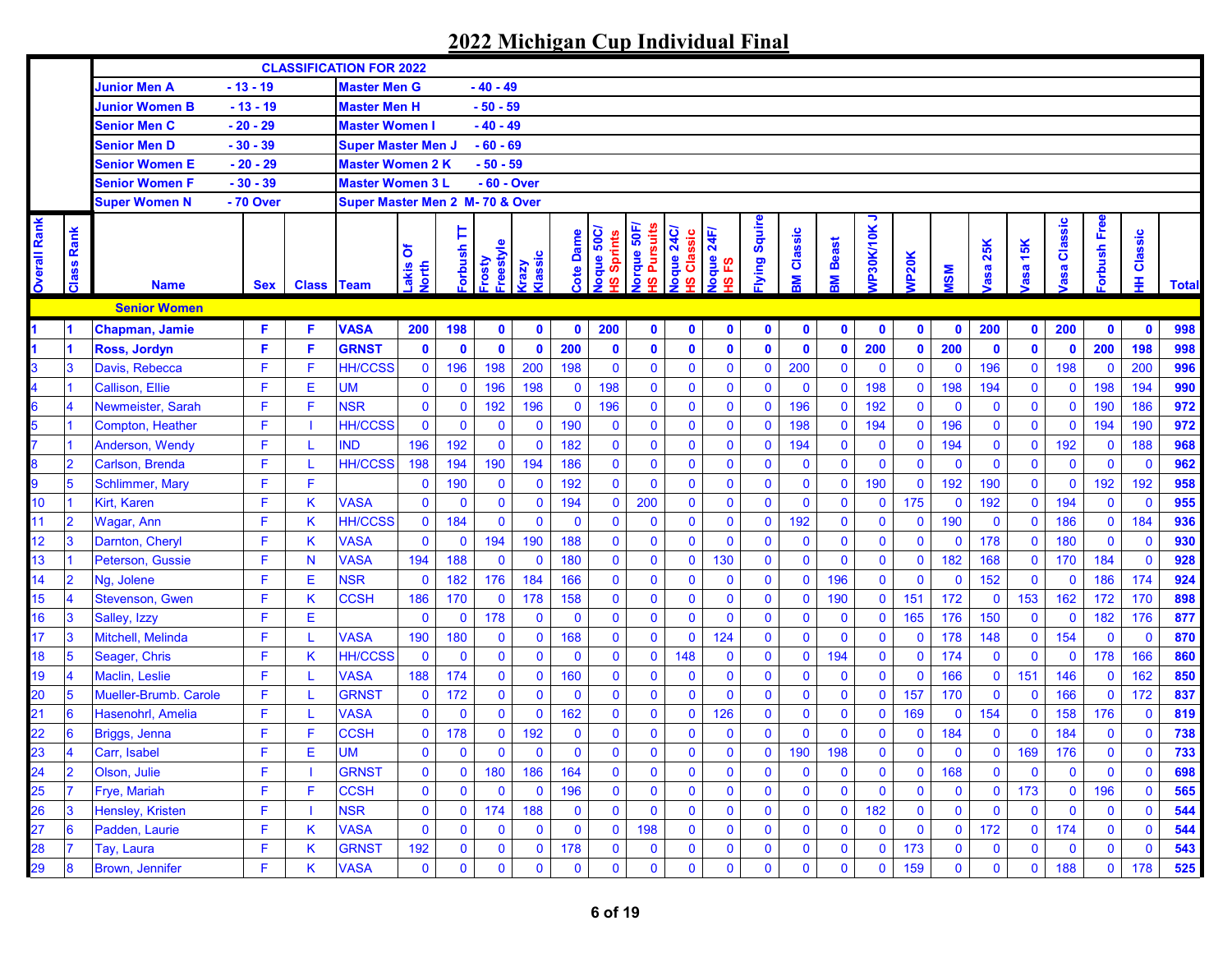|                     |                 |                                |            |                   | <b>CLASSIFICATION FOR 2022</b>  |                     |              |                          |                 |              |                                                      |                                                       |                                     |                                |              |              |              |                |              |              |             |              |                       |              |              |              |
|---------------------|-----------------|--------------------------------|------------|-------------------|---------------------------------|---------------------|--------------|--------------------------|-----------------|--------------|------------------------------------------------------|-------------------------------------------------------|-------------------------------------|--------------------------------|--------------|--------------|--------------|----------------|--------------|--------------|-------------|--------------|-----------------------|--------------|--------------|--------------|
|                     |                 | Junior Men A                   | $-13 - 19$ |                   | <b>Master Men G</b>             |                     |              | $-40 - 49$               |                 |              |                                                      |                                                       |                                     |                                |              |              |              |                |              |              |             |              |                       |              |              |              |
|                     |                 | <b>Junior Women B</b>          | $-13 - 19$ |                   | <b>Master Men H</b>             |                     |              | $-50 - 59$               |                 |              |                                                      |                                                       |                                     |                                |              |              |              |                |              |              |             |              |                       |              |              |              |
|                     |                 | <b>Senior Men C</b>            | $-20 - 29$ |                   | <b>Master Women I</b>           |                     |              | $-40 - 49$               |                 |              |                                                      |                                                       |                                     |                                |              |              |              |                |              |              |             |              |                       |              |              |              |
|                     |                 | <b>Senior Men D</b>            | $-30 - 39$ |                   | <b>Super Master Men J</b>       |                     |              | $-60 - 69$               |                 |              |                                                      |                                                       |                                     |                                |              |              |              |                |              |              |             |              |                       |              |              |              |
|                     |                 | Senior Women E                 | $-20 - 29$ |                   | <b>Master Women 2 K</b>         |                     |              | $-50 - 59$               |                 |              |                                                      |                                                       |                                     |                                |              |              |              |                |              |              |             |              |                       |              |              |              |
|                     |                 | <b>Senior Women F</b>          | $-30 - 39$ |                   | <b>Master Women 3 L</b>         |                     |              | - 60 - Over              |                 |              |                                                      |                                                       |                                     |                                |              |              |              |                |              |              |             |              |                       |              |              |              |
|                     |                 | <b>Super Women N</b>           | - 70 Over  |                   | Super Master Men 2 M- 70 & Over |                     |              |                          |                 |              |                                                      |                                                       |                                     |                                |              |              |              |                |              |              |             |              |                       |              |              |              |
| <b>Overall Rank</b> | Rank<br>Class   | <b>Name</b>                    | <b>Sex</b> | <b>Class Team</b> |                                 | δ<br>Lakis<br>North | Þ<br>Forbush | Freestyle<br><b>Asou</b> | Klassic<br>Vzev | Dame<br>Cote | Joque 50C/<br><b>Sprints</b><br>$\underline{\omega}$ | lorque 50F<br><b>Pursuits</b><br>$\underline{\omega}$ | <b>24C</b><br>Classic<br>loque<br>ഇ | 24F<br>loque<br><u>یع</u><br>ഇ | lying Squire | Classic<br>훎 | Beast<br>훎   | っ<br>VP30K/10K | <b>NP20K</b> | <b>NSM</b>   | 25K<br>/asa | asa 15K      | Classic<br><b>bse</b> | orbush Free  | Classic<br>₽ | <b>Total</b> |
| 30                  | 9               | Faas, Ceri                     | F          | Κ                 | <b>NSR</b>                      | $\mathbf 0$         | 176          | 0                        | $\mathbf 0$     | $\mathbf{0}$ | $\mathbf 0$                                          | 0                                                     | $\mathbf 0$                         | $\mathbf 0$                    | 0            | $\mathbf 0$  | $\mathbf 0$  | $\bf{0}$       | 167          | $\mathbf 0$  | $\bf{0}$    | $\mathbf 0$  | $\mathbf 0$           | 180          | $\mathbf 0$  | 523          |
| 31                  | 8               | <b>Kent, Courtney</b>          | F.         | F                 | <b>VASA</b>                     | $\mathbf 0$         | 186          | $\mathbf 0$              | $\mathbf 0$     | 172          | $\mathbf{0}$                                         | $\mathbf{0}$                                          | $\mathbf 0$                         | $\bf{0}$                       | $\mathbf 0$  | $\mathbf 0$  | $\mathbf 0$  | $\mathbf{0}$   | $\mathbf 0$  | $\mathbf 0$  | $\mathbf 0$ | 161          | $\mathbf 0$           | $\mathbf 0$  | $\mathbf{0}$ | 519          |
| 32                  | 7               | Hewitt, Julie                  | F          |                   | <b>NSR</b>                      | $\pmb{0}$           | $\mathbf 0$  | 166                      | $\mathbf 0$     | 156          | $\mathbf{0}$                                         | $\mathbf{0}$                                          | $\mathbf 0$                         | $\mathbf 0$                    | $\mathbf 0$  | $\mathbf 0$  | 186          | $\mathbf 0$    | $\mathbf 0$  | $\mathbf 0$  | $\mathbf 0$ | $\mathbf 0$  | $\mathbf 0$           | $\mathbf 0$  | $\mathbf{0}$ | 508          |
| 33                  | 10              | Hallstrom, Kristen             | F          | Κ                 | <b>CCSH</b>                     | $\pmb{0}$           | 0            | $\mathbf 0$              | $\mathbf 0$     | $\mathbf 0$  | $\mathbf{0}$                                         | $\mathbf 0$                                           | 150                                 | $\mathbf 0$                    | $\mathbf 0$  | $\mathbf 0$  | $\mathbf 0$  | $\mathbf 0$    | $\mathbf 0$  | $\mathbf 0$  | $\mathbf 0$ | 157          | 172                   | $\mathbf 0$  | $\mathbf 0$  | 479          |
| 34                  | $5\phantom{1}$  | Duclos, Sarah                  | F.         | Е                 | <b>UM</b>                       | $\pmb{0}$           | 0            | 200                      | $\bf{0}$        | $\mathbf 0$  | $\mathbf 0$                                          | $\mathbf 0$                                           | $\bf{0}$                            | $\mathbf 0$                    | $\mathbf 0$  | $\mathbf 0$  | $\mathbf 0$  | $\mathbf 0$    | $\mathbf 0$  | $\mathbf 0$  | 198         | 0            | $\mathbf 0$           | $\mathbf 0$  | $\mathbf 0$  | 398          |
| 35                  | $6\phantom{1}6$ | Paull, Mandy                   | F          | Е                 |                                 | $\mathbf 0$         | 0            | $\mathbf 0$              | $\mathbf 0$     | $\mathbf 0$  | $\mathbf{0}$                                         | $\mathbf 0$                                           | $\bf{0}$                            | $\bf{0}$                       | $\mathbf{0}$ | $\mathbf{0}$ | $\mathbf 0$  | $\mathbf 0$    | $\mathbf 0$  | 186          | $\mathbf 0$ | $\mathbf 0$  | $\mathbf 0$           | $\mathbf 0$  | 196          | 382          |
| 36                  | $\overline{7}$  | Camilli, Tauni                 | F          | Е                 | <b>UM</b>                       | $\pmb{0}$           | 0            | $\mathbf 0$              | $\mathbf 0$     | $\mathbf 0$  | $\mathbf{0}$                                         | $\mathbf 0$                                           | $\mathbf 0$                         | $\bf{0}$                       | $\mathbf 0$  | 188          | 192          | $\mathbf 0$    | $\mathbf 0$  | $\mathbf 0$  | $\pmb{0}$   | $\mathbf{0}$ | $\mathbf 0$           | $\mathbf 0$  | $\mathbf{0}$ | 380          |
| 37                  | 8               | Jean, Arielle                  | F          | Е                 | <b>UM</b>                       | $\mathbf 0$         | $\bf{0}$     | $\mathbf 0$              | $\mathbf 0$     | $\mathbf{0}$ | $\mathbf{0}$                                         | $\mathbf 0$                                           | $\mathbf 0$                         | $\mathbf 0$                    | $\mathbf 0$  | $\mathbf 0$  | $\mathbf 0$  | $\mathbf 0$    | $\mathbf{0}$ | $\mathbf 0$  | $\mathbf 0$ | 175          | 196                   | $\mathbf 0$  | $\mathbf 0$  | 371          |
| 38                  | 11              | Spencer, Diane                 | F          | Κ                 |                                 | $\mathbf 0$         | $\mathbf 0$  | $\mathbf 0$              | $\mathbf 0$     | $\mathbf 0$  | $\mathbf 0$                                          | $\mathbf 0$                                           | $\mathbf 0$                         | $\mathbf 0$                    | $\mathbf 0$  | $\mathbf 0$  | $\mathbf 0$  | $\mathbf 0$    | $\mathbf 0$  | 188          | $\mathbf 0$ | $\mathbf 0$  | $\mathbf 0$           | $\mathbf 0$  | 182          | 370          |
| 39                  | $\overline{9}$  | Rosenbaum, Rachel              | F.         | E                 | <b>CCSH</b>                     | $\mathbf 0$         | $\bf{0}$     | $\bf{0}$                 | $\mathbf 0$     | 174          | $\mathbf 0$                                          | $\mathbf 0$                                           | $\mathbf 0$                         | $\bf{0}$                       | $\mathbf 0$  | $\mathbf 0$  | $\mathbf 0$  | $\mathbf 0$    | $\mathbf{0}$ | $\mathbf 0$  | $\mathbf 0$ | $\mathbf 0$  | $\mathbf 0$           | 188          | $\mathbf{0}$ | 362          |
| 40                  | 10              | <b>White, Molly</b>            | F          | Е                 |                                 | $\mathbf 0$         | $\mathbf 0$  | 0                        | $\mathbf 0$     | $\mathbf 0$  | $\mathbf{0}$                                         | $\mathbf 0$                                           | $\bf{0}$                            | $\mathbf 0$                    | $\mathbf 0$  | $\mathbf 0$  | $\mathbf 0$  | 196            | $\mathbf 0$  | $\mathbf 0$  | $\mathbf 0$ | 165          | $\mathbf 0$           | $\mathbf 0$  | $\mathbf{0}$ | 361          |
| 41                  | 8               | <b>Weeks, Linda</b>            | F          |                   | <b>CCSH</b>                     | $\mathbf 0$         | $\mathbf{0}$ | 184                      | $\mathbf 0$     | 170          | $\mathbf{0}$                                         | $\mathbf 0$                                           | $\bf{0}$                            | $\mathbf 0$                    | $\mathbf 0$  | $\mathbf 0$  | $\mathbf 0$  | $\mathbf 0$    | $\mathbf 0$  | $\mathbf 0$  | $\mathbf 0$ | $\bf{0}$     | $\mathbf 0$           | $\mathbf 0$  | $\mathbf 0$  | 354          |
| 43                  | 11              | Wright, Gwendolyn              | F          | Е                 |                                 | $\mathbf 0$         | $\bf{0}$     | 170                      | 180             | $\mathbf 0$  | $\mathbf{0}$                                         | $\mathbf 0$                                           | $\pmb{0}$                           | $\mathbf 0$                    | $\mathbf 0$  | $\mathbf 0$  | $\mathbf 0$  | $\mathbf 0$    | $\mathbf 0$  | $\mathbf 0$  | $\mathbf 0$ | $\mathbf 0$  | $\bf{0}$              | $\mathbf 0$  | $\bf{0}$     | 350          |
| 42                  | 9               | Poenisch, Carol                |            |                   | <b>NSR</b>                      | $\bf{0}$            | $\mathbf 0$  | $\bf{0}$                 | 182             | $\mathbf 0$  | $\mathbf 0$                                          | $\mathbf 0$                                           | $\bf{0}$                            | $\mathbf 0$                    | $\mathbf 0$  | $\mathbf 0$  | $\mathbf 0$  | $\mathbf 0$    | $\mathbf 0$  | $\mathbf 0$  | $\mathbf 0$ | $\mathbf 0$  | 168                   | $\mathbf 0$  | $\mathbf 0$  | 350          |
| 44                  | 9               | McMahan, Hailey                | F.         | F                 |                                 | $\mathbf 0$         | $\bf{0}$     | $\bf{0}$                 | $\mathbf 0$     | 184          | $\mathbf 0$                                          | 0                                                     | $\bf{0}$                            | $\mathbf 0$                    | $\mathbf 0$  | $\mathbf 0$  | $\mathbf 0$  | $\mathbf 0$    | $\mathbf 0$  | $\mathbf 0$  | $\mathbf 0$ | 163          | $\mathbf 0$           | $\mathbf 0$  | $\mathbf 0$  | 347          |
| 45                  | $\overline{4}$  | <b>Brockmiller, Lauri</b>      | F          |                   |                                 | $\mathbf 0$         | $\mathbf 0$  | $\mathbf 0$              | $\mathbf 0$     | $\mathbf 0$  | $\mathbf{0}$                                         | $\mathbf 0$                                           | $\mathbf 0$                         | $\mathbf 0$                    | $\mathbf 0$  | $\mathbf{0}$ | $\mathbf 0$  | 184            | $\mathbf{0}$ | $\mathbf 0$  | 162         | $\mathbf 0$  | 0                     | $\mathbf 0$  | $\mathbf 0$  | 346          |
| 46                  | 12              | Callison, Linda                | F          | Κ                 |                                 | $\mathbf 0$         | $\mathbf 0$  | 0                        | $\mathbf 0$     | $\mathbf 0$  | $\mathbf{0}$                                         | 0                                                     | $\bf{0}$                            | $\mathbf 0$                    | $\mathbf 0$  | $\mathbf 0$  | $\mathbf 0$  | $\mathbf 0$    | $\mathbf 0$  | 164          | $\mathbf 0$ | $\mathbf 0$  | 0                     | $\mathbf 0$  | 160          | 324          |
| 47                  | 10              | <b>Heerde-Olind, Mechthild</b> | F.         |                   | <b>NSR</b>                      | $\mathbf 0$         | 168          | $\mathbf 0$              | $\mathbf 0$     | $\mathbf 0$  | $\mathbf{0}$                                         | 0                                                     | $\mathbf 0$                         | $\mathbf 0$                    | $\mathbf 0$  | $\mathbf 0$  | $\mathbf 0$  | $\mathbf 0$    | $\mathbf 0$  | $\mathbf 0$  | $\mathbf 0$ | 147          | $\bf{0}$              | $\mathbf 0$  | $\mathbf{0}$ | 315          |
| 48                  | 11              | Alsager, Mary                  | F.         |                   | <b>CCSH</b>                     | $\mathbf 0$         | $\mathbf 0$  | $\mathbf 0$              | $\mathbf 0$     | $\mathbf 0$  | $\mathbf 0$                                          | $\mathbf 0$                                           | $\mathbf 0$                         | $\bf{0}$                       | $\mathbf 0$  | $\mathbf 0$  | $\mathbf 0$  | $\mathbf 0$    | 145          | $\mathbf 0$  | $\mathbf 0$ | $\mathbf 0$  | $\mathbf 0$           | $\mathbf 0$  | 164          | 309          |
| 49                  | 12              | Dreeszen, Paula                | F.         |                   | <b>VASA</b>                     | $\mathbf 0$         | $\bf{0}$     | $\bf{0}$                 | $\mathbf 0$     | $\mathbf 0$  | $\mathbf 0$                                          | $\mathbf 0$                                           | $\mathbf 0$                         | $\bf{0}$                       | $\mathbf 0$  | $\mathbf 0$  | $\mathbf 0$  | $\mathbf 0$    | 149          | $\mathbf 0$  | $\mathbf 0$ | 0            | 156                   | $\mathbf 0$  | $\mathbf{0}$ | 305          |
| 50                  | 13              | Jacobson, Laura                | F          | Κ                 | <b>VASA</b>                     | $\mathbf 0$         | 0            | $\bf{0}$                 | $\mathbf 0$     | $\mathbf 0$  | $\mathbf{0}$                                         | $\mathbf 0$                                           | $\mathbf 0$                         | $\mathbf 0$                    | $\mathbf 0$  | $\mathbf 0$  | $\mathbf 0$  | $\mathbf 0$    | 155          | $\mathbf 0$  | $\bf{0}$    | 149          | $\mathbf 0$           | $\mathbf 0$  | $\mathbf 0$  | 304          |
| 51                  | 5               | Hill, Meredith                 | F          |                   | <b>NSR</b>                      | $\mathbf 0$         | $\mathbf 0$  | 168                      | $\mathbf 0$     | $\mathbf 0$  | $\mathbf{0}$                                         | $\mathbf 0$                                           | $\mathbf 0$                         | 118                            | $\mathbf 0$  | $\mathbf 0$  | $\mathbf 0$  | $\mathbf 0$    | $\mathbf 0$  | $\mathbf 0$  | $\mathbf 0$ | $\mathbf 0$  | $\mathbf 0$           | $\mathbf 0$  | $\mathbf 0$  | 286          |
| 52                  | 10              | Johnson, Abby                  | F          | F                 |                                 | $\mathbf 0$         | $\mathbf 0$  | 0                        | $\mathbf 0$     | $\mathbf 0$  | $\mathbf 0$                                          | $\mathbf 0$                                           | $\mathbf 0$                         | $\mathbf 0$                    | $\mathbf 0$  | $\bf{0}$     | 200          | $\mathbf 0$    | $\mathbf 0$  | $\mathbf 0$  | $\mathbf 0$ | $\mathbf 0$  | 0                     | $\mathbf 0$  | $\bf{0}$     | 200          |
| 53                  | 11              | Turman, Christina              | F          | F                 |                                 | $\mathbf 0$         | 200          | $\mathbf{0}$             | $\mathbf 0$     | $\mathbf{0}$ | $\mathbf{0}$                                         | $\mathbf 0$                                           | $\mathbf 0$                         | $\mathbf 0$                    | $\mathbf{0}$ | 0            | $\mathbf 0$  | $\mathbf{0}$   | $\mathbf 0$  | $\mathbf{0}$ | $\mathbf 0$ | $\mathbf{0}$ | $\mathbf{0}$          | $\mathbf{0}$ | $\mathbf 0$  | 200          |
| 54                  | 13              | Aufrance, Mary-Kay             | F          |                   |                                 | $\bf{0}$            | $\bf{0}$     | $\bf{0}$                 | $\mathbf 0$     | $\mathbf 0$  | $\bf{0}$                                             | 0                                                     | $\mathbf 0$                         | $\mathbf 0$                    | $\mathbf 0$  | 0            | $\mathbf 0$  | $\mathbf 0$    | $\mathbf 0$  | $\bf{0}$     | $\mathbf 0$ | 0            | 190                   | $\pmb{0}$    | $\mathbf 0$  | 190          |
| 57                  | 6               | Schultz, Skye                  | F.         |                   | <b>NSR</b>                      | $\pmb{0}$           | $\bf{0}$     | 188                      | $\mathbf 0$     | $\mathbf 0$  | $\mathbf 0$                                          | $\mathbf 0$                                           | $\mathbf 0$                         | $\bf{0}$                       | $\pmb{0}$    | $\bf{0}$     | $\mathbf 0$  | $\mathbf 0$    | $\bf{0}$     | $\pmb{0}$    | $\mathbf 0$ | 0            | $\mathbf 0$           | $\pmb{0}$    | $\mathbf{0}$ | 188          |
| 55                  | 14              | Haase, Jan                     | F.         | K                 |                                 | $\bf{0}$            | 0            | $\bf{0}$                 | $\mathbf 0$     | $\mathbf 0$  | $\mathbf 0$                                          | $\mathbf 0$                                           | $\mathbf 0$                         | 0                              | $\mathbf 0$  | $\mathbf 0$  | $\mathbf 0$  | 188            | $\mathbf 0$  | $\mathbf 0$  | $\bf{0}$    | 0            | $\bf{0}$              | $\pmb{0}$    | $\mathbf 0$  | 188          |
| 56                  | 15              | Peterson, Kelley               | F.         | Κ                 |                                 | $\mathbf 0$         | $\bf{0}$     | $\bf{0}$                 | $\mathbf 0$     | $\mathbf 0$  | $\mathbf 0$                                          | $\mathbf 0$                                           | $\mathbf 0$                         | $\bf{0}$                       | 0            | $\mathbf 0$  | $\bf{0}$     | $\mathbf 0$    | $\mathbf 0$  | $\mathbf 0$  | 188         | 0            | 0                     | $\mathbf 0$  | $\bf{0}$     | 188          |
| 58                  | 16              | Johnson, Louise                | F.         | Κ                 | <b>GRNST</b>                    | $\mathbf 0$         | 0            | 186                      | $\mathbf 0$     | $\mathbf 0$  | $\mathbf 0$                                          | $\bf{0}$                                              | $\mathbf 0$                         | 0                              | 0            | $\mathbf 0$  | $\mathbf 0$  | $\mathbf 0$    | $\mathbf 0$  | $\mathbf 0$  | $\mathbf 0$ | 0            | $\bf{0}$              | $\mathbf 0$  | $\bf{0}$     | 186          |
| 59                  | 17              | Kennedy, Amy                   | F.         | Κ                 | <b>VASA</b>                     | $\bf{0}$            | 0            | 0                        | $\bf{0}$        | $\bf{0}$     | $\bf{0}$                                             | 0                                                     | $\bf{0}$                            | $\bf{0}$                       | 0            | 0            | $\bf{0}$     | $\mathbf 0$    | $\bf{0}$     | $\bf{0}$     | 186         | 0            | 0                     | 0            | $\bf{0}$     | 186          |
| 60                  | 18              | Thompson, Ellen                | F.         | K.                |                                 | $\pmb{0}$           | 0            | 0                        | $\pmb{0}$       | $\mathbf 0$  | $\mathbf 0$                                          | $\mathbf 0$                                           | $\mathbf 0$                         | $\mathbf 0$                    | $\mathbf 0$  | $\mathbf 0$  | $\mathbf{0}$ | 186            | $\mathbf 0$  | $\bf{0}$     | $\mathbf 0$ | 0            | 0                     | $\mathbf 0$  | $\mathbf 0$  | <b>186</b>   |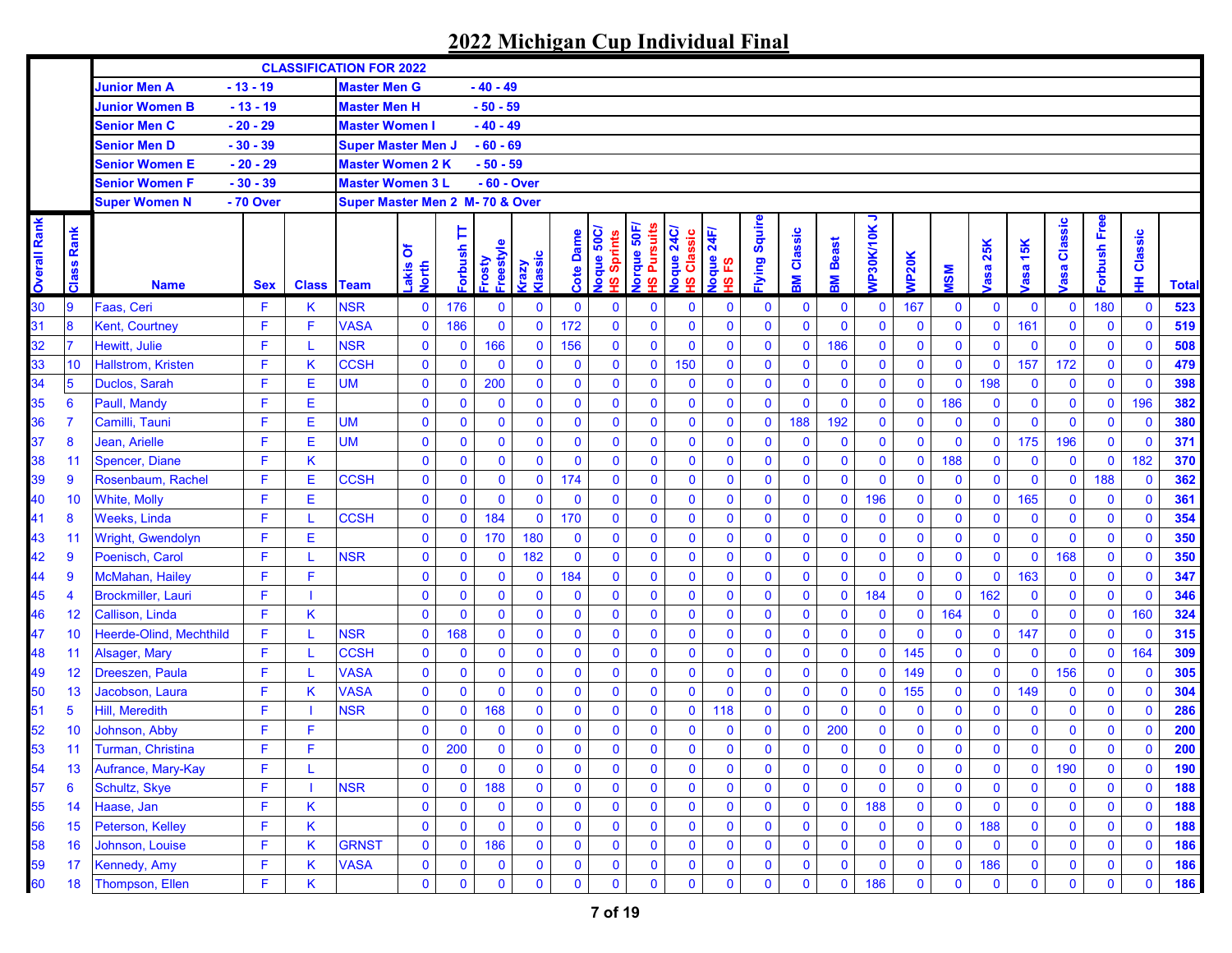|                     |                |                         |            |                   | <b>CLASSIFICATION FOR 2022</b>  |                     |              |                          |                 |              |                                                      |                                                       |                                       |                                 |              |              |                   |                |              |              |                    |              |                        |             |              |              |
|---------------------|----------------|-------------------------|------------|-------------------|---------------------------------|---------------------|--------------|--------------------------|-----------------|--------------|------------------------------------------------------|-------------------------------------------------------|---------------------------------------|---------------------------------|--------------|--------------|-------------------|----------------|--------------|--------------|--------------------|--------------|------------------------|-------------|--------------|--------------|
|                     |                | <b>Junior Men A</b>     | $-13 - 19$ |                   | <b>Master Men G</b>             |                     |              | $-40 - 49$               |                 |              |                                                      |                                                       |                                       |                                 |              |              |                   |                |              |              |                    |              |                        |             |              |              |
|                     |                | <b>Junior Women B</b>   | $-13 - 19$ |                   | <b>Master Men H</b>             |                     |              | $-50 - 59$               |                 |              |                                                      |                                                       |                                       |                                 |              |              |                   |                |              |              |                    |              |                        |             |              |              |
|                     |                | <b>Senior Men C</b>     | $-20 - 29$ |                   | <b>Master Women I</b>           |                     |              | $-40 - 49$               |                 |              |                                                      |                                                       |                                       |                                 |              |              |                   |                |              |              |                    |              |                        |             |              |              |
|                     |                | <b>Senior Men D</b>     | $-30 - 39$ |                   | <b>Super Master Men J</b>       |                     |              | $-60 - 69$               |                 |              |                                                      |                                                       |                                       |                                 |              |              |                   |                |              |              |                    |              |                        |             |              |              |
|                     |                | Senior Women E          | $-20 - 29$ |                   | <b>Master Women 2 K</b>         |                     |              | $-50 - 59$               |                 |              |                                                      |                                                       |                                       |                                 |              |              |                   |                |              |              |                    |              |                        |             |              |              |
|                     |                | <b>Senior Women F</b>   | $-30 - 39$ |                   | <b>Master Women 3 L</b>         |                     |              | - 60 - Over              |                 |              |                                                      |                                                       |                                       |                                 |              |              |                   |                |              |              |                    |              |                        |             |              |              |
|                     |                | <b>Super Women N</b>    | - 70 Over  |                   | Super Master Men 2 M- 70 & Over |                     |              |                          |                 |              |                                                      |                                                       |                                       |                                 |              |              |                   |                |              |              |                    |              |                        |             |              |              |
| <b>Overall Rank</b> | Rank<br>Class  | <b>Name</b>             | <b>Sex</b> | <b>Class Team</b> |                                 | δ<br>Lakis<br>North | Þ<br>Forbush | Freestyle<br><b>Asou</b> | Klassic<br>Vzev | Dame<br>Cote | Joque 50C/<br><b>Sprints</b><br>$\underline{\omega}$ | lorque 50F<br><b>Pursuits</b><br>$\underline{\omega}$ | <b>24C</b><br>Classic<br>loque<br>ഗ്ഗ | 24F/<br>loque<br><u>یع</u><br>ഇ | lying Squire | Classic<br>훎 | <b>Beast</b><br>훎 | っ<br>VP30K/10K | <b>NP20K</b> | <b>MSM</b>   | 25K<br><b>lasa</b> | 15K<br>asa   | Classic<br><b>lasa</b> | orbush Free | Classic<br>Ŧ | <b>Total</b> |
| 61                  | 12             | Peterson, Annika        | F          | Е                 |                                 | $\mathbf 0$         | $\bf{0}$     | 0                        | $\mathbf 0$     | $\mathbf 0$  | $\mathbf 0$                                          | 0                                                     | $\mathbf 0$                           | $\bf{0}$                        | $\bf{0}$     | $\bf{0}$     | $\bf{0}$          | $\mathbf 0$    | $\mathbf 0$  | $\mathbf 0$  | 184                | $\bf{0}$     | $\mathbf 0$            | $\mathbf 0$ | $\mathbf 0$  | 184          |
| 63                  | 12             | Healey, Julia           | F.         | F                 | <b>VASA</b>                     | $\bf{0}$            | $\mathbf 0$  | 0                        | $\mathbf 0$     | $\mathbf{0}$ | $\mathbf{0}$                                         | $\mathbf 0$                                           | $\mathbf 0$                           | $\bf{0}$                        | $\mathbf 0$  | 0            | $\mathbf 0$       | $\mathbf 0$    | $\mathbf{0}$ | $\mathbf{0}$ | 182                | $\pmb{0}$    | $\mathbf 0$            | $\mathbf 0$ | $\mathbf 0$  | 182          |
| 64                  | 13             | Hobbs, Katherine        | F          | F                 |                                 | $\mathbf 0$         | $\mathbf 0$  | $\mathbf 0$              | $\mathbf 0$     | $\mathbf{0}$ | $\mathbf 0$                                          | $\mathbf 0$                                           | $\mathbf 0$                           | $\bf{0}$                        | $\mathbf 0$  | 0            | $\mathbf 0$       | $\mathbf 0$    | $\mathbf 0$  | $\mathbf{0}$ | $\bf{0}$           | $\mathbf 0$  | 182                    | $\mathbf 0$ | $\mathbf 0$  | 182          |
| 62                  | 19             | Dorazio, Mary           | F          | K                 | <b>NSR</b>                      | $\mathbf 0$         | 0            | 182                      | $\mathbf 0$     | $\mathbf 0$  | $\mathbf{0}$                                         | $\mathbf 0$                                           | $\mathbf 0$                           | $\bf{0}$                        | $\mathbf 0$  | 0            | $\mathbf 0$       | $\mathbf 0$    | $\mathbf{0}$ | $\mathbf 0$  | $\mathbf 0$        | $\mathbf 0$  | $\mathbf 0$            | $\mathbf 0$ | $\mathbf 0$  | 182          |
| 65                  | 13             | <b>Crowley, Tess</b>    | F          | Ε                 |                                 | $\mathbf 0$         | 0            | $\mathbf 0$              | $\mathbf 0$     | $\mathbf 0$  | $\mathbf 0$                                          | $\mathbf 0$                                           | $\bf{0}$                              | $\bf{0}$                        | $\mathbf 0$  | 0            | $\mathbf 0$       | $\bf{0}$       | $\mathbf 0$  | 180          | $\bf{0}$           | $\mathbf 0$  | $\bf{0}$               | $\mathbf 0$ | $\mathbf 0$  | 180          |
| 66                  | 14             | Nestor, Sarah           | F          | F                 |                                 | $\bf{0}$            | $\mathbf 0$  | 0                        | $\pmb{0}$       | $\mathbf 0$  | $\mathbf{0}$                                         | $\mathbf 0$                                           | $\bf{0}$                              | $\bf{0}$                        | $\mathbf 0$  | 0            | $\mathbf 0$       | $\mathbf 0$    | $\mathbf 0$  | $\mathbf 0$  | 180                | $\mathbf 0$  | $\mathbf 0$            | $\mathbf 0$ | $\mathbf 0$  | 180          |
| 67                  | 14             | Strohl, Steph           | F          |                   |                                 | $\bf{0}$            | $\mathbf 0$  | 0                        | $\mathbf 0$     | $\mathbf 0$  | $\mathbf{0}$                                         | $\mathbf 0$                                           | $\bf{0}$                              | $\bf{0}$                        | $\mathbf 0$  | 0            | $\mathbf 0$       | $\bf{0}$       | $\mathbf 0$  | $\mathbf 0$  | $\mathbf 0$        | $\mathbf 0$  | $\mathbf 0$            | $\mathbf 0$ | 180          | <b>180</b>   |
| 68                  | 7              | Hjelmaker, Linda        | F          |                   |                                 | $\mathbf 0$         | 0            | 0                        | $\mathbf 0$     | $\mathbf 0$  | $\mathbf 0$                                          | $\mathbf 0$                                           | $\mathbf 0$                           | $\bf{0}$                        | $\mathbf 0$  | 0            | $\mathbf 0$       | $\mathbf 0$    | $\mathbf{0}$ | $\mathbf{0}$ | $\mathbf 0$        | $\pmb{0}$    | 178                    | $\mathbf 0$ | $\mathbf 0$  | 178          |
| 69                  | 14             | Griffin, Kate           | F          | E                 | UM                              | $\mathbf 0$         | 0            | 0                        | $\bf{0}$        | $\mathbf 0$  | $\mathbf 0$                                          | $\mathbf 0$                                           | $\bf{0}$                              | $\bf{0}$                        | $\mathbf 0$  | 0            | $\mathbf 0$       | $\mathbf 0$    | $\mathbf 0$  | $\mathbf 0$  | 176                | $\mathbf 0$  | $\mathbf 0$            | $\pmb{0}$   | $\mathbf 0$  | 176          |
| 70                  | 15             | <b>Steck, Molly</b>     | F          | F                 |                                 | $\mathbf 0$         | $\mathbf 0$  | 0                        | $\bf{0}$        | 176          | $\mathbf 0$                                          | $\mathbf 0$                                           | $\mathbf 0$                           | $\bf{0}$                        | $\mathbf 0$  | $\mathbf 0$  | $\mathbf 0$       | $\mathbf 0$    | $\mathbf{0}$ | $\mathbf{0}$ | $\mathbf 0$        | $\mathbf 0$  | $\mathbf 0$            | $\mathbf 0$ | $\mathbf 0$  | 176          |
| 72                  | 20             | Peregrine, Joanne       | F          | Κ                 | <b>VASA</b>                     | $\bf{0}$            | $\mathbf 0$  | 0                        | $\mathbf 0$     | $\mathbf 0$  | $\mathbf{0}$                                         | $\mathbf 0$                                           | $\bf{0}$                              | $\bf{0}$                        | $\mathbf 0$  | $\mathbf 0$  | $\mathbf 0$       | $\mathbf 0$    | $\mathbf 0$  | $\mathbf 0$  | 174                | $\mathbf 0$  | $\mathbf 0$            | $\mathbf 0$ | $\mathbf 0$  | 174          |
| 71                  | 15             | <b>Atkins, Linda</b>    | F          |                   |                                 | $\bf{0}$            | $\mathbf{0}$ | 0                        | $\mathbf 0$     | $\mathbf 0$  | $\mathbf{0}$                                         | $\mathbf 0$                                           | $\pmb{0}$                             | $\bf{0}$                        | $\mathbf 0$  | 0            | $\mathbf 0$       | $\mathbf 0$    | $\mathbf 0$  | $\mathbf 0$  | $\bf{0}$           | $\pmb{0}$    | $\mathbf 0$            | 174         | $\mathbf 0$  | 174          |
| 73                  | 21             | Sorgenfrei, Birgit      | F          | Κ                 |                                 | $\mathbf 0$         | $\bf{0}$     | 172                      | $\mathbf 0$     | $\mathbf 0$  | $\mathbf{0}$                                         | $\mathbf 0$                                           | $\bf{0}$                              | $\bf{0}$                        | $\mathbf 0$  | $\mathbf{0}$ | $\mathbf 0$       | $\mathbf 0$    | $\mathbf{0}$ | $\mathbf 0$  | $\bf{0}$           | $\bf{0}$     | $\mathbf 0$            | $\bf{0}$    | $\mathbf 0$  | 172          |
| 74                  | 15             | Endicott, Jamie         | F          | E                 |                                 | $\mathbf 0$         | 0            | 0                        | $\bf{0}$        | $\mathbf 0$  | $\mathbf 0$                                          | $\mathbf 0$                                           | $\pmb{0}$                             | $\bf{0}$                        | $\mathbf 0$  | 0            | $\mathbf 0$       | $\mathbf 0$    | 171          | $\mathbf 0$  | $\bf{0}$           | $\bf{0}$     | $\bf{0}$               | $\mathbf 0$ | $\mathbf 0$  | 171          |
| 75                  | 22             | <b>Thuente, Bridget</b> | F          | K                 | <b>VASA</b>                     | $\mathbf 0$         | $\mathbf{0}$ | 0                        | $\mathbf 0$     | $\mathbf 0$  | $\mathbf 0$                                          | $\mathbf{0}$                                          | $\pmb{0}$                             | $\bf{0}$                        | $\pmb{0}$    | $\mathbf{0}$ | $\mathbf 0$       | $\mathbf{0}$   | $\mathbf 0$  | $\mathbf 0$  | $\mathbf 0$        | 171          | $\mathbf 0$            | $\mathbf 0$ | $\mathbf 0$  | 171          |
| 76                  | 8              | Hinck, Sarah            | F          |                   |                                 | $\mathbf 0$         | 0            | 0                        | $\mathbf 0$     | $\mathbf{0}$ | $\mathbf{0}$                                         | $\mathbf 0$                                           | $\mathbf 0$                           | $\bf{0}$                        | $\mathbf 0$  | $\mathbf 0$  | $\mathbf{0}$      | $\mathbf{0}$   | $\mathbf 0$  | $\mathbf 0$  | 170                | $\mathbf 0$  | $\mathbf 0$            | $\mathbf 0$ | $\mathbf{0}$ | 170          |
| 77                  | 16             | Osteen, Lizzie          | F          | F                 | <b>CCSH</b>                     | $\mathbf 0$         | $\mathbf 0$  | 0                        | $\mathbf 0$     | $\mathbf{0}$ | $\mathbf{0}$                                         | 0                                                     | $\bf{0}$                              | $\bf{0}$                        | $\mathbf 0$  | 0            | $\mathbf 0$       | $\mathbf 0$    | $\mathbf{0}$ | $\mathbf 0$  | $\bf{0}$           | $\mathbf 0$  | $\mathbf 0$            | $\mathbf 0$ | 168          | 168          |
| 78                  | 16             | Jean, Abigail           | F          | Е                 | <b>VASA</b>                     | $\mathbf 0$         | $\mathbf 0$  | 0                        | $\mathbf 0$     | $\mathbf 0$  | $\mathbf 0$                                          | 0                                                     | $\mathbf 0$                           | $\bf{0}$                        | $\mathbf 0$  | 0            | $\mathbf 0$       | $\mathbf{0}$   | $\mathbf{0}$ | $\mathbf{0}$ | $\mathbf 0$        | 167          | $\bf{0}$               | $\mathbf 0$ | $\mathbf 0$  | 167          |
| 80                  | -17            | Gillis, Amanda          | F.         | F                 |                                 | $\pmb{0}$           | $\mathbf 0$  | 0                        | $\mathbf 0$     | $\mathbf 0$  | $\mathbf 0$                                          | $\mathbf 0$                                           | $\mathbf 0$                           | $\bf{0}$                        | $\mathbf 0$  | 0            | $\mathbf 0$       | $\mathbf 0$    | $\mathbf 0$  | $\mathbf 0$  | 166                | $\mathbf 0$  | $\mathbf 0$            | $\mathbf 0$ | $\mathbf 0$  | 166          |
| 79                  | 16             | Allen, Linda            | F          |                   | <b>NSR</b>                      | $\mathbf 0$         | 166          | 0                        | $\mathbf 0$     | $\mathbf 0$  | $\mathbf 0$                                          | $\mathbf 0$                                           | $\mathbf 0$                           | $\bf{0}$                        | $\mathbf 0$  | 0            | $\mathbf 0$       | $\mathbf 0$    | $\mathbf 0$  | $\mathbf{0}$ | $\mathbf 0$        | $\mathbf 0$  | $\bf{0}$               | $\mathbf 0$ | $\mathbf 0$  | 166          |
| 82                  | 9              | Coneset, Amy            | F          |                   | <b>VASA</b>                     | $\mathbf 0$         | $\bf{0}$     | 0                        | $\mathbf 0$     | $\mathbf 0$  | $\mathbf{0}$                                         | $\mathbf 0$                                           | $\mathbf 0$                           | $\bf{0}$                        | $\mathbf 0$  | $\mathbf 0$  | $\mathbf 0$       | $\mathbf 0$    | $\mathbf 0$  | $\mathbf 0$  | 164                | $\mathbf 0$  | $\mathbf 0$            | $\mathbf 0$ | $\mathbf 0$  | 164          |
| 81                  | $\overline{2}$ | <b>Briggs, Nancy</b>    | F          | N                 |                                 | $\mathbf{0}$        | $\bf{0}$     | 0                        | $\mathbf 0$     | $\mathbf 0$  | $\mathbf 0$                                          | $\mathbf 0$                                           | $\mathbf 0$                           | $\bf{0}$                        | $\mathbf 0$  | $\mathbf{0}$ | $\mathbf 0$       | $\mathbf 0$    | $\mathbf 0$  | $\mathbf{0}$ | $\bf{0}$           | $\mathbf 0$  | 164                    | $\mathbf 0$ | $\mathbf 0$  | 164          |
| 83                  | 23             | Cairns, Anna            | F          | Κ                 |                                 | $\mathbf 0$         | $\mathbf 0$  | 0                        | $\mathbf 0$     | $\mathbf 0$  | $\mathbf 0$                                          | $\mathbf 0$                                           | $\bf{0}$                              | $\bf{0}$                        | $\mathbf 0$  | 0            | $\mathbf 0$       | $\mathbf 0$    | 163          | $\mathbf 0$  | $\bf{0}$           | $\bf{0}$     | $\mathbf 0$            | $\mathbf 0$ | $\mathbf 0$  | 163          |
| 84                  | 24             | Raffoul, Lavinia        | F          | Κ                 |                                 | $\mathbf 0$         | $\mathbf{0}$ | $\overline{0}$           | $\mathbf{0}$    | $\mathbf{0}$ | $\mathbf{0}$                                         | $\mathbf{0}$                                          | $\mathbf 0$                           | $\mathbf{0}$                    | $\mathbf 0$  | $\mathbf{0}$ | $\mathbf{0}$      | $\mathbf{0}$   | 161          | $\mathbf 0$  | $\mathbf 0$        | $\mathbf{0}$ | $\mathbf 0$            | $\mathbf 0$ | $\mathbf 0$  | 161          |
| 85                  | 17             | Doty, Olivia            | F          | Е                 | <b>UM</b>                       | $\bf{0}$            | 0            | 0                        | $\mathbf 0$     | $\mathbf 0$  | $\bf{0}$                                             | $\mathbf 0$                                           | $\bf{0}$                              | $\mathbf 0$                     | 0            | 0            | $\mathbf 0$       | $\bf{0}$       | $\mathbf 0$  | $\bf{0}$     | 160                | $\bf{0}$     | $\mathbf 0$            | 0           | $\mathbf 0$  | 160          |
| 86                  | 25             | Urbain, Caroline        | F.         | Κ                 | <b>VASA</b>                     | $\bf{0}$            | 0            | 0                        | $\mathbf 0$     | $\mathbf{0}$ | $\mathbf 0$                                          | 0                                                     | $\bf{0}$                              | $\bf{0}$                        | $\bf{0}$     | $\mathbf 0$  | $\mathbf 0$       | $\mathbf 0$    | $\mathbf 0$  | $\mathbf 0$  | $\mathbf 0$        | $\bf{0}$     | 160                    | $\mathbf 0$ | $\mathbf 0$  | 160          |
| 87                  | 10             | O'Hearn, Emily          | F          |                   |                                 | $\bf{0}$            | $\bf{0}$     | 0                        | $\bf{0}$        | 0            | $\mathbf 0$                                          | $\mathbf 0$                                           | $\bf{0}$                              | $\bf{0}$                        | $\mathbf 0$  | $\bf{0}$     | $\mathbf 0$       | $\mathbf 0$    | $\mathbf{0}$ | $\mathbf 0$  | $\mathbf 0$        | 159          | $\mathbf 0$            | $\mathbf 0$ | $\mathbf 0$  | 159          |
| 89                  | 18             | Hayes, Emily            | F          | Ε                 |                                 | $\mathbf 0$         | $\mathbf 0$  | 0                        | $\bf{0}$        | $\mathbf 0$  | $\bf{0}$                                             | $\bf{0}$                                              | $\mathbf 0$                           | $\bf{0}$                        | $\bf{0}$     | $\mathbf 0$  | $\mathbf 0$       | $\bf{0}$       | $\mathbf 0$  | $\mathbf 0$  | $\mathbf 0$        | $\mathbf 0$  | $\mathbf 0$            | $\mathbf 0$ | 158          | 158          |
| 88                  | 18             | Forrester, Liz          | F          | F                 | <b>GRNST</b>                    | $\bf{0}$            | 0            | 0                        | $\bf{0}$        | $\mathbf 0$  | $\mathbf 0$                                          | $\bf{0}$                                              | $\mathbf 0$                           | $\bf{0}$                        | $\bf{0}$     | $\mathbf 0$  | $\mathbf 0$       | $\bf{0}$       | $\mathbf 0$  | $\mathbf 0$  | 158                | $\bf{0}$     | $\mathbf 0$            | 0           | $\mathbf 0$  | 158          |
| 91                  | 19             | Carefoot, Emily         | F          | Ε                 |                                 | $\bf{0}$            | 0            | 0                        | $\bf{0}$        | $\bf{0}$     | $\mathbf 0$                                          | 0                                                     | $\mathbf 0$                           | $\bf{0}$                        | 0            | 0            | $\mathbf 0$       | $\bf{0}$       | $\bf{0}$     | $\bf{0}$     | 156                | $\mathbf 0$  | $\bf{0}$               | 0           | $\mathbf 0$  | 156          |
| 90                  | 26             | Bachman, Anna           | F.         | Κ                 |                                 | $\mathbf 0$         | 0            | 0                        | $\bf{0}$        | $\mathbf 0$  | 0                                                    | 0                                                     | $\bf{0}$                              | $\bf{0}$                        | $\mathbf 0$  | $\mathbf 0$  | $\mathbf 0$       | $\mathbf 0$    | $\mathbf 0$  | $\mathbf 0$  | $\mathbf 0$        | $\mathbf 0$  | 0                      | 0           | 156          | 156          |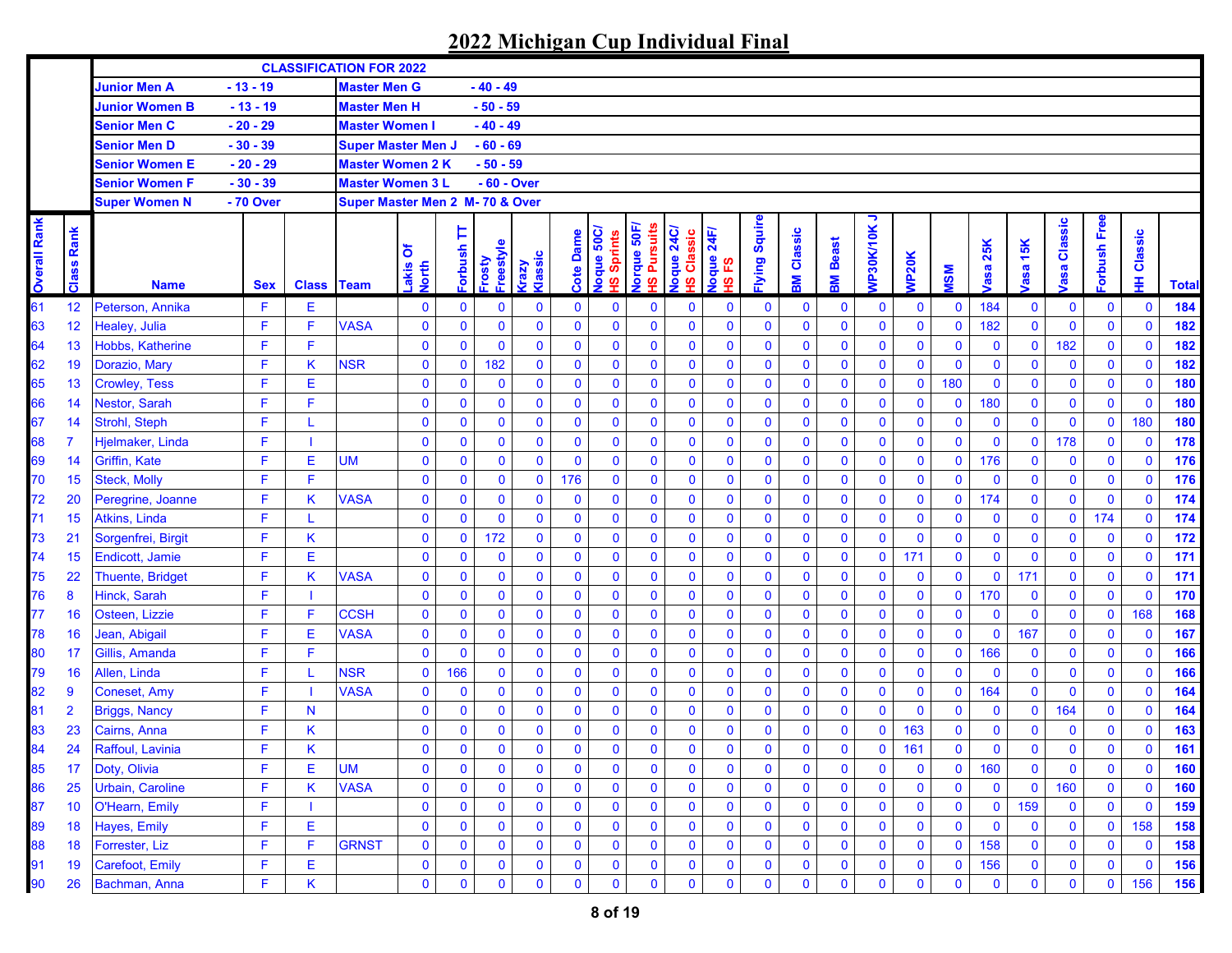|                     |                 |                           |            |                   | <b>CLASSIFICATION FOR 2022</b>  |                            |              |                     |                  |              |                      |                                        |                                      |                       |                  |              |                   |                |              |              |              |              |                        |                |              |              |
|---------------------|-----------------|---------------------------|------------|-------------------|---------------------------------|----------------------------|--------------|---------------------|------------------|--------------|----------------------|----------------------------------------|--------------------------------------|-----------------------|------------------|--------------|-------------------|----------------|--------------|--------------|--------------|--------------|------------------------|----------------|--------------|--------------|
|                     |                 | <b>Junior Men A</b>       | $-13 - 19$ |                   | <b>Master Men G</b>             |                            |              | $-40 - 49$          |                  |              |                      |                                        |                                      |                       |                  |              |                   |                |              |              |              |              |                        |                |              |              |
|                     |                 | <b>Junior Women B</b>     | $-13 - 19$ |                   | <b>Master Men H</b>             |                            |              | $-50 - 59$          |                  |              |                      |                                        |                                      |                       |                  |              |                   |                |              |              |              |              |                        |                |              |              |
|                     |                 | <b>Senior Men C</b>       | $-20 - 29$ |                   | <b>Master Women I</b>           |                            |              | $-40 - 49$          |                  |              |                      |                                        |                                      |                       |                  |              |                   |                |              |              |              |              |                        |                |              |              |
|                     |                 | <b>Senior Men D</b>       | $-30 - 39$ |                   | <b>Super Master Men J</b>       |                            |              | $-60 - 69$          |                  |              |                      |                                        |                                      |                       |                  |              |                   |                |              |              |              |              |                        |                |              |              |
|                     |                 | <b>Senior Women E</b>     | $-20 - 29$ |                   | <b>Master Women 2 K</b>         |                            |              | $-50 - 59$          |                  |              |                      |                                        |                                      |                       |                  |              |                   |                |              |              |              |              |                        |                |              |              |
|                     |                 | <b>Senior Women F</b>     | $-30 - 39$ |                   | <b>Master Women 3 L</b>         |                            |              | $-60 - Over$        |                  |              |                      |                                        |                                      |                       |                  |              |                   |                |              |              |              |              |                        |                |              |              |
|                     |                 | <b>Super Women N</b>      | - 70 Over  |                   | Super Master Men 2 M- 70 & Over |                            |              |                     |                  |              |                      |                                        |                                      |                       |                  |              |                   |                |              |              |              |              |                        |                |              |              |
| <b>Overall Rank</b> | Rank<br>Class   | <b>Name</b>               | <b>Sex</b> | <b>Class Team</b> |                                 | ঠ<br>Lakis<br><b>North</b> | Þ<br>Forbush | Freestyle<br>Frosty | Klassic<br>Crazy | Cote Dame    | squids<br>/209 anbon | <b>Norque 50F</b><br>suits<br>٦Ā<br>စ္ | Voque 24C/<br>ssic<br><b>a</b><br>စ္ | 24F/<br>Noque<br>HSFS | Squire<br>Flying | Classic<br>훎 | <b>Beast</b><br>훎 | ∍<br>VP30K/10K | <b>NP20K</b> | <b>MSM</b>   | 25K<br>asa   | 15K<br>asa   | Classic<br><b>lasa</b> | orbush Free    | Classic<br>₽ | <b>Total</b> |
| 92                  | 19              | <b>Farley, Brianne</b>    | F          |                   |                                 | $\mathbf 0$                | $\mathbf{0}$ | $\mathbf 0$         | $\mathbf 0$      | $\mathbf{0}$ | $\mathbf{0}$         | $\mathbf{0}$                           | $\mathbf{0}$                         | $\mathbf 0$           | $\mathbf{0}$     | $\mathbf 0$  | $\mathbf{0}$      | $\mathbf{0}$   | $\mathbf{0}$ | $\mathbf 0$  | $\mathbf 0$  | 155          | $\mathbf 0$            | $\mathbf{0}$   | $\mathbf 0$  | 155          |
| 93                  | 20              | Bianchini, Brooke         | F          | E                 |                                 | $\mathbf 0$                | $\mathbf{0}$ | $\mathbf{0}$        | $\mathbf{0}$     | $\mathbf{0}$ | $\mathbf{0}$         | $\mathbf{0}$                           | $\mathbf{0}$                         | $\mathbf 0$           | $\mathbf 0$      | $\mathbf 0$  | $\mathbf{0}$      | $\mathbf 0$    | 153          | $\mathbf{0}$ | $\mathbf 0$  | $\mathbf{0}$ | $\mathbf{0}$           | $\overline{0}$ | $\mathbf{0}$ | 153          |
| 94                  | 3               | Alves, Fran               | F.         | N                 |                                 | $\mathbf 0$                | $\Omega$     | $\mathbf{0}$        | $\mathbf{0}$     | $\mathbf{0}$ | $\mathbf{0}$         | $\mathbf{0}$                           | $\mathbf 0$                          | $\mathbf 0$           | $\mathbf{0}$     | $\mathbf 0$  | $\mathbf{0}$      | $\mathbf{0}$   | $\mathbf{0}$ | $\mathbf{0}$ | $\mathbf{0}$ | $\mathbf{0}$ | 152                    | $\mathbf{0}$   | $\mathbf 0$  | 152          |
| 95                  | 27              | Paisley, Susie            | F          | K.                |                                 | $\mathbf 0$                | $\mathbf{0}$ | $\mathbf{0}$        | $\mathbf{0}$     | $\mathbf 0$  | $\mathbf{0}$         | $\mathbf{0}$                           | $\mathbf 0$                          | $\mathbf 0$           | $\mathbf{0}$     | $\mathbf 0$  | $\mathbf 0$       | $\mathbf 0$    | $\mathbf{0}$ | $\mathbf 0$  | $\mathbf{0}$ | $\mathbf 0$  | 150                    | $\mathbf{0}$   | $\mathbf 0$  | 150          |
| 96                  | 28              | Stehouwer, Elizabeth      | F          | ĸ                 |                                 | $\mathbf 0$                | $\mathbf{0}$ | $\mathbf{0}$        | $\mathbf{0}$     | $\mathbf{0}$ | $\mathbf{0}$         | $\mathbf{0}$                           | $\mathbf 0$                          | $\mathbf 0$           | $\mathbf{0}$     | $\mathbf{0}$ | $\overline{0}$    | $\mathbf 0$    | $\mathbf{0}$ | $\mathbf 0$  | $\mathbf 0$  | $\mathbf{0}$ | 148                    | $\mathbf{0}$   | $\mathbf{0}$ | 148          |
| 97                  | 21              | Skelley, Anna             | F          | E.                |                                 | $\mathbf 0$                | $\mathbf{0}$ | $\mathbf 0$         | $\mathbf{0}$     | $\mathbf 0$  | $\mathbf 0$          | $\mathbf{0}$                           | $\mathbf{0}$                         | $\mathbf 0$           | $\mathbf{0}$     | $\mathbf 0$  | $\mathbf 0$       | $\mathbf{0}$   | 147          | $\mathbf{0}$ | $\mathbf 0$  | $\mathbf 0$  | $\mathbf 0$            | $\mathbf{0}$   | $\mathbf 0$  | 147          |
| 98                  | 11              | Greenburg, Katy           | F          |                   | <b>CCSH</b>                     | $\mathbf 0$                | $\mathbf{0}$ | $\mathbf 0$         | $\mathbf{0}$     | $\mathbf{0}$ | $\mathbf 0$          | $\mathbf{0}$                           | 146                                  | $\mathbf 0$           | $\mathbf{0}$     | $\mathbf 0$  | $\mathbf{0}$      | $\mathbf{0}$   | $\mathbf{0}$ | $\mathbf{0}$ | $\mathbf{0}$ | $\mathbf 0$  | $\mathbf{0}$           | $\mathbf{0}$   | $\mathbf 0$  | 146          |
| 99                  | 22              | Baird, Emma               | F          | Е                 | <b>UM</b>                       | $\mathbf 0$                | $\mathbf{0}$ | $\mathbf 0$         | $\mathbf{0}$     | $\mathbf 0$  | $\mathbf{0}$         | $\mathbf{0}$                           | $\mathbf 0$                          | $\mathbf 0$           | $\mathbf{0}$     | $\mathbf{0}$ | $\mathbf 0$       | $\pmb{0}$      | $\mathbf{0}$ | $\mathbf 0$  | $\mathbf{0}$ | 145          | $\mathbf{0}$           | $\mathbf 0$    | $\mathbf{0}$ | 145          |
| 100                 | $\overline{17}$ | Johnson, Laurie           | F          |                   |                                 | $\mathbf{0}$               | $\mathbf{0}$ | $\overline{0}$      | $\mathbf{0}$     | $\mathbf 0$  | $\mathbf{0}$         | $\mathbf{0}$                           | $\mathbf 0$                          | $\mathbf 0$           | $\mathbf{0}$     | $\mathbf 0$  | $\pmb{0}$         | $\mathbf{0}$   | $\mathbf{0}$ | $\mathbf{0}$ | $\mathbf{0}$ | $\mathbf{0}$ | 144                    | $\mathbf{0}$   | $\mathbf{0}$ | 144          |
| 101                 | 18              | Lenane, Judith            | F          |                   |                                 | $\mathbf 0$                | $\Omega$     | $\mathbf{0}$        | $\mathbf{0}$     | $\mathbf 0$  | $\mathbf 0$          | $\mathbf{0}$                           | $\mathbf{0}$                         | $\mathbf 0$           | $\mathbf{0}$     | $\mathbf{0}$ | $\mathbf{0}$      | $\mathbf{0}$   | 143          | $\mathbf{0}$ | $\mathbf{0}$ | $\mathbf 0$  | $\mathbf{0}$           | $\mathbf{0}$   | $\mathbf 0$  | 143          |
| 102                 | 12              | <b>Butcher, Courtney</b>  | F          |                   | <b>CCSH</b>                     | $\mathbf 0$                | $\mathbf{0}$ | $\mathbf 0$         | $\Omega$         | $\mathbf{0}$ | $\mathbf 0$          | $\mathbf{0}$                           | $\mathbf 0$                          | $\mathbf 0$           | $\mathbf{0}$     | $\mathbf 0$  | $\mathbf 0$       | $\mathbf{0}$   | $\mathbf{0}$ | $\mathbf 0$  | $\mathbf 0$  | $\mathbf{0}$ | 142                    | $\mathbf{0}$   | $\mathbf 0$  | 142          |
| 103                 | $\overline{4}$  | Peters. Monnie            | F          | N                 |                                 | $\mathbf 0$                | $\mathbf{0}$ | $\mathbf{0}$        | $\overline{0}$   | $\mathbf{0}$ | $\mathbf{0}$         | $\overline{0}$                         | $\mathbf{0}$                         | $\mathbf{0}$          | $\mathbf{0}$     | $\mathbf{0}$ | $\mathbf{0}$      | $\mathbf{0}$   | $\mathbf{0}$ | $\mathbf{0}$ | $\mathbf{0}$ | $\mathbf{0}$ | 140                    | $\mathbf{0}$   | $\mathbf{0}$ | 140          |
| 104                 | 20              | Daman, Katie              | F.         |                   | <b>CCSH</b>                     | $\mathbf{0}$               | $\mathbf{0}$ | $\mathbf{0}$        | $\mathbf{0}$     | $\mathbf{0}$ | $\mathbf{0}$         | $\mathbf{0}$                           | $\mathbf{0}$                         | 128                   | $\mathbf{0}$     | $\mathbf{0}$ | $\mathbf{0}$      | $\mathbf{0}$   | $\mathbf{0}$ | $\mathbf{0}$ | $\mathbf{0}$ | $\mathbf{0}$ | $\mathbf{0}$           | $\mathbf{0}$   | $\mathbf{0}$ | 128          |
| 105                 | 29              | Clulo, Marv               | F          | K.                | <b>VASA</b>                     | $\mathbf 0$                | $\mathbf{0}$ | $\overline{0}$      | $\mathbf 0$      | $\mathbf 0$  | $\mathbf{0}$         | $\mathbf{0}$                           | $\mathbf{0}$                         | 122                   | $\mathbf{0}$     | $\mathbf 0$  | $\mathbf 0$       | $\mathbf 0$    | $\mathbf{0}$ | $\mathbf 0$  | $\mathbf 0$  | $\mathbf 0$  | $\mathbf 0$            | $\mathbf 0$    | $\mathbf 0$  | 122          |
| 106                 | 19              | <b>Clement, Christine</b> | F          |                   | <b>CCSH</b>                     | $\Omega$                   | $\Omega$     | $\mathbf{0}$        | $\mathbf{0}$     | $\mathbf{0}$ | $\mathbf{0}$         | $\Omega$                               | $\Omega$                             | 120                   | $\Omega$         | $\mathbf{0}$ | 0                 | $\mathbf{0}$   | $\mathbf{0}$ | $\Omega$     | $\mathbf{0}$ | $\mathbf{0}$ | $\mathbf{0}$           | $\mathbf{0}$   | $\mathbf{0}$ | 120          |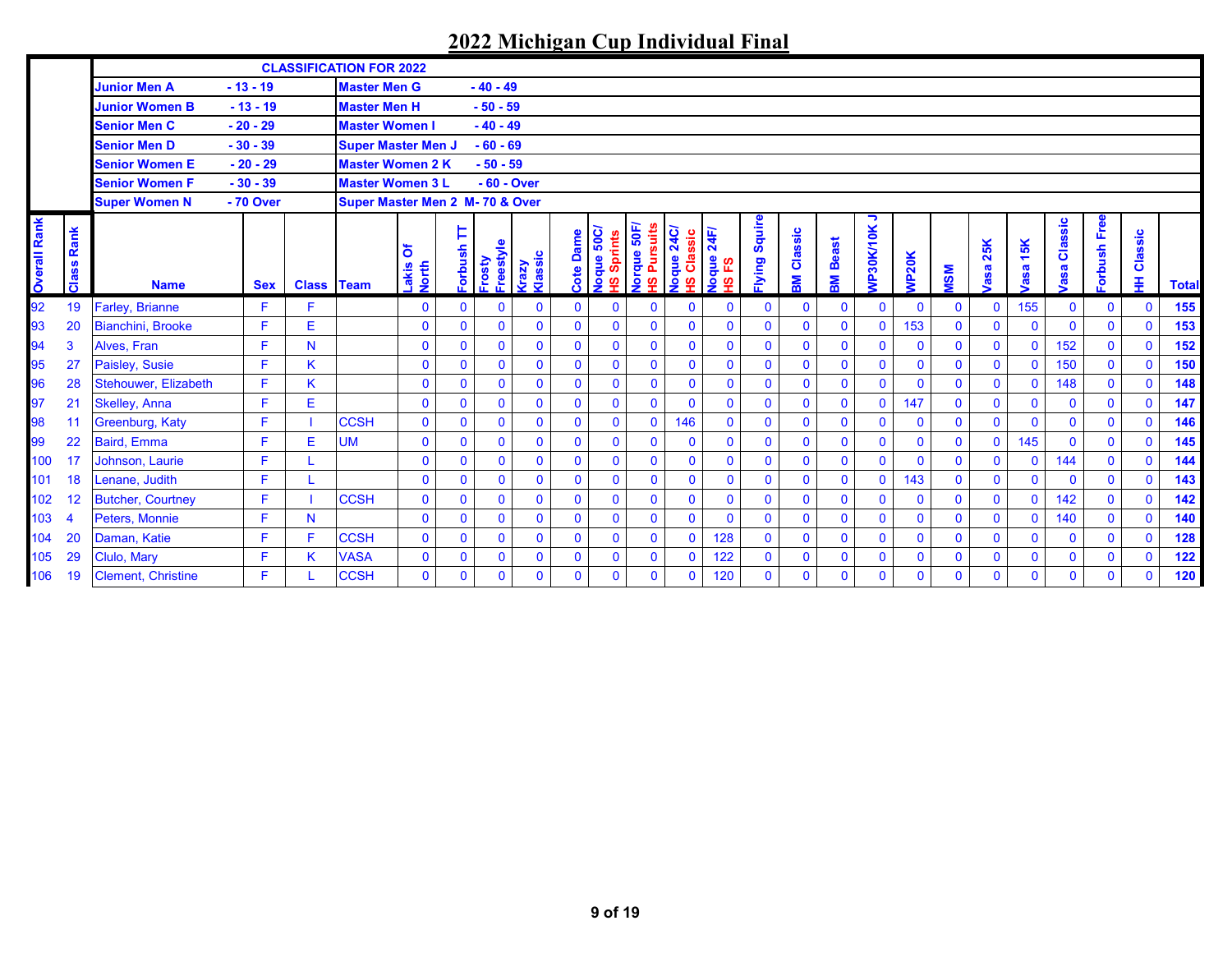| $-13 - 19$<br>$-40 - 49$<br><b>Junior Men A</b><br><b>Master Men G</b><br>$-13 - 19$<br><b>Master Men H</b><br>$-50 - 59$<br><b>Junior Women B</b><br>$-40 - 49$<br><b>Senior Men C</b><br>$-20 - 29$<br><b>Master Women I</b><br><b>Senior Men D</b><br>$-30 - 39$<br>$-60 - 69$<br><b>Super Master Men J</b><br>$-50 - 59$<br>Senior Women E<br>$-20 - 29$<br><b>Master Women 2 K</b><br><b>Senior Women F</b><br>$-30 - 39$<br><b>Master Women 3 L</b><br>- 60 - Over<br><b>Super Women N</b><br>- 70 Over<br>Super Master Men 2 M- 70 & Over<br>っ<br>lying Squire<br>orbush Free<br>asa Classic<br><b>Overall Rank</b><br><b>Vorque 50F/</b><br>1S Pursuits<br>VP30K/10K<br>Rank<br>loque 24C<br>Þ<br>Classic<br><b>Jogue 50C/</b><br>Joque 24F/<br>1S FS<br><b>IH Classic</b><br><b>Cote Dame</b><br>Classic<br>IS Sprints<br><b>Beast</b><br>25K<br>15K<br>Freestyle<br>dsnq.lo.<br>δ<br>dassic<br><b>VP20K</b><br>Frosty<br>Class<br>Vzez<br>akis<br><b>Jorth</b><br>asa<br>asa<br><b>NSM</b><br>Ş<br><b>M</b> B<br>ဖ<br><b>Class Team</b><br><b>Name</b><br><b>Sex</b><br><b>Senior Men</b><br>200<br>200<br>200<br><b>Wakeley, Jorden</b><br>M<br><b>HH/CCSS</b><br>$\mathbf 0$<br>199<br>$\bullet$<br>175<br>200<br>200<br>200<br>D<br>$\mathbf 0$<br>$\mathbf 0$<br>$\mathbf 0$<br>$\mathbf 0$<br>$\mathbf 0$<br>$\mathbf{0}$<br>$\mathbf 0$<br>$\mathbf 0$<br>$\mathbf 0$<br>$\blacktriangleleft$<br>$\mathbf 0$<br>$\mathbf C$<br>199<br>200<br>200<br>199<br>199<br>$\bf{0}$<br>$\mathbf 0$<br>$\mathbf 0$<br>$\bf{0}$<br>0<br>$\mathbf 0$<br>$\mathbf{0}$<br>Baas, Brad<br>M<br><b>NSR</b><br>198<br>$\mathbf 0$<br>$\mathbf 0$<br>$\mathbf 0$<br>$\mathbf 0$<br>$\mathbf 0$<br>$\mathbf 0$<br>$\mathbf{0}$<br>-1<br><b>HH/CCSS</b><br>199<br>191<br>$\mathbf 0$<br>$\mathbf 0$<br>198<br>$\bf{0}$<br>187<br>200<br>193<br>$\overline{2}$<br>Davis, Michael<br>M<br>D<br>$\mathbf 0$<br>193<br>199<br>$\mathbf 0$<br>$\bf{0}$<br>$\mathbf 0$<br>$\mathbf 0$<br>$\mathbf 0$<br>199<br>$\mathbf 0$<br>$\mathbf 0$<br>198<br>$\pmb{0}$<br>198<br>$\pmb{0}$<br>198<br>$\bf{0}$<br>199<br>$\bf{0}$<br>199<br>198<br>M<br>Н<br><b>GRNST</b><br>195<br>$\mathbf 0$<br>$\bf{0}$<br>$\mathbf 0$<br>$\mathbf 0$<br>194<br><b>Paull, Dennis</b><br>$\mathbf 0$<br>$\mathbf 0$<br>$\mathbf 0$<br>$\mathbf{0}$<br>-1<br>192<br>$\mathbf 0$<br>$\mathbf 0$<br>193<br>197<br>$\overline{2}$<br>$\mathbf C$<br><b>UM</b><br>$\mathbf 0$<br>196<br>$\bf{0}$<br>$\bf{0}$<br>195<br>200<br>198<br>175<br>$\mathbf 0$<br>Fay, Samuel<br>M<br>$\mathbf 0$<br>$\mathbf 0$<br>$\mathbf 0$<br>$\bf{0}$<br>$\bf{0}$<br>$\mathbf 0$<br>5.<br>$\pmb{0}$<br>3<br>$\mathbf 0$<br>188<br>188<br>$\mathbf C$<br><b>GRNST</b><br>196<br>$\bf{0}$<br>197<br>174<br>$\mathbf 0$<br>$\mathbf 0$<br>$\mathbf 0$<br>$\bf{0}$<br>195<br>Parrott. Eric<br>M<br>196<br>$\mathbf 0$<br>$\mathbf{0}$<br>$\mathbf 0$<br>197<br>$\mathbf 0$<br>$\mathbf 0$<br>3<br><b>HH/CCSS</b><br>$\mathbf 0$<br>196<br>$\mathbf 0$<br>$\bf{0}$<br>$\mathbf 0$<br>196<br>196<br>196<br>197<br>Willoughby, Weston<br>D<br>$\mathbf 0$<br>$\mathbf 0$<br>$\mathbf 0$<br>$\mathbf 0$<br>$\mathbf 0$<br>$\mathbf{0}$<br>$\mathbf 0$<br>$\bf{0}$<br>194<br>$\mathbf 0$<br>M<br>0<br>$\pmb{0}$<br>$\mathbf 0$<br>197<br>196<br><b>NSR</b><br>195<br>198<br>188<br>$\mathbf 0$<br>$\mathbf{0}$<br>$\mathbf 0$<br>$\bf{0}$<br>0<br>$\mathbf 0$<br>190<br>195<br>Newmeister, Sean<br>D<br>$\mathbf 0$<br>$\mathbf 0$<br>$\bf{0}$<br>$\mathbf 0$<br>$\overline{\mathbf{A}}$<br>M<br>$\mathbf 0$<br>3<br><b>GRNST</b><br>173<br>$\mathbf 0$<br>197<br>194<br>$\bf{0}$<br>186<br>$\overline{2}$<br>Smigiel, Steve Jr.<br>197<br>194<br>193<br>197<br>0<br>$\mathbf 0$<br>194<br>9<br>M<br>Н<br>$\mathbf 0$<br>$\mathbf 0$<br>$\mathbf 0$<br>0<br>$\bf{0}$<br>$\mathbf 0$<br>$\mathbf 0$<br>10<br>$\pmb{0}$<br>173<br><b>HH/CCSS</b><br>$\mathbf{0}$<br>183<br>$\bf{0}$<br>$\mathbf 0$<br>193<br>195<br>195<br>$\mathbf 0$<br>$\mathbf 0$<br>194<br>193<br>Gravlin. John<br>M<br>$\bf{0}$<br>189<br>$\mathbf 0$<br>$\mathbf 0$<br>$\bf{0}$<br>$\mathbf 0$<br>189<br>1<br>IJ<br>$\overline{11}$<br>$\mathbf 0$<br>190<br>$\mathbf 0$<br>$\bf{0}$<br>$\mathbf 0$<br>$\mathbf 0$<br>191<br>191<br>3<br>Sorgenfrei, Allen<br>M<br>H<br><b>NSR</b><br>$\mathbf 0$<br>197<br>189<br>$\mathbf 0$<br>$\mathbf 0$<br>192<br>186<br>$\mathbf 0$<br>$\bf{0}$<br>196<br>171<br>$\mathbf 0$<br>$\overline{12}$<br>$\mathbf 0$<br><b>NSR</b><br>$\mathbf 0$<br>195<br>$\bf{0}$<br>$\mathbf 0$<br>$\mathbf 0$<br>$\bf{0}$<br>180<br>$\mathbf 0$<br>M<br>H<br>$\mathbf 0$<br>$\mathbf 0$<br>$\mathbf 0$<br>191<br>191<br>$\mathbf 0$<br>193<br>187<br>196<br>$\boldsymbol{\Delta}$<br>Lung, Ricardo<br>$\mathbf 0$<br>$\mathbf 0$<br>13<br>$\overline{5}$<br>190<br>$\mathbf 0$<br>$\bf{0}$<br>$\mathbf 0$<br>$\bf{0}$<br>Goodman, Glenn<br>M<br><b>VASA</b><br>195<br>186<br>150<br>$\bf{0}$<br>189<br>196<br>189<br>192<br>186<br>$\mathbf 0$<br>186<br>192<br>190<br>H<br>$\mathbf 0$<br>$\bf{0}$<br>14<br>6<br>185<br>196<br>$\bf{0}$<br>$\bf{0}$<br>$\bf{0}$<br>$\bf{0}$<br>$\mathbf 0$<br>192<br>DuFour, Yvon<br>M<br><b>NSR</b><br>189<br>184<br>$\mathbf 0$<br>$\bf{0}$<br>190<br>190<br>$\mathbf 0$<br>193<br>$\mathbf 0$<br>190<br>179<br>Н<br>$\mathbf 0$<br>15<br>$\mathbf 0$<br>$\mathbf{0}$<br>$\pmb{0}$<br>$\pmb{0}$<br>$\mathbf 0$<br>7<br>192<br>179<br>189<br>$\mathbf 0$<br>$\mathbf 0$<br>$\mathbf 0$<br>O'Neil, Dave<br>M<br>H<br><b>HH/CCSS</b><br>$\bf{0}$<br>192<br>198<br>189<br>$\mathbf 0$<br>$\mathbf 0$<br>179<br>$\mathbf 0$<br>$\overline{\mathbf{0}}$<br>16<br>181<br>$\mathbf 0$<br>$\mathbf 0$<br>$\mathbf 0$<br>187<br>175<br>183<br>188<br>Dawson, Ken<br>M<br><b>VASA</b><br>192<br>191<br>$\mathbf 0$<br>$\mathbf 0$<br>$\bf{0}$<br>194<br>$\bf{0}$<br>191<br>$\mathbf 0$<br>$\mathbf 0$<br>M<br>$\mathbf 0$<br>$\bf{0}$<br>17<br>$\pmb{0}$<br>$\mathbf 0$<br><b>NSR</b><br>193<br>193<br>186<br>$\mathbf 0$<br>$\bf{0}$<br>187<br>$\mathbf{0}$<br>$\mathbf 0$<br>191<br>189<br>$\overline{2}$<br>M<br>$\mathbf 0$<br>$\mathbf 0$<br>$\mathbf 0$<br>$\mathbf 0$<br>$\mathbf 0$<br>Heady, Doug<br>$\mathbf 0$<br>$\mathbf 0$<br>$\mathbf 0$<br>J<br>$\mathbf{0}$<br>193<br>188<br>18<br>$\bf{0}$<br>187<br>180<br>$\mathbf 0$<br>$\mathbf 0$<br>186<br>178<br>$\mathbf 0$<br>182<br>182<br>Moore, Charles<br>M<br>G<br><b>NSR</b><br>$\mathbf 0$<br>186<br>$\mathbf 0$<br>$\bf{0}$<br>$\bf{0}$<br>184<br>$\mathbf 0$<br>19<br>$\mathbf 0$<br>$\mathbf 0$<br>184<br>194<br>$\mathbf 0$<br>$\bf{0}$<br>188<br>$\mathbf 0$<br>186<br>3<br>Smith, Randy<br>M<br><b>VASA</b><br>187<br>$\mathbf{0}$<br>$\mathbf{0}$<br>$\bf{0}$<br>$\mathbf 0$<br>$\bf{0}$<br>$\mathbf 0$<br>$\mathbf 0$<br>$\mathbf 0$<br>$\bf{0}$<br>0<br>J<br>20<br>184<br>$\mathbf 0$<br>$\mathbf 0$<br>179<br>$\mathbf 0$<br>190<br>183<br>$\overline{2}$<br>Novak, Daniel<br>M<br>G<br><b>VASA</b><br>194<br>185<br>$\mathbf 0$<br>$\mathbf 0$<br>$\mathbf 0$<br>$\mathbf 0$<br>$\bf{0}$<br>$\mathbf 0$<br>$\mathbf 0$<br>$\mathbf 0$<br>$\mathbf 0$<br>$\mathbf 0$<br>$\mathbf 0$<br>188<br>194<br>$\bf{0}$<br>$\mathbf 0$<br>$\bf{0}$<br>$\bf{0}$<br>192<br>172<br>159<br>$\mathbf 0$<br>$\mathbf 0$<br>Onthank, Cliff<br>M<br><b>VASA</b><br>$\bf{0}$<br>188<br>$\bf{0}$<br>0<br>$\mathbf 0$<br>$\mathbf 0$<br>21<br>$\mathbf 0$<br>$\mathbf 0$<br>$\mathbf 0$<br>J<br>191<br>$\bf{0}$<br>$\overline{22}$<br>5<br>Muha, Mike<br><b>NSR</b><br>191<br>179<br>$\bf{0}$<br>0<br>$\bf{0}$<br>$\bf{0}$<br>183<br>189<br>$\mathbf 0$<br>$\bf{0}$<br>$\mathbf 0$<br>M<br>175<br>0<br>0<br>$\mathbf 0$<br>$\mathbf 0$<br>0<br>$\mathbf 0$<br>J<br>$\mathbf 0$<br>$\mathbf{0}$<br>$\mathbf{0}$<br>$\mathbf 0$<br>$\overline{0}$<br>$\mathbf{0}$<br>190<br>191<br>184<br>182<br>$\mathbf{0}$<br>185<br>$\mathbf{0}$<br>180<br>180<br>23<br>$\mathbf{3}$<br>M<br>G<br><b>HH/CCSS</b><br>182<br>$\mathbf{0}$<br>$\mathbf{0}$<br>$\mathbf{0}$<br>177<br>Smith, Robert<br>24<br>M<br><b>NSR</b><br>186<br>180<br>182<br>188<br>175<br>0<br>$\bf{0}$<br>$\bf{0}$<br>180<br>188<br>181<br>$\mathbf 0$<br>161<br>$\mathbf 0$<br>179<br>170<br>175<br>6<br>Cornell, Doug<br>0<br>0<br>181<br>J<br>25<br><b>HH/CCSS</b><br>186<br>185<br>Anderson, Jim<br>183<br>$\mathbf 0$<br>179<br>$\mathbf 0$<br>$\bf{0}$<br>$\mathbf 0$<br>$\mathbf 0$<br>$\mathbf 0$<br>$\mathbf 0$<br>136<br>$\mathbf 0$<br>$\mathbf 0$<br>183<br>М<br>$\mathbf 0$<br>$\mathbf 0$<br>0<br>$\bf{0}$<br>187<br>J<br>26<br><b>Wernette, Tom</b><br><b>CCSH</b><br>193<br>165<br>178<br>138<br>$\bf{8}$<br>M<br>н<br>175<br>164<br>163<br>190<br>160<br>$\bf{0}$<br>$\mathbf 0$<br>$\mathbf 0$<br>178<br>173<br>169<br>$\mathbf 0$<br>178<br>$\bf{0}$<br>177<br>$\bf{0}$<br>27<br>$\pmb{0}$<br>$\mathbf 0$<br>MacLean, David<br><b>GRNST</b><br>$\mathbf 0$<br>197<br>$\bf{0}$<br>$\mathbf 0$<br>130<br>$\bf{0}$<br>$\mathbf 0$<br>$\mathbf 0$<br>197<br>193<br>$\mathbf 0$<br>$\mathbf 0$<br>197<br>8<br>M<br>$\mathbf 0$<br>$\mathbf 0$<br>$\mathbf 0$<br>$\mathbf 0$<br>$\mathbf 0$<br>J<br>28<br><b>HH/CCSS</b><br>$\mathbf 0$<br>9<br>Seager, Steve<br>M<br>$\mathbf 0$<br>176<br>$\mathbf 0$<br>$\mathbf 0$<br>184<br>185<br>$\mathbf 0$<br>184<br>$\mathbf 0$<br>174<br>184<br>$\mathbf 0$<br>$\mathbf 0$<br>149<br>$\mathbf 0$<br>0<br>$\mathbf 0$<br>$\mathbf 0$<br>J<br>$\bf{0}$ |  |  | <b>CLASSIFICATION FOR 2022</b> |  |  |  |  |  |  |  |  |  |  |              |
|-------------------------------------------------------------------------------------------------------------------------------------------------------------------------------------------------------------------------------------------------------------------------------------------------------------------------------------------------------------------------------------------------------------------------------------------------------------------------------------------------------------------------------------------------------------------------------------------------------------------------------------------------------------------------------------------------------------------------------------------------------------------------------------------------------------------------------------------------------------------------------------------------------------------------------------------------------------------------------------------------------------------------------------------------------------------------------------------------------------------------------------------------------------------------------------------------------------------------------------------------------------------------------------------------------------------------------------------------------------------------------------------------------------------------------------------------------------------------------------------------------------------------------------------------------------------------------------------------------------------------------------------------------------------------------------------------------------------------------------------------------------------------------------------------------------------------------------------------------------------------------------------------------------------------------------------------------------------------------------------------------------------------------------------------------------------------------------------------------------------------------------------------------------------------------------------------------------------------------------------------------------------------------------------------------------------------------------------------------------------------------------------------------------------------------------------------------------------------------------------------------------------------------------------------------------------------------------------------------------------------------------------------------------------------------------------------------------------------------------------------------------------------------------------------------------------------------------------------------------------------------------------------------------------------------------------------------------------------------------------------------------------------------------------------------------------------------------------------------------------------------------------------------------------------------------------------------------------------------------------------------------------------------------------------------------------------------------------------------------------------------------------------------------------------------------------------------------------------------------------------------------------------------------------------------------------------------------------------------------------------------------------------------------------------------------------------------------------------------------------------------------------------------------------------------------------------------------------------------------------------------------------------------------------------------------------------------------------------------------------------------------------------------------------------------------------------------------------------------------------------------------------------------------------------------------------------------------------------------------------------------------------------------------------------------------------------------------------------------------------------------------------------------------------------------------------------------------------------------------------------------------------------------------------------------------------------------------------------------------------------------------------------------------------------------------------------------------------------------------------------------------------------------------------------------------------------------------------------------------------------------------------------------------------------------------------------------------------------------------------------------------------------------------------------------------------------------------------------------------------------------------------------------------------------------------------------------------------------------------------------------------------------------------------------------------------------------------------------------------------------------------------------------------------------------------------------------------------------------------------------------------------------------------------------------------------------------------------------------------------------------------------------------------------------------------------------------------------------------------------------------------------------------------------------------------------------------------------------------------------------------------------------------------------------------------------------------------------------------------------------------------------------------------------------------------------------------------------------------------------------------------------------------------------------------------------------------------------------------------------------------------------------------------------------------------------------------------------------------------------------------------------------------------------------------------------------------------------------------------------------------------------------------------------------------------------------------------------------------------------------------------------------------------------------------------------------------------------------------------------------------------------------------------------------------------------------------------------------------------------------------------------------------------------------------------------------------------------------------------------------------------------------------------------------------------------------------------------------------------------------------------------------------------------------------------------------------------------------------------------------------------------------------------------------------------------------------------------------------------------------------------------------------------------------------------------------------------------------------------------------------------------------------------------------------------------------------------------------------------------------------------------------------------------------------------------------------------------------------------------------------------------------------------------------------------------------------------------------------------------------------------------------------------------------------------------------------------------------------------------------------------------------------------------------------------------------------------------------------------------------------------------------------------------------------------------------------------------------------------------------------------------------------------------------------------------------------------------------------------------------------------------------------------------------------------------------------------------------------------------------------------------------------------------------------------------------------------------------------------------------------------------------------------------------------------------------------------------------------------------------------------------------------------------------------------------------------------------------------------------------------------------------------------------------------------------------------------------------------------------------------------------------------------------------------------------------------------------------------------------------------------------------------------------------------------------------------------------------------------------------------------------------------------------------------------------------------------------------------------------------------|--|--|--------------------------------|--|--|--|--|--|--|--|--|--|--|--------------|
|                                                                                                                                                                                                                                                                                                                                                                                                                                                                                                                                                                                                                                                                                                                                                                                                                                                                                                                                                                                                                                                                                                                                                                                                                                                                                                                                                                                                                                                                                                                                                                                                                                                                                                                                                                                                                                                                                                                                                                                                                                                                                                                                                                                                                                                                                                                                                                                                                                                                                                                                                                                                                                                                                                                                                                                                                                                                                                                                                                                                                                                                                                                                                                                                                                                                                                                                                                                                                                                                                                                                                                                                                                                                                                                                                                                                                                                                                                                                                                                                                                                                                                                                                                                                                                                                                                                                                                                                                                                                                                                                                                                                                                                                                                                                                                                                                                                                                                                                                                                                                                                                                                                                                                                                                                                                                                                                                                                                                                                                                                                                                                                                                                                                                                                                                                                                                                                                                                                                                                                                                                                                                                                                                                                                                                                                                                                                                                                                                                                                                                                                                                                                                                                                                                                                                                                                                                                                                                                                                                                                                                                                                                                                                                                                                                                                                                                                                                                                                                                                                                                                                                                                                                                                                                                                                                                                                                                                                                                                                                                                                                                                                                                                                                                                                                                                                                                                                                                                                                                                                                                                                                                                                                                                                                                                                                                                                                                                                                                                                                                                                                                                                                                                                                                                                                                                                                                                                                               |  |  |                                |  |  |  |  |  |  |  |  |  |  |              |
|                                                                                                                                                                                                                                                                                                                                                                                                                                                                                                                                                                                                                                                                                                                                                                                                                                                                                                                                                                                                                                                                                                                                                                                                                                                                                                                                                                                                                                                                                                                                                                                                                                                                                                                                                                                                                                                                                                                                                                                                                                                                                                                                                                                                                                                                                                                                                                                                                                                                                                                                                                                                                                                                                                                                                                                                                                                                                                                                                                                                                                                                                                                                                                                                                                                                                                                                                                                                                                                                                                                                                                                                                                                                                                                                                                                                                                                                                                                                                                                                                                                                                                                                                                                                                                                                                                                                                                                                                                                                                                                                                                                                                                                                                                                                                                                                                                                                                                                                                                                                                                                                                                                                                                                                                                                                                                                                                                                                                                                                                                                                                                                                                                                                                                                                                                                                                                                                                                                                                                                                                                                                                                                                                                                                                                                                                                                                                                                                                                                                                                                                                                                                                                                                                                                                                                                                                                                                                                                                                                                                                                                                                                                                                                                                                                                                                                                                                                                                                                                                                                                                                                                                                                                                                                                                                                                                                                                                                                                                                                                                                                                                                                                                                                                                                                                                                                                                                                                                                                                                                                                                                                                                                                                                                                                                                                                                                                                                                                                                                                                                                                                                                                                                                                                                                                                                                                                                                                               |  |  |                                |  |  |  |  |  |  |  |  |  |  |              |
|                                                                                                                                                                                                                                                                                                                                                                                                                                                                                                                                                                                                                                                                                                                                                                                                                                                                                                                                                                                                                                                                                                                                                                                                                                                                                                                                                                                                                                                                                                                                                                                                                                                                                                                                                                                                                                                                                                                                                                                                                                                                                                                                                                                                                                                                                                                                                                                                                                                                                                                                                                                                                                                                                                                                                                                                                                                                                                                                                                                                                                                                                                                                                                                                                                                                                                                                                                                                                                                                                                                                                                                                                                                                                                                                                                                                                                                                                                                                                                                                                                                                                                                                                                                                                                                                                                                                                                                                                                                                                                                                                                                                                                                                                                                                                                                                                                                                                                                                                                                                                                                                                                                                                                                                                                                                                                                                                                                                                                                                                                                                                                                                                                                                                                                                                                                                                                                                                                                                                                                                                                                                                                                                                                                                                                                                                                                                                                                                                                                                                                                                                                                                                                                                                                                                                                                                                                                                                                                                                                                                                                                                                                                                                                                                                                                                                                                                                                                                                                                                                                                                                                                                                                                                                                                                                                                                                                                                                                                                                                                                                                                                                                                                                                                                                                                                                                                                                                                                                                                                                                                                                                                                                                                                                                                                                                                                                                                                                                                                                                                                                                                                                                                                                                                                                                                                                                                                                                               |  |  |                                |  |  |  |  |  |  |  |  |  |  |              |
|                                                                                                                                                                                                                                                                                                                                                                                                                                                                                                                                                                                                                                                                                                                                                                                                                                                                                                                                                                                                                                                                                                                                                                                                                                                                                                                                                                                                                                                                                                                                                                                                                                                                                                                                                                                                                                                                                                                                                                                                                                                                                                                                                                                                                                                                                                                                                                                                                                                                                                                                                                                                                                                                                                                                                                                                                                                                                                                                                                                                                                                                                                                                                                                                                                                                                                                                                                                                                                                                                                                                                                                                                                                                                                                                                                                                                                                                                                                                                                                                                                                                                                                                                                                                                                                                                                                                                                                                                                                                                                                                                                                                                                                                                                                                                                                                                                                                                                                                                                                                                                                                                                                                                                                                                                                                                                                                                                                                                                                                                                                                                                                                                                                                                                                                                                                                                                                                                                                                                                                                                                                                                                                                                                                                                                                                                                                                                                                                                                                                                                                                                                                                                                                                                                                                                                                                                                                                                                                                                                                                                                                                                                                                                                                                                                                                                                                                                                                                                                                                                                                                                                                                                                                                                                                                                                                                                                                                                                                                                                                                                                                                                                                                                                                                                                                                                                                                                                                                                                                                                                                                                                                                                                                                                                                                                                                                                                                                                                                                                                                                                                                                                                                                                                                                                                                                                                                                                                               |  |  |                                |  |  |  |  |  |  |  |  |  |  |              |
|                                                                                                                                                                                                                                                                                                                                                                                                                                                                                                                                                                                                                                                                                                                                                                                                                                                                                                                                                                                                                                                                                                                                                                                                                                                                                                                                                                                                                                                                                                                                                                                                                                                                                                                                                                                                                                                                                                                                                                                                                                                                                                                                                                                                                                                                                                                                                                                                                                                                                                                                                                                                                                                                                                                                                                                                                                                                                                                                                                                                                                                                                                                                                                                                                                                                                                                                                                                                                                                                                                                                                                                                                                                                                                                                                                                                                                                                                                                                                                                                                                                                                                                                                                                                                                                                                                                                                                                                                                                                                                                                                                                                                                                                                                                                                                                                                                                                                                                                                                                                                                                                                                                                                                                                                                                                                                                                                                                                                                                                                                                                                                                                                                                                                                                                                                                                                                                                                                                                                                                                                                                                                                                                                                                                                                                                                                                                                                                                                                                                                                                                                                                                                                                                                                                                                                                                                                                                                                                                                                                                                                                                                                                                                                                                                                                                                                                                                                                                                                                                                                                                                                                                                                                                                                                                                                                                                                                                                                                                                                                                                                                                                                                                                                                                                                                                                                                                                                                                                                                                                                                                                                                                                                                                                                                                                                                                                                                                                                                                                                                                                                                                                                                                                                                                                                                                                                                                                                               |  |  |                                |  |  |  |  |  |  |  |  |  |  |              |
|                                                                                                                                                                                                                                                                                                                                                                                                                                                                                                                                                                                                                                                                                                                                                                                                                                                                                                                                                                                                                                                                                                                                                                                                                                                                                                                                                                                                                                                                                                                                                                                                                                                                                                                                                                                                                                                                                                                                                                                                                                                                                                                                                                                                                                                                                                                                                                                                                                                                                                                                                                                                                                                                                                                                                                                                                                                                                                                                                                                                                                                                                                                                                                                                                                                                                                                                                                                                                                                                                                                                                                                                                                                                                                                                                                                                                                                                                                                                                                                                                                                                                                                                                                                                                                                                                                                                                                                                                                                                                                                                                                                                                                                                                                                                                                                                                                                                                                                                                                                                                                                                                                                                                                                                                                                                                                                                                                                                                                                                                                                                                                                                                                                                                                                                                                                                                                                                                                                                                                                                                                                                                                                                                                                                                                                                                                                                                                                                                                                                                                                                                                                                                                                                                                                                                                                                                                                                                                                                                                                                                                                                                                                                                                                                                                                                                                                                                                                                                                                                                                                                                                                                                                                                                                                                                                                                                                                                                                                                                                                                                                                                                                                                                                                                                                                                                                                                                                                                                                                                                                                                                                                                                                                                                                                                                                                                                                                                                                                                                                                                                                                                                                                                                                                                                                                                                                                                                                               |  |  |                                |  |  |  |  |  |  |  |  |  |  |              |
|                                                                                                                                                                                                                                                                                                                                                                                                                                                                                                                                                                                                                                                                                                                                                                                                                                                                                                                                                                                                                                                                                                                                                                                                                                                                                                                                                                                                                                                                                                                                                                                                                                                                                                                                                                                                                                                                                                                                                                                                                                                                                                                                                                                                                                                                                                                                                                                                                                                                                                                                                                                                                                                                                                                                                                                                                                                                                                                                                                                                                                                                                                                                                                                                                                                                                                                                                                                                                                                                                                                                                                                                                                                                                                                                                                                                                                                                                                                                                                                                                                                                                                                                                                                                                                                                                                                                                                                                                                                                                                                                                                                                                                                                                                                                                                                                                                                                                                                                                                                                                                                                                                                                                                                                                                                                                                                                                                                                                                                                                                                                                                                                                                                                                                                                                                                                                                                                                                                                                                                                                                                                                                                                                                                                                                                                                                                                                                                                                                                                                                                                                                                                                                                                                                                                                                                                                                                                                                                                                                                                                                                                                                                                                                                                                                                                                                                                                                                                                                                                                                                                                                                                                                                                                                                                                                                                                                                                                                                                                                                                                                                                                                                                                                                                                                                                                                                                                                                                                                                                                                                                                                                                                                                                                                                                                                                                                                                                                                                                                                                                                                                                                                                                                                                                                                                                                                                                                                               |  |  |                                |  |  |  |  |  |  |  |  |  |  |              |
|                                                                                                                                                                                                                                                                                                                                                                                                                                                                                                                                                                                                                                                                                                                                                                                                                                                                                                                                                                                                                                                                                                                                                                                                                                                                                                                                                                                                                                                                                                                                                                                                                                                                                                                                                                                                                                                                                                                                                                                                                                                                                                                                                                                                                                                                                                                                                                                                                                                                                                                                                                                                                                                                                                                                                                                                                                                                                                                                                                                                                                                                                                                                                                                                                                                                                                                                                                                                                                                                                                                                                                                                                                                                                                                                                                                                                                                                                                                                                                                                                                                                                                                                                                                                                                                                                                                                                                                                                                                                                                                                                                                                                                                                                                                                                                                                                                                                                                                                                                                                                                                                                                                                                                                                                                                                                                                                                                                                                                                                                                                                                                                                                                                                                                                                                                                                                                                                                                                                                                                                                                                                                                                                                                                                                                                                                                                                                                                                                                                                                                                                                                                                                                                                                                                                                                                                                                                                                                                                                                                                                                                                                                                                                                                                                                                                                                                                                                                                                                                                                                                                                                                                                                                                                                                                                                                                                                                                                                                                                                                                                                                                                                                                                                                                                                                                                                                                                                                                                                                                                                                                                                                                                                                                                                                                                                                                                                                                                                                                                                                                                                                                                                                                                                                                                                                                                                                                                                               |  |  |                                |  |  |  |  |  |  |  |  |  |  | <b>Total</b> |
|                                                                                                                                                                                                                                                                                                                                                                                                                                                                                                                                                                                                                                                                                                                                                                                                                                                                                                                                                                                                                                                                                                                                                                                                                                                                                                                                                                                                                                                                                                                                                                                                                                                                                                                                                                                                                                                                                                                                                                                                                                                                                                                                                                                                                                                                                                                                                                                                                                                                                                                                                                                                                                                                                                                                                                                                                                                                                                                                                                                                                                                                                                                                                                                                                                                                                                                                                                                                                                                                                                                                                                                                                                                                                                                                                                                                                                                                                                                                                                                                                                                                                                                                                                                                                                                                                                                                                                                                                                                                                                                                                                                                                                                                                                                                                                                                                                                                                                                                                                                                                                                                                                                                                                                                                                                                                                                                                                                                                                                                                                                                                                                                                                                                                                                                                                                                                                                                                                                                                                                                                                                                                                                                                                                                                                                                                                                                                                                                                                                                                                                                                                                                                                                                                                                                                                                                                                                                                                                                                                                                                                                                                                                                                                                                                                                                                                                                                                                                                                                                                                                                                                                                                                                                                                                                                                                                                                                                                                                                                                                                                                                                                                                                                                                                                                                                                                                                                                                                                                                                                                                                                                                                                                                                                                                                                                                                                                                                                                                                                                                                                                                                                                                                                                                                                                                                                                                                                                               |  |  |                                |  |  |  |  |  |  |  |  |  |  |              |
|                                                                                                                                                                                                                                                                                                                                                                                                                                                                                                                                                                                                                                                                                                                                                                                                                                                                                                                                                                                                                                                                                                                                                                                                                                                                                                                                                                                                                                                                                                                                                                                                                                                                                                                                                                                                                                                                                                                                                                                                                                                                                                                                                                                                                                                                                                                                                                                                                                                                                                                                                                                                                                                                                                                                                                                                                                                                                                                                                                                                                                                                                                                                                                                                                                                                                                                                                                                                                                                                                                                                                                                                                                                                                                                                                                                                                                                                                                                                                                                                                                                                                                                                                                                                                                                                                                                                                                                                                                                                                                                                                                                                                                                                                                                                                                                                                                                                                                                                                                                                                                                                                                                                                                                                                                                                                                                                                                                                                                                                                                                                                                                                                                                                                                                                                                                                                                                                                                                                                                                                                                                                                                                                                                                                                                                                                                                                                                                                                                                                                                                                                                                                                                                                                                                                                                                                                                                                                                                                                                                                                                                                                                                                                                                                                                                                                                                                                                                                                                                                                                                                                                                                                                                                                                                                                                                                                                                                                                                                                                                                                                                                                                                                                                                                                                                                                                                                                                                                                                                                                                                                                                                                                                                                                                                                                                                                                                                                                                                                                                                                                                                                                                                                                                                                                                                                                                                                                                               |  |  |                                |  |  |  |  |  |  |  |  |  |  | 1000         |
|                                                                                                                                                                                                                                                                                                                                                                                                                                                                                                                                                                                                                                                                                                                                                                                                                                                                                                                                                                                                                                                                                                                                                                                                                                                                                                                                                                                                                                                                                                                                                                                                                                                                                                                                                                                                                                                                                                                                                                                                                                                                                                                                                                                                                                                                                                                                                                                                                                                                                                                                                                                                                                                                                                                                                                                                                                                                                                                                                                                                                                                                                                                                                                                                                                                                                                                                                                                                                                                                                                                                                                                                                                                                                                                                                                                                                                                                                                                                                                                                                                                                                                                                                                                                                                                                                                                                                                                                                                                                                                                                                                                                                                                                                                                                                                                                                                                                                                                                                                                                                                                                                                                                                                                                                                                                                                                                                                                                                                                                                                                                                                                                                                                                                                                                                                                                                                                                                                                                                                                                                                                                                                                                                                                                                                                                                                                                                                                                                                                                                                                                                                                                                                                                                                                                                                                                                                                                                                                                                                                                                                                                                                                                                                                                                                                                                                                                                                                                                                                                                                                                                                                                                                                                                                                                                                                                                                                                                                                                                                                                                                                                                                                                                                                                                                                                                                                                                                                                                                                                                                                                                                                                                                                                                                                                                                                                                                                                                                                                                                                                                                                                                                                                                                                                                                                                                                                                                                               |  |  |                                |  |  |  |  |  |  |  |  |  |  | 997          |
|                                                                                                                                                                                                                                                                                                                                                                                                                                                                                                                                                                                                                                                                                                                                                                                                                                                                                                                                                                                                                                                                                                                                                                                                                                                                                                                                                                                                                                                                                                                                                                                                                                                                                                                                                                                                                                                                                                                                                                                                                                                                                                                                                                                                                                                                                                                                                                                                                                                                                                                                                                                                                                                                                                                                                                                                                                                                                                                                                                                                                                                                                                                                                                                                                                                                                                                                                                                                                                                                                                                                                                                                                                                                                                                                                                                                                                                                                                                                                                                                                                                                                                                                                                                                                                                                                                                                                                                                                                                                                                                                                                                                                                                                                                                                                                                                                                                                                                                                                                                                                                                                                                                                                                                                                                                                                                                                                                                                                                                                                                                                                                                                                                                                                                                                                                                                                                                                                                                                                                                                                                                                                                                                                                                                                                                                                                                                                                                                                                                                                                                                                                                                                                                                                                                                                                                                                                                                                                                                                                                                                                                                                                                                                                                                                                                                                                                                                                                                                                                                                                                                                                                                                                                                                                                                                                                                                                                                                                                                                                                                                                                                                                                                                                                                                                                                                                                                                                                                                                                                                                                                                                                                                                                                                                                                                                                                                                                                                                                                                                                                                                                                                                                                                                                                                                                                                                                                                                               |  |  |                                |  |  |  |  |  |  |  |  |  |  | 995          |
|                                                                                                                                                                                                                                                                                                                                                                                                                                                                                                                                                                                                                                                                                                                                                                                                                                                                                                                                                                                                                                                                                                                                                                                                                                                                                                                                                                                                                                                                                                                                                                                                                                                                                                                                                                                                                                                                                                                                                                                                                                                                                                                                                                                                                                                                                                                                                                                                                                                                                                                                                                                                                                                                                                                                                                                                                                                                                                                                                                                                                                                                                                                                                                                                                                                                                                                                                                                                                                                                                                                                                                                                                                                                                                                                                                                                                                                                                                                                                                                                                                                                                                                                                                                                                                                                                                                                                                                                                                                                                                                                                                                                                                                                                                                                                                                                                                                                                                                                                                                                                                                                                                                                                                                                                                                                                                                                                                                                                                                                                                                                                                                                                                                                                                                                                                                                                                                                                                                                                                                                                                                                                                                                                                                                                                                                                                                                                                                                                                                                                                                                                                                                                                                                                                                                                                                                                                                                                                                                                                                                                                                                                                                                                                                                                                                                                                                                                                                                                                                                                                                                                                                                                                                                                                                                                                                                                                                                                                                                                                                                                                                                                                                                                                                                                                                                                                                                                                                                                                                                                                                                                                                                                                                                                                                                                                                                                                                                                                                                                                                                                                                                                                                                                                                                                                                                                                                                                                               |  |  |                                |  |  |  |  |  |  |  |  |  |  | 992          |
|                                                                                                                                                                                                                                                                                                                                                                                                                                                                                                                                                                                                                                                                                                                                                                                                                                                                                                                                                                                                                                                                                                                                                                                                                                                                                                                                                                                                                                                                                                                                                                                                                                                                                                                                                                                                                                                                                                                                                                                                                                                                                                                                                                                                                                                                                                                                                                                                                                                                                                                                                                                                                                                                                                                                                                                                                                                                                                                                                                                                                                                                                                                                                                                                                                                                                                                                                                                                                                                                                                                                                                                                                                                                                                                                                                                                                                                                                                                                                                                                                                                                                                                                                                                                                                                                                                                                                                                                                                                                                                                                                                                                                                                                                                                                                                                                                                                                                                                                                                                                                                                                                                                                                                                                                                                                                                                                                                                                                                                                                                                                                                                                                                                                                                                                                                                                                                                                                                                                                                                                                                                                                                                                                                                                                                                                                                                                                                                                                                                                                                                                                                                                                                                                                                                                                                                                                                                                                                                                                                                                                                                                                                                                                                                                                                                                                                                                                                                                                                                                                                                                                                                                                                                                                                                                                                                                                                                                                                                                                                                                                                                                                                                                                                                                                                                                                                                                                                                                                                                                                                                                                                                                                                                                                                                                                                                                                                                                                                                                                                                                                                                                                                                                                                                                                                                                                                                                                                               |  |  |                                |  |  |  |  |  |  |  |  |  |  | 986          |
|                                                                                                                                                                                                                                                                                                                                                                                                                                                                                                                                                                                                                                                                                                                                                                                                                                                                                                                                                                                                                                                                                                                                                                                                                                                                                                                                                                                                                                                                                                                                                                                                                                                                                                                                                                                                                                                                                                                                                                                                                                                                                                                                                                                                                                                                                                                                                                                                                                                                                                                                                                                                                                                                                                                                                                                                                                                                                                                                                                                                                                                                                                                                                                                                                                                                                                                                                                                                                                                                                                                                                                                                                                                                                                                                                                                                                                                                                                                                                                                                                                                                                                                                                                                                                                                                                                                                                                                                                                                                                                                                                                                                                                                                                                                                                                                                                                                                                                                                                                                                                                                                                                                                                                                                                                                                                                                                                                                                                                                                                                                                                                                                                                                                                                                                                                                                                                                                                                                                                                                                                                                                                                                                                                                                                                                                                                                                                                                                                                                                                                                                                                                                                                                                                                                                                                                                                                                                                                                                                                                                                                                                                                                                                                                                                                                                                                                                                                                                                                                                                                                                                                                                                                                                                                                                                                                                                                                                                                                                                                                                                                                                                                                                                                                                                                                                                                                                                                                                                                                                                                                                                                                                                                                                                                                                                                                                                                                                                                                                                                                                                                                                                                                                                                                                                                                                                                                                                                               |  |  |                                |  |  |  |  |  |  |  |  |  |  | 981          |
|                                                                                                                                                                                                                                                                                                                                                                                                                                                                                                                                                                                                                                                                                                                                                                                                                                                                                                                                                                                                                                                                                                                                                                                                                                                                                                                                                                                                                                                                                                                                                                                                                                                                                                                                                                                                                                                                                                                                                                                                                                                                                                                                                                                                                                                                                                                                                                                                                                                                                                                                                                                                                                                                                                                                                                                                                                                                                                                                                                                                                                                                                                                                                                                                                                                                                                                                                                                                                                                                                                                                                                                                                                                                                                                                                                                                                                                                                                                                                                                                                                                                                                                                                                                                                                                                                                                                                                                                                                                                                                                                                                                                                                                                                                                                                                                                                                                                                                                                                                                                                                                                                                                                                                                                                                                                                                                                                                                                                                                                                                                                                                                                                                                                                                                                                                                                                                                                                                                                                                                                                                                                                                                                                                                                                                                                                                                                                                                                                                                                                                                                                                                                                                                                                                                                                                                                                                                                                                                                                                                                                                                                                                                                                                                                                                                                                                                                                                                                                                                                                                                                                                                                                                                                                                                                                                                                                                                                                                                                                                                                                                                                                                                                                                                                                                                                                                                                                                                                                                                                                                                                                                                                                                                                                                                                                                                                                                                                                                                                                                                                                                                                                                                                                                                                                                                                                                                                                                               |  |  |                                |  |  |  |  |  |  |  |  |  |  | 981          |
|                                                                                                                                                                                                                                                                                                                                                                                                                                                                                                                                                                                                                                                                                                                                                                                                                                                                                                                                                                                                                                                                                                                                                                                                                                                                                                                                                                                                                                                                                                                                                                                                                                                                                                                                                                                                                                                                                                                                                                                                                                                                                                                                                                                                                                                                                                                                                                                                                                                                                                                                                                                                                                                                                                                                                                                                                                                                                                                                                                                                                                                                                                                                                                                                                                                                                                                                                                                                                                                                                                                                                                                                                                                                                                                                                                                                                                                                                                                                                                                                                                                                                                                                                                                                                                                                                                                                                                                                                                                                                                                                                                                                                                                                                                                                                                                                                                                                                                                                                                                                                                                                                                                                                                                                                                                                                                                                                                                                                                                                                                                                                                                                                                                                                                                                                                                                                                                                                                                                                                                                                                                                                                                                                                                                                                                                                                                                                                                                                                                                                                                                                                                                                                                                                                                                                                                                                                                                                                                                                                                                                                                                                                                                                                                                                                                                                                                                                                                                                                                                                                                                                                                                                                                                                                                                                                                                                                                                                                                                                                                                                                                                                                                                                                                                                                                                                                                                                                                                                                                                                                                                                                                                                                                                                                                                                                                                                                                                                                                                                                                                                                                                                                                                                                                                                                                                                                                                                                               |  |  |                                |  |  |  |  |  |  |  |  |  |  | 981          |
|                                                                                                                                                                                                                                                                                                                                                                                                                                                                                                                                                                                                                                                                                                                                                                                                                                                                                                                                                                                                                                                                                                                                                                                                                                                                                                                                                                                                                                                                                                                                                                                                                                                                                                                                                                                                                                                                                                                                                                                                                                                                                                                                                                                                                                                                                                                                                                                                                                                                                                                                                                                                                                                                                                                                                                                                                                                                                                                                                                                                                                                                                                                                                                                                                                                                                                                                                                                                                                                                                                                                                                                                                                                                                                                                                                                                                                                                                                                                                                                                                                                                                                                                                                                                                                                                                                                                                                                                                                                                                                                                                                                                                                                                                                                                                                                                                                                                                                                                                                                                                                                                                                                                                                                                                                                                                                                                                                                                                                                                                                                                                                                                                                                                                                                                                                                                                                                                                                                                                                                                                                                                                                                                                                                                                                                                                                                                                                                                                                                                                                                                                                                                                                                                                                                                                                                                                                                                                                                                                                                                                                                                                                                                                                                                                                                                                                                                                                                                                                                                                                                                                                                                                                                                                                                                                                                                                                                                                                                                                                                                                                                                                                                                                                                                                                                                                                                                                                                                                                                                                                                                                                                                                                                                                                                                                                                                                                                                                                                                                                                                                                                                                                                                                                                                                                                                                                                                                                               |  |  |                                |  |  |  |  |  |  |  |  |  |  | 979          |
|                                                                                                                                                                                                                                                                                                                                                                                                                                                                                                                                                                                                                                                                                                                                                                                                                                                                                                                                                                                                                                                                                                                                                                                                                                                                                                                                                                                                                                                                                                                                                                                                                                                                                                                                                                                                                                                                                                                                                                                                                                                                                                                                                                                                                                                                                                                                                                                                                                                                                                                                                                                                                                                                                                                                                                                                                                                                                                                                                                                                                                                                                                                                                                                                                                                                                                                                                                                                                                                                                                                                                                                                                                                                                                                                                                                                                                                                                                                                                                                                                                                                                                                                                                                                                                                                                                                                                                                                                                                                                                                                                                                                                                                                                                                                                                                                                                                                                                                                                                                                                                                                                                                                                                                                                                                                                                                                                                                                                                                                                                                                                                                                                                                                                                                                                                                                                                                                                                                                                                                                                                                                                                                                                                                                                                                                                                                                                                                                                                                                                                                                                                                                                                                                                                                                                                                                                                                                                                                                                                                                                                                                                                                                                                                                                                                                                                                                                                                                                                                                                                                                                                                                                                                                                                                                                                                                                                                                                                                                                                                                                                                                                                                                                                                                                                                                                                                                                                                                                                                                                                                                                                                                                                                                                                                                                                                                                                                                                                                                                                                                                                                                                                                                                                                                                                                                                                                                                                               |  |  |                                |  |  |  |  |  |  |  |  |  |  | 970          |
|                                                                                                                                                                                                                                                                                                                                                                                                                                                                                                                                                                                                                                                                                                                                                                                                                                                                                                                                                                                                                                                                                                                                                                                                                                                                                                                                                                                                                                                                                                                                                                                                                                                                                                                                                                                                                                                                                                                                                                                                                                                                                                                                                                                                                                                                                                                                                                                                                                                                                                                                                                                                                                                                                                                                                                                                                                                                                                                                                                                                                                                                                                                                                                                                                                                                                                                                                                                                                                                                                                                                                                                                                                                                                                                                                                                                                                                                                                                                                                                                                                                                                                                                                                                                                                                                                                                                                                                                                                                                                                                                                                                                                                                                                                                                                                                                                                                                                                                                                                                                                                                                                                                                                                                                                                                                                                                                                                                                                                                                                                                                                                                                                                                                                                                                                                                                                                                                                                                                                                                                                                                                                                                                                                                                                                                                                                                                                                                                                                                                                                                                                                                                                                                                                                                                                                                                                                                                                                                                                                                                                                                                                                                                                                                                                                                                                                                                                                                                                                                                                                                                                                                                                                                                                                                                                                                                                                                                                                                                                                                                                                                                                                                                                                                                                                                                                                                                                                                                                                                                                                                                                                                                                                                                                                                                                                                                                                                                                                                                                                                                                                                                                                                                                                                                                                                                                                                                                                               |  |  |                                |  |  |  |  |  |  |  |  |  |  | 967          |
|                                                                                                                                                                                                                                                                                                                                                                                                                                                                                                                                                                                                                                                                                                                                                                                                                                                                                                                                                                                                                                                                                                                                                                                                                                                                                                                                                                                                                                                                                                                                                                                                                                                                                                                                                                                                                                                                                                                                                                                                                                                                                                                                                                                                                                                                                                                                                                                                                                                                                                                                                                                                                                                                                                                                                                                                                                                                                                                                                                                                                                                                                                                                                                                                                                                                                                                                                                                                                                                                                                                                                                                                                                                                                                                                                                                                                                                                                                                                                                                                                                                                                                                                                                                                                                                                                                                                                                                                                                                                                                                                                                                                                                                                                                                                                                                                                                                                                                                                                                                                                                                                                                                                                                                                                                                                                                                                                                                                                                                                                                                                                                                                                                                                                                                                                                                                                                                                                                                                                                                                                                                                                                                                                                                                                                                                                                                                                                                                                                                                                                                                                                                                                                                                                                                                                                                                                                                                                                                                                                                                                                                                                                                                                                                                                                                                                                                                                                                                                                                                                                                                                                                                                                                                                                                                                                                                                                                                                                                                                                                                                                                                                                                                                                                                                                                                                                                                                                                                                                                                                                                                                                                                                                                                                                                                                                                                                                                                                                                                                                                                                                                                                                                                                                                                                                                                                                                                                                               |  |  |                                |  |  |  |  |  |  |  |  |  |  | 966          |
|                                                                                                                                                                                                                                                                                                                                                                                                                                                                                                                                                                                                                                                                                                                                                                                                                                                                                                                                                                                                                                                                                                                                                                                                                                                                                                                                                                                                                                                                                                                                                                                                                                                                                                                                                                                                                                                                                                                                                                                                                                                                                                                                                                                                                                                                                                                                                                                                                                                                                                                                                                                                                                                                                                                                                                                                                                                                                                                                                                                                                                                                                                                                                                                                                                                                                                                                                                                                                                                                                                                                                                                                                                                                                                                                                                                                                                                                                                                                                                                                                                                                                                                                                                                                                                                                                                                                                                                                                                                                                                                                                                                                                                                                                                                                                                                                                                                                                                                                                                                                                                                                                                                                                                                                                                                                                                                                                                                                                                                                                                                                                                                                                                                                                                                                                                                                                                                                                                                                                                                                                                                                                                                                                                                                                                                                                                                                                                                                                                                                                                                                                                                                                                                                                                                                                                                                                                                                                                                                                                                                                                                                                                                                                                                                                                                                                                                                                                                                                                                                                                                                                                                                                                                                                                                                                                                                                                                                                                                                                                                                                                                                                                                                                                                                                                                                                                                                                                                                                                                                                                                                                                                                                                                                                                                                                                                                                                                                                                                                                                                                                                                                                                                                                                                                                                                                                                                                                                               |  |  |                                |  |  |  |  |  |  |  |  |  |  | 965          |
|                                                                                                                                                                                                                                                                                                                                                                                                                                                                                                                                                                                                                                                                                                                                                                                                                                                                                                                                                                                                                                                                                                                                                                                                                                                                                                                                                                                                                                                                                                                                                                                                                                                                                                                                                                                                                                                                                                                                                                                                                                                                                                                                                                                                                                                                                                                                                                                                                                                                                                                                                                                                                                                                                                                                                                                                                                                                                                                                                                                                                                                                                                                                                                                                                                                                                                                                                                                                                                                                                                                                                                                                                                                                                                                                                                                                                                                                                                                                                                                                                                                                                                                                                                                                                                                                                                                                                                                                                                                                                                                                                                                                                                                                                                                                                                                                                                                                                                                                                                                                                                                                                                                                                                                                                                                                                                                                                                                                                                                                                                                                                                                                                                                                                                                                                                                                                                                                                                                                                                                                                                                                                                                                                                                                                                                                                                                                                                                                                                                                                                                                                                                                                                                                                                                                                                                                                                                                                                                                                                                                                                                                                                                                                                                                                                                                                                                                                                                                                                                                                                                                                                                                                                                                                                                                                                                                                                                                                                                                                                                                                                                                                                                                                                                                                                                                                                                                                                                                                                                                                                                                                                                                                                                                                                                                                                                                                                                                                                                                                                                                                                                                                                                                                                                                                                                                                                                                                                               |  |  |                                |  |  |  |  |  |  |  |  |  |  | 961          |
|                                                                                                                                                                                                                                                                                                                                                                                                                                                                                                                                                                                                                                                                                                                                                                                                                                                                                                                                                                                                                                                                                                                                                                                                                                                                                                                                                                                                                                                                                                                                                                                                                                                                                                                                                                                                                                                                                                                                                                                                                                                                                                                                                                                                                                                                                                                                                                                                                                                                                                                                                                                                                                                                                                                                                                                                                                                                                                                                                                                                                                                                                                                                                                                                                                                                                                                                                                                                                                                                                                                                                                                                                                                                                                                                                                                                                                                                                                                                                                                                                                                                                                                                                                                                                                                                                                                                                                                                                                                                                                                                                                                                                                                                                                                                                                                                                                                                                                                                                                                                                                                                                                                                                                                                                                                                                                                                                                                                                                                                                                                                                                                                                                                                                                                                                                                                                                                                                                                                                                                                                                                                                                                                                                                                                                                                                                                                                                                                                                                                                                                                                                                                                                                                                                                                                                                                                                                                                                                                                                                                                                                                                                                                                                                                                                                                                                                                                                                                                                                                                                                                                                                                                                                                                                                                                                                                                                                                                                                                                                                                                                                                                                                                                                                                                                                                                                                                                                                                                                                                                                                                                                                                                                                                                                                                                                                                                                                                                                                                                                                                                                                                                                                                                                                                                                                                                                                                                                               |  |  |                                |  |  |  |  |  |  |  |  |  |  | 960          |
|                                                                                                                                                                                                                                                                                                                                                                                                                                                                                                                                                                                                                                                                                                                                                                                                                                                                                                                                                                                                                                                                                                                                                                                                                                                                                                                                                                                                                                                                                                                                                                                                                                                                                                                                                                                                                                                                                                                                                                                                                                                                                                                                                                                                                                                                                                                                                                                                                                                                                                                                                                                                                                                                                                                                                                                                                                                                                                                                                                                                                                                                                                                                                                                                                                                                                                                                                                                                                                                                                                                                                                                                                                                                                                                                                                                                                                                                                                                                                                                                                                                                                                                                                                                                                                                                                                                                                                                                                                                                                                                                                                                                                                                                                                                                                                                                                                                                                                                                                                                                                                                                                                                                                                                                                                                                                                                                                                                                                                                                                                                                                                                                                                                                                                                                                                                                                                                                                                                                                                                                                                                                                                                                                                                                                                                                                                                                                                                                                                                                                                                                                                                                                                                                                                                                                                                                                                                                                                                                                                                                                                                                                                                                                                                                                                                                                                                                                                                                                                                                                                                                                                                                                                                                                                                                                                                                                                                                                                                                                                                                                                                                                                                                                                                                                                                                                                                                                                                                                                                                                                                                                                                                                                                                                                                                                                                                                                                                                                                                                                                                                                                                                                                                                                                                                                                                                                                                                                               |  |  |                                |  |  |  |  |  |  |  |  |  |  | 956          |
|                                                                                                                                                                                                                                                                                                                                                                                                                                                                                                                                                                                                                                                                                                                                                                                                                                                                                                                                                                                                                                                                                                                                                                                                                                                                                                                                                                                                                                                                                                                                                                                                                                                                                                                                                                                                                                                                                                                                                                                                                                                                                                                                                                                                                                                                                                                                                                                                                                                                                                                                                                                                                                                                                                                                                                                                                                                                                                                                                                                                                                                                                                                                                                                                                                                                                                                                                                                                                                                                                                                                                                                                                                                                                                                                                                                                                                                                                                                                                                                                                                                                                                                                                                                                                                                                                                                                                                                                                                                                                                                                                                                                                                                                                                                                                                                                                                                                                                                                                                                                                                                                                                                                                                                                                                                                                                                                                                                                                                                                                                                                                                                                                                                                                                                                                                                                                                                                                                                                                                                                                                                                                                                                                                                                                                                                                                                                                                                                                                                                                                                                                                                                                                                                                                                                                                                                                                                                                                                                                                                                                                                                                                                                                                                                                                                                                                                                                                                                                                                                                                                                                                                                                                                                                                                                                                                                                                                                                                                                                                                                                                                                                                                                                                                                                                                                                                                                                                                                                                                                                                                                                                                                                                                                                                                                                                                                                                                                                                                                                                                                                                                                                                                                                                                                                                                                                                                                                                               |  |  |                                |  |  |  |  |  |  |  |  |  |  | 953          |
|                                                                                                                                                                                                                                                                                                                                                                                                                                                                                                                                                                                                                                                                                                                                                                                                                                                                                                                                                                                                                                                                                                                                                                                                                                                                                                                                                                                                                                                                                                                                                                                                                                                                                                                                                                                                                                                                                                                                                                                                                                                                                                                                                                                                                                                                                                                                                                                                                                                                                                                                                                                                                                                                                                                                                                                                                                                                                                                                                                                                                                                                                                                                                                                                                                                                                                                                                                                                                                                                                                                                                                                                                                                                                                                                                                                                                                                                                                                                                                                                                                                                                                                                                                                                                                                                                                                                                                                                                                                                                                                                                                                                                                                                                                                                                                                                                                                                                                                                                                                                                                                                                                                                                                                                                                                                                                                                                                                                                                                                                                                                                                                                                                                                                                                                                                                                                                                                                                                                                                                                                                                                                                                                                                                                                                                                                                                                                                                                                                                                                                                                                                                                                                                                                                                                                                                                                                                                                                                                                                                                                                                                                                                                                                                                                                                                                                                                                                                                                                                                                                                                                                                                                                                                                                                                                                                                                                                                                                                                                                                                                                                                                                                                                                                                                                                                                                                                                                                                                                                                                                                                                                                                                                                                                                                                                                                                                                                                                                                                                                                                                                                                                                                                                                                                                                                                                                                                                                               |  |  |                                |  |  |  |  |  |  |  |  |  |  | 940          |
|                                                                                                                                                                                                                                                                                                                                                                                                                                                                                                                                                                                                                                                                                                                                                                                                                                                                                                                                                                                                                                                                                                                                                                                                                                                                                                                                                                                                                                                                                                                                                                                                                                                                                                                                                                                                                                                                                                                                                                                                                                                                                                                                                                                                                                                                                                                                                                                                                                                                                                                                                                                                                                                                                                                                                                                                                                                                                                                                                                                                                                                                                                                                                                                                                                                                                                                                                                                                                                                                                                                                                                                                                                                                                                                                                                                                                                                                                                                                                                                                                                                                                                                                                                                                                                                                                                                                                                                                                                                                                                                                                                                                                                                                                                                                                                                                                                                                                                                                                                                                                                                                                                                                                                                                                                                                                                                                                                                                                                                                                                                                                                                                                                                                                                                                                                                                                                                                                                                                                                                                                                                                                                                                                                                                                                                                                                                                                                                                                                                                                                                                                                                                                                                                                                                                                                                                                                                                                                                                                                                                                                                                                                                                                                                                                                                                                                                                                                                                                                                                                                                                                                                                                                                                                                                                                                                                                                                                                                                                                                                                                                                                                                                                                                                                                                                                                                                                                                                                                                                                                                                                                                                                                                                                                                                                                                                                                                                                                                                                                                                                                                                                                                                                                                                                                                                                                                                                                                               |  |  |                                |  |  |  |  |  |  |  |  |  |  | 939          |
|                                                                                                                                                                                                                                                                                                                                                                                                                                                                                                                                                                                                                                                                                                                                                                                                                                                                                                                                                                                                                                                                                                                                                                                                                                                                                                                                                                                                                                                                                                                                                                                                                                                                                                                                                                                                                                                                                                                                                                                                                                                                                                                                                                                                                                                                                                                                                                                                                                                                                                                                                                                                                                                                                                                                                                                                                                                                                                                                                                                                                                                                                                                                                                                                                                                                                                                                                                                                                                                                                                                                                                                                                                                                                                                                                                                                                                                                                                                                                                                                                                                                                                                                                                                                                                                                                                                                                                                                                                                                                                                                                                                                                                                                                                                                                                                                                                                                                                                                                                                                                                                                                                                                                                                                                                                                                                                                                                                                                                                                                                                                                                                                                                                                                                                                                                                                                                                                                                                                                                                                                                                                                                                                                                                                                                                                                                                                                                                                                                                                                                                                                                                                                                                                                                                                                                                                                                                                                                                                                                                                                                                                                                                                                                                                                                                                                                                                                                                                                                                                                                                                                                                                                                                                                                                                                                                                                                                                                                                                                                                                                                                                                                                                                                                                                                                                                                                                                                                                                                                                                                                                                                                                                                                                                                                                                                                                                                                                                                                                                                                                                                                                                                                                                                                                                                                                                                                                                                               |  |  |                                |  |  |  |  |  |  |  |  |  |  | 936          |
|                                                                                                                                                                                                                                                                                                                                                                                                                                                                                                                                                                                                                                                                                                                                                                                                                                                                                                                                                                                                                                                                                                                                                                                                                                                                                                                                                                                                                                                                                                                                                                                                                                                                                                                                                                                                                                                                                                                                                                                                                                                                                                                                                                                                                                                                                                                                                                                                                                                                                                                                                                                                                                                                                                                                                                                                                                                                                                                                                                                                                                                                                                                                                                                                                                                                                                                                                                                                                                                                                                                                                                                                                                                                                                                                                                                                                                                                                                                                                                                                                                                                                                                                                                                                                                                                                                                                                                                                                                                                                                                                                                                                                                                                                                                                                                                                                                                                                                                                                                                                                                                                                                                                                                                                                                                                                                                                                                                                                                                                                                                                                                                                                                                                                                                                                                                                                                                                                                                                                                                                                                                                                                                                                                                                                                                                                                                                                                                                                                                                                                                                                                                                                                                                                                                                                                                                                                                                                                                                                                                                                                                                                                                                                                                                                                                                                                                                                                                                                                                                                                                                                                                                                                                                                                                                                                                                                                                                                                                                                                                                                                                                                                                                                                                                                                                                                                                                                                                                                                                                                                                                                                                                                                                                                                                                                                                                                                                                                                                                                                                                                                                                                                                                                                                                                                                                                                                                                                               |  |  |                                |  |  |  |  |  |  |  |  |  |  | 934          |
|                                                                                                                                                                                                                                                                                                                                                                                                                                                                                                                                                                                                                                                                                                                                                                                                                                                                                                                                                                                                                                                                                                                                                                                                                                                                                                                                                                                                                                                                                                                                                                                                                                                                                                                                                                                                                                                                                                                                                                                                                                                                                                                                                                                                                                                                                                                                                                                                                                                                                                                                                                                                                                                                                                                                                                                                                                                                                                                                                                                                                                                                                                                                                                                                                                                                                                                                                                                                                                                                                                                                                                                                                                                                                                                                                                                                                                                                                                                                                                                                                                                                                                                                                                                                                                                                                                                                                                                                                                                                                                                                                                                                                                                                                                                                                                                                                                                                                                                                                                                                                                                                                                                                                                                                                                                                                                                                                                                                                                                                                                                                                                                                                                                                                                                                                                                                                                                                                                                                                                                                                                                                                                                                                                                                                                                                                                                                                                                                                                                                                                                                                                                                                                                                                                                                                                                                                                                                                                                                                                                                                                                                                                                                                                                                                                                                                                                                                                                                                                                                                                                                                                                                                                                                                                                                                                                                                                                                                                                                                                                                                                                                                                                                                                                                                                                                                                                                                                                                                                                                                                                                                                                                                                                                                                                                                                                                                                                                                                                                                                                                                                                                                                                                                                                                                                                                                                                                                                               |  |  |                                |  |  |  |  |  |  |  |  |  |  | 933          |
|                                                                                                                                                                                                                                                                                                                                                                                                                                                                                                                                                                                                                                                                                                                                                                                                                                                                                                                                                                                                                                                                                                                                                                                                                                                                                                                                                                                                                                                                                                                                                                                                                                                                                                                                                                                                                                                                                                                                                                                                                                                                                                                                                                                                                                                                                                                                                                                                                                                                                                                                                                                                                                                                                                                                                                                                                                                                                                                                                                                                                                                                                                                                                                                                                                                                                                                                                                                                                                                                                                                                                                                                                                                                                                                                                                                                                                                                                                                                                                                                                                                                                                                                                                                                                                                                                                                                                                                                                                                                                                                                                                                                                                                                                                                                                                                                                                                                                                                                                                                                                                                                                                                                                                                                                                                                                                                                                                                                                                                                                                                                                                                                                                                                                                                                                                                                                                                                                                                                                                                                                                                                                                                                                                                                                                                                                                                                                                                                                                                                                                                                                                                                                                                                                                                                                                                                                                                                                                                                                                                                                                                                                                                                                                                                                                                                                                                                                                                                                                                                                                                                                                                                                                                                                                                                                                                                                                                                                                                                                                                                                                                                                                                                                                                                                                                                                                                                                                                                                                                                                                                                                                                                                                                                                                                                                                                                                                                                                                                                                                                                                                                                                                                                                                                                                                                                                                                                                                               |  |  |                                |  |  |  |  |  |  |  |  |  |  | 932          |
|                                                                                                                                                                                                                                                                                                                                                                                                                                                                                                                                                                                                                                                                                                                                                                                                                                                                                                                                                                                                                                                                                                                                                                                                                                                                                                                                                                                                                                                                                                                                                                                                                                                                                                                                                                                                                                                                                                                                                                                                                                                                                                                                                                                                                                                                                                                                                                                                                                                                                                                                                                                                                                                                                                                                                                                                                                                                                                                                                                                                                                                                                                                                                                                                                                                                                                                                                                                                                                                                                                                                                                                                                                                                                                                                                                                                                                                                                                                                                                                                                                                                                                                                                                                                                                                                                                                                                                                                                                                                                                                                                                                                                                                                                                                                                                                                                                                                                                                                                                                                                                                                                                                                                                                                                                                                                                                                                                                                                                                                                                                                                                                                                                                                                                                                                                                                                                                                                                                                                                                                                                                                                                                                                                                                                                                                                                                                                                                                                                                                                                                                                                                                                                                                                                                                                                                                                                                                                                                                                                                                                                                                                                                                                                                                                                                                                                                                                                                                                                                                                                                                                                                                                                                                                                                                                                                                                                                                                                                                                                                                                                                                                                                                                                                                                                                                                                                                                                                                                                                                                                                                                                                                                                                                                                                                                                                                                                                                                                                                                                                                                                                                                                                                                                                                                                                                                                                                                                               |  |  |                                |  |  |  |  |  |  |  |  |  |  | 925          |
|                                                                                                                                                                                                                                                                                                                                                                                                                                                                                                                                                                                                                                                                                                                                                                                                                                                                                                                                                                                                                                                                                                                                                                                                                                                                                                                                                                                                                                                                                                                                                                                                                                                                                                                                                                                                                                                                                                                                                                                                                                                                                                                                                                                                                                                                                                                                                                                                                                                                                                                                                                                                                                                                                                                                                                                                                                                                                                                                                                                                                                                                                                                                                                                                                                                                                                                                                                                                                                                                                                                                                                                                                                                                                                                                                                                                                                                                                                                                                                                                                                                                                                                                                                                                                                                                                                                                                                                                                                                                                                                                                                                                                                                                                                                                                                                                                                                                                                                                                                                                                                                                                                                                                                                                                                                                                                                                                                                                                                                                                                                                                                                                                                                                                                                                                                                                                                                                                                                                                                                                                                                                                                                                                                                                                                                                                                                                                                                                                                                                                                                                                                                                                                                                                                                                                                                                                                                                                                                                                                                                                                                                                                                                                                                                                                                                                                                                                                                                                                                                                                                                                                                                                                                                                                                                                                                                                                                                                                                                                                                                                                                                                                                                                                                                                                                                                                                                                                                                                                                                                                                                                                                                                                                                                                                                                                                                                                                                                                                                                                                                                                                                                                                                                                                                                                                                                                                                                                               |  |  |                                |  |  |  |  |  |  |  |  |  |  | 924          |
|                                                                                                                                                                                                                                                                                                                                                                                                                                                                                                                                                                                                                                                                                                                                                                                                                                                                                                                                                                                                                                                                                                                                                                                                                                                                                                                                                                                                                                                                                                                                                                                                                                                                                                                                                                                                                                                                                                                                                                                                                                                                                                                                                                                                                                                                                                                                                                                                                                                                                                                                                                                                                                                                                                                                                                                                                                                                                                                                                                                                                                                                                                                                                                                                                                                                                                                                                                                                                                                                                                                                                                                                                                                                                                                                                                                                                                                                                                                                                                                                                                                                                                                                                                                                                                                                                                                                                                                                                                                                                                                                                                                                                                                                                                                                                                                                                                                                                                                                                                                                                                                                                                                                                                                                                                                                                                                                                                                                                                                                                                                                                                                                                                                                                                                                                                                                                                                                                                                                                                                                                                                                                                                                                                                                                                                                                                                                                                                                                                                                                                                                                                                                                                                                                                                                                                                                                                                                                                                                                                                                                                                                                                                                                                                                                                                                                                                                                                                                                                                                                                                                                                                                                                                                                                                                                                                                                                                                                                                                                                                                                                                                                                                                                                                                                                                                                                                                                                                                                                                                                                                                                                                                                                                                                                                                                                                                                                                                                                                                                                                                                                                                                                                                                                                                                                                                                                                                                                               |  |  |                                |  |  |  |  |  |  |  |  |  |  | 917          |
|                                                                                                                                                                                                                                                                                                                                                                                                                                                                                                                                                                                                                                                                                                                                                                                                                                                                                                                                                                                                                                                                                                                                                                                                                                                                                                                                                                                                                                                                                                                                                                                                                                                                                                                                                                                                                                                                                                                                                                                                                                                                                                                                                                                                                                                                                                                                                                                                                                                                                                                                                                                                                                                                                                                                                                                                                                                                                                                                                                                                                                                                                                                                                                                                                                                                                                                                                                                                                                                                                                                                                                                                                                                                                                                                                                                                                                                                                                                                                                                                                                                                                                                                                                                                                                                                                                                                                                                                                                                                                                                                                                                                                                                                                                                                                                                                                                                                                                                                                                                                                                                                                                                                                                                                                                                                                                                                                                                                                                                                                                                                                                                                                                                                                                                                                                                                                                                                                                                                                                                                                                                                                                                                                                                                                                                                                                                                                                                                                                                                                                                                                                                                                                                                                                                                                                                                                                                                                                                                                                                                                                                                                                                                                                                                                                                                                                                                                                                                                                                                                                                                                                                                                                                                                                                                                                                                                                                                                                                                                                                                                                                                                                                                                                                                                                                                                                                                                                                                                                                                                                                                                                                                                                                                                                                                                                                                                                                                                                                                                                                                                                                                                                                                                                                                                                                                                                                                                                               |  |  |                                |  |  |  |  |  |  |  |  |  |  | 914          |
|                                                                                                                                                                                                                                                                                                                                                                                                                                                                                                                                                                                                                                                                                                                                                                                                                                                                                                                                                                                                                                                                                                                                                                                                                                                                                                                                                                                                                                                                                                                                                                                                                                                                                                                                                                                                                                                                                                                                                                                                                                                                                                                                                                                                                                                                                                                                                                                                                                                                                                                                                                                                                                                                                                                                                                                                                                                                                                                                                                                                                                                                                                                                                                                                                                                                                                                                                                                                                                                                                                                                                                                                                                                                                                                                                                                                                                                                                                                                                                                                                                                                                                                                                                                                                                                                                                                                                                                                                                                                                                                                                                                                                                                                                                                                                                                                                                                                                                                                                                                                                                                                                                                                                                                                                                                                                                                                                                                                                                                                                                                                                                                                                                                                                                                                                                                                                                                                                                                                                                                                                                                                                                                                                                                                                                                                                                                                                                                                                                                                                                                                                                                                                                                                                                                                                                                                                                                                                                                                                                                                                                                                                                                                                                                                                                                                                                                                                                                                                                                                                                                                                                                                                                                                                                                                                                                                                                                                                                                                                                                                                                                                                                                                                                                                                                                                                                                                                                                                                                                                                                                                                                                                                                                                                                                                                                                                                                                                                                                                                                                                                                                                                                                                                                                                                                                                                                                                                                               |  |  |                                |  |  |  |  |  |  |  |  |  |  | 913          |
| $\mathbf 0$<br>$\bf{0}$<br>29<br>M<br><b>GRNST</b><br>183<br>179<br>$\mathbf 0$<br>174<br>$\mathbf{0}$<br>169<br>0<br>187<br>180<br>158<br>$\mathbf 0$<br>176<br>10<br>Camp, Don<br>$\bf{0}$<br>$\mathbf 0$<br>182<br>$\bf{0}$<br>$\mathbf 0$<br>178<br>J                                                                                                                                                                                                                                                                                                                                                                                                                                                                                                                                                                                                                                                                                                                                                                                                                                                                                                                                                                                                                                                                                                                                                                                                                                                                                                                                                                                                                                                                                                                                                                                                                                                                                                                                                                                                                                                                                                                                                                                                                                                                                                                                                                                                                                                                                                                                                                                                                                                                                                                                                                                                                                                                                                                                                                                                                                                                                                                                                                                                                                                                                                                                                                                                                                                                                                                                                                                                                                                                                                                                                                                                                                                                                                                                                                                                                                                                                                                                                                                                                                                                                                                                                                                                                                                                                                                                                                                                                                                                                                                                                                                                                                                                                                                                                                                                                                                                                                                                                                                                                                                                                                                                                                                                                                                                                                                                                                                                                                                                                                                                                                                                                                                                                                                                                                                                                                                                                                                                                                                                                                                                                                                                                                                                                                                                                                                                                                                                                                                                                                                                                                                                                                                                                                                                                                                                                                                                                                                                                                                                                                                                                                                                                                                                                                                                                                                                                                                                                                                                                                                                                                                                                                                                                                                                                                                                                                                                                                                                                                                                                                                                                                                                                                                                                                                                                                                                                                                                                                                                                                                                                                                                                                                                                                                                                                                                                                                                                                                                                                                                                                                                                                                     |  |  |                                |  |  |  |  |  |  |  |  |  |  | 911          |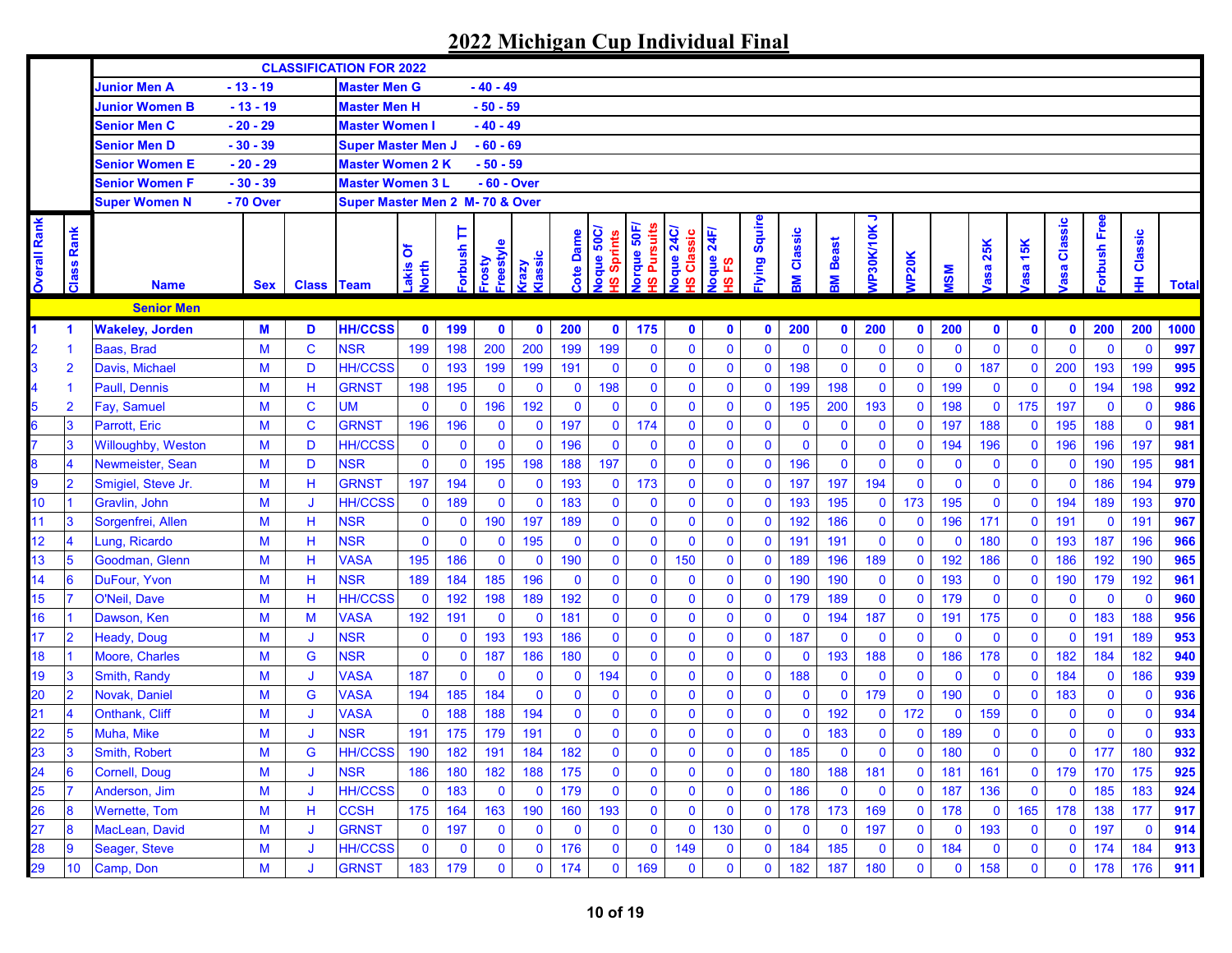|                     |                         |                          |            |                   | <b>CLASSIFICATION FOR 2022</b>  |                     |              |                          |                         |              |                                                      |                                                       |                                     |                                |              |              |                   |                |              |              |                    |              |                        |                |              |              |
|---------------------|-------------------------|--------------------------|------------|-------------------|---------------------------------|---------------------|--------------|--------------------------|-------------------------|--------------|------------------------------------------------------|-------------------------------------------------------|-------------------------------------|--------------------------------|--------------|--------------|-------------------|----------------|--------------|--------------|--------------------|--------------|------------------------|----------------|--------------|--------------|
|                     |                         | Junior Men A             | $-13 - 19$ |                   | <b>Master Men G</b>             |                     |              | $-40 - 49$               |                         |              |                                                      |                                                       |                                     |                                |              |              |                   |                |              |              |                    |              |                        |                |              |              |
|                     |                         | Junior Women B           | $-13 - 19$ |                   | <b>Master Men H</b>             |                     |              | $-50 - 59$               |                         |              |                                                      |                                                       |                                     |                                |              |              |                   |                |              |              |                    |              |                        |                |              |              |
|                     |                         | <b>Senior Men C</b>      | $-20 - 29$ |                   | <b>Master Women I</b>           |                     |              | $-40 - 49$               |                         |              |                                                      |                                                       |                                     |                                |              |              |                   |                |              |              |                    |              |                        |                |              |              |
|                     |                         | <b>Senior Men D</b>      | $-30 - 39$ |                   | <b>Super Master Men J</b>       |                     |              | $-60 - 69$               |                         |              |                                                      |                                                       |                                     |                                |              |              |                   |                |              |              |                    |              |                        |                |              |              |
|                     |                         | Senior Women E           | $-20 - 29$ |                   | <b>Master Women 2 K</b>         |                     |              | $-50 - 59$               |                         |              |                                                      |                                                       |                                     |                                |              |              |                   |                |              |              |                    |              |                        |                |              |              |
|                     |                         | <b>Senior Women F</b>    | $-30 - 39$ |                   | <b>Master Women 3 L</b>         |                     |              | - 60 - Over              |                         |              |                                                      |                                                       |                                     |                                |              |              |                   |                |              |              |                    |              |                        |                |              |              |
|                     |                         | <b>Super Women N</b>     | - 70 Over  |                   | Super Master Men 2 M- 70 & Over |                     |              |                          |                         |              |                                                      |                                                       |                                     |                                |              |              |                   |                |              |              |                    |              |                        |                |              |              |
| <b>Overall Rank</b> | Rank<br>Class           | <b>Name</b>              | <b>Sex</b> | <b>Class Team</b> |                                 | δ<br>Lakis<br>North | Þ<br>Forbush | Freestyle<br><b>Asou</b> | Klassic<br><b>Grazy</b> | Dame<br>Cote | Joque 50C/<br><b>Sprints</b><br>$\underline{\omega}$ | lorque 50F<br><b>Pursuits</b><br>$\underline{\omega}$ | <b>24C</b><br>Classic<br>loque<br>ഇ | 24F<br>loque<br><u>یع</u><br>ഇ | lying Squire | Classic<br>훎 | <b>Beast</b><br>훎 | っ<br>VP30K/10K | <b>NP20K</b> | <b>NSM</b>   | 25K<br><b>/asa</b> | asa 15K      | Classic<br><b>lasa</b> | orbush Free    | Classic<br>∓ | <b>Total</b> |
| 30                  | 11                      | Hough, Alan              | M          |                   | <b>CCSH</b>                     | 181                 | 173          | 183                      | 185                     | $\mathbf{0}$ | $\mathbf 0$                                          | 0                                                     | $\bf{0}$                            | $\mathbf 0$                    | $\mathbf 0$  | 176          | 178               | $\mathbf 0$    | $\bf{0}$     | $\bf{0}$     | 132                | 0            | 156                    | 164            | 171          | 903          |
| 31                  | $\overline{4}$          | Vasquez, Kevin           | M          | $\mathbf C$       | <b>NSR</b>                      | $\bf{0}$            | 169          | $\mathbf 0$              | $\mathbf 0$             | $\mathbf{0}$ | $\mathbf{0}$                                         | $\mathbf{0}$                                          | $\mathbf 0$                         | $\mathbf 0$                    | $\mathbf 0$  | 183          | 184               | $\mathbf 0$    | $\mathbf 0$  | 170          | 151                | $\mathbf 0$  | 175                    | 172            | 185          | 899          |
| 33                  | $5\overline{5}$         | <b>Tarras, Kevin</b>     | M          | D                 | <b>VASA</b>                     | 200                 | 200          | $\mathbf 0$              | $\mathbf 0$             | $\mathbf{0}$ | $\mathbf{0}$                                         | $\mathbf 0$                                           | $\mathbf 0$                         | 129                            | $\mathbf 0$  | $\mathbf 0$  | $\mathbf 0$       | $\mathbf 0$    | 175          | $\mathbf 0$  | 194                | $\mathbf 0$  | $\mathbf 0$            | $\mathbf 0$    | $\mathbf{0}$ | 898          |
| 32                  | 9                       | Daman, Bruce             | M          | н                 | <b>CCSH</b>                     | 188                 | 177          | $\mathbf 0$              | $\mathbf 0$             | $\mathbf 0$  | $\mathbf{0}$                                         | 171                                                   | $\mathbf 0$                         | $\mathbf 0$                    | $\mathbf 0$  | $\mathbf 0$  | $\mathbf 0$       | $\mathbf 0$    | $\mathbf 0$  | 182          | 166                | 0            | 180                    | $\mathbf 0$    | $\mathbf 0$  | 898          |
| 34                  | 12                      | Percha, Tony             | M          | J                 | <b>NSR</b>                      | 185                 | 174          | 171                      | 187                     | 171          | $\mathbf{0}$                                         | $\mathbf 0$                                           | $\bf{0}$                            | $\mathbf 0$                    | $\mathbf 0$  | $\mathbf 0$  | 179               | $\mathbf 0$    | 164          | 163          | 138                | 0            | 147                    | $\mathbf 0$    | $\mathbf{0}$ | 896          |
| 35                  | 10                      | <b>Britton, John</b>     | M          | H                 | <b>HH/CCSS</b>                  | $\mathbf 0$         | 168          | 174                      | 183                     | $\mathbf 0$  | 191                                                  | $\mathbf 0$                                           | $\mathbf 0$                         | $\bf{0}$                       | $\mathbf{0}$ | $\mathbf 0$  | $\mathbf 0$       | $\mathbf 0$    | $\mathbf 0$  | 171          | $\mathbf 0$        | 0            | 173                    | 161            | 169          | 892          |
| 36                  | $\overline{2}$          | Luce, Robin F.           | M          | M                 | <b>HH/CCSS</b>                  | 180                 | 171          | 175                      | $\mathbf 0$             | 173          | $\mathbf{0}$                                         | $\mathbf{0}$                                          | $\bf{0}$                            | $\bf{0}$                       | $\mathbf 0$  | 173          | 181               | $\mathbf 0$    | 166          | 177          | 140                | $\mathbf 0$  | 176                    | 171            | 173          | 889          |
| 37                  | 13                      | Zordell, Blair           | M          | J                 | <b>GRNST</b>                    | 178                 | $\mathbf 0$  | 176                      | 179                     | 170          | $\mathbf{0}$                                         | $\mathbf 0$                                           | 147                                 | $\mathbf 0$                    | $\mathbf{0}$ | $\mathbf 0$  | $\mathbf 0$       | 174            | $\mathbf 0$  | 175          | 144                | 0            | 174                    | $\mathbf 0$    | $\mathbf 0$  | 882          |
| 38                  | 14                      | Neier, Rick              | M          | J                 | <b>CCSH</b>                     | 167                 | 159          | 158                      | 172                     | 156          | 192                                                  | $\mathbf 0$                                           | $\mathbf 0$                         | $\mathbf 0$                    | $\mathbf 0$  | 174          | 170               | 164            | $\mathbf 0$  | 169          | 116                | $\mathbf 0$  | 167                    | 155            | 167          | 877          |
| 39                  | 11                      | Temkin, Mike             | M          | H                 | <b>CCSH</b>                     | $\pmb{0}$           | $\mathbf 0$  | 177                      | 177                     | $\mathbf 0$  | $\mathbf 0$                                          | $\mathbf{0}$                                          | $\bf{0}$                            | $\mathbf 0$                    | $\mathbf 0$  | $\mathbf 0$  | 177               | $\mathbf 0$    | $\mathbf 0$  | 168          | 137                | 0            | 161                    | 165            | 163          | 864          |
| 40                  | 12                      | <b>Triebold, Robert</b>  | M          | H                 | <b>GRNST</b>                    | 173                 | $\mathbf 0$  | 166                      | 182                     | 164          | $\mathbf{0}$                                         | $\mathbf 0$                                           | $\mathbf 0$                         | $\mathbf 0$                    | $\mathbf 0$  | $\mathbf 0$  | $\mathbf 0$       | $\mathbf 0$    | 148          | 172          | 115                | 0            | 170                    | $\mathbf 0$    | $\mathbf{0}$ | 863          |
| 41                  | 15                      | Bourassa, Michael        | M          | J                 | <b>HH/CCSS</b>                  | 176                 | 166          | $\mathbf 0$              | $\bf{0}$                | 161          | $\mathbf 0$                                          | $\mathbf 0$                                           | $\bf{0}$                            | $\mathbf 0$                    | $\mathbf 0$  | 175          | $\mathbf 0$       | $\mathbf 0$    | $\mathbf 0$  | $\mathbf 0$  | $\mathbf 0$        | 0            | 165                    | $\mathbf 0$    | 168          | 850          |
| 42                  | 16                      | Moore, Jeff              | M          |                   | <b>NSR</b>                      | $\mathbf 0$         | $\mathbf 0$  | 170                      | 174                     | 165          | $\mathbf{0}$                                         | $\mathbf{0}$                                          | $\bf{0}$                            | $\mathbf 0$                    | $\bf{0}$     | $\mathbf 0$  | $\mathbf 0$       | 171            | $\mathbf 0$  | $\mathbf 0$  | 122                | 0            | 163                    | 158            | $\mathbf 0$  | 843          |
| 43                  | 3                       | Brumbaugh, Ernie         | M          | M                 | <b>GRNST</b>                    | $\mathbf 0$         | 160          | 156                      | 175                     | 157          | $\mathbf{0}$                                         | $\mathbf 0$                                           | $\mathbf 0$                         | $\mathbf 0$                    | $\mathbf 0$  | 172          | 168               | $\mathbf 0$    | 145          | 167          | 120                | 0            | 160                    | $\mathbf 0$    | 159          | 842          |
| 44                  | 17                      | Kil, Gregory             | M          | J                 | <b>GRNST</b>                    | 172                 | $\mathbf 0$  | 162                      | 181                     | 158          | $\mathbf{0}$                                         | $\mathbf 0$                                           | 148                                 | $\mathbf 0$                    | $\mathbf 0$  | $\mathbf 0$  | $\mathbf 0$       | $\mathbf 0$    | $\mathbf 0$  | 161          | 112                | 0            | $\mathbf 0$            | $\mathbf 0$    | $\mathbf{0}$ | 834          |
| 45                  | 18                      | <b>Treadwell, Jeremy</b> | М          |                   | <b>VASA</b>                     | 177                 | 167          | $\mathbf{0}$             | $\mathbf 0$             | $\mathbf 0$  | $\mathbf{0}$                                         | $\mathbf 0$                                           | 146                                 | $\bf{0}$                       | $\mathbf 0$  | $\mathbf 0$  | $\mathbf 0$       | $\mathbf 0$    | $\mathbf{0}$ | 165          | 118                | 0            | 155                    | $\overline{0}$ | $\mathbf{0}$ | 810          |
| 46                  | $\overline{\mathbf{4}}$ | Nolan, Dan               | M          | M                 | <b>GRNST</b>                    | $\mathbf 0$         | $\mathbf 0$  | 0                        | $\mathbf 0$             | $\mathbf 0$  | $\mathbf{0}$                                         | $\bf{0}$                                              | 145                                 | $\mathbf 0$                    | $\mathbf 0$  | $\mathbf 0$  | 172               | 160            | $\mathbf 0$  | 166          | $\bf{0}$           | 0            | $\mathbf 0$            | $\mathbf 0$    | 161          | 804          |
| 47                  | 5                       | Smigiel, Steve Sr.       | M          | M                 | <b>GRNST</b>                    | 174                 | 161          | 159                      | $\mathbf 0$             | 159          | $\mathbf{0}$                                         | $\mathbf{0}$                                          | $\mathbf 0$                         | 119                            | $\mathbf 0$  | $\mathbf 0$  | $\mathbf 0$       | $\mathbf 0$    | $\mathbf 0$  | $\mathbf 0$  | $\mathbf 0$        | $\mathbf 0$  | $\mathbf 0$            | 151            | $\mathbf{0}$ | 804          |
| 48                  | 6                       | Johnson, Peter           | M          | M                 | <b>GRNST</b>                    | $\mathbf 0$         | $\mathbf 0$  | 151                      | $\mathbf 0$             | 154          | $\mathbf 0$                                          | $\mathbf 0$                                           | 144                                 | $\mathbf 0$                    | $\mathbf 0$  | 168          | 167               | $\mathbf 0$    | 152          | $\mathbf{0}$ | $\mathbf 0$        | 158          | 142                    | $\mathbf{0}$   | 152          | 799          |
| 49                  | 5                       | <b>Brebeck, Joseph</b>   | M          | C                 | <b>NSR</b>                      | $\mathbf 0$         | 156          | 146                      | 162                     | 153          | $\mathbf{0}$                                         | $\mathbf 0$                                           | $\mathbf 0$                         | $\mathbf 0$                    | $\mathbf 0$  | $\mathbf 0$  | 171               | $\mathbf{0}$   | $\mathbf 0$  | $\mathbf 0$  | 124                | $\mathbf 0$  | $\mathbf 0$            | 148            | 154          | 796          |
| 50                  | 19                      | McKeon, John             | M          | J                 | <b>CCSH</b>                     | $\mathbf 0$         | $\mathbf 0$  | 152                      | 166                     | $\mathbf 0$  | $\mathbf{0}$                                         | $\mathbf 0$                                           | $\mathbf 0$                         | $\mathbf 0$                    | $\mathbf 0$  | $\mathbf 0$  | 166               | $\mathbf 0$    | 146          | $\mathbf 0$  | $\bf{0}$           | 161          | 139                    | $\mathbf 0$    | 146          | 791          |
| 51                  |                         | Anderson, Chris          | M          | G                 | <b>GRNST</b>                    | $\mathbf 0$         | 0            | $\bf{0}$                 | 171                     | $\mathbf 0$  | $\mathbf{0}$                                         | $\mathbf 0$                                           | $\mathbf 0$                         | $\mathbf 0$                    | $\mathbf 0$  | 169          | $\mathbf 0$       | $\mathbf 0$    | 136          | $\mathbf 0$  | $\mathbf 0$        | $\mathbf 0$  | 152                    | $\mathbf 0$    | 162          | 790          |
| 52                  | 20                      | <b>Barron, Tom</b>       | M          | J                 |                                 | $\mathbf 0$         | 0            | $\mathbf{0}$             | $\mathbf 0$             | $\mathbf{0}$ | $\bf{0}$                                             | $\mathbf 0$                                           | $\mathbf 0$                         | $\mathbf 0$                    | $\mathbf 0$  | $\mathbf 0$  | $\bf{0}$          | 0              | $\mathbf 0$  | 164          | $\bf{0}$           | 167          | 154                    | 147            | 157          | 789          |
| 53                  | 13                      | Smith, Mark              | M          | н                 | <b>CCSH</b>                     | $\mathbf{0}$        | $\mathbf{0}$ | 155                      | 173                     | 155          | $\mathbf{0}$                                         | $\mathbf{0}$                                          | $\mathbf{0}$                        | $\mathbf 0$                    | $\mathbf{0}$ | 0            | $\mathbf 0$       | $\mathbf{0}$   | $\mathbf 0$  | 162          | 105                | $\mathbf{0}$ | $\mathbf 0$            | 143            | $\mathbf 0$  | 788          |
| 54                  | 15                      | O'Hearn, John            | M          | G                 | <b>VASA</b>                     | $\bf{0}$            | 0            | 0                        | $\mathbf 0$             | 195          | $\bf{0}$                                             | 0                                                     | $\mathbf 0$                         | $\bf{0}$                       | $\mathbf 0$  | 0            | $\bf{0}$          | 198            | $\mathbf 0$  | $\bf{0}$     | 195                | 0            | 0                      | 198            | $\mathbf 0$  | 786          |
| 55                  |                         | Barkhausen, David        | M          | M                 | <b>GRNST</b>                    | $\mathbf 0$         | 0            | 0                        | $\mathbf 0$             | $\mathbf{0}$ | $\mathbf 0$                                          | 0                                                     | $\mathbf 0$                         | $\mathbf 0$                    | $\mathbf{0}$ | 167          | 169               | 162            | $\bf{0}$     | $\mathbf 0$  | 108                | $\mathbf 0$  | 137                    | $\mathbf 0$    | 149          | 784          |
| 56                  | 14                      | Cook, Tim                | M          | н                 | <b>CCSH</b>                     | $\bf{0}$            | $\bf{0}$     | 168                      | $\bf{0}$                | 168          | $\bf{0}$                                             | $\bf{0}$                                              | $\bf{0}$                            | 122                            | 0            | $\mathbf 0$  | $\mathbf 0$       | $\mathbf 0$    | 162          | $\mathbf 0$  | $\bf{0}$           | $\mathbf 0$  | $\mathbf 0$            | 156            | $\mathbf 0$  | 776          |
| 57                  | 15                      | Danes, Adam              | М          | Н                 | <b>NSR</b>                      | $\mathbf 0$         | $\mathbf 0$  | 157                      | 170                     | $\bf{0}$     | $\bf{0}$                                             | $\bf{0}$                                              | $\mathbf 0$                         | $\mathbf 0$                    | 0            | $\bf{0}$     | $\bf{0}$          | 166            | $\mathbf 0$  | $\mathbf 0$  | 109                | 0            | 166                    | $\mathbf 0$    | $\mathbf 0$  | 768          |
| 58                  | 6                       | Dean, Wess               | M          | C                 | <b>HH/CCSS</b>                  | $\mathbf 0$         | 187          | $\bf{0}$                 | $\mathbf 0$             | $\bf{0}$     | $\bf{0}$                                             | $\bf{0}$                                              | $\mathbf 0$                         | $\mathbf 0$                    | 0            | $\bf{0}$     | $\mathbf 0$       | 192            | $\mathbf 0$  | $\mathbf 0$  | 192                | 0            | $\mathbf 0$            | 195            | $\mathbf 0$  | 766          |
| 59                  | 8                       | Nizio, Frank             | M          | М                 | <b>NSR</b>                      | 168                 | 157          | 0                        | $\bf{0}$                | 0            | $\bf{0}$                                             | 0                                                     | $\mathbf 0$                         | $\bf{0}$                       | 0            | 0            | $\bf{0}$          | $\mathbf 0$    | $\mathbf 0$  | 157          | $\bf{0}$           | 0            | $\mathbf 0$            | 132            | 151          | 765          |
| 60                  | 9                       | <b>Ries, Lee</b>         | М          | М                 | <b>CCSH</b>                     | $\mathbf 0$         | $\bf{0}$     | 0                        | 163                     | 0            | $\mathbf 0$                                          | $\mathbf 0$                                           | $\bf{0}$                            | $\mathbf 0$                    | $\mathbf 0$  | $\bf{0}$     | $\mathbf 0$       | $\mathbf 0$    | 134          | 160          | $\bf{0}$           | 155          | 149                    | $\mathbf 0$    | $\mathbf 0$  | 761          |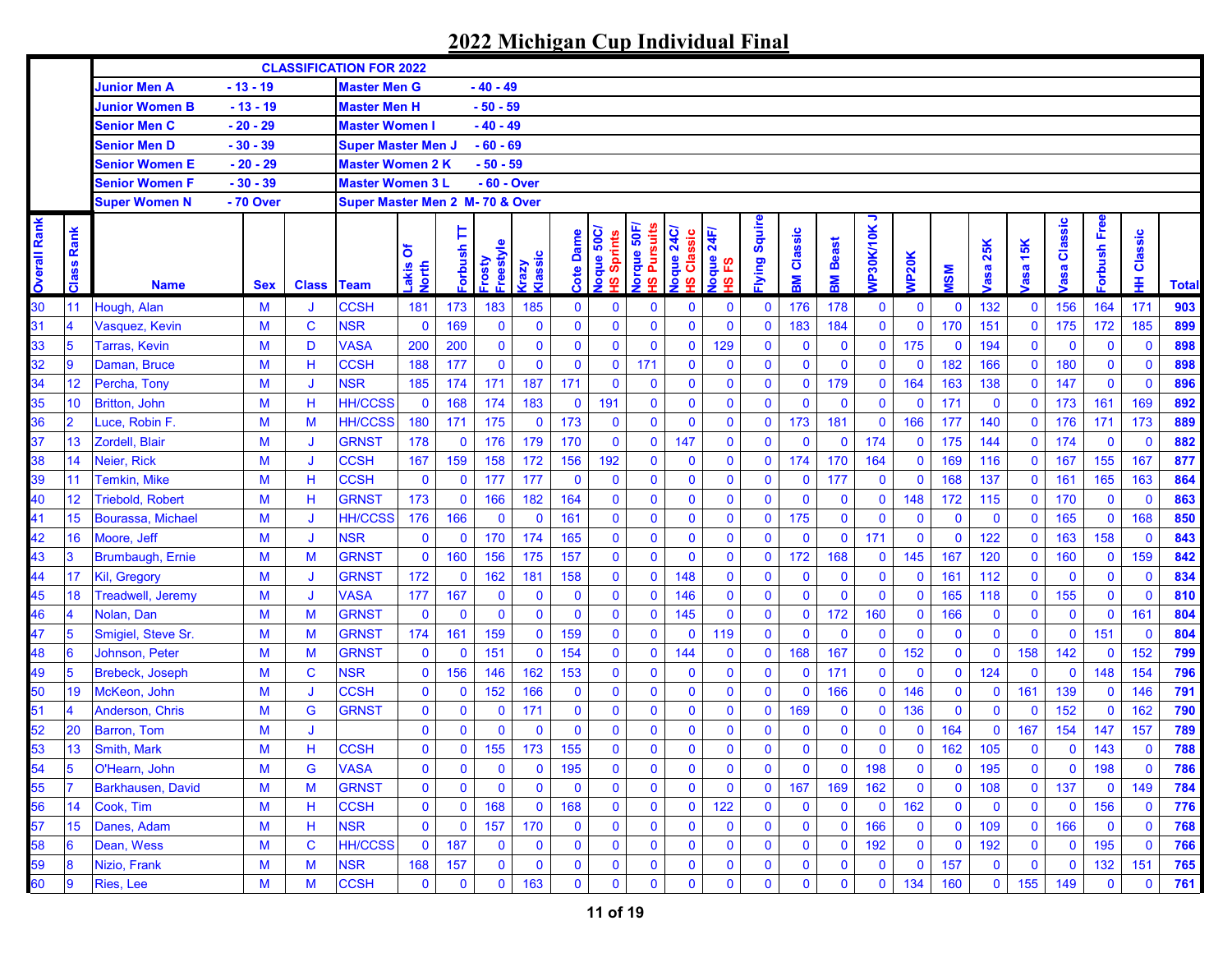|                     |                      |                            |            |              | <b>CLASSIFICATION FOR 2022</b>  |                     |                     |                     |                         |                  |                                                            |                                      |                                                 |                         |                      |              |              |                |              |              |                    |              |                |              |              |              |
|---------------------|----------------------|----------------------------|------------|--------------|---------------------------------|---------------------|---------------------|---------------------|-------------------------|------------------|------------------------------------------------------------|--------------------------------------|-------------------------------------------------|-------------------------|----------------------|--------------|--------------|----------------|--------------|--------------|--------------------|--------------|----------------|--------------|--------------|--------------|
|                     |                      | <b>Junior Men A</b>        | $-13 - 19$ |              | <b>Master Men G</b>             |                     |                     | - 40 - 49           |                         |                  |                                                            |                                      |                                                 |                         |                      |              |              |                |              |              |                    |              |                |              |              |              |
|                     |                      | <b>Junior Women B</b>      | $-13 - 19$ |              | <b>Master Men H</b>             |                     |                     | $-50 - 59$          |                         |                  |                                                            |                                      |                                                 |                         |                      |              |              |                |              |              |                    |              |                |              |              |              |
|                     |                      | <b>Senior Men C</b>        | $-20 - 29$ |              | <b>Master Women I</b>           |                     |                     | $-40 - 49$          |                         |                  |                                                            |                                      |                                                 |                         |                      |              |              |                |              |              |                    |              |                |              |              |              |
|                     |                      | <b>Senior Men D</b>        | $-30 - 39$ |              | <b>Super Master Men J</b>       |                     |                     | $-60 - 69$          |                         |                  |                                                            |                                      |                                                 |                         |                      |              |              |                |              |              |                    |              |                |              |              |              |
|                     |                      | <b>Senior Women E</b>      | $-20 - 29$ |              | <b>Master Women 2 K</b>         |                     |                     | $-50 - 59$          |                         |                  |                                                            |                                      |                                                 |                         |                      |              |              |                |              |              |                    |              |                |              |              |              |
|                     |                      | Senior Women F             | $-30 - 39$ |              | <b>Master Women 3 L</b>         |                     |                     | - 60 - Over         |                         |                  |                                                            |                                      |                                                 |                         |                      |              |              |                |              |              |                    |              |                |              |              |              |
|                     |                      | <b>Super Women N</b>       | - 70 Over  |              | Super Master Men 2 M- 70 & Over |                     |                     |                     |                         |                  |                                                            |                                      |                                                 |                         |                      |              |              |                |              |              |                    |              |                |              |              |              |
| <b>Overall Rank</b> | Rank<br><b>Class</b> | <b>Name</b>                | <b>Sex</b> | <b>Class</b> | <b>Team</b>                     | δ<br>Lakis<br>North | Þ<br><b>Forbush</b> | Freestyle<br>Frosty | Klassic<br><b>Grazy</b> | <b>Cote Dame</b> | Joque 50C/<br>Sprints<br>$\boldsymbol{\underline{\omega}}$ | lorque 50F,<br><b>Pursuits</b><br>ഗൂ | loque 24C<br>Classic<br>$\overline{\mathbf{v}}$ | 24F<br>loque<br>53<br>ഇ | <b>ilying Squire</b> | Classic<br>Μ | Beast<br>홂   | っ<br>VP30K/10K | <b>NP20K</b> | <b>MSM</b>   | 25K<br><b>lasa</b> | asa 15K      | Classic<br>asa | orbush Free  | Classic<br>里 | <b>Total</b> |
| 61                  | $6\phantom{1}6$      | Gillis, Anders             | M          | D            | <b>VASA</b>                     | $\bf{0}$            | 190                 | $\bf{0}$            | $\mathbf 0$             | $\mathbf 0$      | 0                                                          | $\bf{0}$                             | $\bf{0}$                                        | $\bf{0}$                | 0                    | $\mathbf 0$  | $\mathbf 0$  | 191            | $\mathbf 0$  | $\bf{0}$     | 182                | $\mathbf 0$  | 192            | $\mathbf 0$  | $\mathbf 0$  | 755          |
| 62                  | 21                   | <b>Ball, Douglas</b>       | M          | J            | <b>CCSH</b>                     | $\bf{0}$            | $\mathbf 0$         | 143                 | 165                     | $\mathbf{0}$     | $\mathbf 0$                                                | $\mathbf 0$                          | $\mathbf 0$                                     | $\bf{0}$                | $\mathbf 0$          | $\mathbf 0$  | $\mathbf{0}$ | $\mathbf 0$    | 129          | $\mathbf 0$  | $\bf{0}$           | 154          | 138            | $\mathbf 0$  | 145          | 745          |
| 63                  | 22                   | <b>Beebe, James</b>        | M          | J            | <b>GRNST</b>                    | $\bf{0}$            | 0                   | $\mathbf 0$         | $\mathbf 0$             | $\mathbf 0$      | $\mathbf 0$                                                | $\mathbf 0$                          | $\mathbf 0$                                     | $\mathbf 0$             | $\mathbf 0$          | 181          | 182          | 184            | $\mathbf 0$  | 183          | $\bf{0}$           | $\mathbf 0$  | $\mathbf 0$    | $\mathbf 0$  | $\mathbf 0$  | 730          |
| 64                  | $6\phantom{1}6$      | <b>VonWallmenich, Theo</b> | M          | G            | <b>CCSH</b>                     | 182                 | $\mathbf 0$         | $\mathbf 0$         | $\mathbf 0$             | $\mathbf 0$      | $\mathbf 0$                                                | $\mathbf 0$                          | $\mathbf 0$                                     | $\bf{0}$                | $\bf{0}$             | $\mathbf 0$  | $\mathbf 0$  | $\mathbf 0$    | $\mathbf{0}$ | 176          | $\bf{0}$           | $\mathbf 0$  | $\mathbf 0$    | 160          | 174          | 692          |
| 65                  | 16                   | Plymale, Brad              | M          | н            | <b>NSR</b>                      | $\bf{0}$            | $\bf{0}$            | 147                 | 160                     | $\mathbf 0$      | $\mathbf 0$                                                | $\mathbf 0$                          | $\bf{0}$                                        | $\bf{0}$                | $\bf{0}$             | $\mathbf 0$  | $\mathbf 0$  | $\mathbf 0$    | 137          | $\mathbf 0$  | 100                | $\mathbf 0$  | 135            | $\mathbf 0$  | $\mathbf 0$  | 679          |
| 66                  | 23                   | Dreeszen, Bryce            | M          | J            | <b>VASA</b>                     | $\mathbf 0$         | $\mathbf 0$         | $\mathbf 0$         | $\mathbf 0$             | $\mathbf 0$      | $\mathbf 0$                                                | $\mathbf 0$                          | $\pmb{0}$                                       | $\bf{0}$                | $\mathbf 0$          | $\mathbf 0$  | $\mathbf 0$  | 176            | $\mathbf 0$  | $\bf{0}$     | 141                | $\mathbf 0$  | 177            | $\mathbf 0$  | 178          | 672          |
| 67                  | 10                   | Zlobicki, Zbigniev         | M          | M            | <b>NSR</b>                      | $\mathbf 0$         | 0                   | $\mathbf 0$         | 178                     | $\mathbf 0$      | $\mathbf 0$                                                | $\mathbf 0$                          | $\pmb{0}$                                       | $\mathbf 0$             | $\bf{0}$             | 171          | $\mathbf 0$  | $\mathbf 0$    | $\mathbf 0$  | $\mathbf 0$  | $\mathbf 0$        | $\mathbf 0$  | 151            | $\mathbf 0$  | 160          | 660          |
| 68                  | $\overline{7}$       | Frye, George               | M          | D            | <b>CCSH</b>                     | $\pmb{0}$           | $\mathbf 0$         | $\mathbf 0$         | $\mathbf 0$             | $\mathbf 0$      | $\mathbf 0$                                                | $\mathbf 0$                          | $\mathbf 0$                                     | $\mathbf 0$             | $\bf{0}$             | $\mathbf 0$  | 180          | $\mathbf 0$    | 168          | $\mathbf 0$  | 131                | $\mathbf 0$  | $\mathbf{0}$   | 169          | $\mathbf 0$  | 648          |
| 69                  | 24                   | Wisneski, Dan              | M          | IJ           | <b>GRNST</b>                    | $\pmb{0}$           | $\mathbf 0$         | 178                 | $\mathbf 0$             | 162              | $\mathbf 0$                                                | $\mathbf 0$                          | $\mathbf 0$                                     | 123                     | $\bf{0}$             | $\mathbf 0$  | $\mathbf 0$  | $\mathbf{0}$   | $\mathbf{0}$ | $\mathbf 0$  | $\mathbf 0$        | $\mathbf 0$  | $\mathbf 0$    | 162          | $\mathbf 0$  | 625          |
| 70                  | $\pmb{8}$            | Lind. Ted                  | M          | D            | <b>CCSH</b>                     | $\mathbf 0$         | 165                 | 164                 | $\mathbf 0$             | $\mathbf 0$      | $\mathbf{0}$                                               | $\mathbf{0}$                         | $\mathbf 0$                                     | $\mathbf 0$             | $\bf{0}$             | $\mathbf 0$  | $\mathbf 0$  | $\mathbf 0$    | $\mathbf 0$  | 174          | 111                | $\mathbf 0$  | $\mathbf 0$    | $\mathbf 0$  | $\mathbf 0$  | 614          |
| 71                  | 17                   | Padden, Jim                | M          | Н            | <b>VASA</b>                     | 165                 | $\mathbf 0$         | $\mathbf 0$         | $\mathbf 0$             | $\mathbf 0$      | $\mathbf 0$                                                | 168                                  | $\bf{0}$                                        | $\mathbf 0$             | 0                    | $\mathbf 0$  | $\mathbf 0$  | $\mathbf 0$    | $\mathbf{0}$ | $\mathbf 0$  | 123                | $\mathbf 0$  | 145            | $\mathbf 0$  | $\mathbf 0$  | 601          |
| 72                  | 18                   | <b>Brickert, Dan</b>       | M          | Н            | <b>HH/CCSS</b>                  | $\bf{0}$            | $\mathbf{0}$        | $\mathbf 0$         | $\mathbf 0$             | $\mathbf 0$      | $\mathbf 0$                                                | $\mathbf 0$                          | $\pmb{0}$                                       | $\bf{0}$                | $\bf{0}$             | $\mathbf 0$  | $\mathbf 0$  | $\mathbf 0$    | $\mathbf{0}$ | 159          | $\bf{0}$           | 0            | 148            | 134          | 155          | 596          |
| 73                  | 25                   | <b>Mann, Dennis</b>        | M          |              | <b>VASA</b>                     | 166                 | 0                   | $\mathbf 0$         | $\mathbf 0$             | 0                | $\mathbf 0$                                                | $\mathbf 0$                          | $\bf{0}$                                        | $\bf{0}$                | $\bf{0}$             | $\mathbf 0$  | $\bf{0}$     | $\mathbf 0$    | $\mathbf 0$  | 155          | $\mathbf 0$        | 0            | 131            | $\mathbf 0$  | 144          | 596          |
| 74                  | $\overline{7}$       | Kennedy, Ethan             | M          | $\mathbf C$  | <b>CCSH</b>                     | $\bf{0}$            | $\mathbf{0}$        | $\mathbf 0$         | $\mathbf 0$             | $\mathbf{0}$     | $\mathbf 0$                                                | $\bf{0}$                             | $\pmb{0}$                                       | $\bf{0}$                | $\bf{0}$             | $\mathbf 0$  | $\mathbf 0$  | $\bf{0}$       | $\mathbf 0$  | $\mathbf 0$  | 197                | 0            | 198            | 199          | $\mathbf 0$  | 594          |
| 75                  | 26                   | <b>Rimer, Daniel</b>       | M          | J            | <b>CCSH</b>                     | $\mathbf 0$         | 155                 | 142                 | 159                     | $\mathbf{0}$     | $\mathbf 0$                                                | $\mathbf 0$                          | $\pmb{0}$                                       | $\bf{0}$                | $\mathbf 0$          | $\mathbf 0$  | $\mathbf 0$  | $\mathbf 0$    | $\mathbf 0$  | $\mathbf 0$  | $\mathbf 0$        | $\mathbf{0}$ | 128            | $\mathbf 0$  | $\mathbf{0}$ | 584          |
| 76                  |                      | Hinck, Peter               | M          | G            | <b>VASA</b>                     | $\mathbf 0$         | $\mathbf 0$         | $\mathbf 0$         | $\mathbf 0$             | $\mathbf{0}$     | 195                                                        | $\mathbf 0$                          | $\mathbf 0$                                     | $\bf{0}$                | $\mathbf 0$          | $\mathbf 0$  | $\mathbf{0}$ | $\mathbf{0}$   | $\mathbf 0$  | $\mathbf 0$  | 190                | $\mathbf 0$  | 187            | $\mathbf 0$  | $\mathbf{0}$ | 572          |
| 77                  | 19                   | Hughes, Craig              | M          | н            | <b>GRNST</b>                    | $\mathbf 0$         | 0                   | $\mathbf 0$         | $\mathbf 0$             | 185              | 196                                                        | $\mathbf 0$                          | $\mathbf 0$                                     | $\mathbf 0$             | $\bf{0}$             | $\mathbf 0$  | $\bf{0}$     | 185            | $\mathbf 0$  | $\mathbf 0$  | $\bf{0}$           | $\bf{0}$     | $\bf{0}$       | $\mathbf 0$  | $\mathbf{0}$ | 566          |
| 78                  | 8                    | <b>Ries, Scott</b>         | M          | G            | <b>CCSH</b>                     | $\mathbf 0$         | 0                   | 197                 | $\mathbf 0$             | $\mathbf 0$      | $\mathbf 0$                                                | 172                                  | $\mathbf 0$                                     | $\bf{0}$                | $\mathbf 0$          | $\mathbf 0$  | $\mathbf 0$  | 195            | $\mathbf 0$  | $\mathbf 0$  | $\mathbf 0$        | $\mathbf 0$  | 0              | $\mathbf 0$  | $\mathbf{0}$ | 564          |
| 79                  | 9                    | <b>Crandall</b> , Jesse    | M          | G            |                                 | $\mathbf 0$         | $\mathbf 0$         | 189                 | $\mathbf 0$             | 187              | $\mathbf 0$                                                | $\mathbf 0$                          | $\mathbf 0$                                     | $\mathbf 0$             | $\mathbf 0$          | $\mathbf 0$  | $\mathbf{0}$ | $\mathbf 0$    | $\mathbf 0$  | $\mathbf 0$  | 181                | $\mathbf 0$  | $\mathbf 0$    | $\mathbf 0$  | $\mathbf{0}$ | 557          |
| 80                  | 10                   | Franko, Michael            | M          | G            |                                 | $\bf{0}$            | $\mathbf 0$         | 173                 | $\mathbf 0$             | $\mathbf 0$      | $\mathbf 0$                                                | $\mathbf 0$                          | $\mathbf 0$                                     | $\bf{0}$                | $\bf{0}$             | $\mathbf 0$  | $\mathbf 0$  | 178            | $\mathbf 0$  | $\mathbf 0$  | 185                | $\mathbf 0$  | $\mathbf 0$    | $\mathbf 0$  | $\mathbf 0$  | 536          |
| 81                  | 11                   | Murray, Nick               | M          | G            |                                 | $\mathbf 0$         | $\mathbf 0$         | $\bf{0}$            | $\bf{0}$                | 184              | $\mathbf 0$                                                | $\mathbf 0$                          | $\mathbf 0$                                     | $\bf{0}$                | 0                    | $\mathbf 0$  | $\mathbf 0$  | $\bf{0}$       | 174          | $\mathbf 0$  | 169                | $\bf{0}$     | $\mathbf 0$    | $\mathbf 0$  | $\mathbf 0$  | 527          |
|                     | 11                   | Vandam, Steve              | M          | M            | <b>HH/CCSS</b>                  | $\mathbf 0$         | 172                 | $\mathbf 0$         | $\mathbf 0$             | $\mathbf 0$      | $\mathbf 0$                                                | $\mathbf 0$                          | $\mathbf 0$                                     | $\mathbf 0$             | $\bf{0}$             | $\mathbf 0$  | $\mathbf 0$  | $\mathbf{0}$   | $\mathbf 0$  | $\mathbf 0$  | 170                | $\pmb{0}$    | $\mathbf 0$    | 181          | $\mathbf 0$  | 523          |
| 83                  | $\boldsymbol{8}$     | <b>Opitz, Marco</b>        | M          | $\mathbf C$  | <b>NSR</b>                      | $\bf{0}$            | 0                   | $\mathbf 0$         | $\mathbf 0$             | 163              | $\bf{0}$                                                   | $\mathbf 0$                          | $\bf{0}$                                        | 0                       | $\bf{0}$             | $\bf{0}$     | 176          | $\bf{0}$       | $\mathbf 0$  | $\mathbf 0$  | $\bf{0}$           | 171          | 0              | $\mathbf 0$  | $\mathbf 0$  | 510          |
|                     | 12                   | Olson, Brian               | M          | G            | <b>GRNST</b>                    | $\mathbf{0}$        | $\mathbf{0}$        | 149                 | 180                     | $\mathbf{0}$     | $\mathbf{0}$                                               | $\mathbf{0}$                         | $\mathbf 0$                                     | $\mathbf{0}$            | $\mathbf{0}$         | $\mathbf{0}$ | $\mathbf 0$  | $\mathbf 0$    | $\mathbf{0}$ | 173          | $\mathbf{0}$       | $\mathbf{0}$ | $\mathbf{0}$   | $\mathbf{0}$ | $\mathbf{0}$ | 502          |
| 85                  | 20                   | Vreeken, Steven            | M          | н            | <b>VASA</b>                     | $\bf{0}$            | 0                   | 181                 | $\bf{0}$                | 0                | $\bf{0}$                                                   | $\bf{0}$                             | $\bf{0}$                                        | 0                       | $\bf{0}$             | 0            | $\bf{0}$     | $\mathbf 0$    | 169          | $\mathbf 0$  | 149                | $\mathbf 0$  | 0              | $\mathbf 0$  | $\mathbf 0$  | 499          |
| 86                  | 12                   | Cool, Rob                  | M          | M            |                                 | $\mathbf 0$         | 0                   | $\bf{0}$            | $\mathbf 0$             | $\mathbf 0$      | $\mathbf 0$                                                | $\bf{0}$                             | $\mathbf 0$                                     | 0                       | $\mathbf 0$          | $\mathbf 0$  | $\mathbf{0}$ | $\mathbf 0$    | 147          | $\bf{0}$     | $\mathbf 0$        | $\mathbf{0}$ | 168            | $\mathbf 0$  | 166          | 481          |
| 87                  | <u>g</u>             | Westerkamp, Ethan          | M          | $\mathbf C$  | <b>GRNST</b>                    | $\mathbf 0$         | 0                   | $\bf{0}$            | $\mathbf 0$             | $\mathbf 0$      | $\mathbf 0$                                                | $\bf{0}$                             | $\bf{0}$                                        | 0                       | 0                    | $\bf{0}$     | 175          | $\mathbf 0$    | $\mathbf 0$  | $\bf{0}$     | $\mathbf 0$        | 163          | $\mathbf 0$    | 141          | $\mathbf 0$  | 479          |
| 88                  |                      | Rogers, Kenny              | M          | D            |                                 | $\mathbf 0$         | $\mathbf 0$         | $\bf{0}$            | $\mathbf 0$             | $\bf{0}$         | $\bf{0}$                                                   | $\mathbf 0$                          | $\bf{0}$                                        | $\mathbf 0$             | 0                    | $\bf{0}$     | $\bf{0}$     | $\mathbf 0$    | 143          | $\bf{0}$     | $\bf{0}$           | $\mathbf 0$  | 169            | $\bf{0}$     | 164          | 476          |
| 89                  | 21                   | Faas, Tim                  | M          | H            | <b>NSR</b>                      | 0                   | 163                 | $\bf{0}$            | $\bf{0}$                | 0                | $\mathbf 0$                                                | $\mathbf 0$                          | $\bf{0}$                                        | 0                       | 0                    | $\bf{0}$     | $\bf{0}$     | $\mathbf 0$    | 154          | $\bf{0}$     | $\bf{0}$           | $\mathbf 0$  | $\mathbf 0$    | 153          | $\mathbf 0$  | 470          |
| 90                  | 27                   | <b>Atkins, Dave</b>        | M          | J            |                                 | 0                   | 0                   | $\bf{0}$            | $\bf{0}$                | 0                | 0                                                          | $\bf{0}$                             | $\bf{0}$                                        | 0                       | 0                    | $\bf{0}$     | $\bf{0}$     | $\mathbf 0$    | 155          | $\bf{0}$     | $\bf{0}$           | 160          | $\bf{0}$       | 145          | $\mathbf 0$  | 460          |
| 91                  | 22                   | Roberts, Jared             | M          | н            | <b>NSR</b>                      | $\mathbf 0$         | 0                   | 167                 | $\mathbf 0$             | $\mathbf{0}$     | 0                                                          | $\bf{0}$                             | $\mathbf 0$                                     | 0                       | 0                    | $\bf{0}$     | $\mathbf 0$  | 168            | $\mathbf 0$  | $\mathbf{0}$ | 107                | $\mathbf 0$  | 0              | $\mathbf 0$  | $\mathbf 0$  | 442          |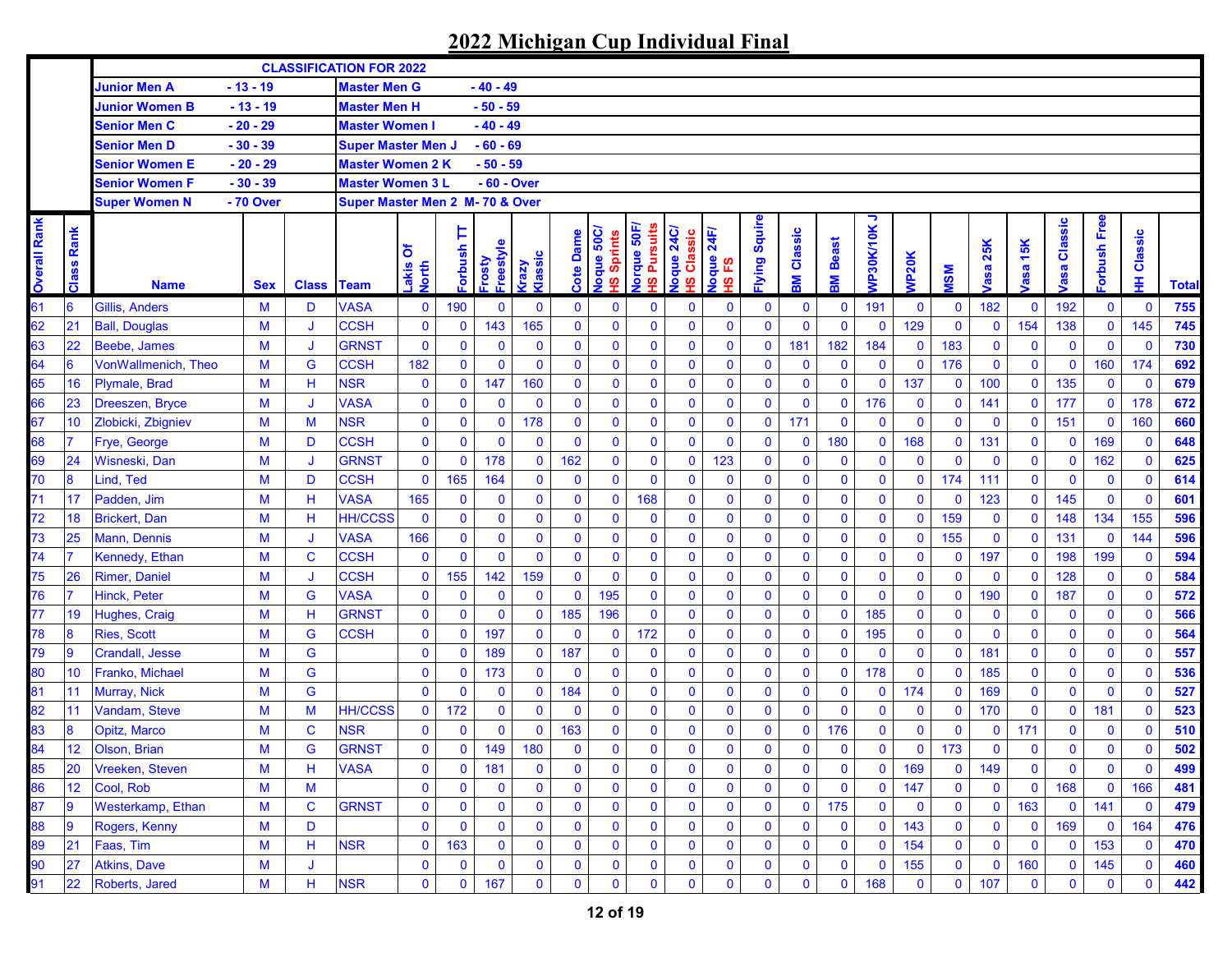|                     |               |                                |            |              | <b>CLASSIFICATION FOR 2022</b>  |                     |                     |                     |                 |                  |                                                            |                                      |                                                           |                         |              |              |              |                |              |              |                    |              |                       |                |              |              |
|---------------------|---------------|--------------------------------|------------|--------------|---------------------------------|---------------------|---------------------|---------------------|-----------------|------------------|------------------------------------------------------------|--------------------------------------|-----------------------------------------------------------|-------------------------|--------------|--------------|--------------|----------------|--------------|--------------|--------------------|--------------|-----------------------|----------------|--------------|--------------|
|                     |               | <b>Junior Men A</b>            | $-13 - 19$ |              | <b>Master Men G</b>             |                     |                     | - 40 - 49           |                 |                  |                                                            |                                      |                                                           |                         |              |              |              |                |              |              |                    |              |                       |                |              |              |
|                     |               | <b>Junior Women B</b>          | $-13 - 19$ |              | <b>Master Men H</b>             |                     |                     | $-50 - 59$          |                 |                  |                                                            |                                      |                                                           |                         |              |              |              |                |              |              |                    |              |                       |                |              |              |
|                     |               | <b>Senior Men C</b>            | $-20 - 29$ |              | <b>Master Women I</b>           |                     |                     | $-40 - 49$          |                 |                  |                                                            |                                      |                                                           |                         |              |              |              |                |              |              |                    |              |                       |                |              |              |
|                     |               | <b>Senior Men D</b>            | $-30 - 39$ |              | <b>Super Master Men J</b>       |                     |                     | $-60 - 69$          |                 |                  |                                                            |                                      |                                                           |                         |              |              |              |                |              |              |                    |              |                       |                |              |              |
|                     |               | <b>Senior Women E</b>          | $-20 - 29$ |              | <b>Master Women 2 K</b>         |                     |                     | $-50 - 59$          |                 |                  |                                                            |                                      |                                                           |                         |              |              |              |                |              |              |                    |              |                       |                |              |              |
|                     |               | <b>Senior Women F</b>          | $-30 - 39$ |              | <b>Master Women 3 L</b>         |                     |                     | - 60 - Over         |                 |                  |                                                            |                                      |                                                           |                         |              |              |              |                |              |              |                    |              |                       |                |              |              |
|                     |               | <b>Super Women N</b>           | - 70 Over  |              | Super Master Men 2 M- 70 & Over |                     |                     |                     |                 |                  |                                                            |                                      |                                                           |                         |              |              |              |                |              |              |                    |              |                       |                |              |              |
| <b>Overall Rank</b> | Rank<br>Class | <b>Name</b>                    | <b>Sex</b> | <b>Class</b> | <b>Team</b>                     | δ<br>Lakis<br>North | Þ<br><b>dsnq.o.</b> | Freestyle<br>Frosty | Klassic<br>Vzey | <b>Cote Dame</b> | loque 50C/<br>Sprints<br>$\boldsymbol{\underline{\omega}}$ | lorque 50F,<br><b>Pursuits</b><br>ഗൂ | 24C<br>Classic<br><b>Joque</b><br>$\overline{\mathbf{v}}$ | 24F<br>loque<br>53<br>ഇ | lying Squire | Classic<br>Μ | Beast<br>훎   | っ<br>VP30K/10K | <b>MP20K</b> | <b>MSM</b>   | 25K<br><b>/asa</b> | asa 15K      | Classic<br><b>bse</b> | orbush Free    | Classic<br>里 | <b>Total</b> |
|                     | 23            | O'Connor, Rex                  | M          | н            | <b>HH/CCSS</b>                  | $\bf{0}$            | 0                   | $\bf{0}$            | $\mathbf 0$     | 152              | $\bf{0}$                                                   | $\bf{0}$                             | $\bf{0}$                                                  | $\bf{0}$                | 0            | $\mathbf 0$  | $\mathbf 0$  | $\mathbf 0$    | 144          | $\bf{0}$     | $\bf{0}$           | $\mathbf 0$  | $\mathbf 0$           | 137            | $\mathbf 0$  | 433          |
| 93                  | 24            | Austin, Douglas                | M          | н            | <b>VASA</b>                     | $\bf{0}$            | 0                   | $\mathbf 0$         | $\mathbf 0$     | $\mathbf{0}$     | $\mathbf 0$                                                | $\mathbf 0$                          | $\mathbf 0$                                               | $\bf{0}$                | $\bf{0}$     | $\mathbf 0$  | $\mathbf 0$  | $\mathbf{0}$   | 131          | $\mathbf 0$  | $\bf{0}$           | $\mathbf 0$  | 146                   | $\mathbf 0$    | 150          | 427          |
| 94                  | 10            | Holmes, Sam                    | M          | $\mathbf C$  | <b>VASA</b>                     | $\bf{0}$            | 0                   | $\bf{0}$            | $\mathbf 0$     | 198              | 200                                                        | $\mathbf 0$                          | $\mathbf 0$                                               | $\mathbf 0$             | $\mathbf 0$  | $\mathbf 0$  | $\mathbf 0$  | $\mathbf 0$    | $\mathbf 0$  | $\mathbf 0$  | $\bf{0}$           | $\mathbf 0$  | $\mathbf 0$           | $\mathbf 0$    | $\mathbf 0$  | 398          |
| 95                  | 11            | Thuente, Joe                   | M          | $\mathbf C$  | <b>VASA</b>                     | $\bf{0}$            | 0                   | $\mathbf 0$         | $\mathbf 0$     | $\mathbf 0$      | $\mathbf 0$                                                | $\mathbf 0$                          | $\mathbf 0$                                               | $\bf{0}$                | $\bf{0}$     | $\mathbf 0$  | $\mathbf{0}$ | $\mathbf 0$    | $\mathbf 0$  | $\mathbf 0$  | 198                | $\mathbf{0}$ | 199                   | $\mathbf 0$    | $\mathbf 0$  | 397          |
| 96                  | 12            | Harris, Ryan                   | M          | $\mathbf C$  | <b>HH/CCSS</b>                  | $\bf{0}$            | $\bf{0}$            | $\bf{0}$            | $\mathbf 0$     | $\mathbf 0$      | $\mathbf 0$                                                | $\mathbf 0$                          | $\mathbf 0$                                               | $\mathbf 0$             | $\bf{0}$     | 194          | 199          | $\mathbf 0$    | $\mathbf 0$  | $\bf{0}$     | $\bf{0}$           | 0            | $\mathbf 0$           | $\mathbf 0$    | $\mathbf 0$  | 393          |
| 97                  | 28            | <b>Baic, Milan</b>             | M          | J            | <b>VASA</b>                     | 193                 | $\mathbf 0$         | $\mathbf 0$         | $\pmb{0}$       | 194              | $\mathbf 0$                                                | $\mathbf 0$                          | $\pmb{0}$                                                 | $\mathbf 0$             | $\bf{0}$     | $\mathbf 0$  | $\mathbf 0$  | $\mathbf 0$    | $\mathbf 0$  | $\bf{0}$     | $\bf{0}$           | $\mathbf 0$  | $\mathbf 0$           | $\mathbf 0$    | $\mathbf 0$  | 387          |
| 98                  | 10            | Somerville, Jamie              | M          | D            | <b>VASA</b>                     | $\bf{0}$            | 0                   | $\mathbf 0$         | $\mathbf 0$     | $\mathbf 0$      | $\mathbf 0$                                                | $\mathbf 0$                          | $\mathbf 0$                                               | $\mathbf 0$             | $\bf{0}$     | $\mathbf 0$  | $\mathbf 0$  | 196            | $\mathbf 0$  | $\mathbf 0$  | 189                | $\mathbf 0$  | $\mathbf 0$           | $\mathbf 0$    | $\mathbf 0$  | 385          |
| 99                  | 29            | <b>Stoutland, Paige</b>        | M          | J            | <b>VASA</b>                     | $\pmb{0}$           | $\mathbf 0$         | $\mathbf 0$         | $\mathbf 0$     | $\mathbf 0$      | $\mathbf 0$                                                | $\mathbf 0$                          | $\mathbf 0$                                               | 118                     | $\bf{0}$     | $\mathbf 0$  | $\mathbf 0$  | 165            | $\mathbf 0$  | $\mathbf 0$  | 98                 | $\mathbf 0$  | $\mathbf 0$           | $\mathbf 0$    | $\mathbf 0$  | 381          |
| 100                 | 13            | <b>Boal, Ellis</b>             | M          | M            |                                 | $\bf{0}$            | $\bf{0}$            | $\bf{0}$            | $\mathbf 0$     | $\mathbf 0$      | $\mathbf 0$                                                | $\mathbf 0$                          | $\mathbf 0$                                               | $\mathbf 0$             | $\pmb{0}$    | $\mathbf 0$  | $\mathbf 0$  | 156            | $\mathbf 0$  | $\mathbf 0$  | 94                 | $\pmb{0}$    | $\bf{0}$              | 129            | $\mathbf 0$  | 379          |
| 101                 | 25            | Morgan, Jon                    | M          | н            |                                 | $\bf{0}$            | $\bf{0}$            | $\mathbf 0$         | $\mathbf 0$     | 178              | $\mathbf{0}$                                               | $\mathbf 0$                          | $\bf{0}$                                                  | $\mathbf 0$             | $\bf{0}$     | $\mathbf 0$  | $\mathbf 0$  | $\mathbf 0$    | $\mathbf{0}$ | $\mathbf 0$  | $\mathbf 0$        | $\mathbf 0$  | $\mathbf 0$           | $\mathbf 0$    | 187          | 365          |
| 103                 | 13            | Rochell-Share, Jacob           | M          | $\mathbf C$  | <b>UM</b>                       | $\bf{0}$            | 0                   | $\mathbf 0$         | $\mathbf 0$     | $\mathbf{0}$     | $\mathbf 0$                                                | $\mathbf 0$                          | $\bf{0}$                                                  | $\mathbf 0$             | $\bf{0}$     | $\mathbf 0$  | $\mathbf 0$  | $\mathbf{0}$   | $\mathbf 0$  | $\mathbf 0$  | $\bf{0}$           | 172          | 189                   | $\mathbf 0$    | $\mathbf 0$  | 361          |
| 102                 | 13            | Beauchamp, Brian               | M          | G            |                                 | $\mathbf{0}$        | $\mathbf{0}$        | $\mathbf 0$         | $\mathbf 0$     | $\mathbf 0$      | $\mathbf 0$                                                | $\mathbf 0$                          | $\mathbf 0$                                               | $\bf{0}$                | $\bf{0}$     | $\mathbf 0$  | $\mathbf 0$  | $\mathbf 0$    | $\mathbf 0$  | $\mathbf 0$  | 176                | $\mathbf 0$  | 185                   | $\mathbf 0$    | $\bf{0}$     | 361          |
| 104                 | 14            | <b>Medina, Danny</b>           | M          | C            |                                 | $\mathbf{0}$        | 176                 | 180                 | $\mathbf 0$     | $\mathbf{0}$     | $\mathbf 0$                                                | $\mathbf 0$                          | $\bf{0}$                                                  | $\bf{0}$                | $\bf{0}$     | $\mathbf 0$  | $\mathbf 0$  | $\mathbf 0$    | $\mathbf 0$  | $\mathbf 0$  | $\bf{0}$           | $\mathbf 0$  | $\bf{0}$              | $\mathbf 0$    | $\mathbf 0$  | 356          |
| 105                 | 26            | <b>Baker, Scott</b>            | M          | н            | <b>CCSH</b>                     | $\bf{0}$            | 178                 | $\mathbf 0$         | $\mathbf 0$     | 177              | $\mathbf 0$                                                | $\bf{0}$                             | $\pmb{0}$                                                 | $\bf{0}$                | $\bf{0}$     | $\mathbf 0$  | $\mathbf 0$  | $\mathbf 0$    | $\mathbf 0$  | $\mathbf 0$  | $\bf{0}$           | $\mathbf 0$  | $\mathbf 0$           | $\mathbf 0$    | $\mathbf 0$  | 355          |
| 106                 | 14            | Shesky, Ty                     | M          | G            | <b>GRNST</b>                    | $\mathbf{0}$        | $\mathbf 0$         | $\pmb{0}$           | $\mathbf 0$     | $\mathbf 0$      | $\mathbf 0$                                                | $\mathbf 0$                          | $\pmb{0}$                                                 | $\bf{0}$                | $\mathbf 0$  | $\mathbf 0$  | $\mathbf 0$  | $\mathbf 0$    | 170          | $\mathbf 0$  | $\bf{0}$           | $\mathbf 0$  | $\mathbf 0$           | 182            | $\mathbf 0$  | 352          |
| 107                 | 14            | <b>Brown, Joe</b>              | M          | M            | <b>HH/CCSS</b>                  | 179                 | 170                 | $\mathbf 0$         | $\mathbf 0$     | $\mathbf 0$      | $\mathbf 0$                                                | $\mathbf 0$                          | $\mathbf 0$                                               | $\bf{0}$                | $\mathbf 0$  | $\mathbf 0$  | $\mathbf 0$  | $\mathbf{0}$   | $\mathbf 0$  | $\mathbf 0$  | $\mathbf{0}$       | $\mathbf 0$  | 0                     | $\mathbf 0$    | $\mathbf 0$  | 349          |
| 108                 | 15            | Duress, Adam                   | M          | $\mathbf C$  |                                 | 0                   | $\mathbf 0$         | $\bf{0}$            | $\mathbf 0$     | $\mathbf 0$      | $\mathbf 0$                                                | $\bf{0}$                             | $\mathbf 0$                                               | $\mathbf 0$             | $\bf{0}$     | $\mathbf 0$  | $\mathbf 0$  | $\mathbf 0$    | $\mathbf 0$  | $\bf{0}$     | 167                | $\mathbf 0$  | $\mathbf 0$           | 180            | $\mathbf{0}$ | 347          |
| 109                 | 11            | <b>Bradley, Bill</b>           | M          | D            |                                 | $\mathbf 0$         | 0                   | $\mathbf 0$         | $\mathbf 0$     | $\mathbf 0$      | $\mathbf 0$                                                | $\mathbf 0$                          | $\mathbf 0$                                               | $\bf{0}$                | $\mathbf 0$  | $\mathbf 0$  | $\mathbf 0$  | $\mathbf 0$    | $\mathbf 0$  | $\mathbf 0$  | 165                | $\mathbf 0$  | 181                   | $\mathbf 0$    | $\mathbf 0$  | 346          |
| 110                 | 30            | Fedrigon, Jr., Donald          | M          | J            | <b>VASA</b>                     | $\bf{0}$            | $\bf{0}$            | $\mathbf 0$         | $\mathbf 0$     | $\mathbf 0$      | $\mathbf 0$                                                | $\mathbf 0$                          | $\mathbf 0$                                               | $\bf{0}$                | $\mathbf 0$  | $\mathbf 0$  | $\mathbf 0$  | 183            | $\mathbf 0$  | $\mathbf 0$  | 163                | $\mathbf 0$  | $\mathbf 0$           | $\mathbf 0$    | $\mathbf{0}$ | 346          |
| 111                 | 15            | Girard, Guillaume              | M          | G            | <b>NSR</b>                      | $\bf{0}$            | $\bf{0}$            | $\mathbf 0$         | $\mathbf 0$     | $\mathbf 0$      | $\mathbf 0$                                                | $\mathbf 0$                          | $\mathbf 0$                                               | $\bf{0}$                | $\bf{0}$     | $\mathbf 0$  | $\mathbf 0$  | $\mathbf 0$    | $\mathbf 0$  | $\mathbf 0$  | $\bf{0}$           | $\mathbf 0$  | $\mathbf 0$           | 163            | 179          | 342          |
| 113                 | 16            | <b>Westerkamp, Christopher</b> | M          | G            | <b>GRNST</b>                    | $\bf{0}$            | $\mathbf 0$         | $\mathbf 0$         | $\mathbf 0$     | $\mathbf 0$      | $\mathbf 0$                                                | $\mathbf 0$                          | $\mathbf 0$                                               | $\bf{0}$                | $\bf{0}$     | $\mathbf 0$  | 174          | $\bf{0}$       | $\mathbf 0$  | $\mathbf 0$  | $\bf{0}$           | 166          | $\mathbf 0$           | $\mathbf 0$    | $\mathbf 0$  | 340          |
| 112                 | 31            | <b>Stauffer, Brian</b>         | M          | J            | <b>CCSH</b>                     | $\mathbf 0$         | $\mathbf 0$         | $\mathbf 0$         | $\mathbf 0$     | $\mathbf{0}$     | $\mathbf 0$                                                | $\mathbf 0$                          | $\mathbf 0$                                               | $\mathbf 0$             | $\mathbf 0$  | $\mathbf 0$  | $\mathbf 0$  | $\mathbf 0$    | $\mathbf 0$  | $\mathbf 0$  | $\bf{0}$           | $\bf{0}$     | $\mathbf 0$           | 168            | 172          | 340          |
| 114                 | 32            | <b>Boluyt, Marvin</b>          | M          | J            | <b>NSR</b>                      | $\bf{0}$            | 0                   | 160                 | 176             | 0                | $\bf{0}$                                                   | $\mathbf 0$                          | $\bf{0}$                                                  | 0                       | $\bf{0}$     | $\bf{0}$     | $\mathbf 0$  | $\mathbf 0$    | $\mathbf 0$  | $\mathbf 0$  | $\bf{0}$           | $\mathbf 0$  | 0                     | $\mathbf 0$    | $\bf{0}$     | 336          |
| 115                 | 33            | Boone, Dale                    | M          | J            |                                 | $\mathbf 0$         | $\mathbf{0}$        | $\mathbf 0$         | $\mathbf 0$     | $\mathbf{0}$     | $\mathbf{0}$                                               | $\mathbf{0}$                         | $\mathbf 0$                                               | $\mathbf{0}$            | $\mathbf 0$  | $\mathbf{0}$ | $\mathbf 0$  | 177            | $\mathbf{0}$ | $\mathbf 0$  | 156                | $\mathbf{0}$ | $\mathbf 0$           | $\overline{0}$ | $\mathbf 0$  | 333          |
| 116                 | 34            | <b>Crowley, Paul</b>           | M          | J            | <b>VASA</b>                     | 170                 | $\bf{0}$            | 0                   | $\bf{0}$        | 0                | $\bf{0}$                                                   | $\mathbf 0$                          | $\bf{0}$                                                  | 0                       | $\bf{0}$     | 0            | $\bf{0}$     | 163            | 0            | $\bf{0}$     | $\bf{0}$           | 0            | 0                     | 0              | $\mathbf 0$  | 333          |
| 117                 | 12            | Dryer, Eric                    | M          | D            |                                 | $\mathbf 0$         | 162                 | 0                   | $\mathbf 0$     | $\mathbf 0$      | $\mathbf 0$                                                | $\mathbf 0$                          | $\bf{0}$                                                  | 0                       | 0            | $\mathbf 0$  | $\mathbf 0$  | $\bf{0}$       | 0            | $\pmb{0}$    | $\bf{0}$           | 170          | 0                     | $\mathbf 0$    | $\mathbf{0}$ | 332          |
| 118                 | 17            | Leppek, Joe                    | M          | G            | <b>VASA</b>                     | $\bf{0}$            | $\bf{0}$            | $\bf{0}$            | $\bf{0}$        | $\mathbf 0$      | $\mathbf 0$                                                | 170                                  | $\bf{0}$                                                  | 0                       | 0            | $\mathbf 0$  | $\mathbf 0$  | $\bf{0}$       | $\mathbf 0$  | $\mathbf 0$  | 157                | $\mathbf 0$  | $\bf{0}$              | $\mathbf 0$    | $\mathbf 0$  | 327          |
| 119                 | 27            | Wilson, Robert                 | M          | н            |                                 | $\mathbf 0$         | 0                   | $\mathbf 0$         | $\bf{0}$        | $\bf{0}$         | $\mathbf 0$                                                | $\mathbf 0$                          | $\bf{0}$                                                  | 0                       | 0            | $\bf{0}$     | $\bf{0}$     | 175            | $\bf{0}$     | $\mathbf 0$  | 146                | $\mathbf 0$  | $\bf{0}$              | $\mathbf 0$    | $\bf{0}$     | 321          |
| 120                 | 18            | Haberkorn, Adam                | M          | G            | <b>NSR</b>                      | $\mathbf 0$         | $\bf{0}$            | 153                 | 164             | 0                | $\mathbf 0$                                                | $\bf{0}$                             | $\bf{0}$                                                  | 0                       | 0            | $\mathbf 0$  | $\mathbf 0$  | $\bf{0}$       | $\mathbf 0$  | $\mathbf 0$  | $\mathbf 0$        | 0            | 0                     | $\mathbf 0$    | $\mathbf 0$  | 317          |
| 121                 | 35            | Wright, Jim                    | M          | J            |                                 | $\bf{0}$            | $\mathbf 0$         | 148                 | 167             | 0                | 0                                                          | $\boldsymbol{0}$                     | $\bf{0}$                                                  | 0                       | 0            | 0            | $\bf{0}$     | 0              | 0            | $\bf{0}$     | $\bf{0}$           | 0            | 0                     | $\mathbf 0$    | $\bf{0}$     | 315          |
| 122                 | 15            | Sutter, Tom                    | M          | M            | <b>VASA</b>                     | $\mathbf 0$         | 0                   | $\bf{0}$            | $\mathbf 0$     | 0                | 0                                                          | $\bf{0}$                             | $\mathbf 0$                                               | 0                       | 0            | 0            | $\mathbf 0$  | $\bf{0}$       | 0            | $\mathbf{0}$ | 142                | $\mathbf{0}$ | 171                   | $\mathbf 0$    | $\mathbf 0$  | 313          |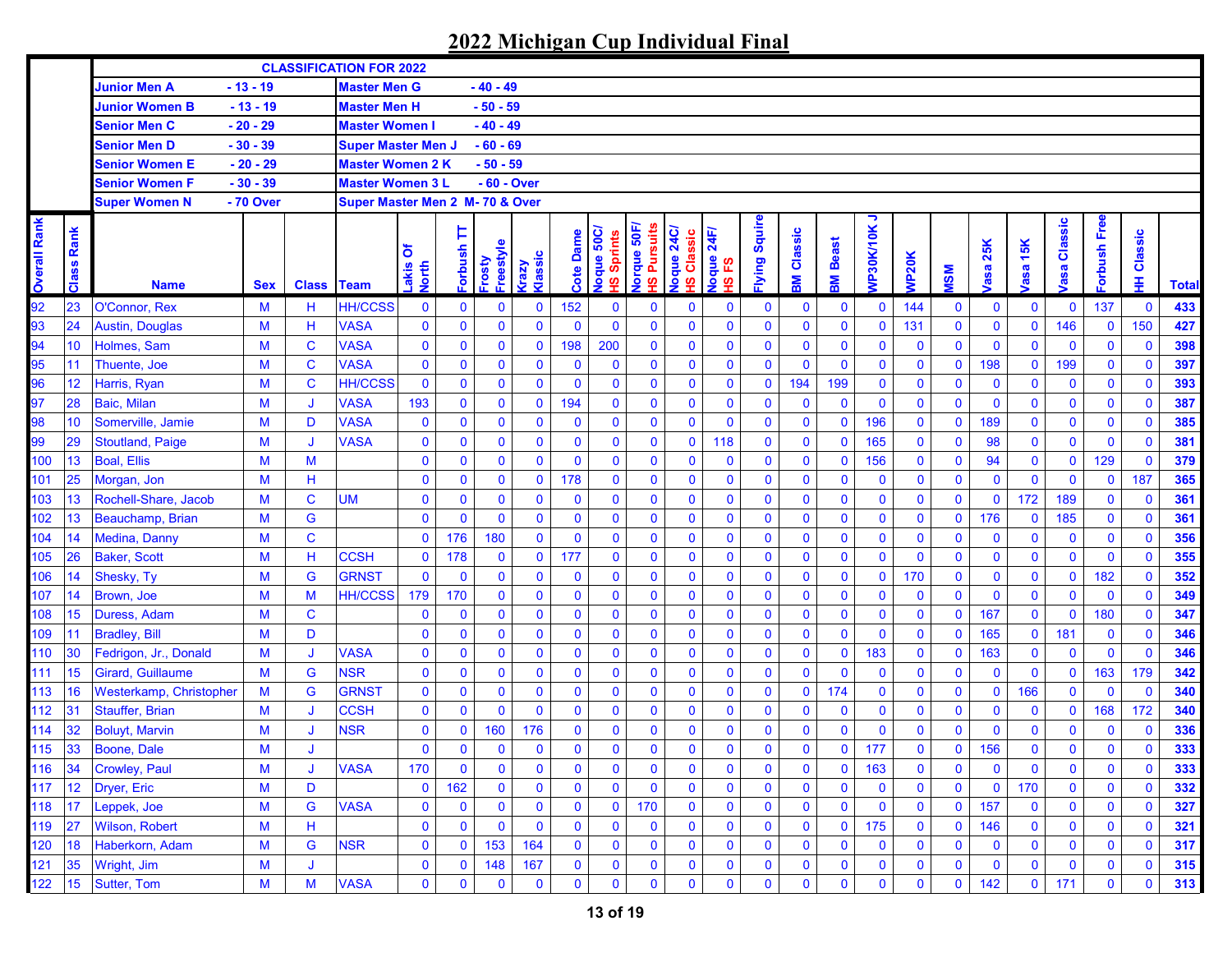|                     |               |                         |            |                   | <b>CLASSIFICATION FOR 2022</b>  |                     |                     |                     |                         |              |                                               |                                     |                                      |                                  |              |               |              |                |              |              |                    |                    |                        |              |              |              |
|---------------------|---------------|-------------------------|------------|-------------------|---------------------------------|---------------------|---------------------|---------------------|-------------------------|--------------|-----------------------------------------------|-------------------------------------|--------------------------------------|----------------------------------|--------------|---------------|--------------|----------------|--------------|--------------|--------------------|--------------------|------------------------|--------------|--------------|--------------|
|                     |               | <b>Junior Men A</b>     | $-13 - 19$ |                   | <b>Master Men G</b>             |                     |                     | - 40 - 49           |                         |              |                                               |                                     |                                      |                                  |              |               |              |                |              |              |                    |                    |                        |              |              |              |
|                     |               | <b>Junior Women B</b>   | $-13 - 19$ |                   | <b>Master Men H</b>             |                     |                     | $-50 - 59$          |                         |              |                                               |                                     |                                      |                                  |              |               |              |                |              |              |                    |                    |                        |              |              |              |
|                     |               | <b>Senior Men C</b>     | $-20 - 29$ |                   | <b>Master Women I</b>           |                     |                     | $-40 - 49$          |                         |              |                                               |                                     |                                      |                                  |              |               |              |                |              |              |                    |                    |                        |              |              |              |
|                     |               | Senior Men D            | $-30 - 39$ |                   | <b>Super Master Men J</b>       |                     |                     | $-60 - 69$          |                         |              |                                               |                                     |                                      |                                  |              |               |              |                |              |              |                    |                    |                        |              |              |              |
|                     |               | Senior Women E          | - 20 - 29  |                   | <b>Master Women 2 K</b>         |                     |                     | - 50 - 59           |                         |              |                                               |                                     |                                      |                                  |              |               |              |                |              |              |                    |                    |                        |              |              |              |
|                     |               | Senior Women F          | - 30 - 39  |                   | <b>Master Women 3 L</b>         |                     |                     | - 60 - Over         |                         |              |                                               |                                     |                                      |                                  |              |               |              |                |              |              |                    |                    |                        |              |              |              |
|                     |               | <b>Super Women N</b>    | - 70 Over  |                   | Super Master Men 2 M- 70 & Over |                     |                     |                     |                         |              |                                               |                                     |                                      |                                  |              |               |              |                |              |              |                    |                    |                        |              |              |              |
| <b>Overall Rank</b> | Rank<br>Class | <b>Name</b>             | <b>Sex</b> | <b>Class Team</b> |                                 | δ<br>Lakis<br>North | Þ<br><b>Forbush</b> | Freestyle<br>Frosty | Klassic<br><b>Grazy</b> | Dame<br>Cote | Joque 50C/<br>Sprints<br>$\underline{\omega}$ | <b>Pursuits</b><br>lorque 50F<br>ഗൂ | <b>24C</b><br>Classic<br>loque<br>ഗൂ | 24F<br>loque<br><u>یع</u><br>ഗ്ഗ | lying Squire | Classic<br>Με | Beast<br>돑   | ∍<br>VP30K/10K | <b>NP20K</b> | <b>NSM</b>   | 25K<br><b>lasa</b> | 15K<br><b>lasa</b> | Classic<br><b>lasa</b> | orbush Free  | Classic<br>₽ | <b>Total</b> |
| 124                 | 13            | Murawka, Matthew        | M          | D                 |                                 | 0                   | 0                   | $\bf{0}$            | $\mathbf 0$             | $\bf{0}$     | $\mathbf 0$                                   | $\mathbf 0$                         | $\mathbf 0$                          | $\mathbf 0$                      | 0            | $\bf{0}$      | $\bf{0}$     | $\mathbf 0$    | $\mathbf 0$  | $\bf{0}$     | 154                | $\mathbf 0$        | $\bf{0}$               | 0            | 158          | 312          |
| 123                 | 28            | <b>Bruley, Anthony</b>  | M          | н                 |                                 | $\bf{0}$            | $\bf{0}$            | $\mathbf 0$         | $\mathbf 0$             | $\mathbf 0$  | $\mathbf{0}$                                  | $\mathbf{0}$                        | $\mathbf 0$                          | $\mathbf 0$                      | $\mathbf 0$  | 0             | $\mathbf 0$  | $\mathbf 0$    | $\mathbf{0}$ | $\mathbf 0$  | 150                | $\mathbf 0$        | 162                    | 0            | $\mathbf 0$  | 312          |
| 125                 | 29            | Dean, Ray               | M          | н                 | <b>VASA</b>                     | 184                 | $\mathbf 0$         | $\mathbf 0$         | $\mathbf 0$             | $\mathbf 0$  | $\mathbf 0$                                   | $\mathbf 0$                         | $\mathbf 0$                          | 127                              | $\mathbf 0$  | $\mathbf 0$   | $\mathbf 0$  | $\mathbf 0$    | $\mathbf{0}$ | $\mathbf 0$  | $\bf{0}$           | $\mathbf 0$        | $\mathbf 0$            | 0            | $\mathbf 0$  | 311          |
| 126                 | 16            | <b>Ruffner, Spencer</b> | M          | M                 | <b>NSR</b>                      | $\bf{0}$            | $\mathbf 0$         | 145                 | $\mathbf 0$             | $\mathbf 0$  | $\mathbf 0$                                   | $\mathbf 0$                         | $\mathbf 0$                          | $\mathbf 0$                      | $\mathbf 0$  | 166           | $\mathbf 0$  | $\mathbf 0$    | $\mathbf{0}$ | $\mathbf{0}$ | $\mathbf 0$        | $\mathbf 0$        | $\mathbf 0$            | 0            | $\mathbf 0$  | 311          |
| 127                 | 19            | Darnton, Ryan           | M          | G                 |                                 | $\bf{0}$            | $\mathbf 0$         | $\mathbf 0$         | $\mathbf 0$             | $\mathbf 0$  | $\mathbf 0$                                   | $\mathbf 0$                         | $\mathbf 0$                          | $\mathbf 0$                      | $\mathbf 0$  | $\mathbf 0$   | $\mathbf 0$  | 172            | $\mathbf 0$  | $\bf{0}$     | 135                | $\mathbf 0$        | $\bf{0}$               | 0            | $\mathbf 0$  | 307          |
| 128                 | 30            | Spencer, Tim            | M          | H                 |                                 | $\bf{0}$            | $\bf{0}$            | $\mathbf 0$         | $\mathbf 0$             | $\mathbf 0$  | $\mathbf 0$                                   | $\mathbf 0$                         | $\mathbf 0$                          | $\mathbf 0$                      | $\mathbf 0$  | $\mathbf 0$   | $\mathbf 0$  | $\mathbf 0$    | $\mathbf 0$  | 158          | $\bf{0}$           | $\mathbf 0$        | $\mathbf 0$            | $\mathbf 0$  | 148          | 306          |
| 130                 | 14            | Schilling, Nathan       | M          | D                 |                                 | 169                 | $\mathbf 0$         | $\mathbf 0$         | $\mathbf 0$             | $\mathbf 0$  | $\mathbf 0$                                   | $\mathbf 0$                         | $\pmb{0}$                            | $\bf{0}$                         | $\mathbf 0$  | $\mathbf 0$   | $\mathbf 0$  | $\mathbf 0$    | $\mathbf{0}$ | $\mathbf 0$  | $\mathbf 0$        | $\pmb{0}$          | $\mathbf 0$            | 135          | $\mathbf 0$  | 304          |
| 129                 | 36            | Mills, Fred             | M          | J                 |                                 | $\bf{0}$            | $\mathbf 0$         | $\mathbf 0$         | $\mathbf 0$             | $\mathbf 0$  | $\mathbf 0$                                   | $\mathbf 0$                         | $\mathbf 0$                          | $\mathbf 0$                      | $\mathbf 0$  | $\bf{0}$      | $\mathbf 0$  | 170            | $\mathbf 0$  | $\bf{0}$     | 134                | $\mathbf 0$        | $\bf{0}$               | 0            | $\mathbf 0$  | 304          |
| 131                 | 31            | Yob, Roger              | M          | H                 | <b>GRNST</b>                    | 171                 | $\mathbf 0$         | $\bf{0}$            | $\mathbf 0$             | $\mathbf 0$  | $\mathbf 0$                                   | $\mathbf 0$                         | $\bf{0}$                             | $\mathbf 0$                      | $\mathbf 0$  | $\bf{0}$      | $\mathbf 0$  | $\bf{0}$       | 132          | $\mathbf 0$  | $\mathbf 0$        | $\bf{0}$           | $\bf{0}$               | 0            | $\mathbf 0$  | 303          |
| 132                 | 16            | <b>Bradley Kyler</b>    | M          | $\mathbf C$       |                                 | $\bf{0}$            | $\bf{0}$            | $\mathbf 0$         | $\mathbf 0$             | $\mathbf{0}$ | $\mathbf 0$                                   | $\mathbf 0$                         | $\bf{0}$                             | $\mathbf 0$                      | $\mathbf 0$  | $\bf{0}$      | $\mathbf 0$  | $\mathbf 0$    | 117          | $\mathbf{0}$ | 184                | $\bf{0}$           | $\mathbf 0$            | 0            | $\mathbf 0$  | 301          |
| 133                 | 15            | Swope, Ryan             | M          | D                 |                                 | $\bf{0}$            | $\bf{0}$            | $\mathbf 0$         | $\mathbf 0$             | $\mathbf 0$  | $\mathbf 0$                                   | $\mathbf 0$                         | $\bf{0}$                             | $\mathbf 0$                      | $\mathbf 0$  | $\mathbf 0$   | $\mathbf 0$  | $\mathbf 0$    | 151          | $\mathbf 0$  | $\mathbf 0$        | $\pmb{0}$          | $\mathbf 0$            | 146          | $\mathbf 0$  | 297          |
| 134                 | 37            | Harris, John            | M          | J                 |                                 | $\bf{0}$            | $\mathbf 0$         | $\bf{0}$            | $\mathbf 0$             | $\mathbf 0$  | $\mathbf 0$                                   | $\mathbf 0$                         | $\mathbf 0$                          | $\mathbf 0$                      | $\mathbf 0$  | $\bf{0}$      | $\mathbf 0$  | $\mathbf 0$    | $\mathbf 0$  | $\mathbf{0}$ | 139                | $\mathbf 0$        | $\bf{0}$               | 157          | $\mathbf 0$  | 296          |
| 135                 | 38            | Kaleita, Gary           | M          | J                 | <b>CCSH</b>                     | $\bf{0}$            | 154                 | 141                 | $\mathbf 0$             | $\mathbf 0$  | $\mathbf 0$                                   | $\mathbf 0$                         | $\mathbf 0$                          | $\mathbf 0$                      | $\mathbf 0$  | $\mathbf 0$   | $\mathbf 0$  | $\mathbf 0$    | $\mathbf{0}$ | $\mathbf 0$  | $\mathbf 0$        | $\bf{0}$           | $\mathbf 0$            | $\bf{0}$     | $\mathbf 0$  | 295          |
| 136                 | 17            | Monroe, Jim             | M          | M                 | <b>VASA</b>                     | $\bf{0}$            | $\mathbf 0$         | $\mathbf 0$         | $\mathbf 0$             | $\mathbf 0$  | $\mathbf 0$                                   | $\mathbf 0$                         | $\pmb{0}$                            | $\mathbf 0$                      | $\mathbf 0$  | 0             | $\mathbf 0$  | $\mathbf 0$    | 138          | $\mathbf 0$  | $\boldsymbol{0}$   | 157                | $\mathbf 0$            | 0            | $\mathbf 0$  | 295          |
| 137                 | 39            | Randolph, Mark          | M          | J                 |                                 | $\bf{0}$            | $\mathbf 0$         | $\mathbf 0$         | $\mathbf 0$             | $\mathbf{0}$ | $\mathbf 0$                                   | $\mathbf 0$                         | $\bf{0}$                             | $\mathbf 0$                      | $\mathbf 0$  | $\mathbf{0}$  | $\mathbf 0$  | $\mathbf 0$    | 133          | $\mathbf 0$  | $\mathbf 0$        | $\mathbf 0$        | 153                    | 0            | $\mathbf 0$  | 286          |
| 139                 | 32            | Doran, Patrick          | M          | н                 |                                 | $\mathbf 0$         | $\bf{0}$            | $\mathbf 0$         | $\mathbf 0$             | $\mathbf 0$  | $\mathbf 0$                                   | $\mathbf 0$                         | $\bf{0}$                             | $\mathbf 0$                      | $\mathbf 0$  | $\mathbf 0$   | $\bf{0}$     | $\mathbf 0$    | $\bf{0}$     | $\mathbf 0$  | $\mathbf 0$        | 152                | 130                    | 0            | $\mathbf 0$  | 282          |
| 138                 | 40            | <b>Blanchard, Paul</b>  | M          | J                 |                                 | $\bf{0}$            | $\mathbf 0$         | $\bf{0}$            | $\mathbf 0$             | $\mathbf 0$  | $\mathbf 0$                                   | $\mathbf 0$                         | $\mathbf 0$                          | $\bf{0}$                         | $\mathbf 0$  | 0             | $\mathbf 0$  | $\mathbf 0$    | 156          | $\mathbf 0$  | 126                | $\mathbf 0$        | $\mathbf 0$            | 0            | $\mathbf 0$  | 282          |
| 140                 | 18            | Woodburne, James        | M          | M                 |                                 | $\mathbf 0$         | $\mathbf 0$         | $\mathbf 0$         | $\mathbf 0$             | $\mathbf 0$  | $\mathbf 0$                                   | $\mathbf 0$                         | $\mathbf 0$                          | $\mathbf 0$                      | $\mathbf 0$  | 0             | $\mathbf 0$  | $\mathbf 0$    | $\mathbf 0$  | $\mathbf{0}$ | $\mathbf 0$        | 153                | 127                    | 0            | $\mathbf 0$  | 280          |
| 141                 | 33            | Marek, Paul             | M          | н                 |                                 | $\mathbf 0$         | $\mathbf 0$         | $\bf{0}$            | $\mathbf 0$             | $\mathbf 0$  | $\mathbf 0$                                   | $\mathbf 0$                         | $\mathbf 0$                          | $\mathbf 0$                      | $\mathbf 0$  | $\bf{0}$      | $\mathbf 0$  | $\mathbf 0$    | 157          | $\mathbf{0}$ | 121                | $\mathbf 0$        | $\bf{0}$               | 0            | $\mathbf 0$  | 278          |
| 142                 | 20            | Mitchell, Shannon       | M          | G                 | <b>GRNST</b>                    | $\bf{0}$            | $\bf{0}$            | $\mathbf 0$         | $\mathbf 0$             | $\mathbf 0$  | $\mathbf 0$                                   | $\mathbf 0$                         | $\mathbf 0$                          | 125                              | $\mathbf 0$  | 0             | $\mathbf 0$  | $\mathbf 0$    | $\mathbf 0$  | $\mathbf{0}$ | 152                | $\mathbf 0$        | $\mathbf 0$            | $\mathbf{0}$ | $\mathbf 0$  | 277          |
| 143                 | 41            | Malecki, Joe            | M          | J                 | VASA                            | $\mathbf 0$         | $\mathbf 0$         | $\mathbf 0$         | $\mathbf 0$             | $\mathbf 0$  | $\mathbf 0$                                   | $\mathbf 0$                         | $\mathbf 0$                          | $\mathbf 0$                      | $\mathbf 0$  | $\mathbf 0$   | $\mathbf 0$  | $\mathbf 0$    | $\mathbf 0$  | $\mathbf 0$  | 125                | $\mathbf 0$        | $\bf{0}$               | 149          | $\mathbf 0$  | 274          |
| 144                 | 21            | <b>Smock, Matt</b>      | M          | G                 |                                 | $\mathbf 0$         | $\mathbf 0$         | $\mathbf 0$         | $\mathbf 0$             | $\mathbf 0$  | $\mathbf 0$                                   | $\mathbf 0$                         | $\mathbf 0$                          | $\mathbf 0$                      | $\mathbf 0$  | $\mathbf 0$   | $\mathbf 0$  | $\bf{0}$       | $\mathbf 0$  | $\mathbf{0}$ | 113                | $\mathbf 0$        | 159                    | $\bf{0}$     | $\mathbf 0$  | 272          |
| 145                 | 34            | Hallstrom, Brian        | M          | н                 | <b>CCSH</b>                     | $\bf{0}$            | 0                   | $\bf{0}$            | $\bf{0}$                | $\mathbf 0$  | $\mathbf 0$                                   | $\mathbf 0$                         | 143                                  | $\mathbf 0$                      | $\mathbf 0$  | 0             | $\mathbf 0$  | $\mathbf 0$    | $\mathbf 0$  | $\mathbf 0$  | 128                | $\bf{0}$           | $\bf{0}$               | 0            | $\bf{0}$     | 271          |
| 146                 | 19            | Randell, John           | M          | M                 |                                 | $\mathbf{0}$        | $\mathbf 0$         | $\mathbf 0$         | $\mathbf{0}$            | $\mathbf{0}$ | $\mathbf 0$                                   | $\mathbf{0}$                        | $\mathbf 0$                          | $\mathbf 0$                      | $\mathbf{0}$ | $\mathbf{0}$  | $\mathbf{0}$ | $\mathbf 0$    | 116          | $\mathbf{0}$ | $\mathbf 0$        | 148                | $\mathbf{0}$           | 0            | $\mathbf 0$  | 264          |
| 147                 | 42            | White, Dan              | M          | J                 |                                 | 0                   | 0                   | 0                   | $\mathbf 0$             | $\mathbf 0$  | $\bf{0}$                                      | $\bf{0}$                            | $\mathbf 0$                          | $\bf{0}$                         | $\bf{0}$     | 0             | $\bf{0}$     | 161            | $\bf{0}$     | 0            | 102                | $\bf{0}$           | $\mathbf 0$            | 0            | $\bf{0}$     | 263          |
| 148                 | 20            | <b>Wilson, Terry</b>    | M          | M                 |                                 | $\bf{0}$            | $\mathbf 0$         | $\mathbf 0$         | $\mathbf 0$             | $\bf{0}$     | $\bf{0}$                                      | $\bf{0}$                            | $\bf{0}$                             | $\bf{0}$                         | 0            | 0             | $\bf{0}$     | $\mathbf 0$    | 127          | $\bf{0}$     | $\mathbf 0$        | $\mathbf 0$        | 133                    | 0            | $\bf{0}$     | 260          |
| 150                 | 22            | Schneider, Matthew      | M          | G                 | <b>VASA</b>                     | 0                   | $\bf{0}$            | $\bf{0}$            | $\bf{0}$                | $\bf{0}$     | $\mathbf 0$                                   | $\bf{0}$                            | $\bf{0}$                             | $\bf{0}$                         | 0            | $\bf{0}$      | $\bf{0}$     | $\mathbf 0$    | 121          | $\mathbf 0$  | $\mathbf 0$        | $\bf{0}$           | 136                    | 0            | $\mathbf 0$  | 257          |
| 149                 | 35            | Kennedy, lan            | M          | Н                 | <b>CCSH</b>                     | $\bf{0}$            | $\bf{0}$            | $\bf{0}$            | $\bf{0}$                | $\mathbf 0$  | $\mathbf 0$                                   | $\bf{0}$                            | $\bf{0}$                             | 124                              | 0            | $\bf{0}$      | $\bf{0}$     | $\mathbf 0$    | $\mathbf 0$  | $\mathbf 0$  | 133                | $\bf{0}$           | $\bf{0}$               | 0            | $\mathbf 0$  | <b>257</b>   |
| 151                 | 21            | Minetk, Rian            | M          | M                 |                                 | 0                   | $\bf{0}$            | $\bf{0}$            | $\bf{0}$                | $\bf{0}$     | $\mathbf 0$                                   | $\mathbf 0$                         | $\mathbf 0$                          | $\bf{0}$                         | 0            | $\bf{0}$      | $\mathbf 0$  | 159            | $\bf{0}$     | $\bf{0}$     | 97                 | $\bf{0}$           | $\bf{0}$               | 0            | $\mathbf 0$  | 256          |
| 152                 | 23            | Kuhns, Tim              | M          | G                 |                                 | $\mathbf 0$         | $\bf{0}$            | 150                 | $\bf{0}$                | $\bf{0}$     | $\mathbf 0$                                   | $\mathbf 0$                         | $\mathbf 0$                          | $\bf{0}$                         | 0            | 0             | $\mathbf 0$  | $\mathbf 0$    | $\bf{0}$     | $\bf{0}$     | 99                 | $\bf{0}$           | 0                      | 0            | $\bf{0}$     | 249          |
| 153                 | 43            | Hanford, Chris          | M          | J                 |                                 | $\mathbf 0$         | 0                   | 0                   | $\mathbf 0$             | $\mathbf{0}$ | $\bf{0}$                                      | 0                                   | $\mathbf 0$                          | 0                                | 0            | 0             | $\bf{0}$     | $\mathbf 0$    | 141          | $\mathbf 0$  | 101                | $\mathbf 0$        | $\mathbf 0$            | 0            | $\bf{0}$     | 242          |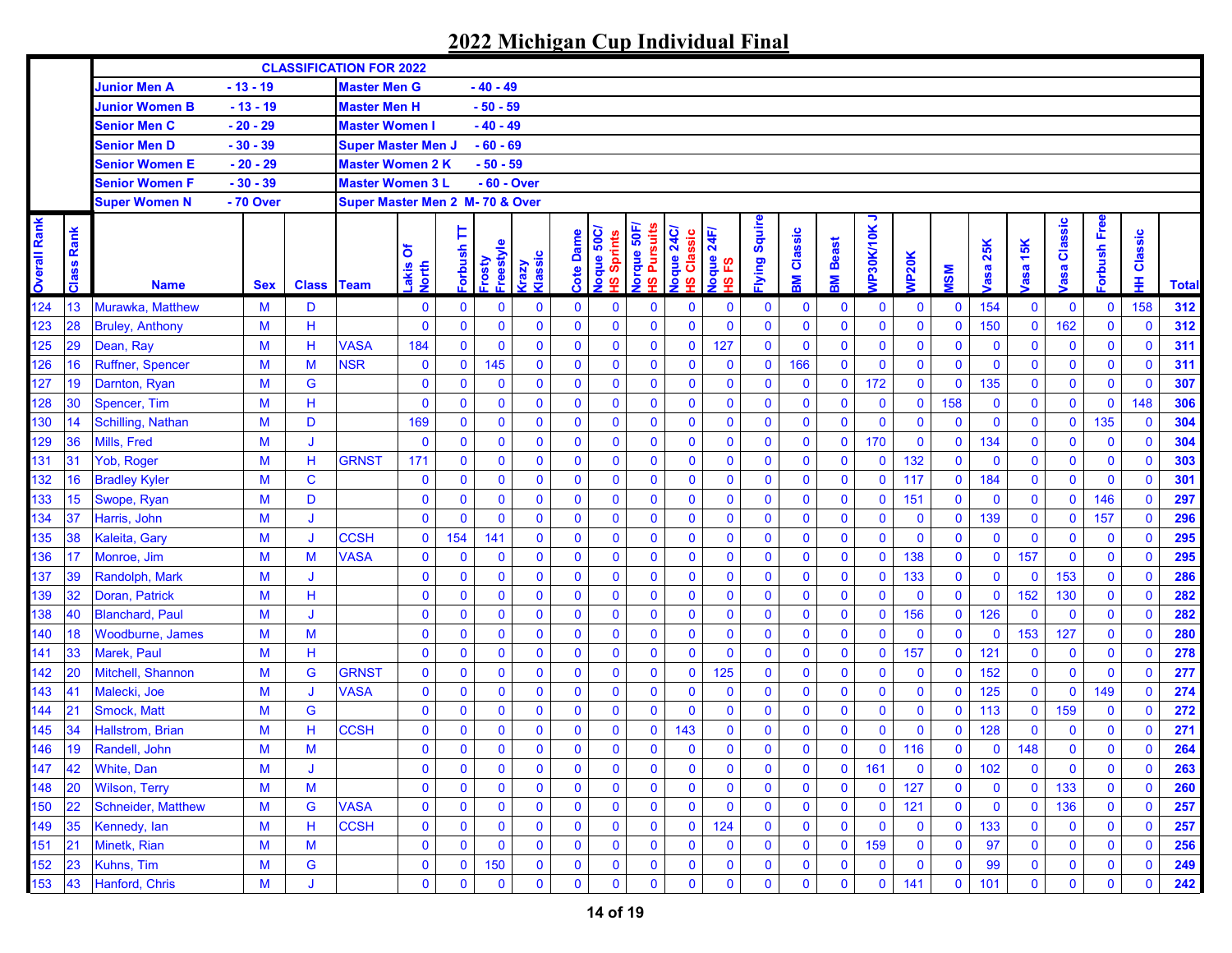|                     |               |                         |            |              | <b>CLASSIFICATION FOR 2022</b>  |                     |              |                     |                         |              |                                               |                                     |                                      |                          |                      |                   |                   |                |              |              |                   |                    |                        |                |               |              |
|---------------------|---------------|-------------------------|------------|--------------|---------------------------------|---------------------|--------------|---------------------|-------------------------|--------------|-----------------------------------------------|-------------------------------------|--------------------------------------|--------------------------|----------------------|-------------------|-------------------|----------------|--------------|--------------|-------------------|--------------------|------------------------|----------------|---------------|--------------|
|                     |               | <b>Junior Men A</b>     | $-13 - 19$ |              | <b>Master Men G</b>             |                     |              | - 40 - 49           |                         |              |                                               |                                     |                                      |                          |                      |                   |                   |                |              |              |                   |                    |                        |                |               |              |
|                     |               | <b>Junior Women B</b>   | $-13 - 19$ |              | <b>Master Men H</b>             |                     |              | $-50 - 59$          |                         |              |                                               |                                     |                                      |                          |                      |                   |                   |                |              |              |                   |                    |                        |                |               |              |
|                     |               | <b>Senior Men C</b>     | $-20 - 29$ |              | <b>Master Women I</b>           |                     |              | $-40 - 49$          |                         |              |                                               |                                     |                                      |                          |                      |                   |                   |                |              |              |                   |                    |                        |                |               |              |
|                     |               | <b>Senior Men D</b>     | $-30 - 39$ |              | <b>Super Master Men J</b>       |                     |              | $-60 - 69$          |                         |              |                                               |                                     |                                      |                          |                      |                   |                   |                |              |              |                   |                    |                        |                |               |              |
|                     |               | Senior Women E          | - 20 - 29  |              | <b>Master Women 2 K</b>         |                     |              | - 50 - 59           |                         |              |                                               |                                     |                                      |                          |                      |                   |                   |                |              |              |                   |                    |                        |                |               |              |
|                     |               | Senior Women F          | - 30 - 39  |              | <b>Master Women 3 L</b>         |                     |              | - 60 - Over         |                         |              |                                               |                                     |                                      |                          |                      |                   |                   |                |              |              |                   |                    |                        |                |               |              |
|                     |               | <b>Super Women N</b>    | - 70 Over  |              | Super Master Men 2 M- 70 & Over |                     |              |                     |                         |              |                                               |                                     |                                      |                          |                      |                   |                   |                |              |              |                   |                    |                        |                |               |              |
| <b>Overall Rank</b> | Rank<br>Class | <b>Name</b>             | <b>Sex</b> | <b>Class</b> | <b>Team</b>                     | δ<br>Lakis<br>North | Þ<br>Forbush | Freestyle<br>Frosty | Klassic<br><b>Grazy</b> | Dame<br>Cote | loque 50C/<br>Sprints<br>$\underline{\omega}$ | <b>Pursuits</b><br>lorque 50F<br>ഗൂ | <b>24C/</b><br>Classic<br>loque<br>ഇ | 24F/<br>loque<br>ဥ<br>ဖ္ | <b>ilying Squire</b> | <b>3M Classic</b> | <b>Beast</b><br>돑 | ∍<br>VP30K/10K | <b>NP20K</b> | <b>MSN</b>   | 25K<br><b>bsa</b> | 15K<br><b>lasa</b> | Classic<br><b>lasa</b> | orbush Free    | Classic<br>Ŧ. | <b>Total</b> |
| 154                 | 22            | Schaeffer, Mike         | M          | M            | <b>VASA</b>                     | 0                   | 0            | $\bf{0}$            | $\mathbf 0$             | $\bf{0}$     | $\bf{0}$                                      | $\mathbf 0$                         | $\bf{0}$                             | $\mathbf 0$              | 0                    | $\bf{0}$          | $\bf{0}$          | $\mathbf 0$    | 118          | $\mathbf 0$  | $\mathbf 0$       | $\mathbf 0$        | 124                    | 0              | $\mathbf 0$   | 242          |
| 155                 | 36            | Failor, John            | M          | H            | <b>VASA</b>                     | $\bf{0}$            | $\bf{0}$     | $\mathbf 0$         | $\mathbf 0$             | $\mathbf 0$  | $\mathbf{0}$                                  | $\mathbf{0}$                        | $\mathbf 0$                          | 121                      | $\mathbf 0$          | 0                 | $\mathbf 0$       | $\mathbf 0$    | $\mathbf{0}$ | $\mathbf{0}$ | 114               | $\mathbf 0$        | $\mathbf 0$            | 0              | $\mathbf 0$   | 235          |
| 156                 | 37            | Salik, Mark             | M          | н            | <b>GRNST</b>                    | $\bf{0}$            | $\bf{0}$     | $\mathbf 0$         | $\mathbf 0$             | $\mathbf 0$  | $\mathbf 0$                                   | $\mathbf 0$                         | $\mathbf 0$                          | 126                      | $\mathbf 0$          | 0                 | $\mathbf 0$       | $\mathbf 0$    | $\mathbf{0}$ | $\mathbf{0}$ | 106               | $\mathbf 0$        | $\mathbf 0$            | 0              | $\mathbf 0$   | 232          |
| 157                 | 24            | <b>White, Bradley</b>   | M          | G            |                                 | $\mathbf 0$         | $\mathbf 0$  | $\mathbf 0$         | $\mathbf 0$             | $\mathbf 0$  | $\mathbf 0$                                   | $\mathbf 0$                         | $\mathbf 0$                          | $\mathbf 0$              | $\mathbf 0$          | 0                 | $\mathbf 0$       | $\mathbf 0$    | $\mathbf{0}$ | $\mathbf{0}$ | 200               | $\mathbf 0$        | $\mathbf 0$            | 0              | $\mathbf 0$   | 200          |
| 158                 | 17            | Dennis, Alex            | M          | $\mathbf C$  | <b>CCSH</b>                     | $\bf{0}$            | $\mathbf 0$  | $\mathbf 0$         | $\mathbf 0$             | $\mathbf 0$  | $\mathbf 0$                                   | $\mathbf 0$                         | $\mathbf 0$                          | $\mathbf 0$              | $\mathbf 0$          | $\bf{0}$          | $\mathbf 0$       | $\bf{0}$       | $\mathbf 0$  | $\mathbf{0}$ | 199               | $\mathbf 0$        | $\bf{0}$               | 0              | $\mathbf 0$   | 199          |
| 159                 | 38            | Koch, Jeff              | M          | H            |                                 | $\mathbf 0$         | $\mathbf 0$  | $\mathbf 0$         | $\mathbf 0$             | $\mathbf 0$  | $\mathbf 0$                                   | $\mathbf 0$                         | $\mathbf 0$                          | $\mathbf 0$              | $\mathbf 0$          | $\mathbf 0$       | $\mathbf 0$       | 199            | $\mathbf 0$  | $\mathbf{0}$ | $\bf{0}$          | $\mathbf 0$        | $\mathbf 0$            | 0              | $\mathbf 0$   | 199          |
| 160                 | 16            | Polasky, Dan            | M          | D            |                                 | $\pmb{0}$           | $\mathbf 0$  | 194                 | $\mathbf 0$             | $\mathbf 0$  | $\mathbf 0$                                   | $\mathbf 0$                         | $\pmb{0}$                            | $\bf{0}$                 | $\mathbf 0$          | 0                 | $\mathbf 0$       | $\bf{0}$       | $\mathbf{0}$ | $\mathbf 0$  | $\mathbf 0$       | $\pmb{0}$          | $\mathbf 0$            | 0              | $\mathbf 0$   | 194          |
| 161                 | 39            | Hietikko, David         | M          | H            | <b>GRNST</b>                    | $\bf{0}$            | $\mathbf 0$  | 192                 | $\mathbf 0$             | $\mathbf 0$  | $\mathbf 0$                                   | $\mathbf 0$                         | $\mathbf 0$                          | $\mathbf 0$              | $\mathbf 0$          | $\bf{0}$          | $\mathbf 0$       | $\mathbf 0$    | $\mathbf{0}$ | $\mathbf{0}$ | $\mathbf 0$       | $\mathbf 0$        | $\bf{0}$               | 0              | $\mathbf 0$   | 192          |
| 162                 | 25            | <b>Mead. Peter</b>      | M          | G            |                                 | $\bf{0}$            | $\mathbf 0$  | $\bf{0}$            | $\mathbf 0$             | $\mathbf 0$  | $\mathbf 0$                                   | $\mathbf 0$                         | $\bf{0}$                             | $\mathbf 0$              | $\mathbf 0$          | $\bf{0}$          | $\mathbf 0$       | $\mathbf 0$    | $\mathbf{0}$ | $\bf{0}$     | 191               | $\bf{0}$           | $\bf{0}$               | 0              | $\mathbf 0$   | 191          |
| 163                 | 40            | Rambo, Kyle             | M          | H            |                                 | $\bf{0}$            | $\bf{0}$     | $\mathbf 0$         | $\mathbf 0$             | $\mathbf 0$  | $\mathbf 0$                                   | $\mathbf 0$                         | $\bf{0}$                             | $\mathbf 0$              | $\mathbf 0$          | $\mathbf 0$       | $\mathbf 0$       | 190            | $\mathbf{0}$ | $\mathbf{0}$ | $\mathbf 0$       | $\pmb{0}$          | $\bf{0}$               | 0              | $\mathbf 0$   | 190          |
| 164                 | 18            | <b>Barmin, Vladimir</b> | M          | $\mathbf C$  |                                 | $\bf{0}$            | $\mathbf 0$  | $\mathbf 0$         | $\mathbf 0$             | $\mathbf 0$  | $\mathbf 0$                                   | $\mathbf 0$                         | $\bf{0}$                             | $\mathbf 0$              | $\mathbf 0$          | $\mathbf 0$       | $\mathbf 0$       | $\mathbf 0$    | $\mathbf{0}$ | 188          | $\mathbf 0$       | $\mathbf 0$        | $\mathbf 0$            | 0              | $\mathbf 0$   | 188          |
| 165                 | 17            | Hart, James             | M          | D            |                                 | $\bf{0}$            | $\mathbf 0$  | $\mathbf 0$         | $\mathbf 0$             | $\mathbf 0$  | $\mathbf 0$                                   | $\mathbf 0$                         | $\mathbf 0$                          | $\mathbf 0$              | $\mathbf 0$          | $\mathbf 0$       | $\mathbf 0$       | $\mathbf 0$    | $\mathbf{0}$ | $\mathbf 0$  | $\mathbf 0$       | $\bf{0}$           | 188                    | 0              | $\mathbf 0$   | 188          |
| 166                 | 19            | Chrzan, Adam            | M          | $\mathbf C$  |                                 | $\bf{0}$            | $\mathbf 0$  | 186                 | $\mathbf 0$             | $\mathbf 0$  | $\mathbf 0$                                   | $\mathbf 0$                         | $\mathbf 0$                          | $\mathbf 0$              | $\mathbf 0$          | $\mathbf 0$       | $\mathbf 0$       | $\mathbf 0$    | $\mathbf{0}$ | $\mathbf 0$  | $\mathbf 0$       | $\mathbf 0$        | $\mathbf 0$            | 0              | $\mathbf 0$   | 186          |
| 167                 | 20            | Ivan, Bill              | M          | $\mathbf C$  |                                 | $\bf{0}$            | $\bf{0}$     | $\mathbf 0$         | $\mathbf 0$             | $\mathbf 0$  | $\mathbf 0$                                   | $\mathbf 0$                         | $\pmb{0}$                            | $\bf{0}$                 | $\mathbf 0$          | 0                 | $\mathbf 0$       | 186            | $\mathbf{0}$ | $\mathbf 0$  | $\mathbf 0$       | $\mathbf 0$        | 0                      | 0              | $\mathbf 0$   | 186          |
| 168                 | 18            | <b>Stuart, Scott</b>    | M          | D            |                                 | $\bf{0}$            | $\bf{0}$     | $\mathbf 0$         | $\mathbf 0$             | $\mathbf 0$  | $\mathbf 0$                                   | $\mathbf 0$                         | $\bf{0}$                             | $\mathbf 0$              | $\mathbf 0$          | $\mathbf{0}$      | $\mathbf 0$       | $\mathbf 0$    | $\mathbf{0}$ | 185          | $\mathbf 0$       | $\mathbf 0$        | 0                      | 0              | $\mathbf 0$   | 185          |
| 169                 | 41            | <b>Brownell, Larry</b>  | M          | н            |                                 | $\mathbf 0$         | $\bf{0}$     | $\mathbf 0$         | $\mathbf 0$             | $\mathbf 0$  | $\mathbf 0$                                   | $\mathbf 0$                         | $\mathbf 0$                          | $\mathbf 0$              | $\mathbf 0$          | $\mathbf 0$       | $\mathbf 0$       | $\mathbf 0$    | $\mathbf 0$  | $\mathbf 0$  | 183               | $\mathbf 0$        | $\mathbf 0$            | 0              | $\mathbf 0$   | 183          |
| 170                 | 44            | Meeker, Walter K.       | M          | J            |                                 | $\bf{0}$            | $\bf{0}$     | $\bf{0}$            | $\mathbf 0$             | $\mathbf 0$  | $\mathbf 0$                                   | $\mathbf 0$                         | $\mathbf 0$                          | $\bf{0}$                 | $\mathbf 0$          | 0                 | $\mathbf 0$       | 182            | $\mathbf 0$  | $\bf{0}$     | $\mathbf 0$       | $\mathbf 0$        | $\bf{0}$               | 0              | $\mathbf 0$   | 182          |
| 171                 | 21            | Albaugh, Scotty         | M          | $\mathbf C$  |                                 | $\bf{0}$            | 181          | $\mathbf 0$         | $\mathbf 0$             | $\mathbf 0$  | $\mathbf 0$                                   | $\mathbf 0$                         | $\mathbf 0$                          | $\mathbf 0$              | $\mathbf 0$          | 0                 | $\mathbf 0$       | $\mathbf 0$    | $\mathbf{0}$ | $\mathbf{0}$ | $\mathbf 0$       | $\mathbf 0$        | $\mathbf 0$            | $\overline{0}$ | $\mathbf 0$   | 181          |
| 172                 | 26            | <b>Meersman, Matt</b>   | M          | G            |                                 | $\bf{0}$            | $\mathbf 0$  | $\bf{0}$            | $\mathbf 0$             | $\mathbf 0$  | $\mathbf 0$                                   | $\mathbf 0$                         | $\mathbf 0$                          | $\mathbf 0$              | $\mathbf 0$          | 0                 | $\mathbf 0$       | $\mathbf 0$    | $\mathbf{0}$ | $\mathbf{0}$ | $\mathbf 0$       | $\mathbf 0$        | $\bf{0}$               | 0              | 181           | 181          |
| 173                 | 27            | Primo, Dario            | M          | G            |                                 | $\bf{0}$            | $\mathbf 0$  | $\mathbf 0$         | $\mathbf 0$             | $\mathbf 0$  | $\mathbf 0$                                   | $\mathbf{0}$                        | $\mathbf 0$                          | $\mathbf 0$              | $\mathbf 0$          | $\mathbf 0$       | $\mathbf 0$       | $\mathbf 0$    | $\mathbf{0}$ | $\mathbf{0}$ | 179               | $\mathbf 0$        | $\bf{0}$               | 0              | $\mathbf 0$   | 179          |
| 174                 | 19            | Johnson, Nicholas       | M          | D            |                                 | $\bf{0}$            | $\mathbf 0$  | $\mathbf 0$         | $\mathbf 0$             | $\mathbf 0$  | $\mathbf 0$                                   | $\mathbf 0$                         | $\mathbf 0$                          | $\mathbf 0$              | 0                    | 177               | $\mathbf 0$       | $\mathbf 0$    | $\mathbf 0$  | $\mathbf 0$  | $\mathbf 0$       | $\mathbf 0$        | $\mathbf 0$            | 0              | $\mathbf 0$   | 177          |
| 175                 | 28            | <b>Wiberg, Matt</b>     | M          | G            |                                 | $\bf{0}$            | $\mathbf 0$  | $\mathbf 0$         | $\mathbf 0$             | $\mathbf 0$  | $\mathbf 0$                                   | $\mathbf 0$                         | $\mathbf 0$                          | $\mathbf 0$              | $\mathbf 0$          | $\mathbf 0$       | $\mathbf 0$       | $\bf{0}$       | $\mathbf 0$  | $\mathbf 0$  | 177               | $\mathbf 0$        | $\mathbf 0$            | 0              | $\mathbf 0$   | 177          |
| 176                 | 22            | <b>Kennedy, Scott</b>   | M          | $\mathbf C$  |                                 | $\bf{0}$            | 0            | $\bf{0}$            | $\bf{0}$                | $\mathbf 0$  | $\mathbf 0$                                   | $\bf{0}$                            | $\mathbf 0$                          | $\mathbf 0$              | $\mathbf 0$          | 0                 | $\mathbf 0$       | $\bf{0}$       | $\bf{0}$     | 0            | $\bf{0}$          | $\bf{0}$           | $\bf{0}$               | 176            | $\mathbf 0$   | 176          |
| 177                 | 20            | <b>Moore, Andrew</b>    | M          | D            |                                 | $\mathbf 0$         | $\mathbf 0$  | $\mathbf 0$         | $\mathbf{0}$            | $\mathbf{0}$ | $\mathbf 0$                                   | $\mathbf{0}$                        | $\mathbf 0$                          | $\mathbf 0$              | $\mathbf{0}$         | $\mathbf{0}$      | $\mathbf 0$       | $\mathbf{0}$   | $\mathbf{0}$ | $\mathbf{0}$ | $\mathbf 0$       | $\mathbf 0$        | $\mathbf 0$            | 175            | $\mathbf 0$   | 175          |
| 179                 | 42            | Zimmerman, Jason        | M          | н            | <b>CCSH</b>                     | 0                   | $\mathbf 0$  | 0                   | $\mathbf 0$             | $\mathbf 0$  | $\bf{0}$                                      | 0                                   | $\mathbf 0$                          | $\bf{0}$                 | $\bf{0}$             | 0                 | $\bf{0}$          | $\mathbf 0$    | 0            | 0            | $\mathbf 0$       | 174                | $\bf{0}$               | 0              | 0             | 174          |
| 178                 | 45            | Doull, James            | M          | J            | <b>HH/CCSS</b>                  | $\mathbf 0$         | 0            | $\mathbf 0$         | $\mathbf 0$             | $\mathbf 0$  | $\bf{0}$                                      | $\bf{0}$                            | $\bf{0}$                             | 0                        | 0                    | $\mathbf 0$       | $\mathbf 0$       | $\bf{0}$       | $\mathbf 0$  | $\mathbf 0$  | 174               | $\bf{0}$           | $\bf{0}$               | 0              | $\mathbf 0$   | 174          |
| 181                 | 23            | Chidambaram, Haniharan  | M          | $\mathbf C$  | <b>UM</b>                       | $\bf{0}$            | $\bf{0}$     | $\bf{0}$            | $\bf{0}$                | $\bf{0}$     | $\mathbf 0$                                   | $\bf{0}$                            | $\bf{0}$                             | $\bf{0}$                 | 0                    | 0                 | $\mathbf 0$       | $\mathbf 0$    | $\mathbf 0$  | $\mathbf 0$  | $\mathbf 0$       | 173                | $\bf{0}$               | 0              | $\mathbf 0$   | 173          |
| 180                 | 21            | <b>Brookes, Andrew</b>  | M          | D            |                                 | 0                   | $\bf{0}$     | $\bf{0}$            | $\bf{0}$                | $\bf{0}$     | $\mathbf 0$                                   | $\bf{0}$                            | $\bf{0}$                             | $\bf{0}$                 | 0                    | 0                 | $\bf{0}$          | 173            | $\mathbf 0$  | $\mathbf 0$  | $\mathbf 0$       | $\bf{0}$           | 0                      | 0              | $\mathbf 0$   | 173          |
| 183                 | 29            | Messerman, Matt         | M          | G            |                                 | 0                   | $\bf{0}$     | $\bf{0}$            | $\bf{0}$                | $\mathbf 0$  | $\mathbf 0$                                   | $\mathbf 0$                         | $\mathbf 0$                          | $\bf{0}$                 | 0                    | $\bf{0}$          | $\mathbf 0$       | $\mathbf 0$    | $\mathbf 0$  | $\mathbf 0$  | $\mathbf 0$       | $\bf{0}$           | $\bf{0}$               | 173            | $\mathbf 0$   | 173          |
| 182                 | 43            | Deganhardt, Sheldon     | M          | н            |                                 | $\bf{0}$            | 0            | 0                   | $\mathbf 0$             | $\mathbf 0$  | $\mathbf 0$                                   | $\mathbf 0$                         | $\bf{0}$                             | $\bf{0}$                 | 0                    | 0                 | $\mathbf 0$       | $\bf{0}$       | $\bf{0}$     | $\bf{0}$     | 173               | $\bf{0}$           | 0                      | 0              | $\bf{0}$      | 173          |
| 185                 | 22            | <b>Baluch, Stephen</b>  | M          | D            |                                 | $\mathbf 0$         | 0            | 172                 | $\mathbf 0$             | $\mathbf 0$  | $\bf{0}$                                      | $\bf{0}$                            | $\mathbf 0$                          | 0                        | $\mathbf 0$          | 0                 | $\mathbf 0$       | $\bf{0}$       | $\mathbf 0$  | $\mathbf 0$  | $\mathbf 0$       | $\mathbf 0$        | $\mathbf 0$            | 0              | $\mathbf 0$   | 172          |
|                     |               |                         |            |              |                                 |                     |              |                     |                         |              |                                               |                                     |                                      |                          |                      |                   |                   |                |              |              |                   |                    |                        |                |               |              |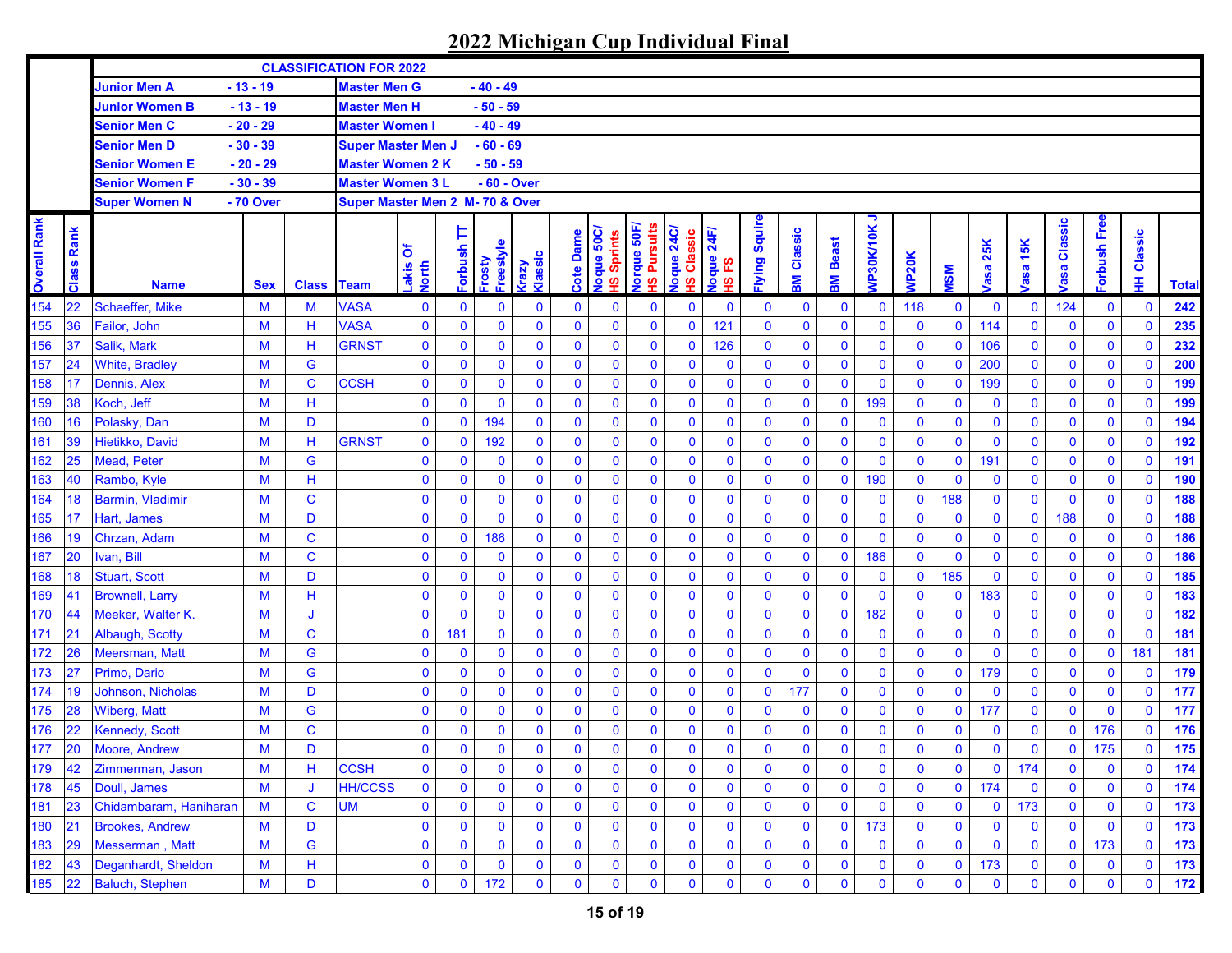|                     |               |                         |            |              | <b>CLASSIFICATION FOR 2022</b>  |                     |                     |                     |                         |                  |                            |                                       |                                       |                           |                     |              |              |                |              |              |                    |             |                       |              |              |              |
|---------------------|---------------|-------------------------|------------|--------------|---------------------------------|---------------------|---------------------|---------------------|-------------------------|------------------|----------------------------|---------------------------------------|---------------------------------------|---------------------------|---------------------|--------------|--------------|----------------|--------------|--------------|--------------------|-------------|-----------------------|--------------|--------------|--------------|
|                     |               | <b>Junior Men A</b>     | $-13 - 19$ |              | <b>Master Men G</b>             |                     |                     | - 40 - 49           |                         |                  |                            |                                       |                                       |                           |                     |              |              |                |              |              |                    |             |                       |              |              |              |
|                     |               | <b>Junior Women B</b>   | $-13 - 19$ |              | <b>Master Men H</b>             |                     |                     | $-50 - 59$          |                         |                  |                            |                                       |                                       |                           |                     |              |              |                |              |              |                    |             |                       |              |              |              |
|                     |               | <b>Senior Men C</b>     | $-20 - 29$ |              | <b>Master Women I</b>           |                     |                     | $-40 - 49$          |                         |                  |                            |                                       |                                       |                           |                     |              |              |                |              |              |                    |             |                       |              |              |              |
|                     |               | <b>Senior Men D</b>     | $-30 - 39$ |              | <b>Super Master Men J</b>       |                     |                     | $-60 - 69$          |                         |                  |                            |                                       |                                       |                           |                     |              |              |                |              |              |                    |             |                       |              |              |              |
|                     |               | Senior Women E          | - 20 - 29  |              | Master Women 2 K                |                     |                     | - 50 - 59           |                         |                  |                            |                                       |                                       |                           |                     |              |              |                |              |              |                    |             |                       |              |              |              |
|                     |               | Senior Women F          | $-30 - 39$ |              | <b>Master Women 3 L</b>         |                     |                     | - 60 - Over         |                         |                  |                            |                                       |                                       |                           |                     |              |              |                |              |              |                    |             |                       |              |              |              |
|                     |               | <b>Super Women N</b>    | - 70 Over  |              | Super Master Men 2 M- 70 & Over |                     |                     |                     |                         |                  |                            |                                       |                                       |                           |                     |              |              |                |              |              |                    |             |                       |              |              |              |
| <b>Overall Rank</b> | Rank<br>Class | <b>Name</b>             | <b>Sex</b> | <b>Class</b> | <b>Team</b>                     | ð<br>Lakis<br>North | Þ<br><b>Forbush</b> | Freestyle<br>Frosty | Klassic<br><b>Grazy</b> | <b>Cote Dame</b> | Joque 50C/<br>Sprints<br>ഇ | lorque 50F,<br><b>Pursuits</b><br>ഗ്ഗ | <b>24C/</b><br>Classic<br>Joque<br>ഗൂ | 24F/<br>loque<br>53<br>ဖ္ | <b>Iying Squire</b> | Classic<br>Μ | Beast<br>홂   | っ<br>VP30K/10K | <b>NP20K</b> | <b>MSM</b>   | 25K<br><b>lasa</b> | 15K<br>asa  | Classic<br><b>bse</b> | orbush Free  | Classic<br>₽ | <b>Total</b> |
| 186                 | 30            | DeBruyn, Michael        | M          | G            | <b>VASA</b>                     | 0                   | 0                   | 0                   | $\mathbf 0$             | 172              | $\bf{0}$                   | $\bf{0}$                              | $\bf{0}$                              | $\bf{0}$                  | 0                   | $\mathbf 0$  | $\bf{0}$     | $\mathbf 0$    | $\mathbf 0$  | $\bf{0}$     | $\bf{0}$           | 0           | $\mathbf 0$           | $\bf{0}$     | $\mathbf 0$  | 172          |
| 187                 | 31            | Rundio, Jeff            | M          | G            |                                 | $\bf{0}$            | 0                   | $\mathbf 0$         | $\bf{0}$                | $\mathbf 0$      | $\mathbf{0}$               | $\mathbf 0$                           | $\mathbf 0$                           | $\mathbf 0$               | $\mathbf 0$         | $\mathbf 0$  | $\mathbf 0$  | $\mathbf 0$    | $\mathbf 0$  | $\mathbf 0$  | 172                | $\mathbf 0$ | $\mathbf 0$           | $\mathbf 0$  | $\mathbf 0$  | 172          |
| 184                 | 46            | Aufrance, Tom           | M          | J            |                                 | $\mathbf 0$         | 0                   | $\mathbf 0$         | $\bf{0}$                | $\mathbf 0$      | $\mathbf 0$                | $\mathbf 0$                           | $\mathbf 0$                           | $\mathbf 0$               | $\mathbf 0$         | $\mathbf 0$  | $\mathbf 0$  | $\mathbf 0$    | $\mathbf 0$  | $\mathbf 0$  | $\mathbf 0$        | $\mathbf 0$ | 172                   | $\mathbf 0$  | $\mathbf 0$  | 172          |
| 188                 | 47            | Faber, Jeff             | M          | J            |                                 | $\bf{0}$            | $\bf{0}$            | $\mathbf 0$         | $\bf{0}$                | $\mathbf 0$      | $\mathbf 0$                | $\mathbf 0$                           | $\mathbf 0$                           | $\mathbf 0$               | $\mathbf 0$         | $\mathbf 0$  | $\mathbf 0$  | $\mathbf 0$    | 171          | $\mathbf{0}$ | $\mathbf 0$        | $\bf{0}$    | $\mathbf 0$           | $\mathbf 0$  | $\mathbf 0$  | 171          |
| 189                 | 24            | Delong, Mitchell        | M          | $\mathbf C$  |                                 | $\bf{0}$            | $\bf{0}$            | $\mathbf 0$         | $\mathbf 0$             | $\bf{0}$         | $\mathbf 0$                | $\mathbf 0$                           | $\mathbf 0$                           | $\mathbf 0$               | $\mathbf 0$         | $\mathbf 0$  | $\mathbf 0$  | $\mathbf 0$    | $\mathbf 0$  | $\mathbf 0$  | $\mathbf 0$        | $\mathbf 0$ | $\mathbf 0$           | $\mathbf 0$  | 170          | 170          |
| 190                 | 48            | LaMoureaux. Mark        | M          | J            |                                 | $\bf{0}$            | 0                   | $\mathbf{0}$        | $\mathbf 0$             | $\mathbf{0}$     | $\mathbf 0$                | $\mathbf 0$                           | $\mathbf 0$                           | $\bf{0}$                  | $\mathbf 0$         | 170          | $\mathbf 0$  | $\mathbf 0$    | $\mathbf 0$  | $\mathbf 0$  | $\bf{0}$           | $\bf{0}$    | $\mathbf 0$           | $\mathbf 0$  | $\mathbf 0$  | 170          |
| 191                 | 25            | Bechtold, Joe           | M          | $\mathbf C$  | <b>NSR</b>                      | $\mathbf 0$         | 0                   | $\mathbf 0$         | 169                     | $\mathbf 0$      | $\mathbf 0$                | $\mathbf 0$                           | $\mathbf 0$                           | $\mathbf 0$               | $\bf{0}$            | $\mathbf 0$  | $\mathbf 0$  | $\mathbf 0$    | $\mathbf 0$  | $\mathbf 0$  | $\mathbf 0$        | $\mathbf 0$ | $\mathbf 0$           | $\mathbf 0$  | $\mathbf 0$  | 169          |
| 194                 | 26            | <b>White, Macen</b>     | M          | $\mathbf C$  |                                 | $\bf{0}$            | 0                   | $\bf{0}$            | $\mathbf 0$             | $\mathbf 0$      | $\mathbf 0$                | $\mathbf 0$                           | $\mathbf 0$                           | $\bf{0}$                  | $\mathbf 0$         | $\bf{0}$     | $\mathbf 0$  | $\mathbf 0$    | $\mathbf 0$  | $\mathbf 0$  | $\mathbf 0$        | 169         | $\mathbf 0$           | $\mathbf 0$  | $\mathbf 0$  | 169          |
| 193                 | 32            | <b>Wall. Lucas</b>      | M          | G            |                                 | $\mathbf 0$         | $\mathbf 0$         | 169                 | $\bf{0}$                | $\mathbf 0$      | $\mathbf{0}$               | $\mathbf 0$                           | $\bf{0}$                              | $\mathbf 0$               | $\mathbf 0$         | $\bf{0}$     | $\mathbf 0$  | $\mathbf 0$    | $\mathbf 0$  | $\mathbf 0$  | $\mathbf 0$        | $\mathbf 0$ | $\mathbf 0$           | $\mathbf 0$  | $\mathbf 0$  | 169          |
| 192                 | 49            | Fairman, Robert         | M          | J            |                                 | $\bf{0}$            | $\bf{0}$            | $\mathbf 0$         | $\mathbf 0$             | 169              | $\mathbf 0$                | $\mathbf 0$                           | $\mathbf 0$                           | $\mathbf 0$               | $\bf{0}$            | $\mathbf 0$  | $\mathbf 0$  | $\mathbf 0$    | $\mathbf 0$  | $\mathbf 0$  | $\mathbf 0$        | $\mathbf 0$ | $\mathbf 0$           | $\mathbf 0$  | $\mathbf 0$  | 169          |
| 195                 | 44            | Moore, Tom              | M          | H            |                                 | $\bf{0}$            | 0                   | $\mathbf 0$         | $\mathbf 0$             | $\mathbf 0$      | $\mathbf 0$                | $\mathbf 0$                           | $\mathbf 0$                           | $\mathbf 0$               | $\mathbf 0$         | $\mathbf 0$  | $\mathbf 0$  | $\mathbf 0$    | $\bf{0}$     | $\mathbf 0$  | $\mathbf 0$        | 168         | $\mathbf 0$           | $\mathbf 0$  | $\mathbf 0$  | 168          |
| 196                 | 50            | <b>Stormzand, Mark</b>  | M          | J            |                                 | $\bf{0}$            | 0                   | $\mathbf 0$         | $\mathbf 0$             | $\mathbf 0$      | $\mathbf 0$                | $\mathbf 0$                           | $\mathbf 0$                           | $\bf{0}$                  | $\mathbf 0$         | $\mathbf 0$  | $\bf{0}$     | $\mathbf 0$    | $\mathbf 0$  | $\mathbf 0$  | 168                | $\bf{0}$    | $\mathbf 0$           | $\mathbf 0$  | $\mathbf 0$  | 168          |
| 197                 | 27            | <b>Griffis, Evan</b>    | M          | $\mathbf C$  |                                 | $\bf{0}$            | 0                   | $\mathbf 0$         | $\bf{0}$                | 167              | $\mathbf 0$                | $\mathbf 0$                           | $\bf{0}$                              | $\bf{0}$                  | $\bf{0}$            | $\mathbf 0$  | $\bf{0}$     | $\mathbf 0$    | $\mathbf 0$  | $\mathbf 0$  | $\mathbf 0$        | $\mathbf 0$ | $\mathbf 0$           | $\mathbf 0$  | $\mathbf 0$  | 167          |
| 199                 | 28            | Martinson, Adam         | M          | $\mathbf C$  |                                 | $\bf{0}$            | $\bf{0}$            | $\mathbf 0$         | $\mathbf 0$             | $\mathbf 0$      | $\mathbf 0$                | $\bf{0}$                              | $\bf{0}$                              | $\bf{0}$                  | $\mathbf 0$         | $\mathbf 0$  | $\mathbf 0$  | $\mathbf 0$    | 167          | $\mathbf 0$  | $\bf{0}$           | $\mathbf 0$ | $\mathbf 0$           | $\mathbf 0$  | $\mathbf 0$  | 167          |
| 198                 | 33            | <b>Issendorf, Chris</b> | M          | G            |                                 | $\bf{0}$            | $\bf{0}$            | $\mathbf 0$         | $\mathbf 0$             | $\mathbf{0}$     | $\mathbf 0$                | $\mathbf 0$                           | $\mathbf 0$                           | $\bf{0}$                  | $\mathbf 0$         | $\mathbf 0$  | $\mathbf 0$  | $\mathbf{0}$   | $\mathbf 0$  | $\mathbf 0$  | $\mathbf 0$        | $\mathbf 0$ | $\mathbf 0$           | 167          | $\mathbf 0$  | 167          |
| 200                 | 23            | Kaltz, Bill             | M          | M            |                                 | $\bf{0}$            | $\bf{0}$            | $\mathbf 0$         | $\mathbf 0$             | $\mathbf 0$      | $\mathbf 0$                | $\mathbf 0$                           | $\mathbf 0$                           | $\bf{0}$                  | $\mathbf 0$         | $\mathbf 0$  | $\mathbf 0$  | $\mathbf 0$    | $\bf{0}$     | $\mathbf 0$  | $\mathbf 0$        | $\mathbf 0$ | $\mathbf 0$           | 166          | $\mathbf 0$  | 166          |
| 202                 | 29            | Vandergrift, Drew       | M          | $\mathbf C$  | <b>CCSH</b>                     | 0                   | 0                   | $\bf{0}$            | $\bf{0}$                | $\mathbf 0$      | $\mathbf 0$                | $\bf{0}$                              | $\bf{0}$                              | $\mathbf 0$               | $\mathbf 0$         | $\mathbf 0$  | $\mathbf 0$  | $\mathbf 0$    | $\mathbf 0$  | $\mathbf 0$  | $\mathbf 0$        | $\mathbf 0$ | $\mathbf 0$           | $\bf{0}$     | 165          | 165          |
| 201                 | 23            | <b>Borton, Dave</b>     | M          | D            |                                 | $\mathbf 0$         | 0                   | $\mathbf 0$         | $\mathbf 0$             | $\mathbf 0$      | $\mathbf 0$                | $\mathbf 0$                           | $\mathbf 0$                           | $\mathbf 0$               | $\mathbf 0$         | $\mathbf 0$  | $\mathbf 0$  | $\mathbf{0}$   | 165          | $\mathbf 0$  | $\bf{0}$           | $\mathbf 0$ | $\mathbf 0$           | $\mathbf 0$  | $\mathbf{0}$ | 165          |
| 203                 | 45            | <b>Yant, Matthew</b>    | M          | н            |                                 | $\mathbf 0$         | $\mathbf 0$         | 165                 | $\mathbf 0$             | $\mathbf 0$      | $\mathbf 0$                | $\mathbf 0$                           | $\mathbf 0$                           | $\mathbf 0$               | $\mathbf 0$         | $\mathbf 0$  | $\mathbf 0$  | $\mathbf{0}$   | $\mathbf 0$  | $\mathbf 0$  | $\bf{0}$           | $\mathbf 0$ | $\mathbf 0$           | $\mathbf 0$  | $\mathbf 0$  | 165          |
| 206                 | 24            | Seefeld, Eric           | M          | D            |                                 | $\bf{0}$            | $\bf{0}$            | $\mathbf 0$         | $\mathbf 0$             | $\mathbf 0$      | $\mathbf 0$                | $\mathbf 0$                           | $\mathbf 0$                           | $\mathbf 0$               | $\mathbf 0$         | $\mathbf 0$  | $\mathbf 0$  | $\mathbf 0$    | $\mathbf 0$  | $\mathbf 0$  | $\mathbf 0$        | $\mathbf 0$ | 164                   | $\mathbf 0$  | $\mathbf 0$  | 164          |
| 204                 | 34            | Koschmann, Drew         | M          | G            |                                 | $\bf{0}$            | $\mathbf{0}$        | $\mathbf 0$         | $\mathbf 0$             | $\bf{0}$         | $\mathbf 0$                | $\mathbf 0$                           | $\mathbf 0$                           | $\mathbf 0$               | 0                   | $\mathbf 0$  | $\mathbf 0$  | $\mathbf 0$    | $\mathbf 0$  | $\mathbf 0$  | $\mathbf 0$        | 164         | $\mathbf 0$           | $\mathbf 0$  | $\mathbf 0$  | 164          |
| 205                 | 35            | Maki, Kevin             | M          | G            |                                 | $\mathbf 0$         | $\mathbf 0$         | $\mathbf 0$         | $\bf{0}$                | $\mathbf 0$      | $\mathbf 0$                | $\mathbf 0$                           | $\mathbf 0$                           | $\mathbf 0$               | $\mathbf 0$         | $\mathbf 0$  | $\mathbf 0$  | $\mathbf 0$    | $\mathbf 0$  | $\mathbf 0$  | 164                | $\mathbf 0$ | $\mathbf 0$           | $\mathbf 0$  | $\mathbf 0$  | 164          |
| 207                 | 24            | <b>Wright, Hap</b>      | M          | M            | <b>VASA</b>                     | 164                 | 0                   | $\bf{0}$            | $\bf{0}$                | 0                | $\mathbf 0$                | $\bf{0}$                              | $\bf{0}$                              | $\mathbf 0$               | $\mathbf 0$         | $\bf{0}$     | $\bf{0}$     | $\mathbf 0$    | $\mathbf 0$  | $\mathbf 0$  | $\mathbf 0$        | $\bf{0}$    | $\bf{0}$              | $\mathbf 0$  | $\mathbf 0$  | 164          |
| 208                 | 51            | Foy, Daniel             | M          | J            |                                 | $\mathbf 0$         | $\mathbf{0}$        | $\mathbf{0}$        | $\mathbf{0}$            | $\mathbf{0}$     | $\mathbf{0}$               | $\mathbf{0}$                          | $\mathbf 0$                           | $\mathbf{0}$              | $\mathbf 0$         | $\mathbf{0}$ | $\mathbf 0$  | $\mathbf{0}$   | 163          | $\mathbf{0}$ | $\mathbf 0$        | $\mathbf 0$ | $\mathbf 0$           | $\mathbf{0}$ | $\mathbf 0$  | 163          |
| 210 25              |               | Healey, Mark            | M          | D            | <b>VASA</b>                     | 0                   | $\bf{0}$            | 0                   | $\mathbf 0$             | 0                | 0                          | $\bf{0}$                              | $\bf{0}$                              | $\bf{0}$                  | $\bf{0}$            | $\mathbf 0$  | $\bf{0}$     | $\mathbf 0$    | $\mathbf 0$  | $\mathbf 0$  | 162                | $\mathbf 0$ | $\mathbf 0$           | 0            | $\mathbf 0$  | 162          |
| 209                 | 36            | Coneset, Jim            | M          | G            | <b>VASA</b>                     | $\bf{0}$            | $\bf{0}$            | $\mathbf 0$         | $\mathbf 0$             | $\mathbf 0$      | $\mathbf{0}$               | $\bf{0}$                              | $\bf{0}$                              | $\bf{0}$                  | 0                   | $\mathbf 0$  | $\mathbf{0}$ | $\mathbf 0$    | $\mathbf{0}$ | $\mathbf 0$  | $\mathbf 0$        | 162         | $\mathbf 0$           | $\mathbf 0$  | $\mathbf{0}$ | 162          |
| 211                 | 46            | Crompton, Robert        | M          | н            |                                 | 0                   | 0                   | $\bf{0}$            | $\mathbf 0$             | $\mathbf 0$      | $\bf{0}$                   | $\mathbf 0$                           | $\bf{0}$                              | $\bf{0}$                  | 0                   | $\bf{0}$     | $\mathbf 0$  | $\mathbf 0$    | 161          | $\mathbf 0$  | $\bf{0}$           | $\bf{0}$    | $\bf{0}$              | $\mathbf 0$  | $\mathbf{0}$ | 161          |
| 213                 | 52            | Grum, Cyril             | M          | IJ           | <b>NSR</b>                      | $\mathbf 0$         | $\mathbf 0$         | 161                 | $\mathbf{0}$            | $\mathbf{0}$     | $\mathbf 0$                | $\mathbf 0$                           | $\bf{0}$                              | $\bf{0}$                  | 0                   | $\mathbf 0$  | $\bf{0}$     | $\bf{0}$       | $\mathbf 0$  | $\mathbf 0$  | $\bf{0}$           | $\bf{0}$    | $\mathbf 0$           | $\mathbf 0$  | $\mathbf{0}$ | 161          |
| 212                 | 25            | Gobeski, Jim            | M          | M            |                                 | 0                   | $\bf{0}$            | $\bf{0}$            | 161                     | $\mathbf 0$      | $\mathbf 0$                | $\mathbf 0$                           | $\bf{0}$                              | $\mathbf 0$               | 0                   | $\mathbf 0$  | $\bf{0}$     | $\bf{0}$       | $\mathbf 0$  | $\mathbf 0$  | $\bf{0}$           | $\bf{0}$    | $\mathbf 0$           | $\bf{0}$     | $\mathbf{0}$ | 161          |
| $215$ 37            |               | Kerr, Brian             | M          | G            |                                 | $\mathbf 0$         | 0                   | $\mathbf 0$         | $\mathbf 0$             | 0                | $\mathbf 0$                | $\bf{0}$                              | $\bf{0}$                              | 0                         | 0                   | $\bf{0}$     | $\bf{0}$     | $\bf{0}$       | $\mathbf 0$  | $\bf{0}$     | 160                | $\mathbf 0$ | $\bf{0}$              | 0            | $\mathbf 0$  | 160          |
| 214 47              |               | Everts, Mike            | M          | H            |                                 | $\mathbf 0$         | 0                   | $\mathbf 0$         | $\mathbf 0$             | $\mathbf 0$      | $\mathbf 0$                | $\mathbf 0$                           | $\mathbf 0$                           | $\mathbf 0$               | 0                   | $\bf{0}$     | $\bf{0}$     | $\mathbf 0$    | 160          | $\mathbf 0$  | $\mathbf 0$        | $\mathbf 0$ | 0                     | $\mathbf 0$  | $\bf{0}$     | 160          |
|                     |               |                         |            |              |                                 |                     |                     |                     |                         |                  |                            |                                       |                                       |                           |                     |              |              |                |              |              |                    |             |                       |              |              |              |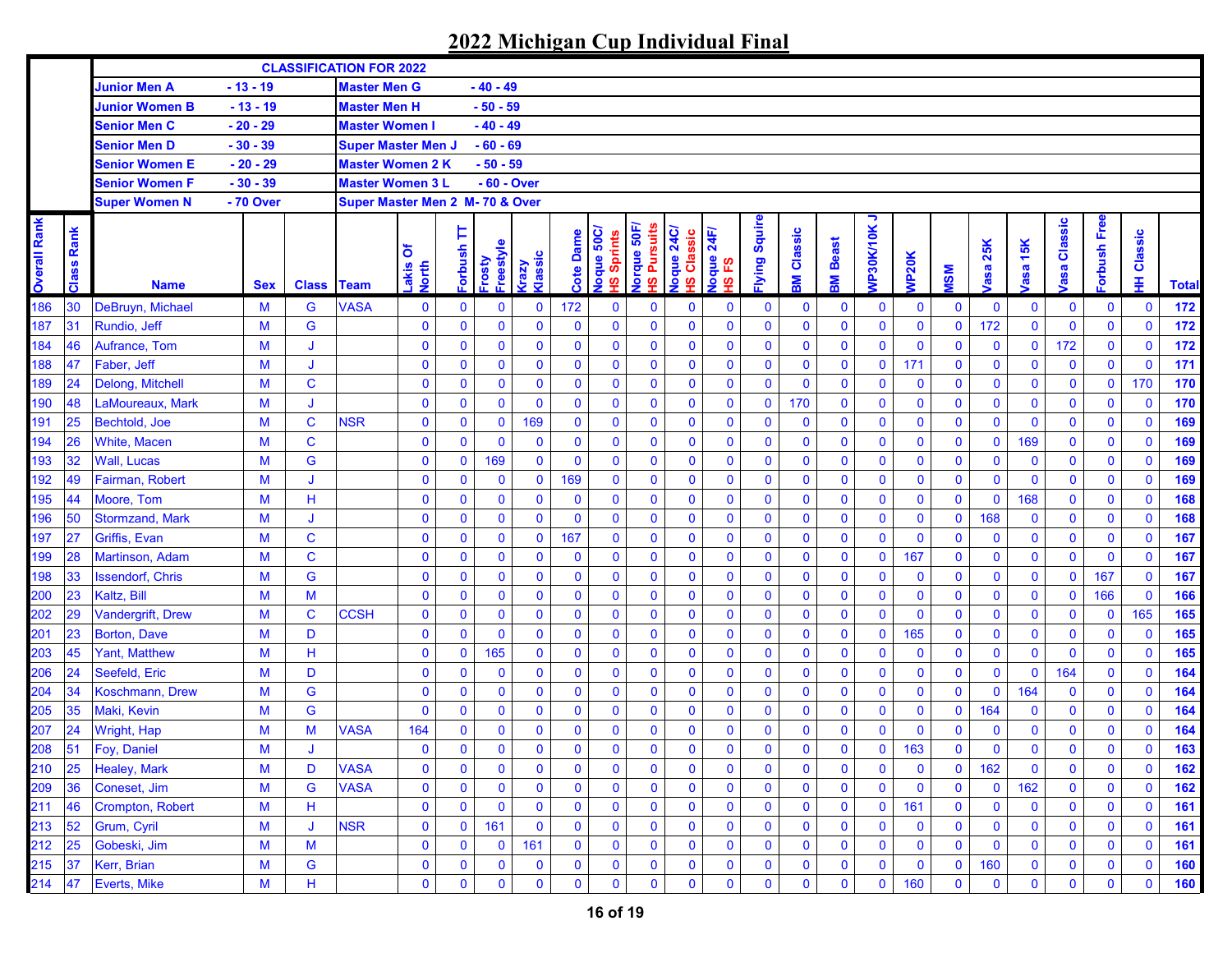|                     |               |                            |            |             | <b>CLASSIFICATION FOR 2022</b>  |                     |                     |                     |                         |                  |                            |                                       |                                      |                           |                     |              |              |                |              |              |                    |             |                |             |                  |              |
|---------------------|---------------|----------------------------|------------|-------------|---------------------------------|---------------------|---------------------|---------------------|-------------------------|------------------|----------------------------|---------------------------------------|--------------------------------------|---------------------------|---------------------|--------------|--------------|----------------|--------------|--------------|--------------------|-------------|----------------|-------------|------------------|--------------|
|                     |               | <b>Junior Men A</b>        | $-13 - 19$ |             | <b>Master Men G</b>             |                     |                     | - 40 - 49           |                         |                  |                            |                                       |                                      |                           |                     |              |              |                |              |              |                    |             |                |             |                  |              |
|                     |               | <b>Junior Women B</b>      | $-13 - 19$ |             | <b>Master Men H</b>             |                     |                     | $-50 - 59$          |                         |                  |                            |                                       |                                      |                           |                     |              |              |                |              |              |                    |             |                |             |                  |              |
|                     |               | <b>Senior Men C</b>        | $-20 - 29$ |             | <b>Master Women I</b>           |                     |                     | $-40 - 49$          |                         |                  |                            |                                       |                                      |                           |                     |              |              |                |              |              |                    |             |                |             |                  |              |
|                     |               | Senior Men D               | $-30 - 39$ |             | <b>Super Master Men J</b>       |                     |                     | $-60 - 69$          |                         |                  |                            |                                       |                                      |                           |                     |              |              |                |              |              |                    |             |                |             |                  |              |
|                     |               | Senior Women E             | - 20 - 29  |             | Master Women 2 K                |                     |                     | - 50 - 59           |                         |                  |                            |                                       |                                      |                           |                     |              |              |                |              |              |                    |             |                |             |                  |              |
|                     |               | Senior Women F             | $-30 - 39$ |             | <b>Master Women 3 L</b>         |                     |                     | - 60 - Over         |                         |                  |                            |                                       |                                      |                           |                     |              |              |                |              |              |                    |             |                |             |                  |              |
|                     |               | <b>Super Women N</b>       | - 70 Over  |             | Super Master Men 2 M- 70 & Over |                     |                     |                     |                         |                  |                            |                                       |                                      |                           |                     |              |              |                |              |              |                    |             |                |             |                  |              |
| <b>Overall Rank</b> | Rank<br>Class | <b>Name</b>                | <b>Sex</b> |             | <b>Class Team</b>               | δ<br>Lakis<br>North | Þ<br><b>Forbush</b> | Freestyle<br>Frosty | Klassic<br><b>Grazy</b> | <b>Cote Dame</b> | Joque 50C/<br>Sprints<br>ഇ | lorque 50F,<br><b>Pursuits</b><br>ഗ്ഗ | <b>24C/</b><br>Classic<br>Joque<br>ഇ | 24F/<br>loque<br>53<br>ဖ္ | <b>Iying Squire</b> | Classic<br>훎 | Beast<br>홂   | っ<br>VP30K/10K | <b>NP20K</b> | <b>NSM</b>   | 25K<br><b>rasa</b> | 15K<br>asa  | Classic<br>asa | orbush Free | lassic<br>ਠ<br>₽ | <b>Total</b> |
| 216                 | 48            | Conway, Keith              | M          | н           |                                 | 0                   | 0                   | 0                   | $\mathbf 0$             | $\mathbf 0$      | 0                          | $\bf{0}$                              | $\bf{0}$                             | $\bf{0}$                  | $\bf{0}$            | $\mathbf 0$  | $\mathbf 0$  | $\mathbf 0$    | $\mathbf 0$  | $\mathbf 0$  | $\mathbf 0$        | 159         | $\mathbf 0$    | $\bf{0}$    | $\mathbf 0$      | 159          |
| 217                 | 49            | <b>Squires, Tom</b>        | M          | н           |                                 | $\bf{0}$            | 0                   | $\mathbf 0$         | $\bf{0}$                | $\mathbf{0}$     | $\mathbf{0}$               | $\mathbf 0$                           | $\mathbf 0$                          | $\mathbf 0$               | $\mathbf 0$         | $\mathbf 0$  | $\mathbf 0$  | $\mathbf 0$    | 159          | $\mathbf 0$  | $\mathbf 0$        | $\mathbf 0$ | $\mathbf 0$    | $\mathbf 0$ | $\mathbf 0$      | 159          |
| 218                 | 50            | Steffke, Steve             | M          | н           | <b>CCSH</b>                     | $\bf{0}$            | 0                   | $\mathbf 0$         | $\mathbf 0$             | $\mathbf 0$      | $\mathbf 0$                | $\mathbf 0$                           | $\mathbf 0$                          | $\mathbf 0$               | $\mathbf 0$         | $\mathbf 0$  | $\mathbf 0$  | $\mathbf 0$    | $\mathbf 0$  | $\mathbf 0$  | $\mathbf 0$        | $\mathbf 0$ | $\mathbf 0$    | 159         | $\mathbf 0$      | 159          |
| 219                 | 26            | Anderson, Eric             | M          | D           |                                 | $\mathbf 0$         | $\bf{0}$            | $\mathbf 0$         | $\mathbf 0$             | $\mathbf 0$      | $\mathbf 0$                | $\mathbf{0}$                          | $\mathbf 0$                          | $\bf{0}$                  | $\mathbf 0$         | $\mathbf 0$  | $\mathbf 0$  | $\mathbf 0$    | $\mathbf 0$  | $\mathbf 0$  | $\mathbf 0$        | $\bf{0}$    | 158            | $\mathbf 0$ | $\mathbf 0$      | 158          |
| 221                 | 27            | <b>Priestap, Kevin</b>     | M          | D           | <b>GRNST</b>                    | $\mathbf 0$         | $\mathbf 0$         | $\mathbf 0$         | $\mathbf 0$             | $\mathbf{0}$     | $\mathbf 0$                | $\mathbf 0$                           | $\mathbf 0$                          | $\mathbf 0$               | $\mathbf 0$         | $\mathbf 0$  | $\mathbf 0$  | $\mathbf 0$    | 158          | $\mathbf 0$  | $\mathbf 0$        | $\mathbf 0$ | $\mathbf 0$    | $\mathbf 0$ | $\mathbf 0$      | 158          |
| 220                 | 38            | <b>Klein, Aaron</b>        | M          | G           |                                 | $\mathbf 0$         | $\mathbf 0$         | $\mathbf 0$         | $\mathbf 0$             | $\mathbf{0}$     | $\mathbf 0$                | $\mathbf 0$                           | $\mathbf 0$                          | $\bf{0}$                  | $\mathbf 0$         | $\mathbf 0$  | $\mathbf 0$  | 158            | $\mathbf 0$  | $\mathbf 0$  | $\mathbf 0$        | $\bf{0}$    | $\mathbf 0$    | $\mathbf 0$ | $\mathbf 0$      | 158          |
| 222                 | 53            | <b>Rynalski, Frank</b>     | M          | J           | <b>CCSH</b>                     | $\mathbf 0$         | 158                 | $\mathbf 0$         | $\mathbf 0$             | $\mathbf{0}$     | $\mathbf 0$                | $\mathbf 0$                           | $\mathbf 0$                          | $\mathbf 0$               | $\mathbf 0$         | $\mathbf 0$  | $\mathbf 0$  | $\mathbf 0$    | $\mathbf 0$  | $\mathbf 0$  | $\mathbf 0$        | $\pmb{0}$   | $\mathbf 0$    | $\mathbf 0$ | $\mathbf 0$      | 158          |
| 223                 | 28            | Cargill, Chris             | M          | D           |                                 | $\mathbf 0$         | $\mathbf 0$         | $\mathbf 0$         | $\bf{0}$                | $\mathbf 0$      | $\mathbf 0$                | $\mathbf 0$                           | $\mathbf 0$                          | $\mathbf 0$               | $\mathbf 0$         | $\mathbf 0$  | $\mathbf 0$  | $\mathbf 0$    | $\mathbf 0$  | $\mathbf{0}$ | $\mathbf 0$        | $\mathbf 0$ | 157            | $\mathbf 0$ | $\mathbf 0$      | 157          |
| 224                 | 54            | <b>Ward, Paul</b>          | M          | J           |                                 | $\mathbf 0$         | $\mathbf 0$         | $\mathbf 0$         | $\mathbf 0$             | $\mathbf 0$      | $\mathbf{0}$               | $\mathbf 0$                           | $\mathbf 0$                          | $\mathbf 0$               | $\mathbf 0$         | $\mathbf 0$  | $\mathbf 0$  | 157            | $\mathbf 0$  | $\mathbf 0$  | $\mathbf 0$        | $\mathbf 0$ | $\mathbf 0$    | $\mathbf 0$ | $\mathbf 0$      | 157          |
| 225                 | 30            | Jones, Andrew              | M          | $\mathbf C$ |                                 | $\mathbf 0$         | $\bf{0}$            | $\mathbf 0$         | $\mathbf 0$             | $\mathbf{0}$     | $\mathbf 0$                | $\mathbf{0}$                          | $\mathbf 0$                          | $\bf{0}$                  | $\bf{0}$            | $\mathbf 0$  | $\mathbf 0$  | $\mathbf 0$    | $\mathbf 0$  | 156          | $\mathbf 0$        | $\mathbf 0$ | $\mathbf 0$    | $\mathbf 0$ | $\mathbf 0$      | 156          |
| 226                 | 29            | Osteen, Jeremiah           | M          | D           | <b>CCSH</b>                     | $\bf{0}$            | 0                   | $\mathbf 0$         | $\mathbf 0$             | $\mathbf 0$      | $\mathbf 0$                | $\mathbf 0$                           | $\mathbf 0$                          | $\mathbf 0$               | $\mathbf 0$         | $\mathbf 0$  | $\mathbf 0$  | $\mathbf 0$    | $\mathbf{0}$ | $\mathbf 0$  | $\mathbf 0$        | $\mathbf 0$ | $\mathbf 0$    | $\mathbf 0$ | 156              | 156          |
| 227                 | 26            | Schultz, Bill              | M          | M           | <b>VASA</b>                     | 0                   | 0                   | $\bf{0}$            | $\bf{0}$                | $\bf{0}$         | $\mathbf 0$                | $\mathbf 0$                           | $\mathbf 0$                          | $\bf{0}$                  | $\mathbf 0$         | $\mathbf 0$  | $\bf{0}$     | $\mathbf 0$    | $\mathbf 0$  | $\mathbf 0$  | $\mathbf 0$        | 156         | $\mathbf 0$    | $\bf{0}$    | $\mathbf 0$      | 156          |
| 228                 | 30            | Lindstrom, Erik            | M          | D           | <b>VASA</b>                     | $\mathbf 0$         | 0                   | $\bf{0}$            | $\bf{0}$                | $\mathbf{0}$     | $\mathbf 0$                | $\mathbf 0$                           | $\mathbf 0$                          | $\bf{0}$                  | $\bf{0}$            | $\mathbf 0$  | $\bf{0}$     | $\mathbf 0$    | $\mathbf 0$  | $\mathbf 0$  | 155                | $\mathbf 0$ | $\mathbf 0$    | $\mathbf 0$ | $\mathbf 0$      | 155          |
| 229                 | 51            | Kahra, Sammi               | M          | Н           |                                 | $\mathbf 0$         | $\mathbf 0$         | 154                 | $\mathbf 0$             | $\mathbf{0}$     | $\mathbf 0$                | $\bf{0}$                              | $\mathbf 0$                          | $\bf{0}$                  | $\mathbf 0$         | $\mathbf 0$  | $\mathbf 0$  | $\mathbf 0$    | $\mathbf 0$  | $\mathbf 0$  | $\mathbf 0$        | $\mathbf 0$ | $\mathbf 0$    | $\mathbf 0$ | $\mathbf 0$      | 154          |
| 230                 | 55            | Rudell, John Pierre        | M          | J           |                                 | $\mathbf 0$         | $\mathbf 0$         | $\mathbf 0$         | $\mathbf 0$             | $\mathbf{0}$     | $\mathbf 0$                | $\mathbf 0$                           | $\mathbf 0$                          | $\bf{0}$                  | $\mathbf 0$         | $\mathbf{0}$ | $\mathbf 0$  | $\mathbf 0$    | $\mathbf 0$  | $\mathbf 0$  | $\mathbf 0$        | $\mathbf 0$ | $\mathbf 0$    | 154         | $\mathbf 0$      | 154          |
| 232                 | 52            | <b>Freed, Mark</b>         | M          | н           |                                 | $\mathbf 0$         | 0                   | $\mathbf 0$         | $\mathbf 0$             | $\mathbf 0$      | $\mathbf 0$                | $\bf{0}$                              | $\mathbf 0$                          | $\bf{0}$                  | $\mathbf 0$         | $\mathbf 0$  | $\mathbf 0$  | $\mathbf 0$    | $\bf{0}$     | $\mathbf 0$  | $\mathbf 0$        | $\mathbf 0$ | $\mathbf 0$    | $\mathbf 0$ | 153              | 153          |
| 233                 | 53            | Pietila, Jukka             | M          | н           | <b>GRNST</b>                    | 0                   | 0                   | $\bf{0}$            | $\bf{0}$                | $\mathbf 0$      | $\mathbf 0$                | $\bf{0}$                              | $\mathbf 0$                          | $\mathbf 0$               | $\mathbf 0$         | $\mathbf 0$  | $\mathbf 0$  | $\mathbf 0$    | 153          | $\mathbf 0$  | $\mathbf 0$        | $\mathbf 0$ | $\mathbf 0$    | $\bf{0}$    | $\mathbf 0$      | 153          |
| 231                 | 56            | Doherty, Mark              | M          | J           |                                 | $\bf{0}$            | 0                   | $\mathbf 0$         | $\mathbf 0$             | $\mathbf 0$      | $\mathbf 0$                | $\mathbf 0$                           | $\mathbf 0$                          | $\mathbf 0$               | $\mathbf 0$         | $\mathbf 0$  | $\mathbf 0$  | $\mathbf{0}$   | $\mathbf 0$  | $\mathbf 0$  | 153                | $\mathbf 0$ | $\mathbf 0$    | $\mathbf 0$ | $\mathbf{0}$     | 153          |
| 234                 | 31            | Mynar, Kyle                | M          | D           |                                 | $\mathbf 0$         | $\bf{0}$            | $\mathbf 0$         | $\mathbf 0$             | $\mathbf 0$      | $\mathbf 0$                | $\mathbf 0$                           | $\mathbf 0$                          | $\mathbf 0$               | $\mathbf 0$         | $\mathbf 0$  | $\mathbf 0$  | $\mathbf{0}$   | $\mathbf 0$  | $\mathbf 0$  | $\mathbf 0$        | $\mathbf 0$ | $\mathbf 0$    | 152         | $\mathbf 0$      | 152          |
| 235                 | 54            | <b>Byczek, Christopher</b> | M          | н           |                                 | $\mathbf 0$         | $\bf{0}$            | $\mathbf 0$         | $\mathbf 0$             | $\mathbf{0}$     | $\mathbf 0$                | $\mathbf 0$                           | $\mathbf 0$                          | $\mathbf 0$               | $\mathbf 0$         | $\mathbf 0$  | $\mathbf 0$  | $\mathbf 0$    | $\mathbf 0$  | $\mathbf 0$  | $\mathbf 0$        | 151         | $\mathbf 0$    | $\mathbf 0$ | $\mathbf 0$      | 151          |
| 236                 | 55            | Le, Yves                   | M          | Н           |                                 | $\mathbf 0$         | $\bf{0}$            | $\mathbf 0$         | $\mathbf 0$             | $\mathbf 0$      | $\mathbf 0$                | $\mathbf 0$                           | $\mathbf 0$                          | $\mathbf 0$               | 0                   | $\mathbf 0$  | $\mathbf 0$  | $\mathbf 0$    | 150          | $\mathbf 0$  | $\mathbf 0$        | $\bf{0}$    | $\mathbf 0$    | $\mathbf 0$ | $\mathbf 0$      | 150          |
| 237                 | 57            | <b>Miller, Dennis</b>      | M          | J           |                                 | $\bf{0}$            | $\mathbf 0$         | $\mathbf 0$         | $\mathbf 0$             | $\mathbf{0}$     | $\mathbf 0$                | $\mathbf 0$                           | $\mathbf 0$                          | $\mathbf 0$               | $\mathbf 0$         | $\mathbf 0$  | $\mathbf 0$  | $\mathbf 0$    | $\mathbf 0$  | $\mathbf 0$  | $\mathbf 0$        | $\mathbf 0$ | 150            | $\mathbf 0$ | $\mathbf 0$      | 150          |
| 238                 | 27            | Nelson, Allan              | M          | M           |                                 | $\bf{0}$            | 0                   | $\mathbf 0$         | $\mathbf 0$             | 0                | $\mathbf 0$                | $\bf{0}$                              | $\bf{0}$                             | $\mathbf 0$               | $\mathbf 0$         | $\mathbf 0$  | $\mathbf 0$  | $\mathbf 0$    | $\mathbf 0$  | $\mathbf 0$  | $\mathbf 0$        | 150         | $\bf{0}$       | $\mathbf 0$ | $\mathbf 0$      | 150          |
| 239                 | 58            | Bruder, John               | M          | J           |                                 | $\mathbf 0$         | $\mathbf{0}$        | $\mathbf{0}$        | $\mathbf{0}$            | $\mathbf{0}$     | $\mathbf{0}$               | $\mathbf{0}$                          | $\mathbf 0$                          | $\mathbf{0}$              | $\mathbf 0$         | $\mathbf{0}$ | $\mathbf{0}$ | $\mathbf{0}$   | $\mathbf 0$  | $\mathbf{0}$ | $\mathbf 0$        | 149         | $\mathbf 0$    | $\mathbf 0$ | $\mathbf{0}$     | 149          |
| 240                 | 59            | Gregory, KK                | M          | J           |                                 | 0                   | $\bf{0}$            | 0                   | $\mathbf 0$             | 0                | 0                          | $\bf{0}$                              | $\mathbf 0$                          | 0                         | $\bf{0}$            | $\mathbf 0$  | $\bf{0}$     | $\mathbf 0$    | 149          | $\bf{0}$     | $\mathbf 0$        | $\mathbf 0$ | $\mathbf 0$    | 0           | $\mathbf 0$      | 149          |
| 241                 | 39            | Loney, Alexander           | M          | G           | <b>CCSH</b>                     | 0                   | $\bf{0}$            | $\mathbf 0$         | $\mathbf 0$             | $\mathbf 0$      | $\mathbf 0$                | $\bf{0}$                              | $\bf{0}$                             | 0                         | 0                   | $\mathbf 0$  | $\mathbf{0}$ | $\bf{0}$       | $\bf{0}$     | $\mathbf 0$  | 148                | 0           | $\mathbf 0$    | $\mathbf 0$ | $\mathbf 0$      | 148          |
| 242                 | 56            | Andriese, Steve            | M          | н           |                                 | 0                   | 0                   | $\bf{0}$            | $\mathbf 0$             | $\mathbf 0$      | $\bf{0}$                   | $\bf{0}$                              | $\bf{0}$                             | $\bf{0}$                  | 0                   | $\bf{0}$     | $\bf{0}$     | $\bf{0}$       | $\mathbf 0$  | $\mathbf 0$  | 147                | 0           | $\bf{0}$       | $\mathbf 0$ | $\mathbf 0$      | 147          |
| 243                 | 60            | Kraai, Rick                | M          | IJ          | <b>GRNST</b>                    | $\mathbf 0$         | $\mathbf 0$         | $\bf{0}$            | $\mathbf 0$             | $\mathbf 0$      | $\bf{0}$                   | $\mathbf 0$                           | $\bf{0}$                             | $\mathbf 0$               | 0                   | $\mathbf 0$  | $\bf{0}$     | $\bf{0}$       | $\bf{0}$     | $\mathbf 0$  | $\mathbf 0$        | $\mathbf 0$ | $\mathbf 0$    | $\bf{0}$    | 147              | 147          |
| 244                 | <b>40</b>     | Coles, Kevin               | M          | G           |                                 | 0                   | 0                   | $\bf{0}$            | $\bf{0}$                | $\mathbf 0$      | $\mathbf 0$                | $\mathbf 0$                           | $\bf{0}$                             | $\mathbf 0$               | 0                   | $\mathbf 0$  | $\bf{0}$     | $\bf{0}$       | $\mathbf 0$  | $\bf{0}$     | 145                | 0           | $\mathbf 0$    | 0           | $\mathbf 0$      | 145          |
| 247                 | 32            | <b>Wooolsens, Steven</b>   | M          | D           |                                 | 0                   | 0                   | $\bf{0}$            | $\bf{0}$                | 0                | $\mathbf 0$                | $\bf{0}$                              | $\bf{0}$                             | 0                         | 0                   | $\bf{0}$     | $\bf{0}$     | $\bf{0}$       | $\bf{0}$     | $\bf{0}$     | $\bf{0}$           | 0           | $\mathbf 0$    | 144         | $\mathbf 0$      | 144          |
| 245                 | 57            | Dennis, John               | M          | н           | <b>NSR</b>                      | $\mathbf 0$         | 0                   | 144                 | $\mathbf 0$             | 0                | $\mathbf 0$                | $\mathbf 0$                           | $\bf{0}$                             | 0                         | 0                   | $\bf{0}$     | $\mathbf 0$  | 0              | $\mathbf 0$  | $\mathbf 0$  | $\mathbf 0$        | $\mathbf 0$ | 0              | $\mathbf 0$ | $\bf{0}$         | 144          |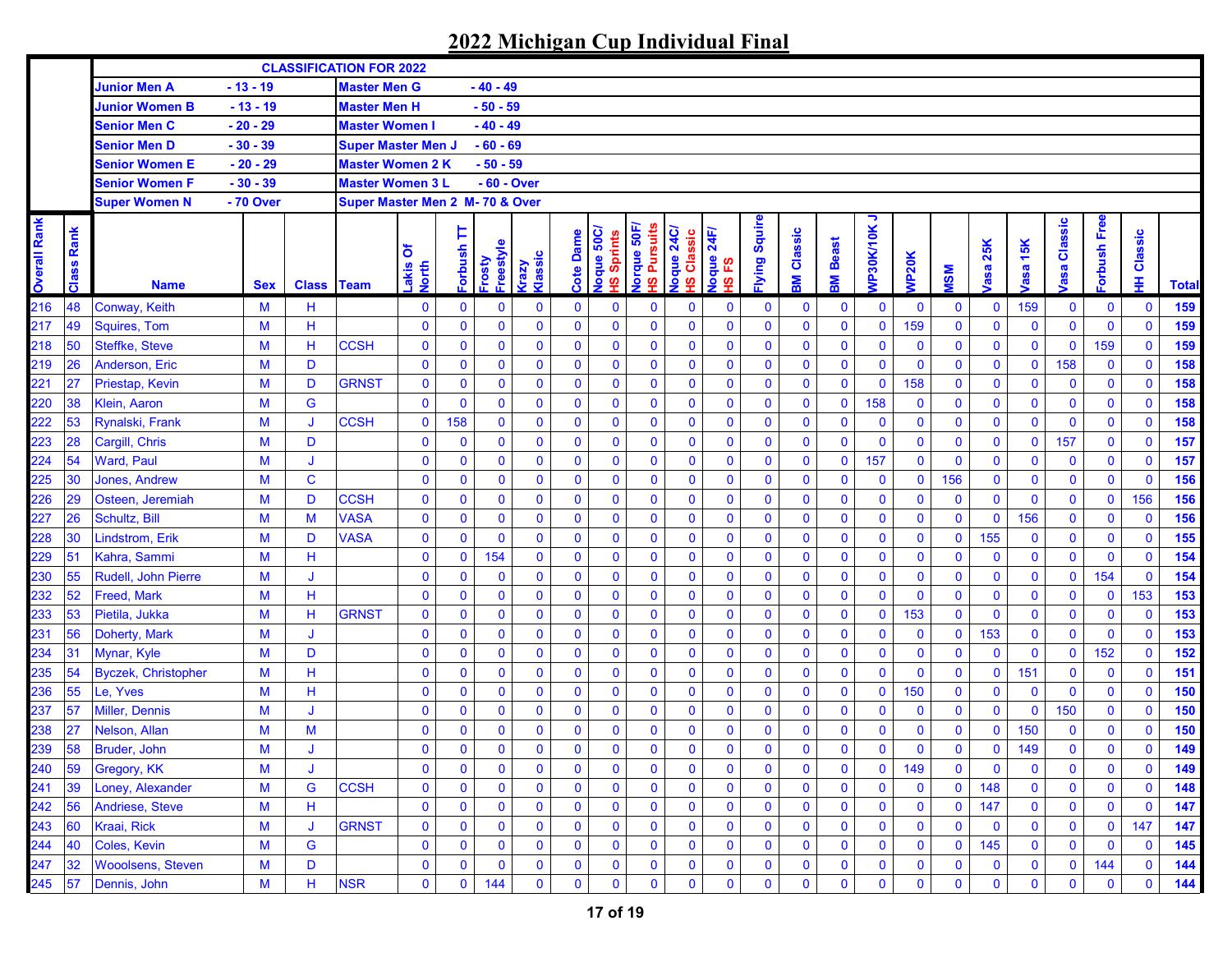|                     |               |                        |            |                   | <b>CLASSIFICATION FOR 2022</b>  |                     |                     |                     |                         |                  |                            |                                       |                                      |                           |                     |              |              |                |              |              |                    |                   |                       |              |                  |              |
|---------------------|---------------|------------------------|------------|-------------------|---------------------------------|---------------------|---------------------|---------------------|-------------------------|------------------|----------------------------|---------------------------------------|--------------------------------------|---------------------------|---------------------|--------------|--------------|----------------|--------------|--------------|--------------------|-------------------|-----------------------|--------------|------------------|--------------|
|                     |               | <b>Junior Men A</b>    | $-13 - 19$ |                   | <b>Master Men G</b>             |                     |                     | - 40 - 49           |                         |                  |                            |                                       |                                      |                           |                     |              |              |                |              |              |                    |                   |                       |              |                  |              |
|                     |               | <b>Junior Women B</b>  | $-13 - 19$ |                   | <b>Master Men H</b>             |                     |                     | $-50 - 59$          |                         |                  |                            |                                       |                                      |                           |                     |              |              |                |              |              |                    |                   |                       |              |                  |              |
|                     |               | <b>Senior Men C</b>    | $-20 - 29$ |                   | <b>Master Women I</b>           |                     |                     | $-40 - 49$          |                         |                  |                            |                                       |                                      |                           |                     |              |              |                |              |              |                    |                   |                       |              |                  |              |
|                     |               | Senior Men D           | $-30 - 39$ |                   | <b>Super Master Men J</b>       |                     |                     | $-60 - 69$          |                         |                  |                            |                                       |                                      |                           |                     |              |              |                |              |              |                    |                   |                       |              |                  |              |
|                     |               | Senior Women E         | - 20 - 29  |                   | Master Women 2 K                |                     |                     | - 50 - 59           |                         |                  |                            |                                       |                                      |                           |                     |              |              |                |              |              |                    |                   |                       |              |                  |              |
|                     |               | Senior Women F         | $-30 - 39$ |                   | <b>Master Women 3 L</b>         |                     |                     | - 60 - Over         |                         |                  |                            |                                       |                                      |                           |                     |              |              |                |              |              |                    |                   |                       |              |                  |              |
|                     |               | <b>Super Women N</b>   | - 70 Over  |                   | Super Master Men 2 M- 70 & Over |                     |                     |                     |                         |                  |                            |                                       |                                      |                           |                     |              |              |                |              |              |                    |                   |                       |              |                  |              |
| <b>Overall Rank</b> | Rank<br>Class | <b>Name</b>            | <b>Sex</b> | <b>Class Team</b> |                                 | δ<br>Lakis<br>North | Þ<br><b>Forbush</b> | Freestyle<br>Frosty | Klassic<br><b>Grazy</b> | <b>Cote Dame</b> | Joque 50C/<br>Sprints<br>ഇ | lorque 50F,<br><b>Pursuits</b><br>ഗ്ഗ | <b>24C/</b><br>Classic<br>Joque<br>ഇ | 24F/<br>loque<br>53<br>ဖ္ | <b>Iying Squire</b> | Classic<br>Μ | Beast<br>홂   | ∍<br>VP30K/10K | <b>NP20K</b> | <b>NSM</b>   | 25K<br><b>rasa</b> | 15K<br><b>asa</b> | Classic<br><b>bse</b> | orbush Free  | lassic<br>ਠ<br>₽ | <b>Total</b> |
| 246                 | 61            | O'Bryan, Thomas        | M          |                   |                                 | 0                   | 0                   | 0                   | $\mathbf 0$             | $\mathbf 0$      | 0                          | $\bf{0}$                              | $\bf{0}$                             | $\bf{0}$                  | 0                   | $\mathbf 0$  | $\mathbf 0$  | $\mathbf 0$    | $\mathbf 0$  | $\mathbf 0$  | $\mathbf 0$        | 0                 | 144                   | $\mathbf 0$  | $\mathbf 0$      | 144          |
| 249                 | 31            | O'Donnel, Andrew       | M          | $\mathbf C$       |                                 | $\bf{0}$            | 0                   | $\mathbf 0$         | $\bf{0}$                | $\mathbf{0}$     | $\mathbf{0}$               | $\mathbf 0$                           | $\mathbf 0$                          | $\mathbf 0$               | $\mathbf 0$         | $\mathbf 0$  | $\mathbf 0$  | $\mathbf 0$    | $\mathbf 0$  | $\mathbf 0$  | 143                | $\mathbf 0$       | $\mathbf 0$           | $\mathbf 0$  | $\mathbf{0}$     | 143          |
| 248                 | 41            | Daly, John             | M          | G                 |                                 | $\bf{0}$            | 0                   | $\mathbf 0$         | $\bf{0}$                | $\mathbf 0$      | $\mathbf 0$                | $\mathbf 0$                           | $\mathbf 0$                          | $\mathbf 0$               | $\mathbf 0$         | $\mathbf 0$  | $\mathbf 0$  | $\mathbf 0$    | $\mathbf 0$  | $\mathbf 0$  | $\mathbf 0$        | $\mathbf 0$       | $\mathbf 0$           | $\mathbf 0$  | 143              | 143          |
| 250                 | 28            | Olson, Gary            | M          | M                 |                                 | $\bf{0}$            | $\bf{0}$            | $\mathbf 0$         | $\mathbf 0$             | $\mathbf 0$      | $\mathbf 0$                | $\mathbf 0$                           | $\mathbf 0$                          | $\mathbf 0$               | $\mathbf 0$         | $\mathbf 0$  | $\mathbf 0$  | $\mathbf 0$    | $\mathbf 0$  | $\mathbf{0}$ | $\mathbf 0$        | $\mathbf 0$       | 143                   | $\mathbf 0$  | $\mathbf 0$      | 143          |
| 252                 | 33            | <b>Mahoney, Koreny</b> | M          | D                 |                                 | $\bf{0}$            | $\bf{0}$            | $\mathbf 0$         | $\mathbf 0$             | $\bf{0}$         | $\mathbf 0$                | $\mathbf 0$                           | $\mathbf 0$                          | $\mathbf 0$               | $\mathbf 0$         | $\mathbf 0$  | $\bf{0}$     | $\mathbf 0$    | $\mathbf 0$  | $\mathbf 0$  | $\mathbf 0$        | $\bf{0}$          | $\mathbf 0$           | 142          | $\mathbf 0$      | 142          |
| 251                 | 58            | Alguire, John          | M          | н                 | <b>NSR</b>                      | $\bf{0}$            | 0                   | $\mathbf 0$         | $\bf{0}$                | $\mathbf{0}$     | $\mathbf 0$                | $\mathbf 0$                           | 142                                  | $\bf{0}$                  | $\mathbf 0$         | $\mathbf 0$  | $\mathbf 0$  | $\mathbf 0$    | $\mathbf{0}$ | $\mathbf 0$  | $\mathbf 0$        | $\mathbf 0$       | $\mathbf 0$           | $\mathbf 0$  | $\mathbf 0$      | 142          |
| 253                 | 62            | Mowry, Jim             | M          | J                 |                                 | $\mathbf 0$         | 0                   | $\mathbf 0$         | $\mathbf 0$             | $\mathbf 0$      | $\mathbf 0$                | $\mathbf 0$                           | $\pmb{0}$                            | $\mathbf 0$               | $\mathbf 0$         | $\mathbf 0$  | $\mathbf 0$  | $\mathbf 0$    | 142          | $\mathbf 0$  | $\bf{0}$           | $\pmb{0}$         | $\mathbf 0$           | $\mathbf 0$  | $\mathbf 0$      | 142          |
| 254                 | 63            | Gearig, Lee            | M          | J                 |                                 | $\mathbf 0$         | 0                   | $\mathbf 0$         | $\bf{0}$                | $\mathbf 0$      | $\mathbf 0$                | $\mathbf{0}$                          | $\mathbf 0$                          | $\bf{0}$                  | $\mathbf 0$         | $\mathbf 0$  | $\mathbf 0$  | $\mathbf 0$    | $\mathbf 0$  | $\mathbf 0$  | $\mathbf 0$        | $\mathbf 0$       | 141                   | $\mathbf 0$  | $\mathbf 0$      | 141          |
| 255                 | 29            | Jones, Cris            | M          | M                 | <b>HH/CCSS</b>                  | $\mathbf 0$         | $\bf{0}$            | $\mathbf 0$         | $\bf{0}$                | $\mathbf 0$      | $\bf{0}$                   | $\mathbf 0$                           | 141                                  | $\bf{0}$                  | $\mathbf 0$         | $\mathbf 0$  | $\mathbf 0$  | $\mathbf 0$    | $\mathbf{0}$ | $\mathbf 0$  | $\mathbf 0$        | $\mathbf 0$       | $\mathbf 0$           | $\mathbf 0$  | $\mathbf 0$      | 141          |
| 256                 | 32            | Acharya, Kirk          | M          | $\mathbf C$       |                                 | $\bf{0}$            | $\bf{0}$            | $\mathbf 0$         | $\mathbf 0$             | $\mathbf{0}$     | $\mathbf 0$                | $\mathbf{0}$                          | $\mathbf 0$                          | $\mathbf 0$               | $\bf{0}$            | $\mathbf 0$  | $\mathbf 0$  | $\mathbf 0$    | 140          | $\mathbf 0$  | $\mathbf 0$        | $\mathbf 0$       | $\mathbf 0$           | $\mathbf 0$  | $\mathbf 0$      | 140          |
| 258                 | 34            | Zeuch, James           | M          | D                 |                                 | $\bf{0}$            | 0                   | $\mathbf 0$         | $\mathbf 0$             | $\mathbf 0$      | $\mathbf 0$                | $\mathbf 0$                           | $\bf{0}$                             | $\mathbf 0$               | $\mathbf 0$         | $\mathbf 0$  | $\mathbf 0$  | $\mathbf 0$    | $\mathbf{0}$ | $\mathbf 0$  | $\mathbf 0$        | $\mathbf 0$       | $\mathbf 0$           | 140          | $\mathbf 0$      | 140          |
| 257                 | 64            | Ammar, John            | M          | J                 |                                 | $\bf{0}$            | 0                   | $\mathbf 0$         | $\bf{0}$                | 0                | $\mathbf 0$                | $\mathbf 0$                           | $\mathbf 0$                          | $\bf{0}$                  | $\mathbf 0$         | $\mathbf 0$  | $\bf{0}$     | $\mathbf 0$    | $\mathbf 0$  | $\mathbf 0$  | $\mathbf 0$        | $\mathbf 0$       | 140                   | $\bf{0}$     | $\mathbf 0$      | 140          |
| 260                 | 59            | Steffke, Mike          | M          | Н                 | <b>CCSH</b>                     | 0                   | 0                   | $\mathbf 0$         | $\bf{0}$                | 0                | $\mathbf 0$                | $\mathbf 0$                           | $\bf{0}$                             | $\bf{0}$                  | $\mathbf 0$         | $\mathbf 0$  | $\bf{0}$     | $\mathbf 0$    | $\mathbf 0$  | $\mathbf 0$  | $\mathbf 0$        | $\mathbf 0$       | $\mathbf 0$           | 139          | $\mathbf 0$      | 139          |
| 259                 | 30            | <b>Biggs, Steven</b>   | M          | M                 |                                 | $\bf{0}$            | $\bf{0}$            | $\mathbf 0$         | $\mathbf 0$             | 0                | $\mathbf 0$                | $\mathbf 0$                           | $\bf{0}$                             | $\bf{0}$                  | $\mathbf 0$         | $\mathbf 0$  | $\mathbf 0$  | $\mathbf 0$    | 139          | $\mathbf 0$  | $\mathbf 0$        | $\mathbf 0$       | $\mathbf 0$           | $\mathbf 0$  | $\mathbf 0$      | 139          |
| 261                 | 31            | <b>Gratsch, Thomas</b> | M          | M                 |                                 | $\bf{0}$            | $\bf{0}$            | $\mathbf 0$         | $\mathbf 0$             | $\mathbf{0}$     | $\mathbf 0$                | $\mathbf 0$                           | $\mathbf 0$                          | $\bf{0}$                  | $\mathbf 0$         | $\mathbf 0$  | $\mathbf 0$  | $\mathbf{0}$   | $\mathbf 0$  | $\mathbf 0$  | $\mathbf 0$        | $\mathbf 0$       | $\mathbf 0$           | 136          | $\mathbf 0$      | 136          |
| 262                 | 60            | Raffoul, Khalil        | M          | н                 |                                 | $\mathbf 0$         | $\bf{0}$            | $\mathbf 0$         | $\mathbf 0$             | $\mathbf 0$      | $\mathbf 0$                | $\mathbf 0$                           | $\mathbf 0$                          | $\bf{0}$                  | $\mathbf 0$         | $\mathbf 0$  | $\mathbf 0$  | $\bf{0}$       | 135          | $\mathbf 0$  | $\bf{0}$           | $\mathbf 0$       | $\mathbf 0$           | $\mathbf 0$  | $\mathbf{0}$     | 135          |
| 263                 | 32            | <b>Troutman, Dan</b>   | M          | M                 |                                 | $\bf{0}$            | 0                   | $\bf{0}$            | $\bf{0}$                | $\mathbf 0$      | $\mathbf 0$                | $\bf{0}$                              | $\bf{0}$                             | $\mathbf 0$               | $\mathbf 0$         | $\mathbf 0$  | $\mathbf 0$  | $\mathbf 0$    | $\mathbf 0$  | $\mathbf 0$  | $\bf{0}$           | $\mathbf 0$       | 134                   | $\mathbf 0$  | $\mathbf{0}$     | 134          |
| 264                 | 61            | Dandeneau, Chris       | M          | н                 |                                 | $\bf{0}$            | 0                   | $\mathbf 0$         | $\mathbf 0$             | $\mathbf 0$      | $\mathbf 0$                | $\mathbf 0$                           | $\mathbf 0$                          | $\mathbf 0$               | $\mathbf 0$         | $\mathbf 0$  | $\mathbf 0$  | $\mathbf{0}$   | $\mathbf 0$  | $\mathbf 0$  | $\bf{0}$           | $\mathbf 0$       | $\mathbf 0$           | 133          | $\mathbf 0$      | 133          |
| 265                 | 33            | Green, Bob             | M          | M                 |                                 | $\mathbf 0$         | $\bf{0}$            | $\mathbf 0$         | $\mathbf 0$             | $\mathbf 0$      | $\mathbf 0$                | $\mathbf 0$                           | $\mathbf 0$                          | $\mathbf 0$               | $\mathbf 0$         | $\mathbf 0$  | $\mathbf 0$  | $\mathbf 0$    | $\mathbf 0$  | $\mathbf 0$  | $\bf{0}$           | $\mathbf 0$       | 132                   | $\mathbf 0$  | $\mathbf 0$      | 132          |
| 266                 | 42            | Keller, Seth           | M          | G                 |                                 | $\bf{0}$            | $\bf{0}$            | $\mathbf 0$         | $\mathbf 0$             | $\mathbf{0}$     | $\mathbf 0$                | $\mathbf 0$                           | $\mathbf 0$                          | $\mathbf 0$               | $\mathbf 0$         | $\mathbf 0$  | $\mathbf 0$  | $\mathbf 0$    | $\mathbf 0$  | $\mathbf{0}$ | $\mathbf 0$        | $\mathbf 0$       | $\mathbf 0$           | 131          | $\mathbf 0$      | 131          |
| 269                 | 43            | Nienhouse, Todd        | M          | G                 |                                 | $\bf{0}$            | $\bf{0}$            | $\mathbf 0$         | $\mathbf 0$             | $\bf{0}$         | $\mathbf 0$                | $\mathbf 0$                           | $\mathbf 0$                          | 0                         | 0                   | $\mathbf 0$  | $\mathbf 0$  | $\mathbf 0$    | $\mathbf 0$  | $\mathbf 0$  | 130                | $\mathbf 0$       | $\mathbf 0$           | $\mathbf 0$  | $\mathbf 0$      | 130          |
| 267                 | 62            | Appel, Mike            | M          | Н                 |                                 | $\bf{0}$            | 0                   | $\mathbf 0$         | $\mathbf 0$             | $\mathbf 0$      | $\mathbf 0$                | $\mathbf 0$                           | $\mathbf 0$                          | $\mathbf 0$               | $\mathbf 0$         | $\mathbf 0$  | $\mathbf 0$  | $\mathbf 0$    | 130          | $\mathbf 0$  | $\mathbf 0$        | $\mathbf 0$       | $\mathbf 0$           | $\mathbf 0$  | $\mathbf 0$      | 130          |
| 268                 | 65            | Glowicki, Greg         | M          | J                 |                                 | $\bf{0}$            | 0                   | $\mathbf 0$         | $\mathbf 0$             | 0                | $\mathbf 0$                | $\bf{0}$                              | $\bf{0}$                             | $\mathbf 0$               | $\mathbf 0$         | $\bf{0}$     | $\bf{0}$     | $\mathbf 0$    | $\mathbf 0$  | $\mathbf 0$  | $\mathbf 0$        | $\mathbf 0$       | $\bf{0}$              | 130          | $\mathbf 0$      | 130          |
| 271                 | 66            | Onthank, Timothy       | M          | J                 |                                 | $\mathbf 0$         | $\mathbf{0}$        | $\mathbf{0}$        | $\mathbf{0}$            | $\mathbf{0}$     | $\mathbf{0}$               | $\mathbf 0$                           | $\mathbf 0$                          | $\mathbf{0}$              | $\mathbf 0$         | $\mathbf{0}$ | $\mathbf 0$  | $\mathbf{0}$   | $\mathbf 0$  | $\mathbf{0}$ | 129                | $\mathbf 0$       | $\mathbf 0$           | $\mathbf{0}$ | $\mathbf{0}$     | 129          |
| 270                 | 34            | Andres, Ed             | M          | M                 |                                 | $\mathbf 0$         | $\bf{0}$            | 0                   | $\mathbf 0$             | 0                | 0                          | $\bf{0}$                              | $\mathbf 0$                          | $\bf{0}$                  | $\bf{0}$            | $\mathbf 0$  | $\mathbf 0$  | 0              | $\mathbf 0$  | $\bf{0}$     | $\mathbf 0$        | $\mathbf 0$       | 129                   | 0            | $\mathbf 0$      | 129          |
| 273                 | 33            | Clulo, Ryan            | M          | C                 | <b>VASA</b>                     | 0                   | 0                   | $\mathbf 0$         | $\mathbf 0$             | 0                | $\mathbf{0}$               | $\bf{0}$                              | $\bf{0}$                             | 128                       | $\mathbf 0$         | $\mathbf 0$  | $\mathbf{0}$ | $\mathbf 0$    | $\mathbf{0}$ | $\mathbf 0$  | $\mathbf 0$        | $\mathbf 0$       | $\mathbf 0$           | $\mathbf 0$  | $\mathbf{0}$     | 128          |
| 272                 | 35            | Bianchini, Joseph      | M          | D                 |                                 | 0                   | 0                   | $\bf{0}$            | $\mathbf 0$             | $\mathbf 0$      | $\bf{0}$                   | $\mathbf 0$                           | $\mathbf 0$                          | $\bf{0}$                  | $\bf{0}$            | $\bf{0}$     | $\bf{0}$     | $\mathbf 0$    | 128          | $\mathbf 0$  | $\mathbf 0$        | $\bf{0}$          | $\mathbf 0$           | $\mathbf 0$  | $\mathbf{0}$     | 128          |
| 274                 | 63            | Chapman, Randy         | M          | н                 | <b>VASA</b>                     | $\mathbf 0$         | $\bf{0}$            | $\bf{0}$            | $\mathbf{0}$            | $\mathbf{0}$     | $\mathbf 0$                | $\mathbf 0$                           | $\mathbf 0$                          | $\bf{0}$                  | 0                   | $\mathbf 0$  | $\bf{0}$     | $\bf{0}$       | $\mathbf 0$  | $\mathbf 0$  | 127                | $\bf{0}$          | $\bf{0}$              | $\bf{0}$     | $\bf{0}$         | 127          |
| 276                 | - 67          | Suminski, Jerry        | M          | J                 |                                 | 0                   | 0                   | $\bf{0}$            | $\bf{0}$                | $\mathbf 0$      | $\mathbf 0$                | $\mathbf 0$                           | $\bf{0}$                             | $\mathbf 0$               | 0                   | $\bf{0}$     | $\bf{0}$     | $\mathbf 0$    | 126          | $\mathbf 0$  | $\mathbf 0$        | $\bf{0}$          | $\mathbf 0$           | $\bf{0}$     | $\mathbf{0}$     | 126          |
| 275                 | 35            | Hall, Pat              | M          | M                 |                                 | 0                   | 0                   | $\bf{0}$            | $\bf{0}$                | 0                | $\mathbf 0$                | $\bf{0}$                              | $\bf{0}$                             | 0                         | 0                   | $\bf{0}$     | $\bf{0}$     | $\bf{0}$       | $\mathbf 0$  | $\mathbf 0$  | $\mathbf 0$        | $\bf{0}$          | 126                   | 0            | $\mathbf 0$      | 126          |
| 278 68              |               | Gielda, Tom            | M          | J                 |                                 | $\mathbf 0$         | 0                   | $\mathbf 0$         | $\mathbf 0$             | 0                | $\mathbf 0$                | $\mathbf 0$                           | $\bf{0}$                             | 0                         | $\mathbf 0$         | $\bf{0}$     | $\mathbf 0$  | $\mathbf 0$    | 125          | $\mathbf 0$  | $\mathbf 0$        | $\mathbf 0$       | $\bf{0}$              | $\mathbf 0$  | $\bf{0}$         | 125          |